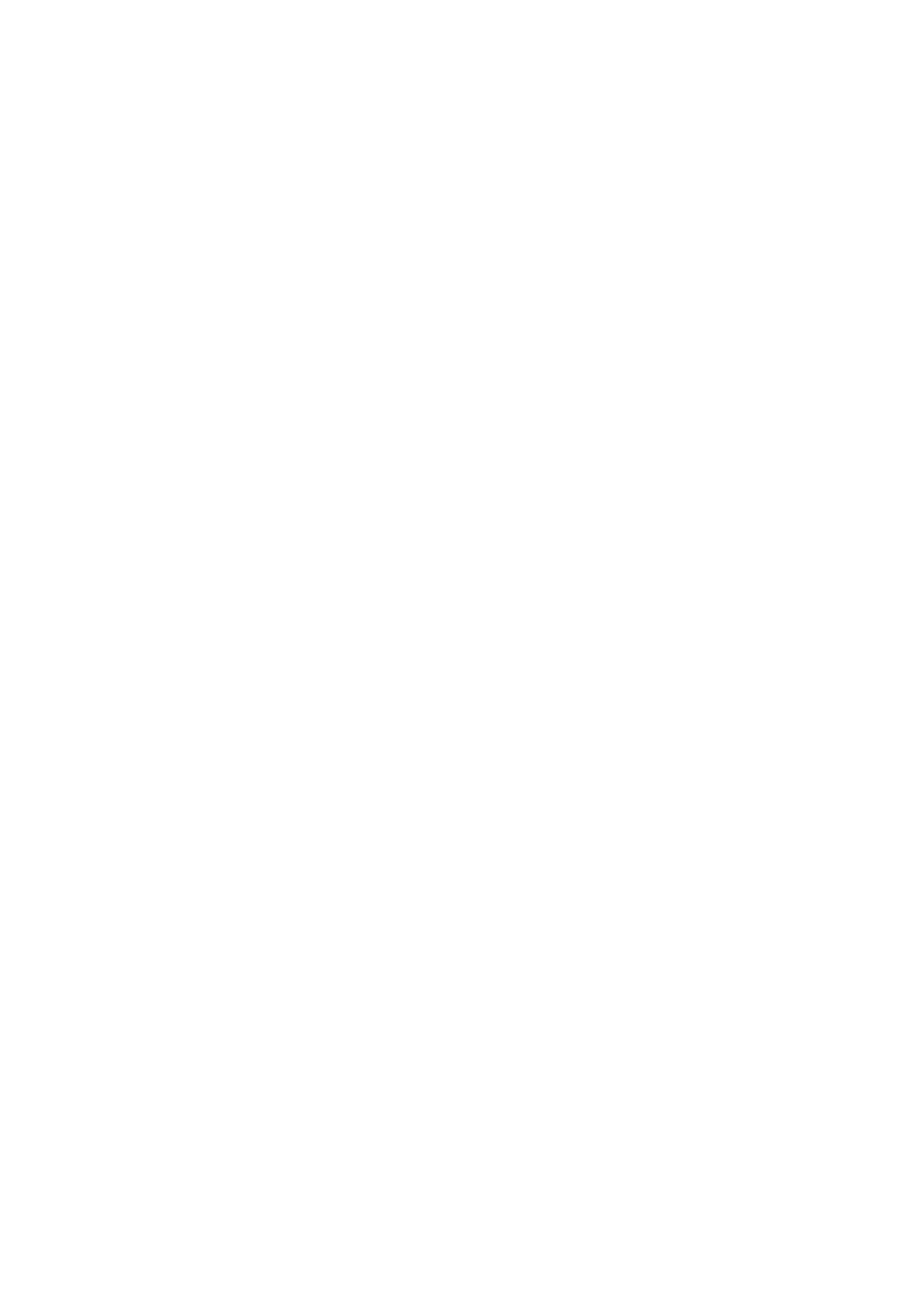## Abstract

This thesis addresses the problem of money laundering of illegal profits. This is a general problem for financial systems, and this thesis will try to analyze how identification of beneficial owners can be made more efficient by using the level of information in the legislation as a tool.

In recent years, the financial sector has been hit by several money laundering scandals, the most extensive being the pending case with the Danish bank Danske Bank. The scandals have created a huge focus in the area of money laundering, where politicians in the European Union as well as in its Member States have seen the need to increase the focus on preventive measures against money laundering and terrorist financing. This is seen in the creation of the European Union Anti-Money Laundering directives 4 and 5, as well as the implementation in Danish law of the Money Laundering Act and the increased obligation to register and disclose beneficial owners that follows.

The purpose of this thesis is, in the light of recent legislation, to analyze the challenges associated with identifying beneficial owners in regard to money laundering. Actors trying to launder illegal profits will try to blur their ownership through complex ownership structures that can be difficult to understand for the obliged entities that need to identify beneficial owners of their customers.

The thesis discusses the jurisprudence from economic perspectives on the level of information in the law, including the choice of rules versus standards in lawmaking, and how the design of information creates incentives for the obliged entities and their customers when they are utility-maximizing agents.

The conclusion of this thesis is that the current legislation that introduces the risk-based approach, still can be made more efficient from a societal perspective, due to the disclosing of important information on the content of the law. Disclosure of this information has the ability to confuse the obliged entities and create a practice or reduce the incentive to increase efforts to identify beneficial owners and allows the customers with bad intentions to design their ownerships in companies and thus circumvent the law.

The result is that the law can be made more effective in achieving its purpose, that is all beneficial owners, either through direct or indirect ownership or control, must be identified and disclosed. A possible way to do this, in addition to further sanctions, is to lower the level of information to combat money laundering further.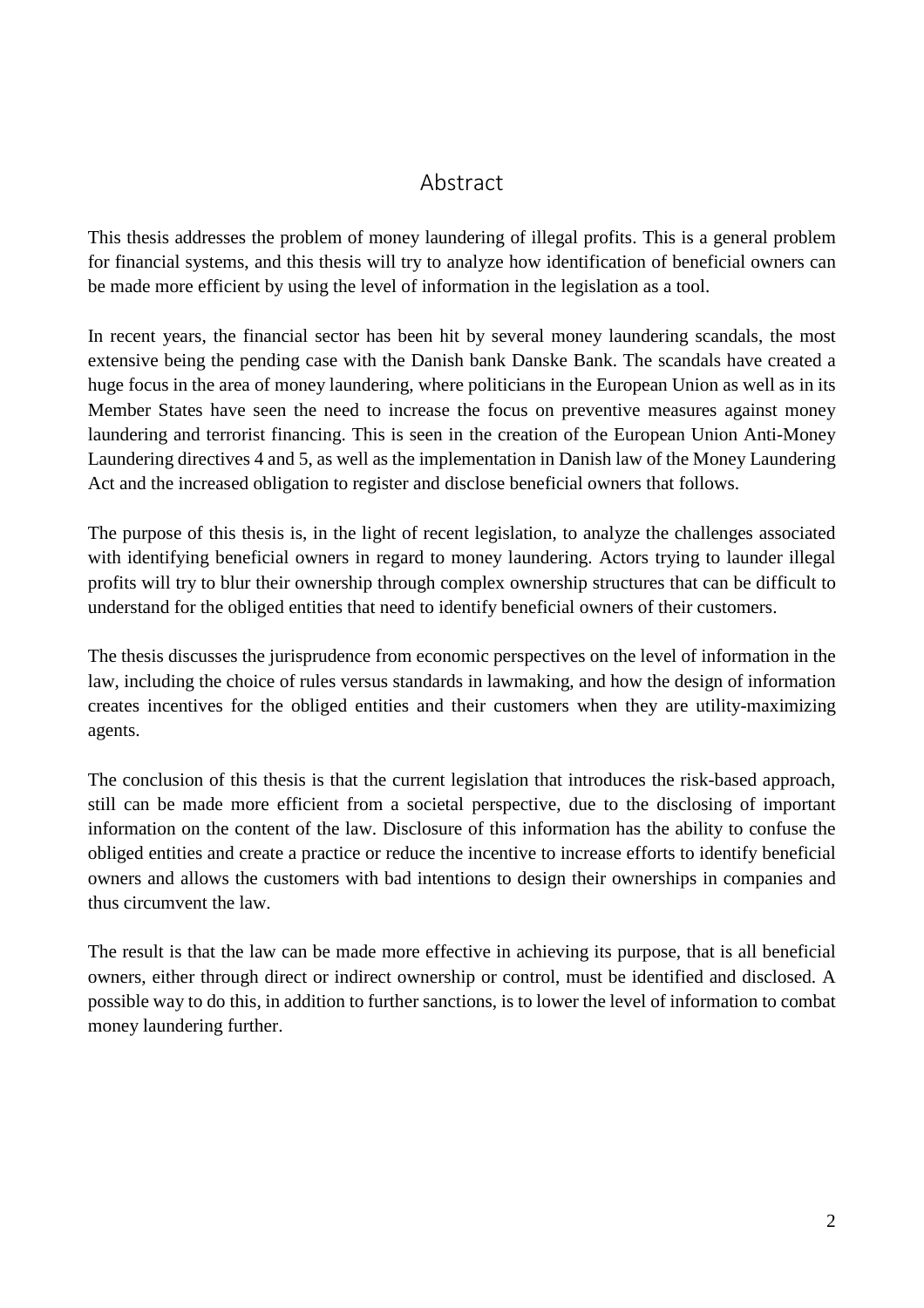# Indholdsfortegnelse

| 1. |                                                                                                           |    |
|----|-----------------------------------------------------------------------------------------------------------|----|
|    | 1.1.                                                                                                      |    |
|    | 1.2.                                                                                                      |    |
|    | 1.3.                                                                                                      |    |
|    | 1.4.                                                                                                      |    |
|    | 1.5.                                                                                                      |    |
|    | 1.5.1.                                                                                                    |    |
|    | 1.5.1.1.                                                                                                  |    |
|    | 1.5.2.                                                                                                    |    |
|    | 1.5.3.                                                                                                    |    |
|    | 1.5.3.1.                                                                                                  |    |
|    | 1.6.                                                                                                      |    |
| 2. |                                                                                                           |    |
|    | 2.1.                                                                                                      |    |
|    | 2.2.                                                                                                      |    |
|    | 2.2.1.                                                                                                    |    |
|    | 2.2.2.                                                                                                    |    |
|    | 2.2.3.                                                                                                    |    |
|    | 2.2.4.                                                                                                    |    |
|    | 2.2.5.                                                                                                    |    |
|    | 2.3.                                                                                                      |    |
|    | 2.3.1.                                                                                                    |    |
|    | Tilblivelsen af EU's hvidvaskdirektiver nr. 4 og 5 samt implementeringen i dansk ret22<br>2.3.2.          |    |
|    | 2.3.2.1.                                                                                                  |    |
|    | 2.3.3.                                                                                                    |    |
|    | 2.4.                                                                                                      |    |
|    | 2.4.1.                                                                                                    |    |
|    | 2.4.2.                                                                                                    |    |
|    | 2.4.3.                                                                                                    |    |
|    | 2.4.3.1.                                                                                                  |    |
|    | 2.5.                                                                                                      |    |
|    | 2.6.                                                                                                      |    |
|    | 2.6.1.                                                                                                    |    |
|    | 2.6.2.                                                                                                    |    |
|    | 2.6.2.1.                                                                                                  |    |
|    | Hvad er relationen mellem "En tilstrækkelig del" og 25 pct. ejerskab og hvordan er relationen<br>2.6.2.2. |    |
|    |                                                                                                           |    |
|    | 2.7.                                                                                                      | 38 |
| 3. |                                                                                                           |    |
|    | 3.1.                                                                                                      |    |
|    | 3.2.                                                                                                      |    |
|    | Karakteristika ved regler og standarder der influerer lovens informationsniveau 42<br>3.2.1.              |    |
|    | 3.2.2.                                                                                                    |    |
|    | 3.2.3.                                                                                                    |    |
|    | 3.2.4.                                                                                                    |    |
|    | 3.2.4.1.                                                                                                  |    |
|    | 3.3.                                                                                                      |    |
|    | 3.3.1.                                                                                                    |    |
|    |                                                                                                           |    |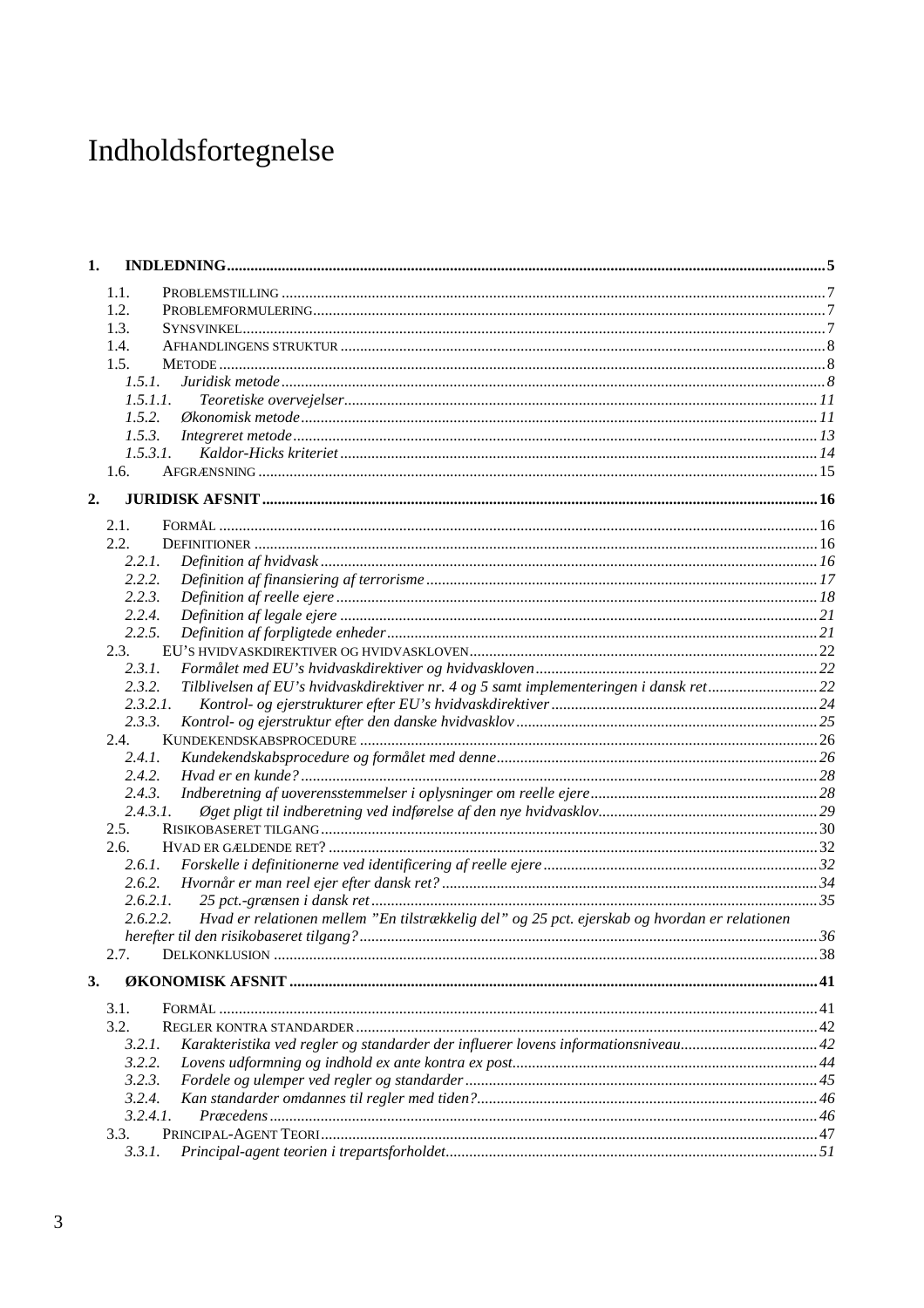|              | 3.3.2. |                                                                                             |  |
|--------------|--------|---------------------------------------------------------------------------------------------|--|
|              | 3.3.3. |                                                                                             |  |
|              | 3.3.4. |                                                                                             |  |
|              | 3.4.   |                                                                                             |  |
| $\mathbf{4}$ |        |                                                                                             |  |
|              | 4.1.   |                                                                                             |  |
|              | 4.2.   |                                                                                             |  |
|              | 4.3.   |                                                                                             |  |
|              | 4.4.   | FORDELE VED HØJT INFORMATIONSNIVEAU OG REELLE EJERES PLIGT TIL AT OFFENTLIGGØRE SIG SELV 64 |  |
|              | 4.5.   |                                                                                             |  |
| 5.           |        |                                                                                             |  |
| 6.           |        |                                                                                             |  |
|              | 6.1.   |                                                                                             |  |
|              | 6.2.   |                                                                                             |  |
|              | 6.3.   |                                                                                             |  |
|              | 6.4.   | DIREKTIVER, LOVE, BEKENDTGØRELSER, LOVFORSLAG, FORARBEJDER, HØRINGSNOTATER M.M.  73         |  |
|              | 6.5.   |                                                                                             |  |
|              |        |                                                                                             |  |
|              |        |                                                                                             |  |
|              |        |                                                                                             |  |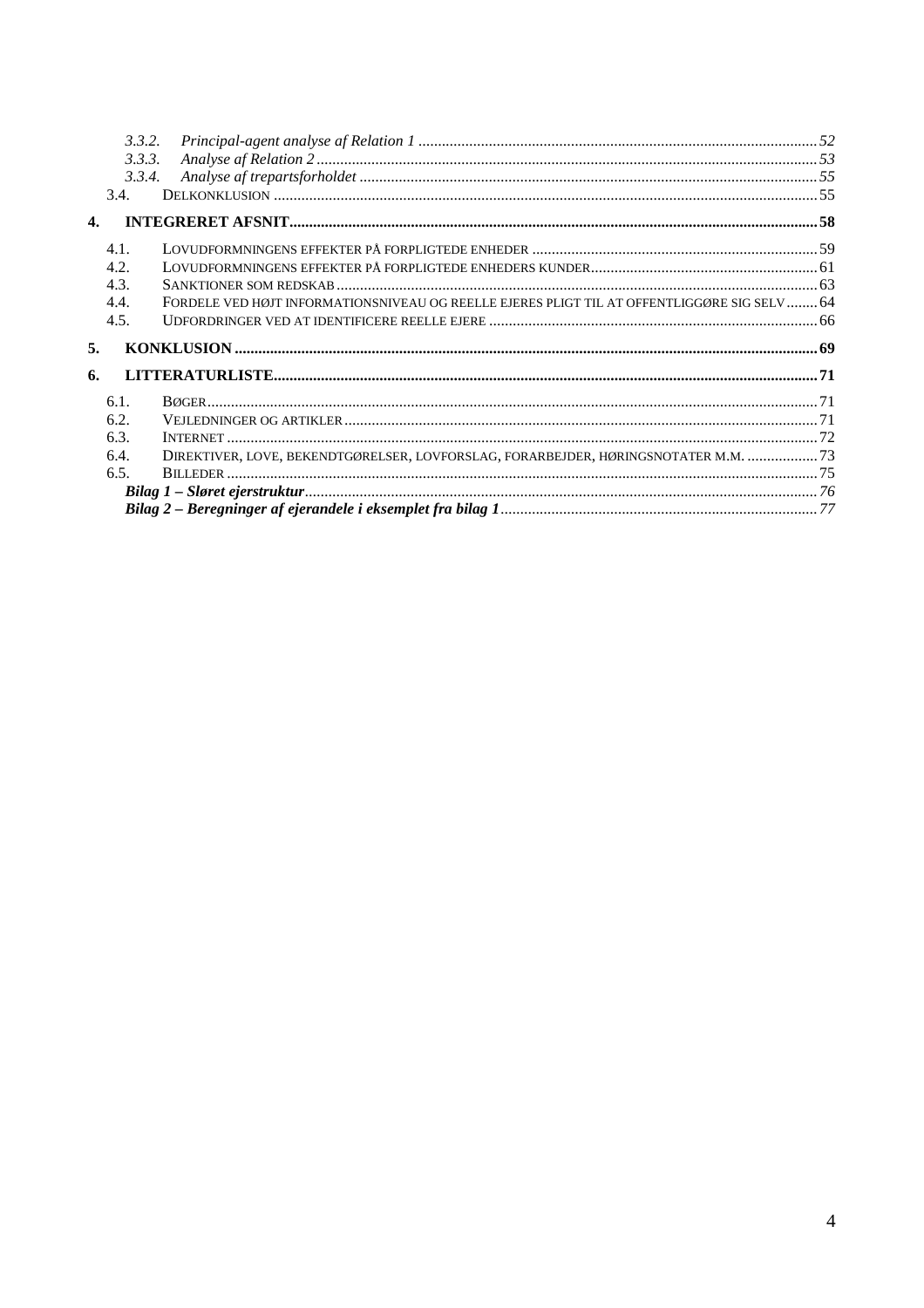# <span id="page-5-0"></span>1. Indledning

Den 20. maj 2015 indførte Europa-Parlamentet og Rådets direktiv 2015/849/EU ("EU's 4. hvidvaskdirektiv"), som havde til formål at øge de forebyggende foranstaltninger mod hvidvask og finansiering af terrorisme. En central nyhed der fulgte af dette direktiv var, at medlemsstaterne blev pålagt at indføre en generel pligt i national lovgivning til, at hjemmehørende selskaber og andre juridiske enheder fremover skal indhente oplysninger om og registrere deres reelle ejere i et centralt nationalt register.<sup>[1](#page-5-1)</sup> Relativt kort herefter blev Europa-Parlamentet og Rådets direktiv 2018/843/EU af den 30. maj 2018 ("EU's 5. hvidvaskdirektiv") også en realitet. Direktivet indfører en pligt for enhver der direkte eller indirekte ejer eller kontrollerer en virksomhed efter anmodning fra denne, skal forsyne virksomheden med oplysninger om ejerforholdet, der er nødvendige for identifikation af de reelle ejere.<sup>[2](#page-5-2)</sup>

I forbindelse med implementeringen af EU's 4. og 5. hvidvaskdirektiv (samlet: "EU's hvidvaskdirektiver") i dansk lovgivning har der været stor debat om en eventuel fast grænse på 25 pct. ejerandele, når de forpligtede enheder skal identificere en erhvervskundes reelle ejer. I den forbindelse er der både argumenter der taler for og imod en sådan fast grænse. Argumentet for er at man har en klar rettesnor for de forpligtede enheder i forhold til opfyldelse af loven. Argumentet imod er, at den næste agent i rækkefølgen - de forpligtede enheders kunder - ved præcis, hvor grænsen går. Derimod er der også et risikobaseret hensyn at tage samt et krav om tilstrækkelighed, som diskuteres. Med implementeringen af EU's hvidvaskdirektiver overgik man nemlig fra en mere regelbaseret tilgang til en mere risikobaseret tilgang. Formålet hermed var naturligvis et forsøg på at øge effektiviteten af loven.

Formålet med at indføre en pligt til identificering og registrering af reelle ejere var at øge gennemsigtigheden i de ejerstrukturer af juridiske enheder, som i værste tilfælde udnyttes af kriminelle bagmænd der søger ly for deres finanser gennem uigennemsigtige strukturer.<sup>[3](#page-5-3)</sup>

Overgangen til den risikobaserede tilgang og den heraf følgende definition af en reel ejer i EU's 4. hvidvaskdirektiv og efterfølgende implementering i dansk ret, senest ved den nye hvidvasklov<sup>[4](#page-5-4)</sup>, har dog skabt en masse polemik. Interesseorganisationen Finans Danmark kalder, blandt andre, således på at det konsekvent bør fremgå at 25 pct.-grænsen er en indikator og ikke en hovedregel for reelt ejerskab.[5](#page-5-5) Siden lovforslaget, der i dansk ret gennemførte EU's 4. hvidvaskdirektivs pligt til at registrere reelle ejere af juridiske personer, har der været en konstant efterspørgsel, dengang blandt andet fra brancheforeningen Danske Advokater<sup>[6](#page-5-6)</sup> samt erhvervsorganisationen Dansk Industri<sup>[7](#page-5-7)</sup>, på

 <sup>1</sup> EU's 4. hvidvaskdirektiv, artikel 30.

<span id="page-5-3"></span><span id="page-5-2"></span><span id="page-5-1"></span><sup>2</sup> EU's 5. hvidvaskdirektiv, artikel 30, stk. 1, 2. afsnit.

<sup>3</sup> EU's 5. hvidvaskdirektiv, præambel nr. 4.

<span id="page-5-4"></span><sup>4</sup> Hvidvaskloven, § 2, nr. 9.

<span id="page-5-5"></span><sup>5</sup> Finans Danmark, Høringssvar til forslag om ændring af hvidvaskloven (gennemførelse af 5. hvidvaskdirektiv), s. 4.

<span id="page-5-6"></span><sup>6</sup> Danske Advokater, Høringssvar til lovforslag om Indførelse af register over reelle ejere, s. 2.

<span id="page-5-7"></span><sup>7</sup> Dansk Industri, Høringssvar til lovforslag om Indførelse af register over reelle ejere, s. 2-3.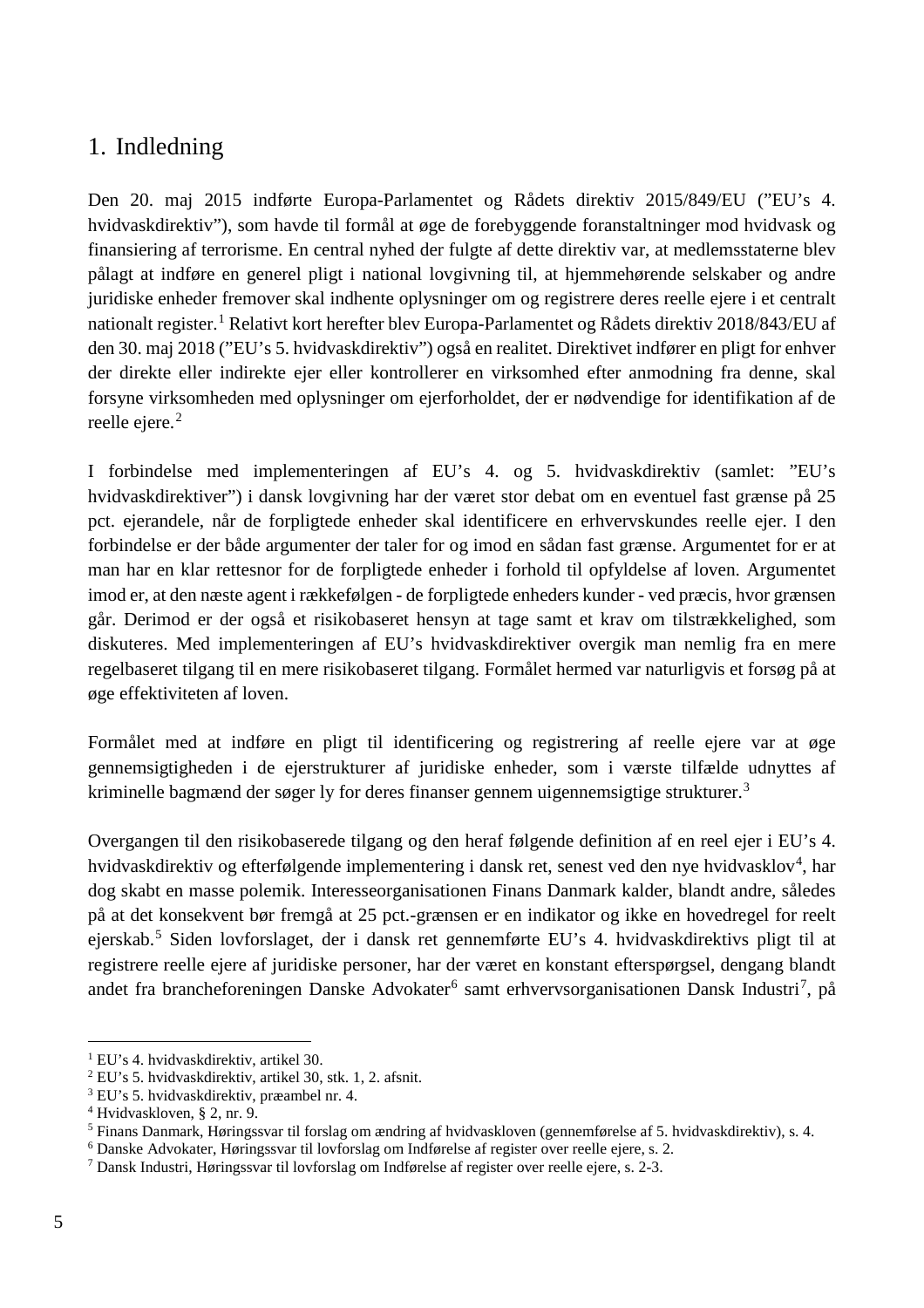gennemsigtighed i kravene til identificering af reelle ejere, herunder en omtalt 25 pct.-grænse og dennes relation til formuleringen *en tilstrækkelig del[8](#page-6-0)* i definitionen af en reel ejer.

Grundet denne debat vedrørende identificering af reelle ejere er det yderst relevant at undersøge, hvad der juridisk er gældende ret i forhold til definitionen af en reel ejer. Derudover, hvad der i et økonomisk perspektiv er den mest effektive måde at udforme loven på, ved hjælp af valg af informationsniveau, når denne lov i sidste ende skal øge gennemsigtigheden i ejerstrukturer og blandt andre foranstaltninger være med til, at komme hvidvask og terrorfinansiering til livs.

<span id="page-6-0"></span> <sup>8</sup> Hvidvaskloven, § 2, nr. 9, litra a.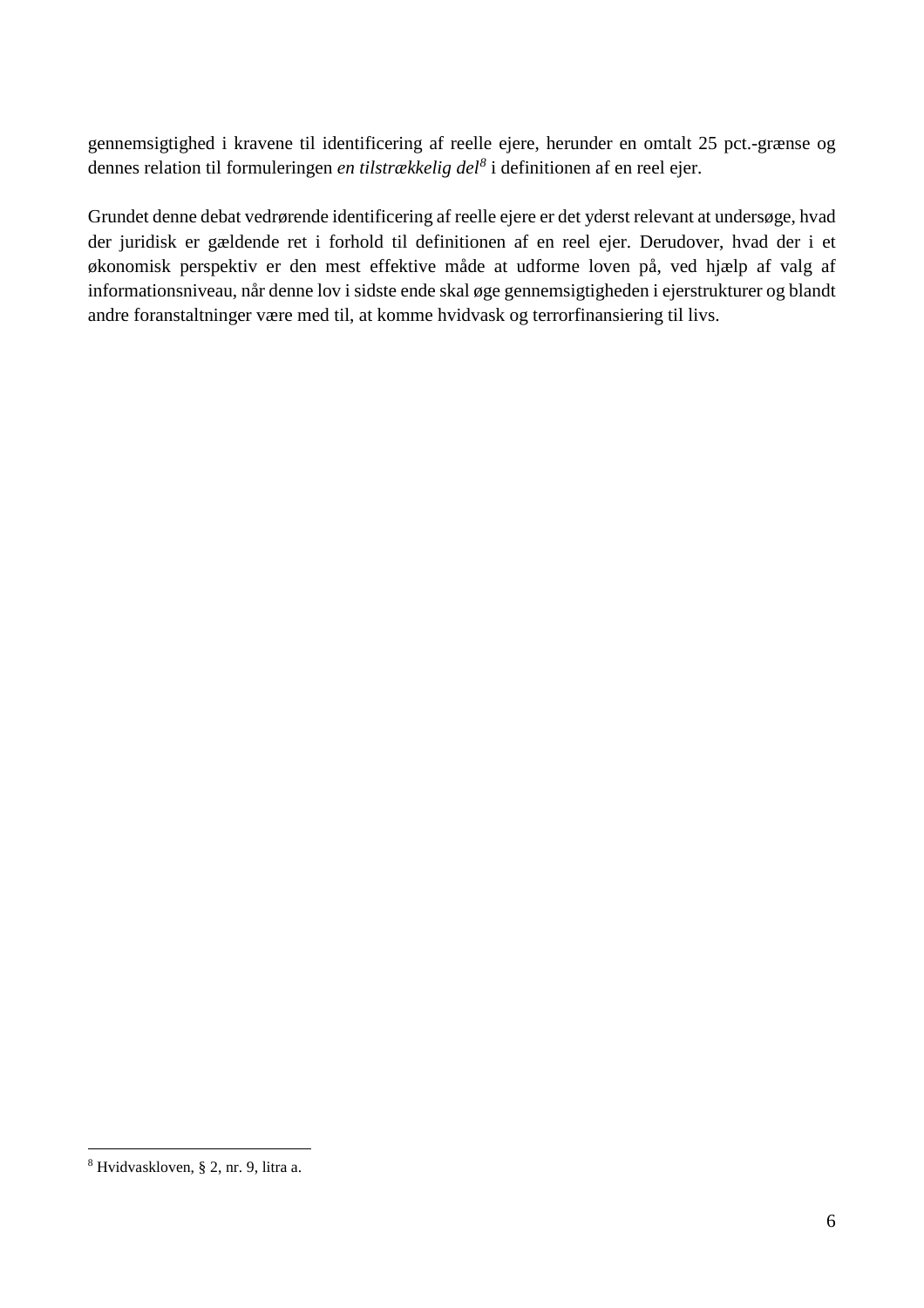## <span id="page-7-0"></span>1.1. Problemstilling

Hvordan får den lovgivende magt i Danmark i højeste grad de forpligtede enheder under den danske hvidvasklov, til at yde en øget indsats for at identificere deres kunders reelle ejere, når værktøjet er informationsniveauet i lovgivningen og de forpligtede enheders kunder kan udnytte al information til at begå hvidvask?

## <span id="page-7-1"></span>1.2. Problemformulering

For at nærværende afhandling kan svare på førnævnte problemstilling, er det nødvendigt at stille det overordnede spørgsmål i den integrerede del som følger:

## **Integreret spørgsmål:**

I hvilken grad er informationsniveauet i tilstrækkelighedskriteriet for reelle ejere i hvidvaskloven efficient i forhold til bekæmpelse af hvidvask.

For at svare på ovennævnte, overordnede spørgsmål, er det nødvendigt at stille følgende to delspørgsmål for henholdsvis juraen og økonomien:

## **Juridisk delspørgsmål:**

I forbindelse med implementeringen af EU's hvidvaskdirektiver i dansk ret har der været tvivlsspørgsmål vedrørende, hvornår en reel ejer kvalificeres gennem ejerandele. I lovens definition af en reel ejer fremgår formuleringen *en tilstrækkelig del,* men i forarbejderne og vejledninger til loven omtales der en 25 pct.-grænse i overensstemmelse med definitionen af en reel ejer i EU's 4. hvidvaskdirektiv. Hvornår er tilstrækkelighedskriteriet opfyldt ved gældende ret vedrørende reelle ejere i hvidvaskloven?

#### **Økonomisk delspørgsmål:**

I hvilken grad skal asymmetrisk information mindskes jævnfør P/A-teorien for, at indsatsen mod hvidvask er efficient i forhold til ejerstrukturer?

# <span id="page-7-2"></span>1.3. Synsvinkel

Formålet er at undersøge, hvordan kampen mod hvidvask er mest effektiv, ud fra en kombineret analyse af juraen og økonomien bag lovgivningen. På denne baggrund vil synsvinklen være den lovgivende magts synsvinkel i et samfundsperspektiv. Teorien til at måle efficiens vil i nærværende afhandling baseres på Kaldor-Hicks efficiens.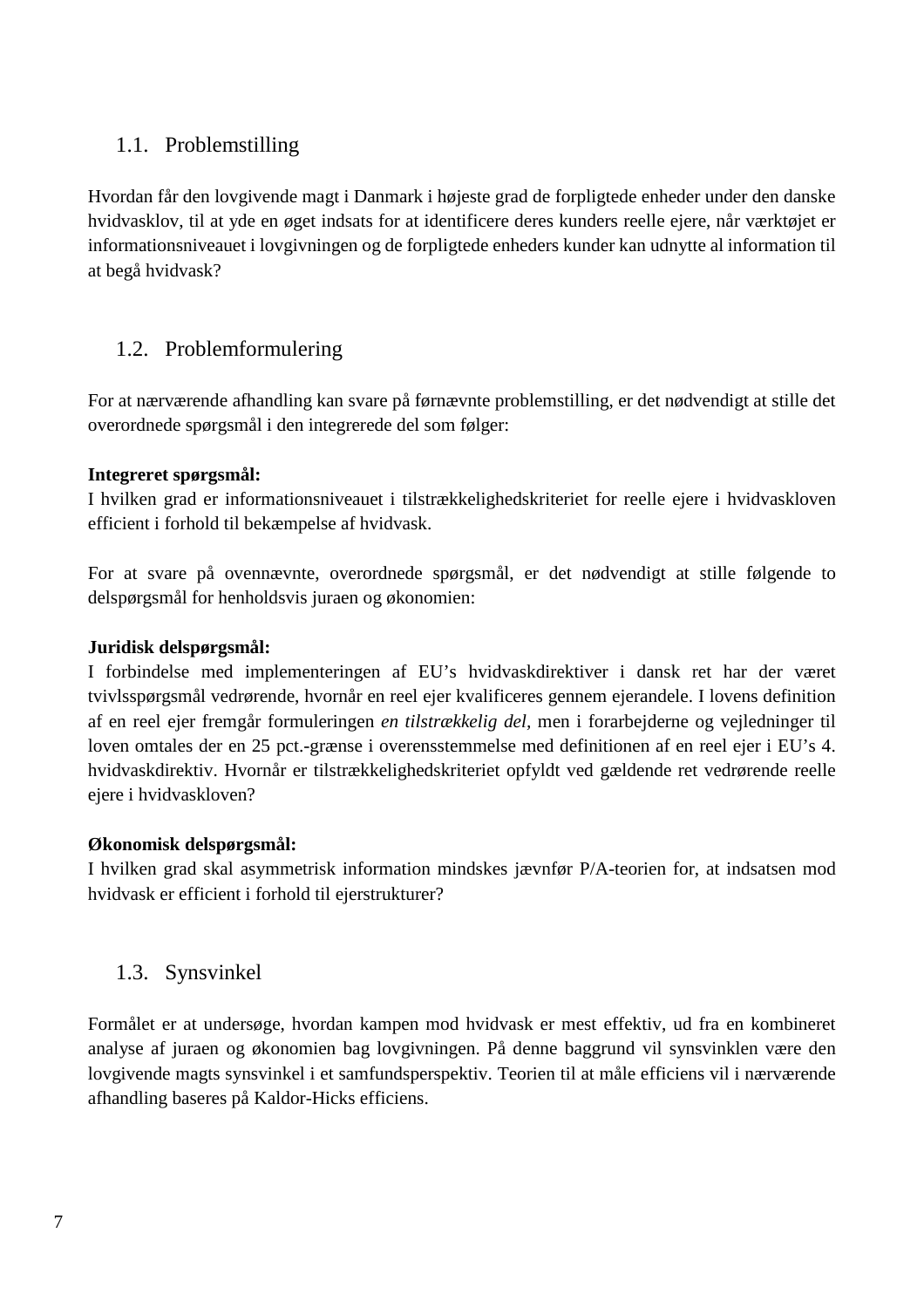## <span id="page-8-0"></span>1.4. Afhandlingens struktur

Afhandlingen er delt op i et juridisk afsnit i kapitel 2, et økonomisk afsnit i kapitel 3 og et integreret afsnit i kapitel 4. Konklusionen i kapitel 5 runder afhandlingen af. Det juridiske kapitel forsøger at svare på det juridiske delspørgsmål, og det økonomiske kapitel forsøger at svare på det økonomiske delspørgsmål, hvorefter de to delkonklusioner forsøges kombineret i en integreret analyse i kapitel 4. Kapitel 5 kommer til sidst med en endelig konklusion på de integrerede spørgsmål og dermed den overordnede problemformulering.

I kapitel 2 analyseres det, hvad *en tilstrækkelig del* indebærer i definitionen af en reel ejer i hvidvaskloven. Formålet her er at komme nærmere på, hvornår tilstrækkelighedskriteriet er opfyldt for de forpligtede enheder.

I kapitel 3 analyseres forskelle, fordele og ulemper på de to udformningstyper, regler og standarder, der kan anvendes, når lovgiver skal udforme en lov. Dernæst analyseres det ud fra principal-agent teorien, hvilken effekt asymmetrisk information har på bekæmpelsen af hvidvask.

Slutteligt kombineres de to analyser i kapitel 2 og 3 i en integreret analyse i kapitel 4, hvor det analyseres, i hvilken grad informationsniveauet i tilstrækkelighedskriteriet for reelle ejere i hvidvaskloven er efficient i forhold til bekæmpelse af hvidvask, som rundes af i en endelig konklusion i kapitel 5.

# <span id="page-8-1"></span>1.5. Metode

Dette afsnit har til formål at beskrive undersøgelsesprocessen i nærværende afhandling, samt hvilke metodiske overvejelser der er foretaget ved udfærdigelse af afhandlingen.

Metodeafsnittet indeholder en række begreber, som er relevante i forhold til afhandlingen og indeholder de undersøgelsesmetoder der anvendes igennem denne.<sup>[9](#page-8-3)</sup>

## 1.5.1. Juridisk metode

<span id="page-8-2"></span>I nærværende afhandlings juridiske afsnit vil spørgsmålet om, hvad gældende ret på området for identificering af reelle ejere er, søges klarlagt. Ved redegørelse, fortolkning og analyse af dette spørgsmål, vil den retsdogmatiske metode blive anvendt. Den retsdogmatiske metode anvendes ved redegørelse for og løsning af et juridisk problem og har til formål at klarlægge og analysere gældende ret. Ved en retsdogmatisk analyse systematiseres, beskrives og analyseres retskilderne for at komme frem til en retssætning om gældende ret. Retsdogmatikken har dermed både til formål at beskrive

<span id="page-8-3"></span> <sup>9</sup> Andersen, s. 15-18.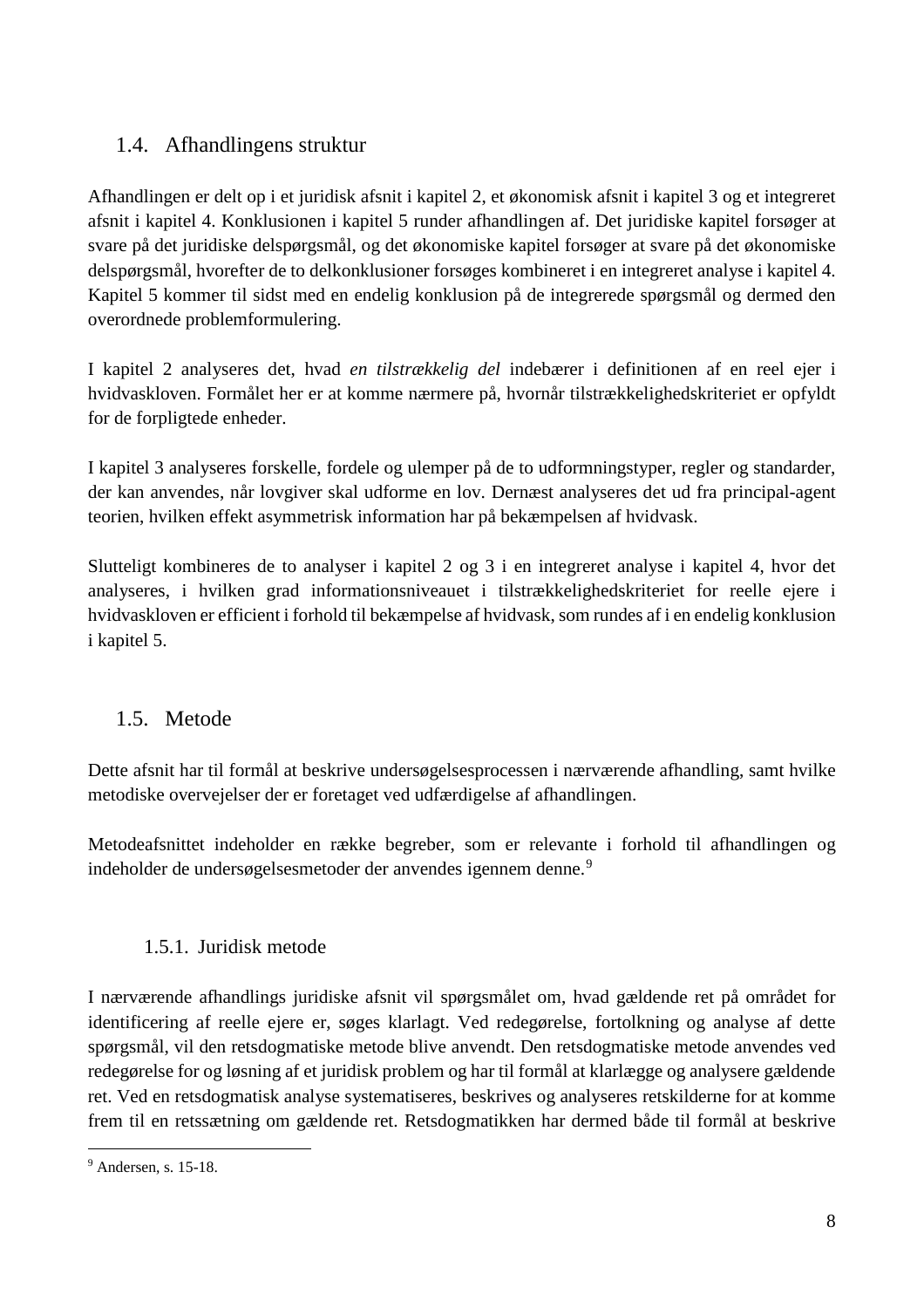gældende ret samt at analysere denne. [10](#page-9-0) Gældende ret er et udtryk for det resultat, de der handler inden for en given juridisk kompetence, vil komme frem til ved anvendelse af retskilderne og retsdogmatisk analyse og er således det gyldige resultat af retsvidenskabelige analyser af juridiske problemstillinger om, hvad retten er.<sup>[11](#page-9-1)</sup> For at en retsdogmatisk analyses kan anses som værende valid, skal den juridiske metode være fulgt.<sup>[12](#page-9-2)</sup>

Retskildelæren er læren om retskildernes indhold, prioritering og virkning. Retskilderne kan inddeles i to kategorier: Regulering og praksis, som blandt andet udgår fra dansk ret og EU-ret. Retskilder er informationskilder til lovgivningen og angiver, hvilke typer materiale, typisk tekster, f.eks. direktiver, forordninger, love, domme etc. hvorfra man udleder blandt andet retsregler og retsprincipper fra.[13](#page-9-3)

Formålet i denne afhandling med arbejdet med den retsdogmatiske metode er således at løse en konkret juridiske problemstilling med hjælp fra retskilderne, ved at stille spørgsmålet *"hvad er gældende ret?"*. [14](#page-9-4)

Ved anvendelse af den retsdogmatiske metode er der fire stadier, som gennemgås. Formålet med de fire stadier er at opnå en så kvalificeret analyse på det identificerede juridiske problem som muligt. De fire stadier er som følger:

- 1. Faktum
- 2. Retsfaktum
- 3. Jus
- 4. Retsfølge

#### *Faktum:*

Under første stadie, identificerer man det juridiske problem og klarlægger de faktiske omstændigheder der foreligger. Faktum er den faktiske omstændighed der foreligger, der gør at der er behov for at træffe en afgørelse.[15](#page-9-5)

Det juridiske problem identificeret forud for denne afhandling, er problematikken vedrørende identificering af finansielle virksomheders reelle ejere. Implementeringen af EU's hvidvaskdirektiver i dansk lovgivning har medført tvivlsspørgsmål vedrørende, hvad gældende ret på området er, samt frustrationer blandt de forpligtede enheder i forhold til uvished omkring minimumsgrænser for identificering etc. Selve identificeringen af samt processerne for at identificere reelle ejere kan være vanskelig for de forpligtede enheder. Spørgsmålet er, hvorvidt dette er til gavn eller ulempe for formålet med lovgivningen og indsatsen mod hvidvask og finansiering af terrorisme. I forbindelse

<span id="page-9-0"></span> <sup>10</sup> Tvarnø; Nielsen, s. 29.

<span id="page-9-1"></span><sup>11</sup> Tvarnø; Nielsen, s. 30.

<span id="page-9-2"></span><sup>12</sup> Tvarnø; Nielsen, s. 30.

<span id="page-9-3"></span><sup>13</sup> Tvarnø; Nielsen, s. 29.

<span id="page-9-4"></span><sup>14</sup> Tvarnø; Nielsen, s. 29.

<span id="page-9-5"></span><sup>15</sup> Tvarnø; Nielsen, s. 35.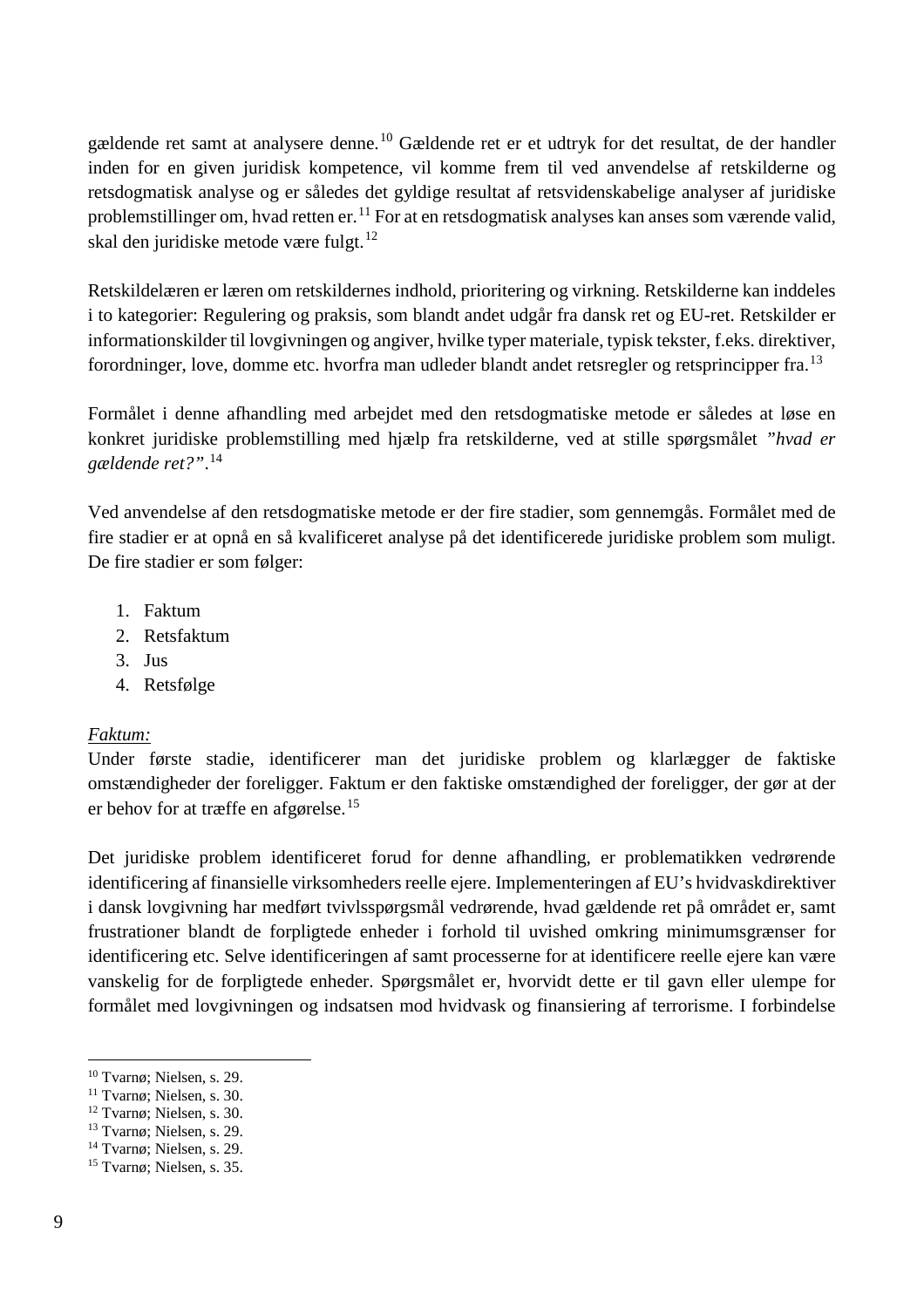med reelle ejer-problematikken er der identificeret mulige problemer i selve definitionen af reelle ejere i hvidvaskloven.

#### *Retsfaktum:*

Når man har klarlagt det juridiske problem og de faktiske omstændigheder, *faktum,* finder man de retligt relevante faktiske omstændigheder der skal tages i betragtning, såsom kompetence, kilder etc. $16$ 

De retligt relevante omstændigheder i nærværende problematik og afhandling er tvivlsspørgsmålet, som de forpligtede enheder oplever, når de skal identificere reelle ejere. Der synes midlertidigt at være stor forvirring om, hvorvidt en reel ejer kvalificeres som sådan ved 25 pct. ejerskab, eller om dette blot er en indikator og den risikobaserede tilgang er gennemgående, eller om der er tale om en blanding mellem disse to tilgange. Ved implementering af EU's hvidvaskdirektiver er der forskel på definitionerne af en reel ejer, hvilket fører til tvivlsspørgsmålet.

*Jus:*

Dernæst identificerer man de retskilder der er relevante at anvende på *retsfaktum*. Jus er en samlet betegnelse for de retskilder, der vedrører *retsfaktum.* Når retskilden er identificeret, gælder det om at finde den abstraktion samt rigtige forståelse af retskilden, der skal anvendes på det juridiske problem (*retsfaktum*).[17](#page-10-1) Retskildernes indbyrdes forhold undersøges i forhold til, hvilke der anvendes og eventuelt i hvilken rækkefølge. Her er det EU-retten der har forrang for national ret. Dette skyldes lex superior-princippet, hvilket betyder at Grundloven har forrang for almindelige love, som har forrang for bekendtgørelser og så fremdeles. Det bemærkes at der ikke er noget hierarki mellem retskilderne regulering og praksis.[18](#page-10-2)

Når jus klarlægges, er det grundet ovenstående hierarki derfor vigtigt at identificere de relevante retskilder og i fortolkningen af disse retskilder, er det vigtigt at identificere, hvilken lovgivning der har forrang og dermed finder anvendelse. Underrangerede reguleringer er dog ikke ligegyldige i eventuelle fortolkninger.

EU's hvidvaskdirektiver er minimumsdirektiver.[19](#page-10-3) Dette betyder, at EU fremsætter nogle minimumskrav, som EU's Medlemsstater har pligt til at indføre i national ret. Dog kan Medlemsstaterne i national ret fastsætte skærpede regler. Det vil i nærværende afhandling blive diskuteret, hvorvidt dette forhold gør sig gældende i hvidvasklovens implementering af EU's hvidvaskdirektiver.[20](#page-10-4)

<span id="page-10-0"></span> <sup>16</sup> Tvarnø; Nielsen, s. 35.

<span id="page-10-1"></span><sup>17</sup> Tvarnø; Nielsen, s. 35.

<span id="page-10-2"></span><sup>18</sup> Tvarnø; Nielsen, s. 33.

<span id="page-10-3"></span><sup>19</sup> Lovforslag til ændring af reglerne om reelle ejere som følge af 5. hvidvaskdirektiv, s. 18.

<span id="page-10-4"></span><sup>20</sup> Tvarnø; Nielsen, s. 106.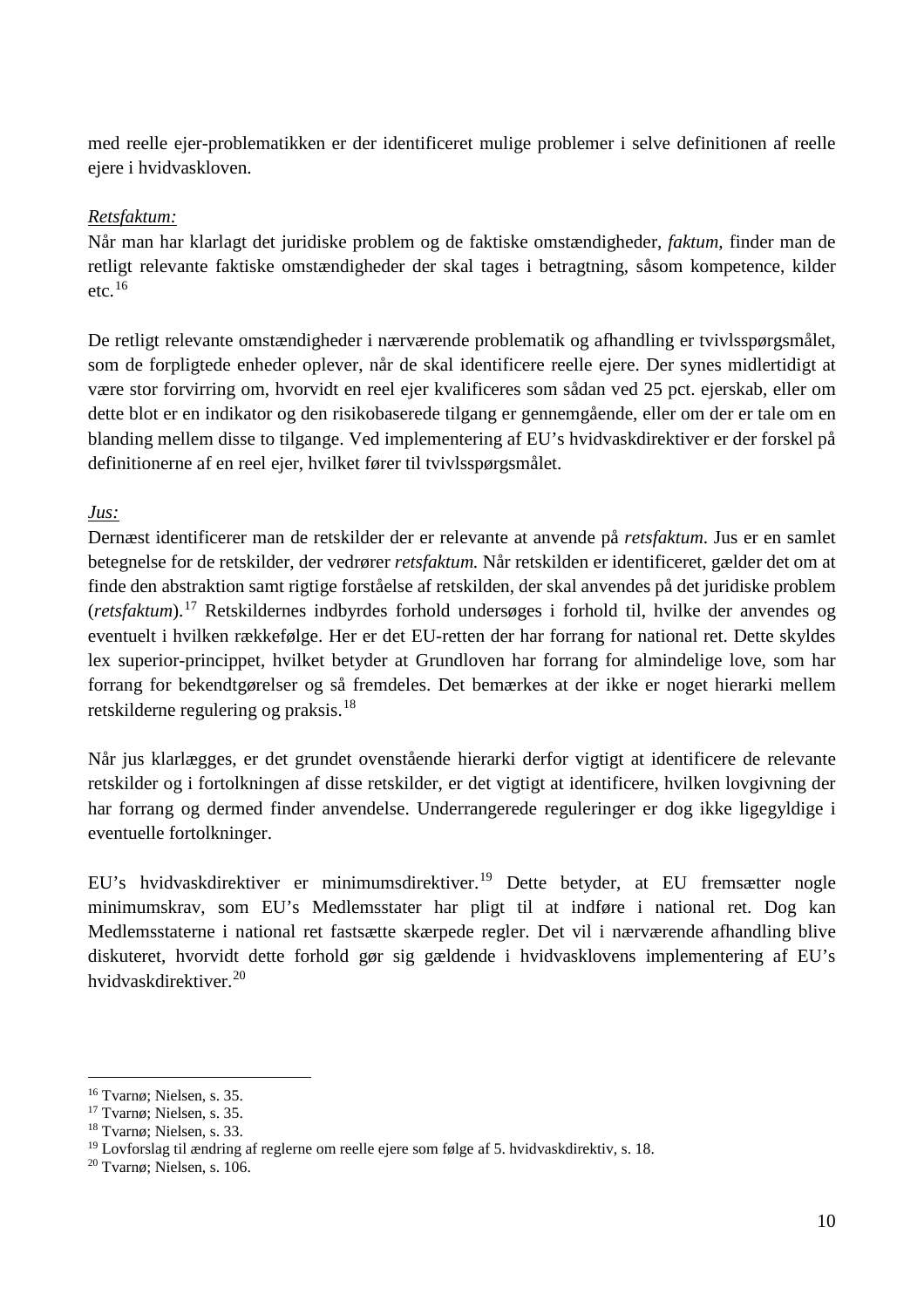Det juridiske problem i nærværende afhandling er reguleret i flere retskilder. De relevante retskilder til undersøgelsen er EU's hvidvaskdirektiver, mere konkret EU 2015/849 ("EU's 4. hvidvaskdirektiv") og EU 2018/843 ("EU's 5. hvidvaskdirektiv"). Derudover er det relevant at inddrage de danske love der implementerer EU's hvidvaskdirektiver. Den mest væsentlige danske lovgivning på hvidvaskområdet er hvidvaskloven, der både implementerer EU´s hvidvaskdirektiver og en række internationale anbefalinger fra Financial Action Task Force (herefter "FATF")<sup>[21](#page-11-2)</sup>, men herudover er der flere retskilder der implementerer og er væsentlige for lovgivningen på hvidvaskområdet.

Da den danske lovgivning implementerer EU's hvidvaskdirektiver, og EU-retten som tidligere beskrevet har forrang for national ret, vil hvidvasklovens definition af reelle ejere, i afhandlingen diskuteres ud fra definitionen i EU's hvidvaskdirektiver.

#### *Retsfølge:*

Endeligt, skal undersøgelserne i de forudgående stadier føre til en afgørelse af de retlige konsekvenser af de relevante retlige fakta der foreligger i sagen, samt en løsning på konflikten. [22](#page-11-3) *Retsfølgen* indebærer også bestemmelsen af eventuelle sanktioner, såfremt det juridiske problem er underlagt sådanne i *retskilderne*.

#### 1.5.1.1. Teoretiske overvejelser

<span id="page-11-0"></span>Udviklingen i og betydningen af den Europæiske Union har medført ændringer i forhold til betydning og indhold af traditionelle danske retskilder samt den gældende forrang mellem dansk lovgivning og EU-retten. Årsagen til dette ligger blandt andet i de krav EU-retten stiller. Indholdet i dansk ret består overvejende af gengivelse fra EU-retten. Regler som Danmark har forpligtet sig til at følge i medfør af EU-medlemsskabet, og som grundet princippet om EU-rettens forrang og pligten til EU-konform fortolkning må antages at være gældende dansk ret, uanset om den lovgivende magt havde valgt at implementere EU-reglerne ved lov eller ej. $^{23}$  $^{23}$  $^{23}$  Der er her tale om den monistiske teori indenfor retskildelæren, hvor dansk ret og EU-ret udgør ét sammenhængende system, hvilket betyder at Danmark anvender europæisk realistisk retspositivisme den danske retskildelære og den retsdogmatiske fortolkning.[24](#page-11-5) Dette forhold vil også komme til udtryk i nærværende afhandling ved fortolkning og klarlæggelsen af, hvad der er gældende ret.

#### <span id="page-11-1"></span>1.5.2. Økonomisk metode

<span id="page-11-2"></span> <sup>21</sup> Erhvervsstyrelsen, Love, regler og pligter vedrørende hvidvask, s. 1.

<span id="page-11-3"></span><sup>22</sup> Tvarnø; Nielsen, s. 35.

<span id="page-11-4"></span><sup>23</sup> Tvarnø; Nielsen, s. 37.

<span id="page-11-5"></span><sup>24</sup> Tvarnø; Nielsen, s. 38.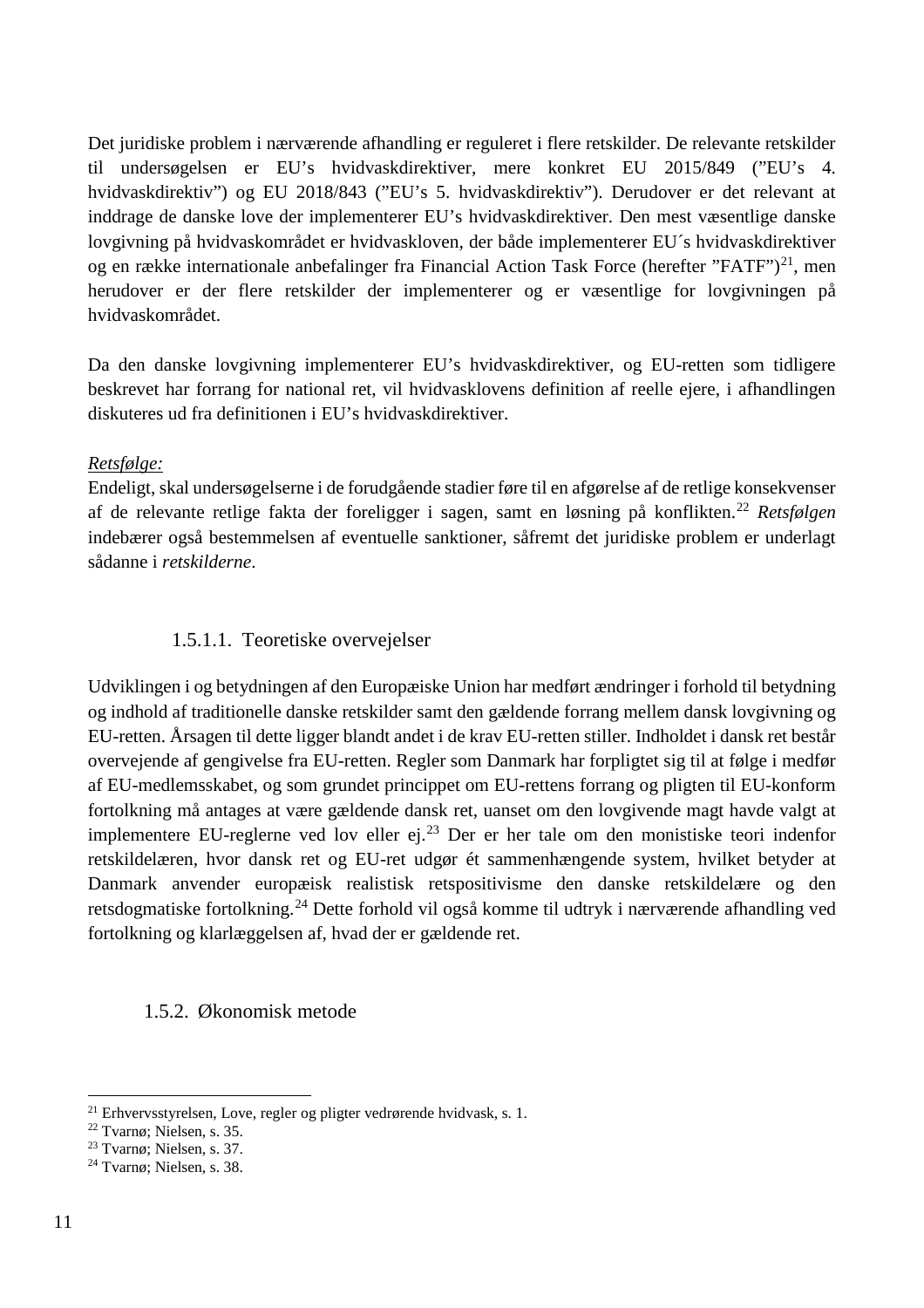Problemstillingen i det økonomiske afsnit, beror sig på asymmetrisk information. Derfor vil Principal-agent teorien ("P/A-teorien") blive anvendt på denne problemstilling i forhold til, hvorvidt asymmetrisk information mellem parterne skal mindskes eller ej.

Analysen vil tilgås med en deduktiv metode, hvor P/A-teorien vi blive anvendt på en kendt problemstilling. P/A-teorien anvendes til at analysere informationsasymmetri mellem parter, og hvorvidt denne asymmetri kan optimeres.

Den deduktive metode søger at udlede en række implikationer, der kan fungere som forklaringer på en given problemstilling. Den deduktive metode anvendes på en kendt problemstilling og tager udgangspunkt i en række bestemte præmisser, hvorefter der søges at arbejde sig væk fra disse præmisser og frem til en bestemt konklusion, ved at drage korrekte slutninger for præmisserne. Deduktion kan isoleret aldrig anvendes til at konkludere, at en teori eller en række udsagn er sande. Den deduktive metode tilbyder en logisk tilgang til at konkludere, at såfremt præmisserne er sande, så må konklusionen også være sand.[25](#page-12-0)

Analyseenheden er lovgivningen, som er kontrakten mellem parterne, og informationsasymmetrien i denne. Teorien tager her udgangspunkt i et principal-agent forhold, hvor det analyseres, hvorvidt asymmetrisk information mellem parterne øger efficiensen af lovgivningens formål.

P/A-teorien analyserer en relation ud fra et bytteperspektiv. Det indebærer at P/A-teorien gør den enkelte transaktion til analyseenhed for sin teori.[26](#page-12-1) Dette kan f.eks. betyde at man anvender teorien til eksplicit at studere, hvordan relationen mellem principalen og agenten kontraktmæssigt er og evt. bør være udformet. P/A-teorien fokuserer på situationer, hvor der hersker informations-asymmetri mellem de to parter. $27$ 

Et principal-agent forhold kan karakteriseres som en relation mellem to parter. Den ene part er principalen, som engagerer den anden part kaldet agenten, til at træffe en række beslutninger for sig. Principal-agent relationerne er især interessante i de situationer, hvor der er asymmetrisk information mellem parterne. Ved asymmetrisk information forstås situationer, hvor principalen har mindre information vedrørende agentens handlinger end agenten selv, således at agenten kan følge sine egne interesser uden at blive opdaget heri af principalen.<sup>[28](#page-12-3)</sup>

Problemet som teorien søger at løse, er herefter, hvordan der udformes en incitamentsforenelig kontrakt mellem parterne. Denne kontrakt skal optimere omfanget af agentens egeninteresse i at agere i overensstemmelse med principalens ønske.[29](#page-12-4)

<span id="page-12-0"></span> $25$  Knudsen, Bind 1, s. 58.

<span id="page-12-1"></span><sup>26</sup> Knudsen, Bind 2, s. 164.

<span id="page-12-2"></span><sup>27</sup> Knudsen, Bind 2, s. 164.

<span id="page-12-3"></span><sup>28</sup> Knudsen, Bind 2, s. 164.

<span id="page-12-4"></span><sup>29</sup> Knudsen, Bind 2, s. 165.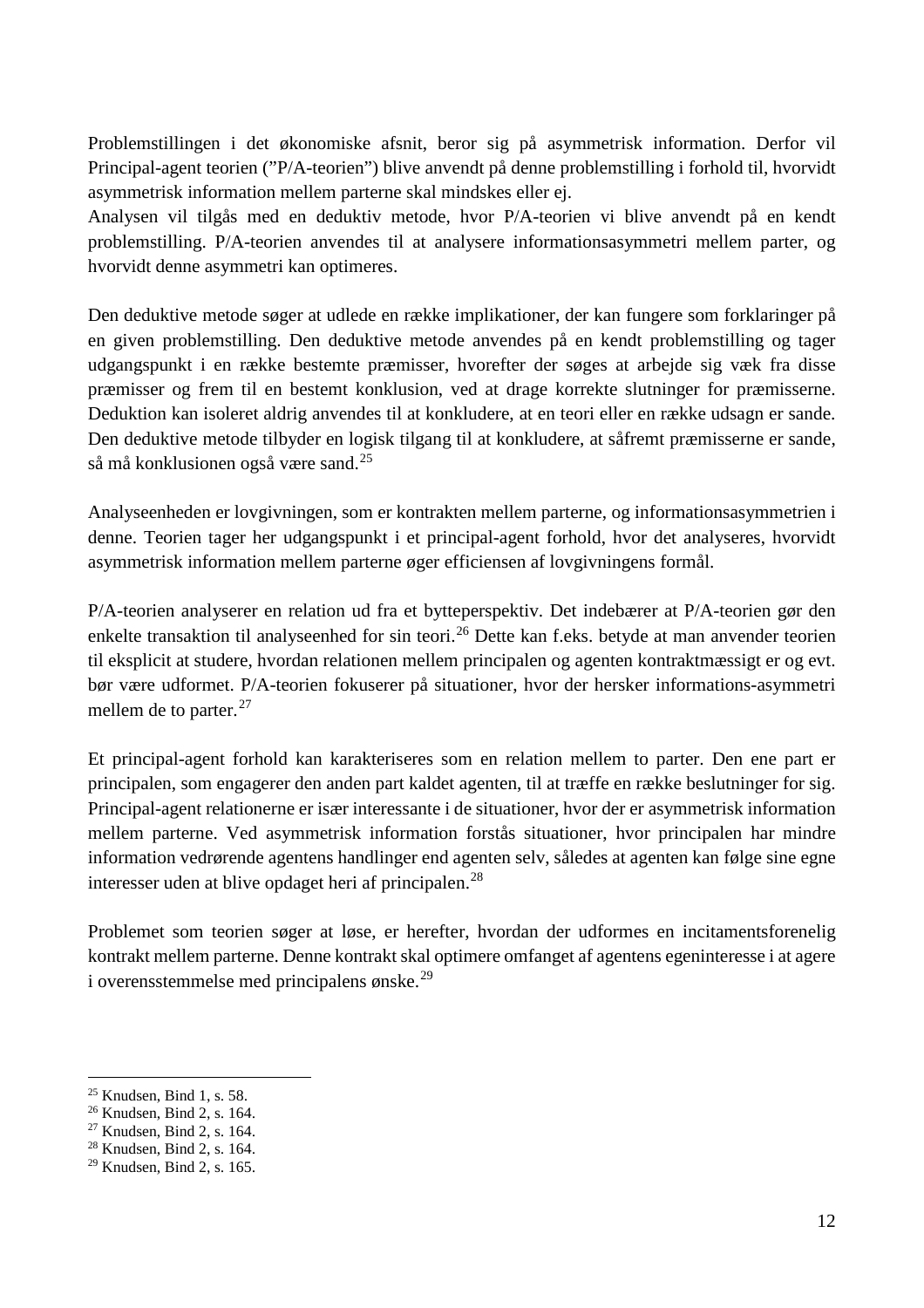Indenfor asymmetrisk information forefindes to typer. Den første type af asymmetrisk information er adverse selection. Det karakteristiske ved denne type informationsasymmetri er, at denne eksisterer før kontrakten indgås, hvorfor der er tale om en ex ante eller præ kontraktuelt problem.<sup>[30](#page-13-1)</sup>

Den anden type af informationsasymmetri kaldes moral hazard. Moral hazard er karakteriseret ved skjulte handlinger og eksisterer i modsætning til adverse selection ex post eller postkontraktuelt. Herved forstås handlinger, som foretages efter kontrakten er indgået, og hvor en af parterne på grund af informationsasymmetrien kan skjule dennes handlinger, som eventuelt ikke er i overensstemmelse med kontrakten og dermed imod principalens ønske.<sup>[31](#page-13-2)</sup> Ifølge moral hazard har agenter der opnår information tendens til at ændre adfærd, grundet egeninteresse, på en måde der er ufordelagtig for principalen, og som kan føre til tab for denne.[32](#page-13-3) Begreberne adverse selection og moral hazard forklares som regel ud fra et billede om forsikringer. Når P/A-teorien anvendes i analysen i denne case, vil forsikringen være information. Informationen fungerer derfor som en slags forsikring, og det om agenten har informationen eller ej, ændrer agentens adfærd på en måde der er individuelt rationel, men ikke ønskelig ud fra et kollektivt eller socialt synspunkt.<sup>[33](#page-13-4)</sup>

Teorien går herefter ud på, hvorledes man i situationer med asymmetrisk information og med nyttemaksimerende aktører kan indrette eller designe optimale eller incitamentsforenelige kontrakter. Det problem der eksisterer heri, tilhører principalen.<sup>[34](#page-13-5)</sup> De nyttemaksimerende agenter anses som værende den "hårde kerne" i denne teori.[35](#page-13-6)

I denne case er spørgsmålet, hvordan den lovgivende magt udformer lovgivningen i forhold til informationsniveauet i denne, når de omfattede af loven, er nyttemaksimerende. Formålet med den incitamentsforenelige kontrakt er at opnå overensstemmelsen mellem principalens og agentens målsætninger, hvor egoistisk adfærd fra agentens side svarer til den adfærd principalen ønsker.<sup>[36](#page-13-7)</sup>

#### 1.5.3. Integreret metode

<span id="page-13-0"></span>Den integrerede analyse har til formål at samle de to separate analyser fra henholdsvis det juridiske og økonomiske afsnit.

Når det kommer til udformning af love i et økonomisk perspektiv, er dette influeret af flere teorier. I første omgang er der den positive og normative skole. Den positive skole, som historisk er forbundet med Chicago-skolen, mener, at effektive juridiske regler udvikler sig naturligt. En vigtig forudsætning for Chicago-skolens tilgang til udformningen af en lov er, at lovens effektivitet er et resultat af den indsats der er brugt på at udforme denne. Chicago-skolens tilgang forsøger igennem

<span id="page-13-1"></span> <sup>30</sup> Knudsen, Bind 2, s. 165.

<span id="page-13-2"></span><sup>31</sup> Knudsen, Bind 2, s. 167.

<span id="page-13-3"></span><sup>32</sup> Knudsen, Bind 2, s. 167.

<span id="page-13-4"></span><sup>33</sup> Knudsen, Bind 2, s. 168.

<span id="page-13-5"></span><sup>34</sup> Knudsen, Bind 2, s. 168.

<span id="page-13-6"></span><sup>35</sup> Knudsen, Bind 2, s. 171-172.

<span id="page-13-7"></span><sup>36</sup> Knudsen, Bind 2, s. 168.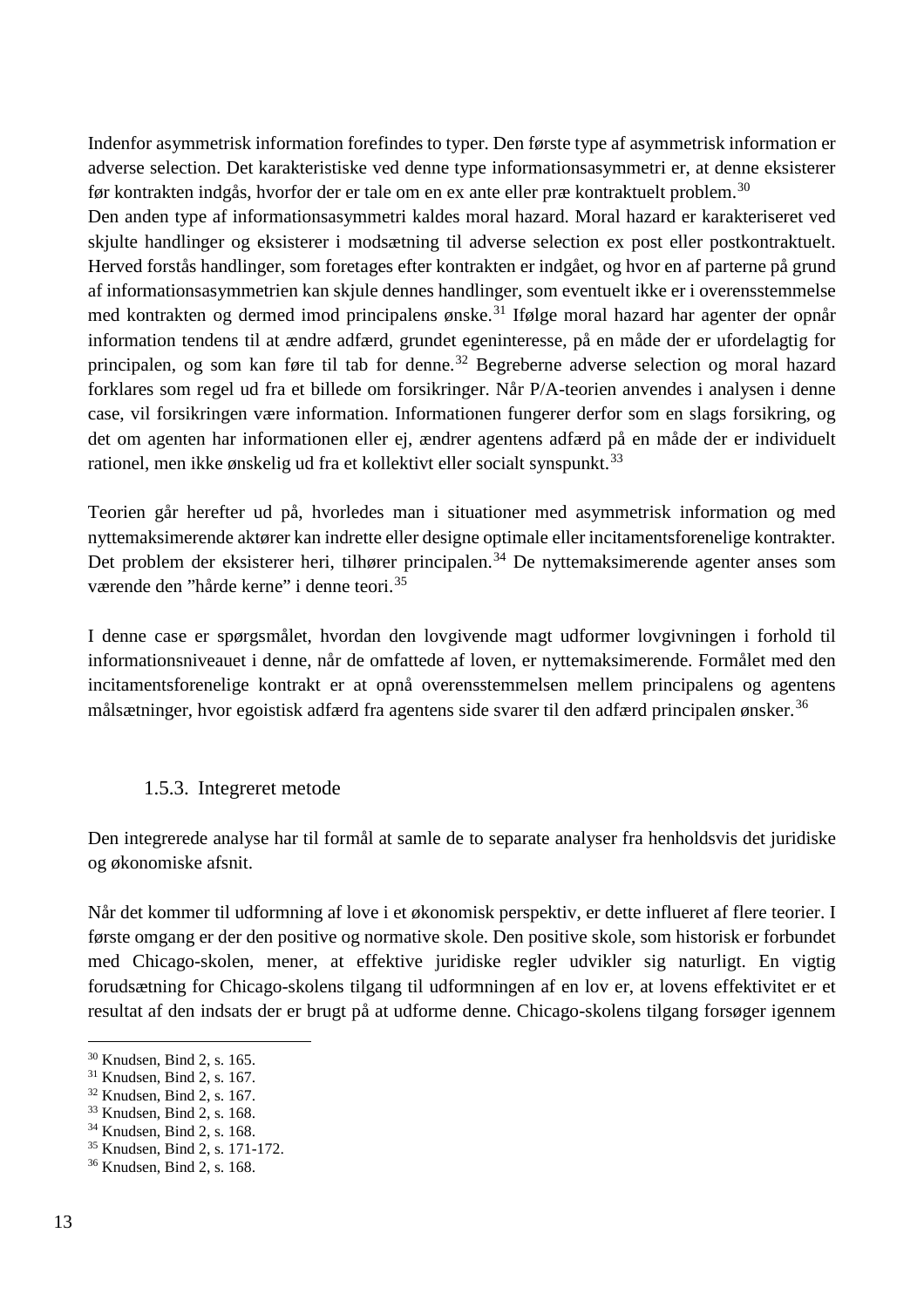udformning af en effektiv lov at fordele ressourcer på enten en Pareto- eller Kaldor-Hicks-efficient måde.[37](#page-14-1) På den anden side ser den normative skole, som historisk er forbundet med bidrag fra Yaleskolen, loven som et værktøj til at forebygge og afhjælpe såkaldte markedsfejl, som opstår på det regulerede område. [38](#page-14-2)

Den tredje teori, som anvendes i denne afhandling, forholder sig skeptisk til den positive og normative skole og er ligeså udviklet på bagkant af disse. Denne trækker på valgteori og det forfatningsmæssige paradigme fra Virginia School of Economics og giver hermed et tredje perspektiv, som er en blanding af de to forudgående teorier. [39](#page-14-3) Skolen kaldes den funktionelle skole, og erkender, at der er strukturelle kræfter, der ofte hindrer udviklingen af effektive juridiske regler. Dette giver den funktionelle skole mulighed for at anvende indsigt fra markedet (*public choice economics*), herunder markedskræfter som udbud af og efterspørgsel på lovgivning, til at afhjælpe mangelfulde juridiske regler på en måde, som rækker ud over den traditionelle måde at udforme love på. Den funktionelle tilgang foreslår, at lovgiver undersøger de forhold, herunder juridiske og samfundsmæssige incitamenter der ligger til grund for loven, i stedet for kun at forsøge at opgøre omkostninger og fordele ved de enkelte bestemmelser. [40](#page-14-4) Den funktionelle tilgang til udformning af love ud fra et økonomisk perspektiv, forsøger at fremme aktørers optimale adfærd i overensstemmelse med lovens formål.

Analysen i det integrerede afsnit bygger således videre på klarlæggelsen af gældende ret og formålet med lovgivningen i det juridiske afsnit, samt incitamenterne der foreligger de omfattede parter i måden at udforme en lov på i det økonomiske afsnit. Med udgangspunkt i Kaldor-Hicks kriteriet, vil den integrerede analyse søge at vurdere, i hvilgen grad gældende ret i hvidvasklovens definition af reelle ejere er efficient. Analysen er relevant, da den lovgivende magt, som alle andre aktører, kan fejle i denne forsøg på at udforme en lov optimalt.

#### 1.5.3.1. Kaldor-Hicks kriteriet

<span id="page-14-0"></span>Lovgivning kan på nogle områder have modstridende virkninger. Som eksempel kan anvendes hvidvaskloven, hvor de forpligtede enheder pålægges pligter disse skal leve op til, for at kunne drive en virksomhed, der ikke nødvendigvis er i deres interesse. Lovgivningen kan i sådan en situation føre til, at en den forpligtede enhed stilles dårligere, mens samfundet i sig selv opnår en forbedring, qua mindsket hvidvask. I den situation må den lovgivende magt anvende Kaldor-Hicks kriteriet. Kaldor-Hicks kriteriet forekommer i den situation, hvor en retsregel eller lignende er ønskelig, hvis denne skaber en gevinst for den for den der profiterer af retsreglen, som er stor nok til at kompenserer den part, som stilles ringere ved retsreglen.[41](#page-14-5) Kaldor-Hicks kriteriet går således ud på at maksimere den samlede værdi af en retsregel.<sup>[42](#page-14-6)</sup>

<span id="page-14-1"></span> <sup>37</sup> Parisi & Klick, s. 433.

<span id="page-14-2"></span><sup>38</sup> Parisi & Klick, s. 431.

<span id="page-14-3"></span><sup>39</sup> Parisi & Klick, s. 431.

<span id="page-14-4"></span><sup>40</sup> Parisi & Klick, s. 431 og 437.

<span id="page-14-5"></span><sup>41</sup> Eide og Endre, s. 36.

<span id="page-14-6"></span><sup>42</sup> Eide og Endre, s. 36.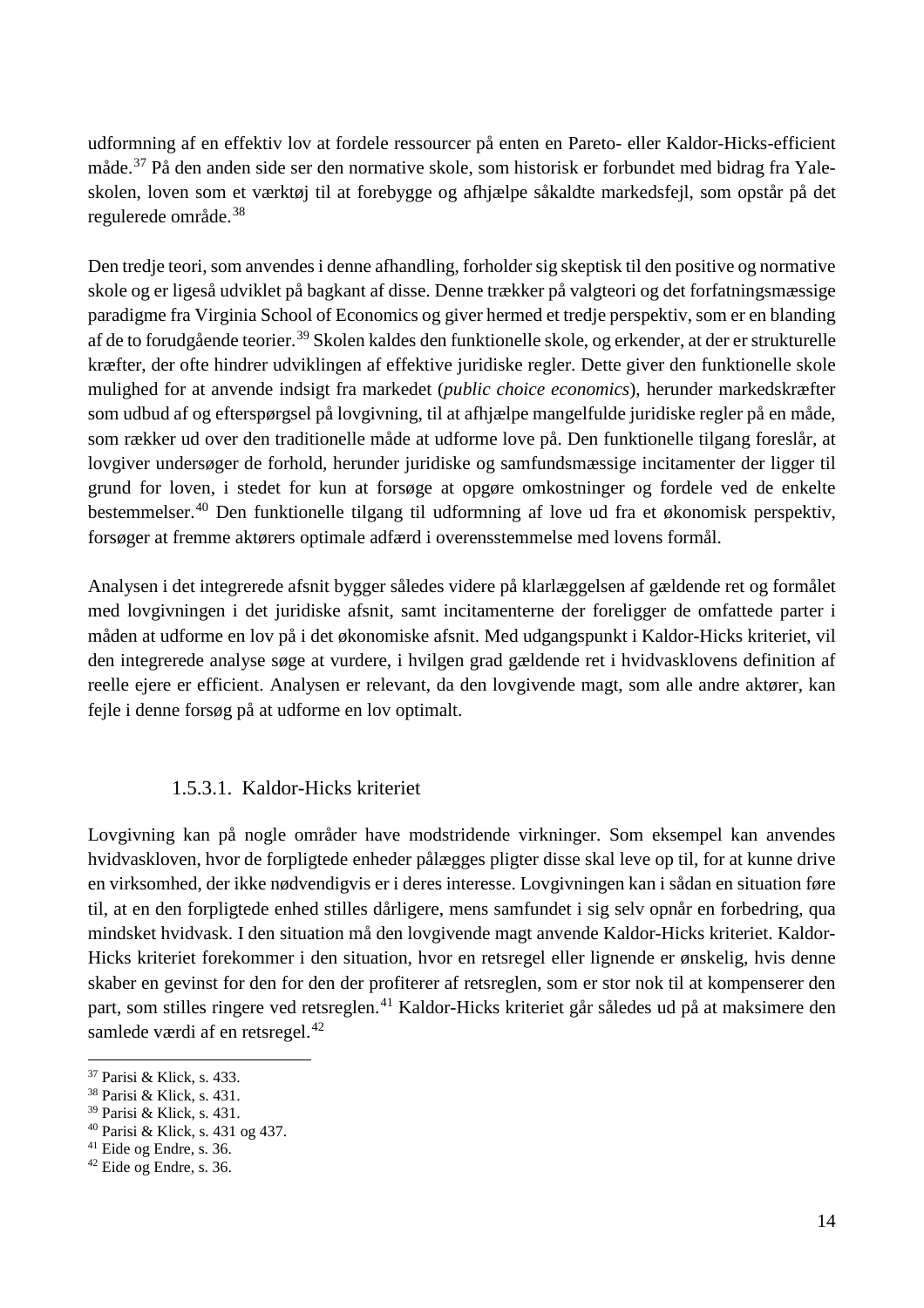Ifølge Kaldor-Hicks kriteriet skal en lov eller retsregel bestå, hvis og blot hvis, den samlede gevinst for "vinderne" kan kompensere "tabernes" tab og at mindst én opnår mere som følge af loven. I denne situation vil der således være tale om en Kaldor-Hicks efficient løsning.<sup>[43](#page-15-1)</sup>

Det er således ifølge Kaldor-Hicks ikke et spørgsmål om kagens fordeling, men et spørgsmål om kagens samlede størrelse. Den lovgivende magts udfordring er således at udforme en lov, der medfører at kagen for samfundet bliver størst mulig. Kaldor-Hicks kriteriet er let anvendelig, og kan til tider kritiseres for at være for virkelighedsfjern, men kriteriet udgør et godt værktøj til, for den lovgivende magt, at vurdere om en lov skal bestå eller vedtages ud fra en samfundsøkonomisk målsætning.[44](#page-15-2)

## <span id="page-15-0"></span>1.6. Afgrænsning

Denne afhandling tager udgangspunkt i tilstrækkelighedskriteriet i definitionen af en reel ejer i EU's 4. hvidvaskdirektiv<sup>[45](#page-15-3)</sup> og den danske hvidvasklov.<sup>[46](#page-15-4)</sup> Da der fokuseres på reelle ejere, der identificeres gennem ejerandele og dermed kan skjule sig bag slørede ejerstrukturer, analyseres de der kan kvalificere sig som reelle ejere ifølge hvidvasklovens § 2, nr. 9, litra b og c ikke i denne afhandling og kun begrænset via stemmerettigheder eller anden kontrol.

Der tages i denne afhandling udelukkende stilling til love udformet med regler eller standarder. Afhandlingen afgrænses dermed fra alle andre eventuelle former for lovudformninger.

Yderligere afgrænses afhandlingen fra principal-agent analysen af principal-agent forholdet mellem kunder og den lovgivende magt. Således er det i trepartsforholdet udelukkende principal-agent forholdet mellem den lovgivende magt og de forpligtede enheder, samt de forpligtede enheder og kunderne. Yderligere afgrænses der også fra brugen af begrebet adverse selection. Dette er blot kort omtalt.

<span id="page-15-1"></span> <sup>43</sup> Eide og Endre, s. 110.

<span id="page-15-2"></span><sup>44</sup> Eide og Endre, s. 112.

<span id="page-15-3"></span><sup>45</sup> EU's 4. hvidvaskdirektiv, artikel 3, stk. 6, litra a, (i), 1. punktum.

<span id="page-15-4"></span><sup>46</sup> Hvidvaskloven, § 2, nr. 9.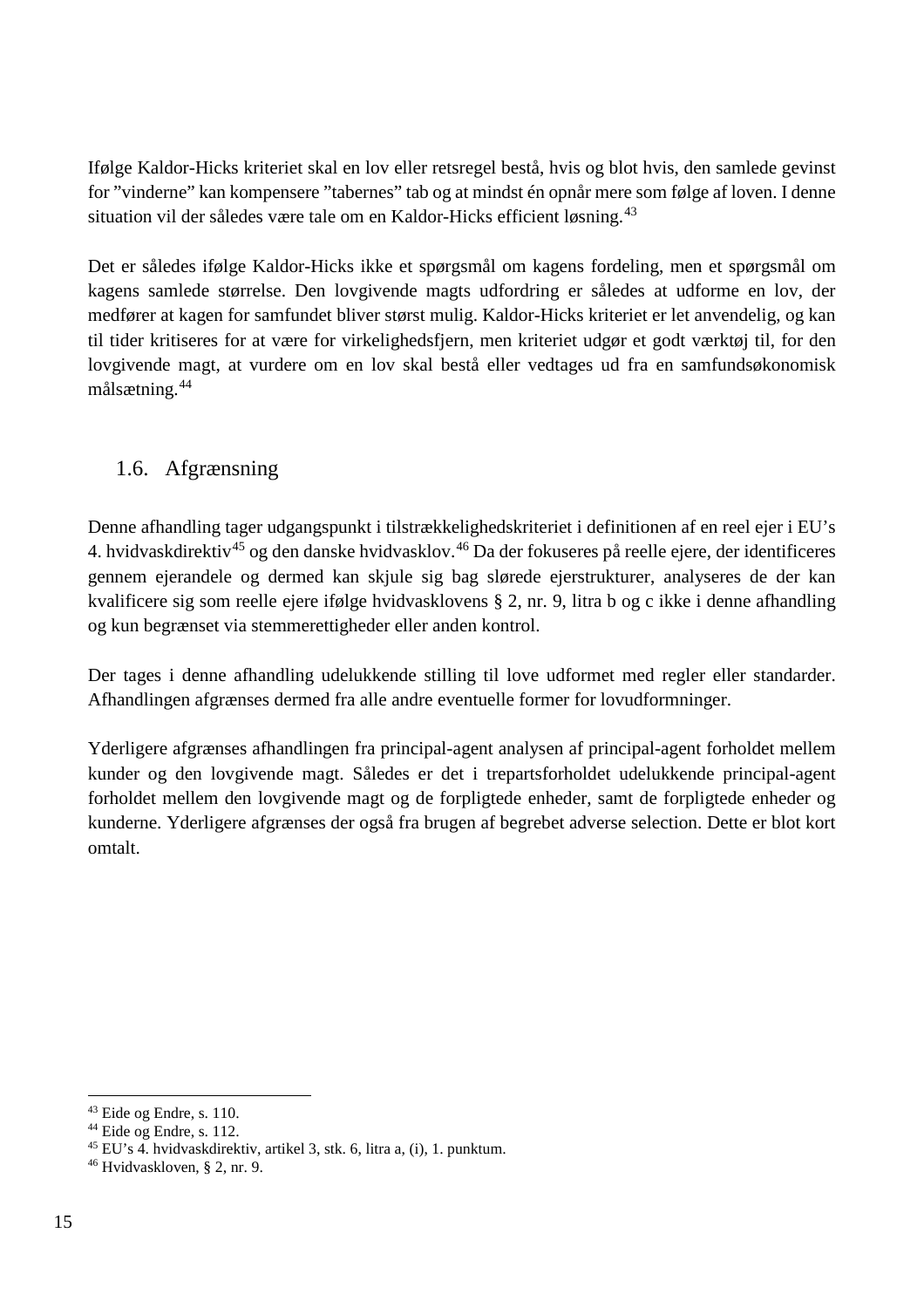# <span id="page-16-0"></span>2. Juridisk afsnit

## <span id="page-16-1"></span>2.1. Formål

Dette afsnit har til formål at klarlægge gældende ret på hvidvaskområdet, med særligt fokus på problematikken vedrørende identificering og håndtering af reelle ejere i hertil forpligtede finansielle virksomheder.

## <span id="page-16-2"></span>2.2. Definitioner

Formålet med det følgende afsnit er at klarlægge de mest relevante begreber, der vil blive brugt igennem det juridiske afsnit. Definitionerne og uddybningerne skal gavne forståelsen af den senere diskussion vedrørende problematikken i nærværende afhandling.

#### 2.2.1. Definition af hvidvask

<span id="page-16-3"></span>Hvidvask er ikke noget nyt begreb og består i handlingen, hvor formålet med denne er at "omdanne" et illegalt økonomisk udbytte til et legalt økonomisk udbytte.

I bekendtgørelse af lov om forebyggende foranstaltninger mod hvidvask og finansiering af terrorisme (hvidvaskloven) ("hvidvaskloven") af den 6. september 2019, defineres begrebet "hvidvask" jf. lovens § 3, stk. 1 som følger:

- 1. Uberettiget at modtage eller skaffe sig eller andre del i økonomisk udbytte eller midler, der er opnået ved en strafbar lovovertrædelse.
- 2. Uberettiget at skjule, opbevare, transportere, hjælpe til afhændelse eller på anden måde efterfølgende virke til at sikre det økonomiske udbytte eller midlerne fra en strafbar lovovertrædelse.
- 3. Forsøg på eller medvirken til sådanne dispositioner.

Af nummer 1-2 fremgår det, at hvidvask indebærer at modtage eller skaffe, formidle eller på anden måde være i negativ forbindelse med et økonomisk udbytte eller midler, som stammer fra en strafbar lovovertrædelse.

En strafbar lovovertrædelse indebærer en overtrædelse af straffeloven, af speciallovgivning eller et tilsvarende forhold begået i udlandet, hvor der, for det pågældende forhold, ved lov er strafansvar.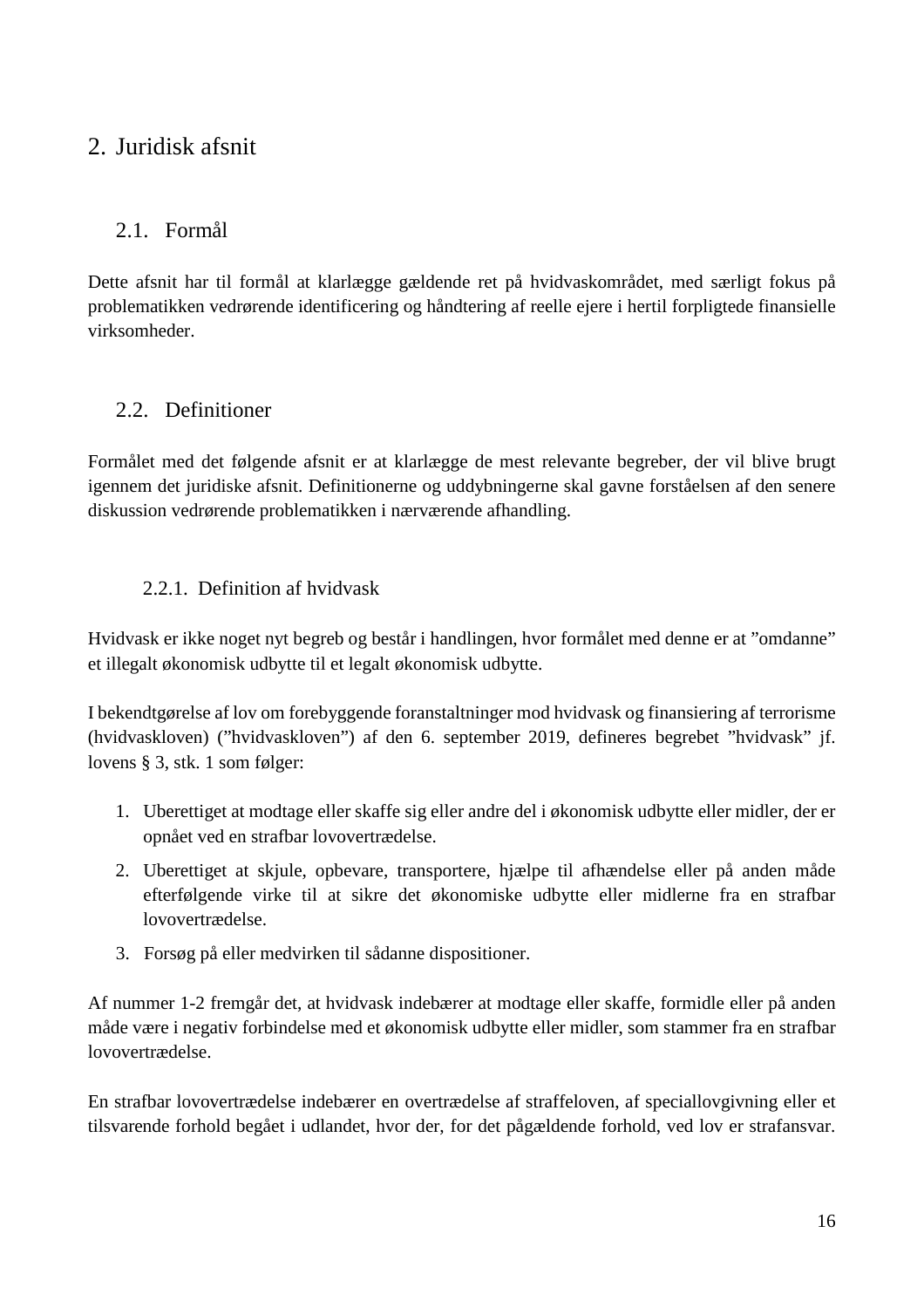Skatteunddragelse er også omfattet af loven og er reguleret i skatte-, told- eller afgiftslovgivningen. Hvidvask er strafferetlig reguleret i straffelovens § 290 om hæleri.<sup>[47](#page-17-1)</sup>

Af nummer 3 fremgår det, at hvidvask også defineres som forsøg eller medvirken til handlinger omfattet af nummer 1-2. Forsøg og medvirken er defineret i Bekendtgørelse af straffelovens kapitel 4 som henholdsvis *"Handlinger, som sigter til at fremme eller bevirke udførelsen af en forbrydelse, straffes, når denne ikke fuldbyrdes, som forsøg"* og *"Den for en lovovertrædelse givne straffebestemmelse omfatter alle, der ved tilskyndelse, råd eller dåd har medvirket til gerningen."*

I lovens stk. 2 uddybes stk. 1 som følger:

*"Stk. 1 omfatter også dispositioner foretaget af den, der har begået den strafbare lovovertrædelse, som udbyttet eller midlerne hidrører fra."* 

I lovforslaget til hvidvaskloven blev ovenstående stk. 1 foreslået udvidet med indsættelsen af 2. pkt. som følger:

*"Der foreligger hvidvask, jf. stk. 1, uanset om de handlinger, som har frembragt det økonomiske udbytte eller de midler, der skal hvidvaskes, blev gennemført på en anden medlemsstats eller et tredjelands område."*

Der var med dette forslag udelukkende tiltænkt en præcisering og tydeliggørelse af, at handlinger udført i udlandet, herunder EU-lande eller tredjelande, er omfattet af hvidvasklovens definition af hvidvask, hvorfor sådanne handlinger straffes efter dansk ret.<sup>[48](#page-17-2)</sup> Præciseringen implementerede artikel 1, stk. 4, i 4. hvidvaskdirektiv.

#### 2.2.2. Definition af finansiering af terrorisme

<span id="page-17-0"></span>Finansiering af terror forestår ved den handling, hvor direkte eller indirekte levering, indsamling af eller til rådighedsstillelse af midler sker med den hensigt, at anvende midlerne eller med viden om, at de vil blive anvendt, helt eller delvist, til at gennemføre en strafbar handling omfattet af straffelovens § 114.

I hvidvaskloven defineres begrebet "finansiering af terrorisme" jf. lovens § 4 efter straffelovens § 114 b, som den, der:

- 1. direkte eller indirekte yder økonomisk støtte til,
- 2. direkte eller indirekte tilvejebringer eller indsamler midler til eller

<span id="page-17-1"></span> <sup>47</sup> Finanstilsynets vejledning om hvidvaskloven, s. 18.

<span id="page-17-2"></span><sup>48</sup> Forslag til lov om ændring af hvidvaskloven, s. 39.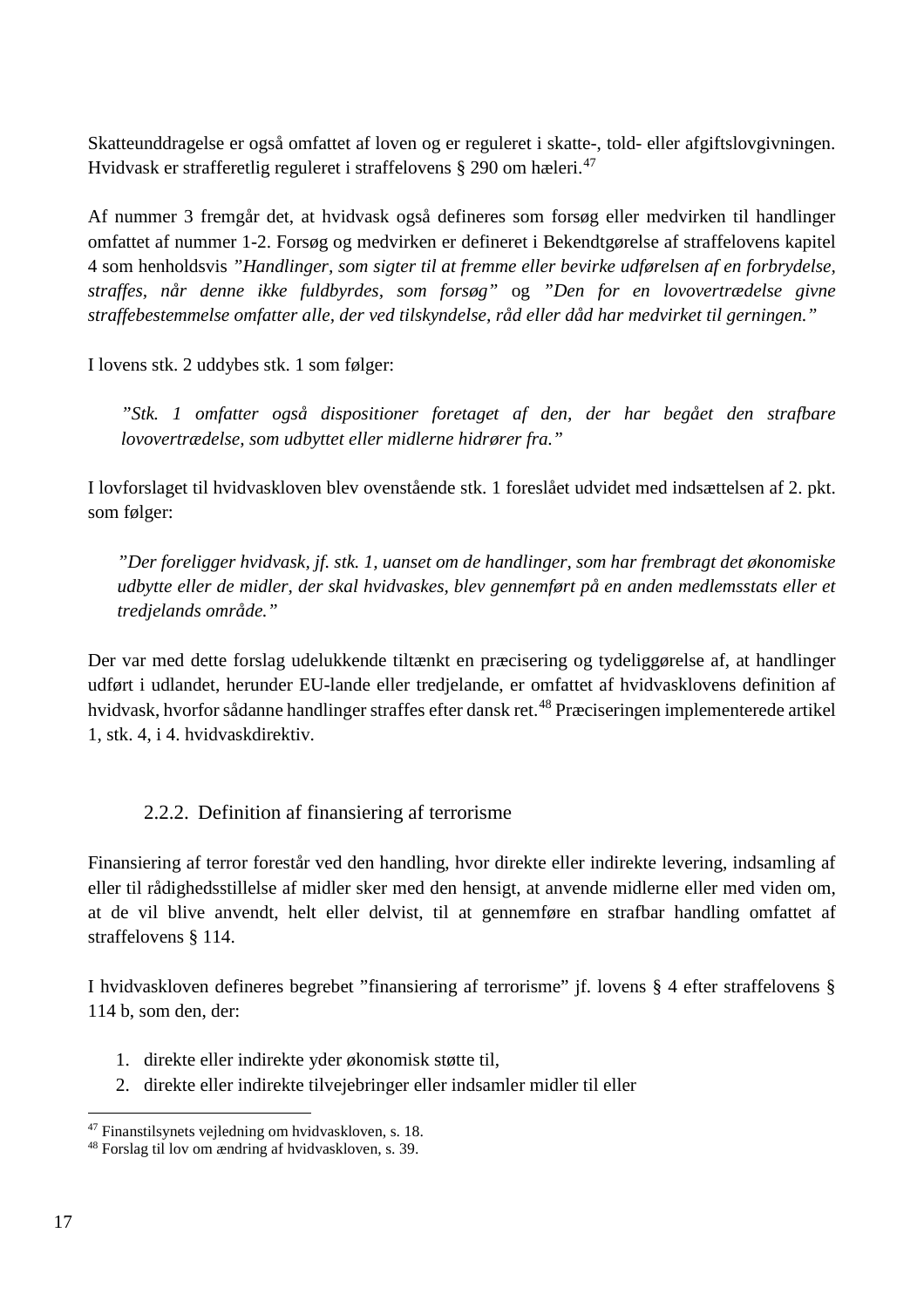3. direkte eller indirekte stiller penge, andre formuegoder eller finansielle eller andre lignende ydelser til rådighed for en person, en gruppe eller en sammenslutning, der begår eller har til hensigt at begå handlinger omfattet af § 114 eller § 114 a.

#### 2.2.3. Definition af reelle ejere

<span id="page-18-0"></span>Formålet med reglerne om identificering af reelle ejere er naturligvis ens for både EU-retten og national ret, nemlig at skabe øget gennemsigtighed i virksomheders ejerstrukturer, så det fremover bliver sværere, for personer med svigagtige intentioner, at sløre ejerskabet af en virksomhed gennem indviklede selskabskonstruktioner. Gennemsigtigheden skal modvirke, at midler skjules og være med til at forhindre hvidvask og terrorfinansiering. Det forbedrer samtidig de offentlige myndigheders efterforskningsmuligheder i forbindelse med økonomisk kriminalitet.[49](#page-18-1)

Der sondres mellem to typer af ejere når det kommer til registrering af disse, nemlig legale ejere og reelle ejere. Det er vigtigt der skelnes mellem disse to typer. Det er midlertidigt ikke alle virksomheder der har pligt til at registrere deres reelle ejere. F.eks. skal børsnoterede virksomheder, filialer samt enkeltmandsvirksomheder med flere ikke registrere deres reelle ejere.<sup>[50](#page-18-2)</sup>

I EU's 4. hvidvaskdirektiv artikel 3, nr. 6, litra a, er en reel ejer defineret som

*"den eller de fysiske personer, der i sidste ende ejer eller kontrollerer kunden, eller den eller de fysiske personer, på hvis vegne en transaktion eller en aktivitet gennemføres, og omfatter mindst:* 

- *a) for selskaber:* 
	- *i. den eller de fysiske personer, der i sidste ende ejer eller kontrollerer en juridisk enhed ved direkte eller indirekte ejerskab over en tilstrækkelig procentdel af aktierne eller stemmerettighederne eller ejerandelen i denne enhed, bl.a. ved hjælp af beholdninger af ihændehaveraktier eller kontrol ved hjælp af andre midler, bortset fra selskaber, der er noteret på et reguleret marked, og som er undergivet oplysningspligt i overensstemmelse med EU-retten eller tilsvarende internationale standarder, der sikrer passende gennemsigtighed i forbindelse med oplysninger om ejerskab.*

*En aktiebesiddelse på 25 % plus én aktie eller ejerandel på over 25 % i kunden, som indehaves af en fysisk person, er tegn på direkte ejerskab.* 

<span id="page-18-1"></span> <sup>49</sup> Erhvervsstyrelsens vejledning om reelle ejere, s. 4-5.

<span id="page-18-2"></span><sup>50</sup> Erhvervsstyrelsens vejledning om reelle ejere, s. 6-7.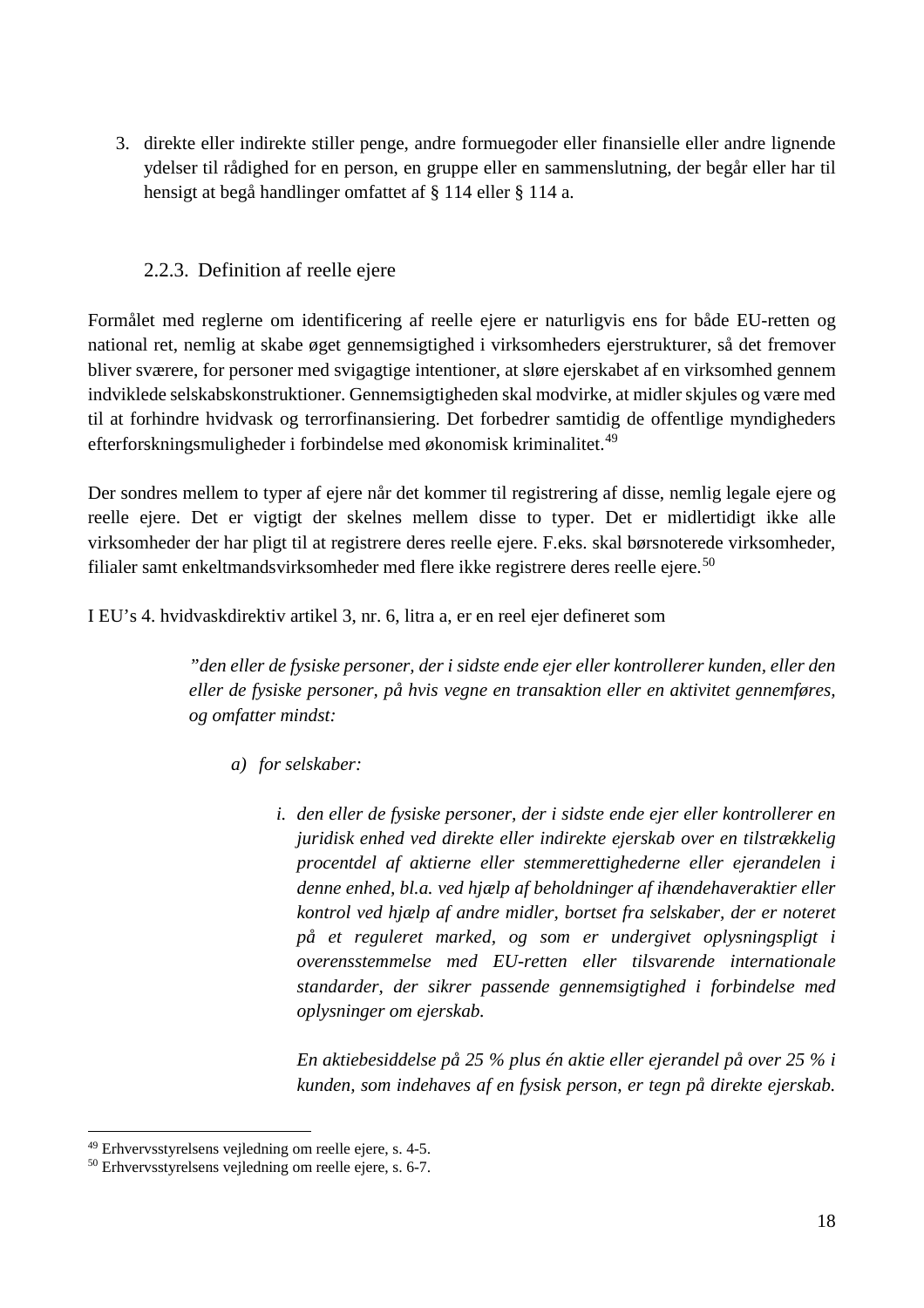*En aktiebesiddelse på 25 % plus én aktie eller ejerandel på over 25 % i kunden, som indehaves af et selskab, der kontrolleres af en eller flere fysiske personer, eller af flere selskaber, der kontrolleres af den eller de samme fysiske personer, er tegn på indirekte ejerskab. Dette berører ikke medlemsstaternes ret til at beslutte, at en lavere procentdel kan være et tegn på ejerskab eller kontrol.* 

*ii. den eller de fysiske personer, der udgør den øverste ledelse, hvis der, efter at alle muligheder er udtømt, og forudsat at der ikke er grund til mistanke, ikke er identificeret nogen person under nr. i), eller hvis der er tvivl om, hvorvidt den eller de personer, der er identificeret, er den eller de reelle ejere. De forpligtede enheder skal registrere de foranstaltninger, som de har truffet med henblik på at identificere den reelle ejer i henhold til nr. i) under dette punkt."[51](#page-19-0)*

I EU's hvidvaskdirektiv er der nævnt en grænse for, hvad der er tegn på reelt ejerskab, nemlig en aktiebesiddelse på 25 pct. plus én aktie. Derudover kan reelle ejere også identificeres via kontrol såsom stemmerettigheder i den juridiske enhed.

Det foreskrives i EU's hvidvaskdirektiv at definitionen af en reel ejer deri "… *ikk*e *berører medlemsstaternes ret til at beslutte, at en lavere procentdel kan være et tegn på ejerskab eller kontrol."*

Ved implementering af definitionen af en reel ejer i dansk ret, defineres en sådan herefter jf. hvidvasklovens § 2, nr. 9, som

> *"Den eller de fysiske personer, der i sidste ende ejer eller kontrollerer kunden, eller den eller de fysiske personer, på hvis vegne en transaktion eller aktivitet gennemføres, herunder:*

- *a) Den eller de fysiske personer i et selskab, virksomhed, forening m.v., der i sidste ende direkte eller indirekte ejer eller kontrollerer en tilstrækkelig del af ejerandelene eller stemmerettighederne, eller som udøver kontrol ved hjælp af andre midler, bortset fra ejere af selskaber, hvis ejerandele handles på et reguleret marked eller et tilsvarende marked, som er undergivet oplysningspligt i overensstemmelse med EU-retten eller tilsvarende internationale standarder.*
- *b) Den daglige ledelse, hvis der ikke er identificeret en person under litra a, eller hvis der er tvivl om, hvorvidt den eller de personer, der er identificeret, er den*

<span id="page-19-0"></span> <sup>51</sup> EU's 4. hvidvaskdirektiv, artikel 3, nr. 6, litra a.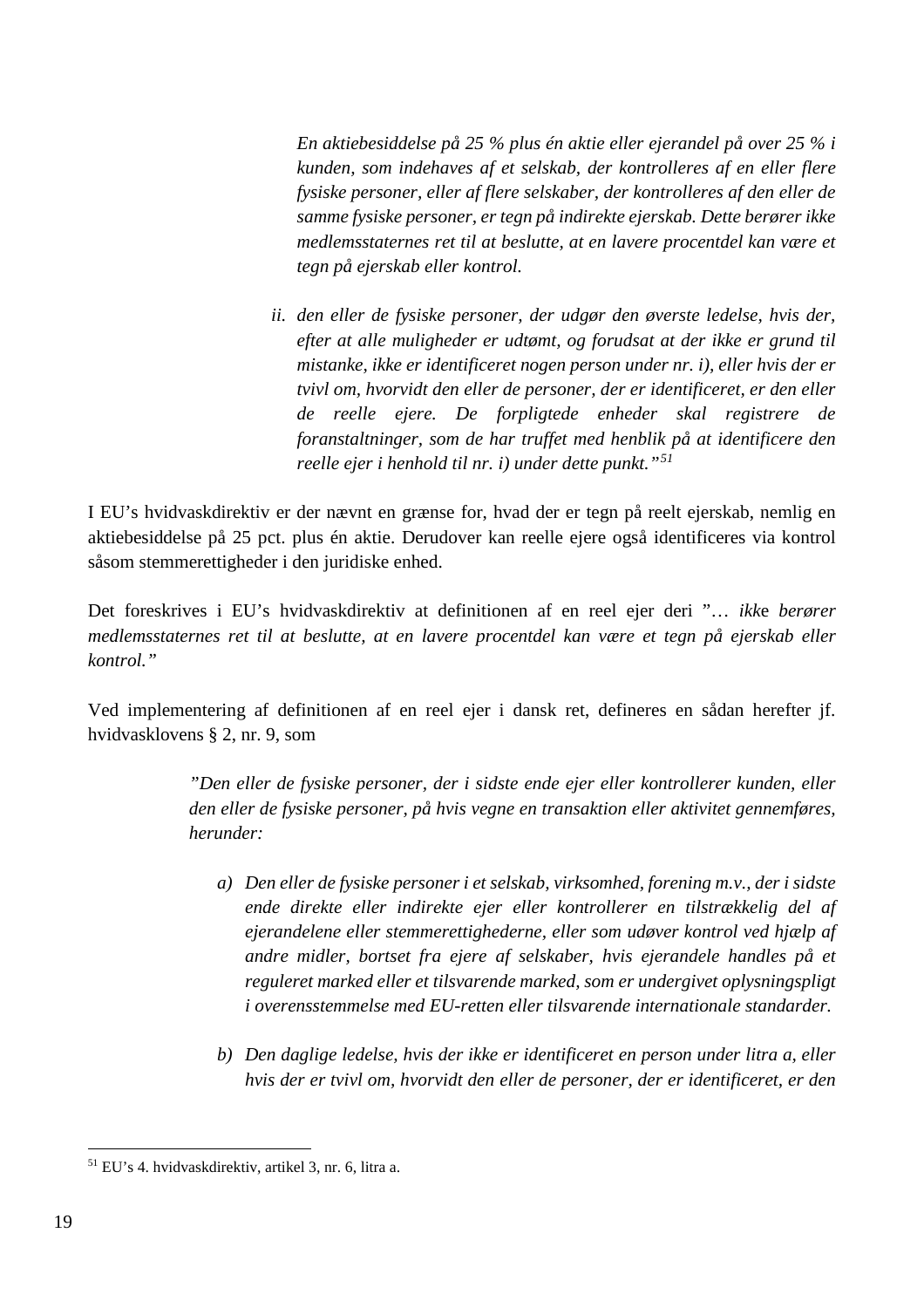*eller de reelle ejere.*

- *c) Den eller de fysiske personer i et retligt arrangement, herunder i en fond, trust el.lign., der i sidste ende direkte eller indirekte kontrollerer eller på anden måde har ejerskabslignende beføjelser, herunder:*
	- *i. Bestyrelsen.*
	- *ii. Særligt begunstigede personer eller, såfremt de enkeltpersoner, der nyder godt af uddelinger, endnu ikke kendes, den gruppe personer, i hvis hovedinteresse et retligt arrangement er oprettet eller fungerer.*
	- iii. *Stifter, forvalter og protektor, hvis en sådan findes."[52](#page-20-0)*

Reelle ejere kan således, jf. ovenstående ordlyd, kun være fysiske personer, hvilket udelukker juridiske personer som værende reelle ejere. En reel ejer kan dermed ikke identificeres som et selskab eller lignede.

I definitionen af en reel ejer i dansk ret, er der ikke nævnt nogen grænse for ejerskab, der indikerer reelt ejerskab, som tilfældet er i EU's hvidvaskdirektiv ved de 25 pct. plus én aktie. Som det foreskrives muligt i EU's hvidvaskdirektiv, synes det at være tilfældet at dansk ret har skærpet kravene til identificeringen af reelle ejere, ved at fremføre en definition der er bredere end den i EU's hvidvaskdirektiv.

En reel ejer kan både være danske og udenlandske fysiske personer, som råder over ejerandele og stemmerettigheder i den pågældende virksomhed. En fysisk person kan også kvalificeres som reel ejer ved indirekte at eje andele i en virksomhed. Dette er muligt i det scenarie, hvor en person ejer eller råder over andele og stemmerettigheder i et andet selskab, f.eks. holdingselskab, som ejer andele i den pågældende virksomhed.[53](#page-20-1)

En person kan yderligere kvalificeres som reel ejer, hvis denne udøver kontrol over virksomheden på anden måde. Dette kan bestå i særlige rettigheder som for eksempel er vedtægtsbestemte, herunder retten til at udpege flertallet af medlemmerne af virksomhedens bestyrelse eller en ejeraftale der giver anden særlig indflydelse. Yderligere kan der være tale om en reel ejer, såfremt en person har vetorettigheder. Dette fører tilbage til kvalifikationen som reel ejer via kontrol, som i dette tilfælde er negativ kontrol. Dog skal disse vetorettigheder understøttes af et konkret ejerskab, da vetorettigheder ikke kvalificerer sig som reelt ejerskab i sig selv.<sup>[54](#page-20-2)</sup>

En person kan yderligere kvalificere sig som reel ejer, ved at eje en *tilstrækkelig del* af ejerandelene i virksomheden. I det der ikke i dansk ret er indskrevet en grænse, for den procentvise sats for ejerskab, som tilfældet er i EU's hvidvaskdirektiv, er det ordlyden "en tilstrækkelig del" der skal retfærdiggøre kvalificeringen af reelle ejere gennem konkret ejerskab.

<span id="page-20-0"></span> <sup>52</sup> Hvidvaskloven, § 2, nr. 9.

<span id="page-20-1"></span><sup>53</sup> Erhvervsstyrelsens vejledning om reelle ejere, s. 8.

<span id="page-20-2"></span><sup>54</sup> Erhvervsstyrelsens vejledning om reelle ejere, s. 19-20.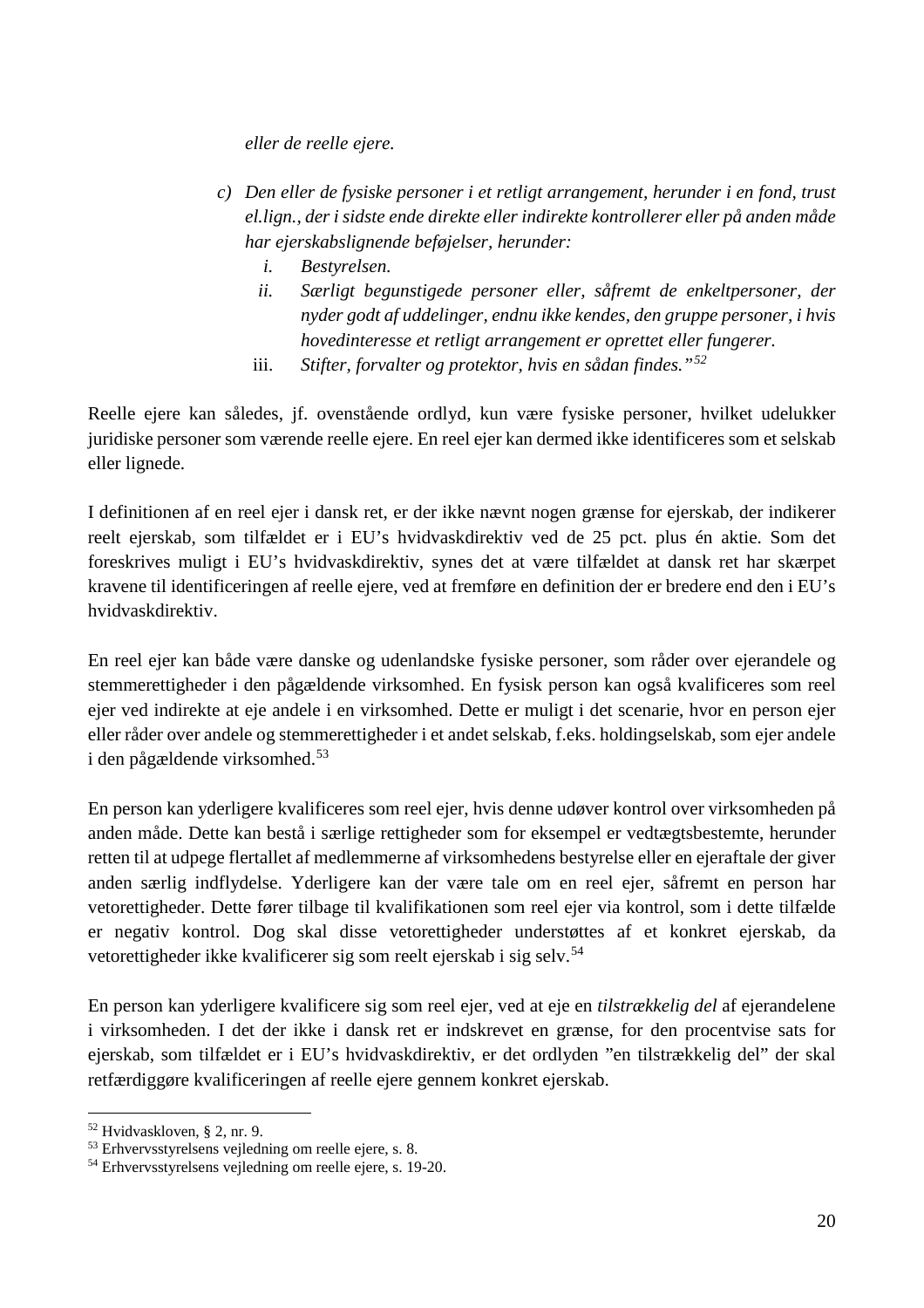#### 2.2.4. Definition af legale ejere

<span id="page-21-0"></span>Legale ejere kan både være fysiske samt juridiske personer, i modsætning til reelle ejere, og kvalificere sig som legale ejere ved at have kapitalandele, hvor andelenes stemmeret udgør mindst 5 pct. af selskabskapitalens stemmerettigheder eller af selve selskabskapitalen i en virksomhed, jf. Bekendtgørelse af lov om aktie- og anpartsselskaber ("selskabsloven") § 55, stk. 1, nr. 1. som foreskriver, at

> *"Enhver, der besidder kapitalandele i et kapitalselskab, skal give meddelelse herom til selskabet, når kapitalandelenes stemmeret udgør mindst 5 pct. af selskabskapitalens stemmerettigheder eller udgør mindst 5 pct. af selskabskapitalen"[55](#page-21-2)*

Derved adskiller legale ejere sig fra reelle ejere ved at være afhængige af bestemmende indflydelse og direkte ejerskab, som reelle ejere omvendt er uafhængige af.

Det centrale for legale ejere er, at denne som udgangspunkt er direkte ejer af den pågældende virksomhed og som udgangspunkt er den, der er registreret i den pågældende virksomheds ejerbog. Tilsvarende er den reelle ejer den, der i sidste ende ejer eller kontrollerer den pågældende virksomhed. Dette kan stadig være gennem en eller flere datterselskaber. Et selskab kan således aldrig registreres som reel ejer, hvilket ikke er tilfældet for legale ejere. I registeret over legale ejere kan der både være fysiske samt juridiske personer.<sup>[56](#page-21-3)</sup>

Ifølge Erhvervsstyrelsens vejledning om reelle ejere, er det kun kapitalselskaberne A/S, ApS, P/S, SE-selskaber samt K/S, som skal registrere oplysninger om både legale og reelle ejere.<sup>[57](#page-21-4)</sup>

Det er derfor vigtigt, at legale ejere og reelle ejere ikke forveksles, når der er tale om registrering af ejere i henhold til virksomheder, da begrebet legale ejere kan omfatte en større kreds af både fysiske og juridiske personer.

#### 2.2.5. Definition af forpligtede enheder

<span id="page-21-1"></span>Forpligtede enheder omfattet af EU's hvidvaskdirektiver og den danske hvidvasklov fremgår af henholdsvis EU's 4. hvidvaskdirektiv, artikel 2, stk. 1, som ændres og udvides i EU's 5. hvidvaskdirektiv, artikel 1, nr. 1, samt hvidvasklovens § 1, nr. 1-21. Disse enheder er forpligtet til at gennemføre reglerne i hvidvaskloven, herunder reglerne om identificering af reelle ejere.

<span id="page-21-3"></span><span id="page-21-2"></span><sup>&</sup>lt;sup>55</sup> Selskabsloven, § 55, stk. 1, nr. 1.<br><sup>56</sup> Erhvervsstyrelsens vejledning om reelle ejere, s. 9-10.

<span id="page-21-4"></span><sup>57</sup> Erhvervsstyrelsens vejledning om reelle ejere, s. 9.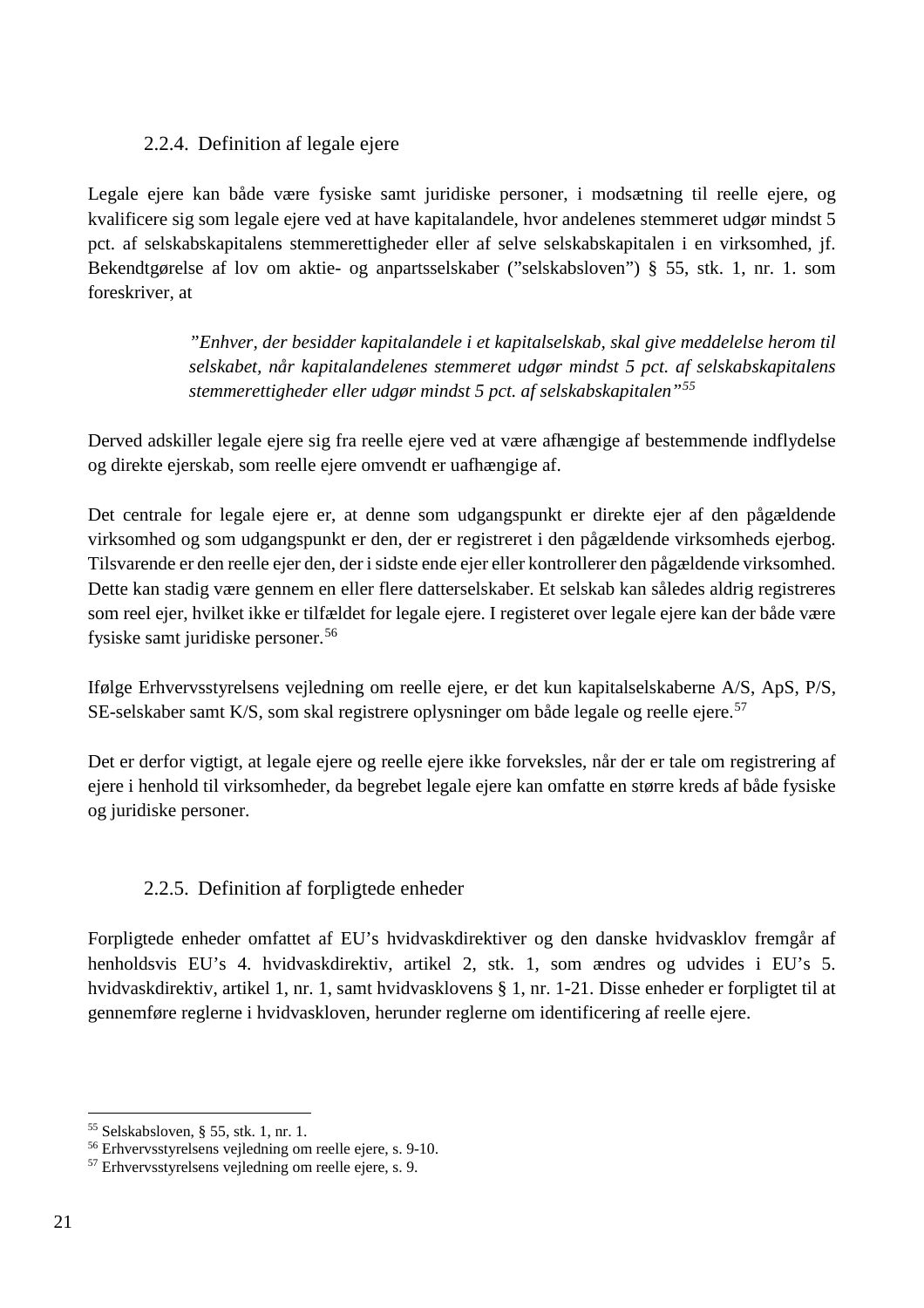#### <span id="page-22-0"></span>2.3. EU's hvidvaskdirektiver og hvidvaskloven

Dette afsnit har til formål at beskrive formålet med direktiverne og lovene, samt identificere forskellene heri, efter implementeringen af EU's hvidvaskdirektiver i dansk ret.

#### 2.3.1. Formålet med EU's hvidvaskdirektiver og hvidvaskloven

<span id="page-22-1"></span>Formålet med EU's hvidvaskdirektiv er at forebygge anvendelse af Unionens finansielle system til hvidvaskning af penge og finansiering af terrorisme.[58](#page-22-3) Den danske hvidvasklov adopterer naturligvis samme formål om at styrke indsatsen mod hvidvask og terrorfinansiering. Formålet med de forebyggende foranstaltninger er at skabe øget gennemsigtighed i ejerstrukturer ved, at identificere reelle ejere af juridiske enheder. I EU's 4. hvidvaskdirektiv foreskriver Europa-Parlamentet og Rådet at det er nødvendigt at identificere fysiske personer, som ejer eller kontrollerer en juridisk enhed, med det formål at øge gennemsigtigheden.<sup>[59](#page-22-4)</sup> Årsagen til dette formål samt ønske om øget gennemsigtighed er, at nøjagtige og opdaterede oplysninger om en juridisk enheds reelle ejer er af afgørende betydning for at kunne spore kriminelle, som ellers kan skjule deres identitet bag selskabsstrukturer.<sup>[60](#page-22-5)</sup> Dette skal gøre det sværere for personer med svigagtige intentioner, at sløre ejerskabet af en virksomhed gennem indviklede selskabskonstruktioner. Gennemsigtigheden skal modvirke, at midler skjules og være med til at forhindre hvidvask og terrorfinansiering. Det forbedrer samtidig de offentlige myndigheders efterforskningsmuligheder i forbindelse med økonomisk kriminalitet.<sup>[61](#page-22-6)</sup>

## <span id="page-22-2"></span>2.3.2. Tilblivelsen af EU's hvidvaskdirektiver nr. 4 og 5 samt implementeringen i dansk ret

EU's 4. hvidvaskdirektiv af den 20. maj 2015 trådte i kraft den 25. juni 2015. Direktivets formål er at bekæmpe hvidvaskning og terrorfinansiering ved at forhindre, at det finansielle marked misbruges til disse formål. Direktivet bygger blandt andet på anbefalinger fra the Financial Action Task Force ("FATF").

FATF er et mellemstatsligt organ, som blev oprettet i 1989 af G7 landende<sup>[62](#page-22-7)</sup> og har til formål, at skabe standarder samt fremme effektiv gennemførelse af juridiske, regulatoriske og operationelle foranstaltninger til bekæmpelse af hvidvaskning af penge, finansiering af terrorisme og andre relaterede trusler mod integriteten af det internationale finansielle system. FATF er således et politisk organiserende organ, der arbejder for at skabe politisk vilje til gennemførelse af nationale lovgivning-

<span id="page-22-3"></span> <sup>58</sup> EU's 4. hvidvaskdirektiv, artikel 1, nr. 1.

<span id="page-22-4"></span><sup>59</sup> EU's 4. hvidvaskdirektiv, præambel nr. 12.

<span id="page-22-5"></span><sup>60</sup> EU's 4. hvidvaskdirektiv, præambel nr. 14.

<span id="page-22-6"></span><sup>61</sup> Erhvervsstyrelsens vejledning om reelle ejere, s. 4-5.

<span id="page-22-7"></span><sup>62</sup> Financial Action Task Force (FATF) On Money Laundering.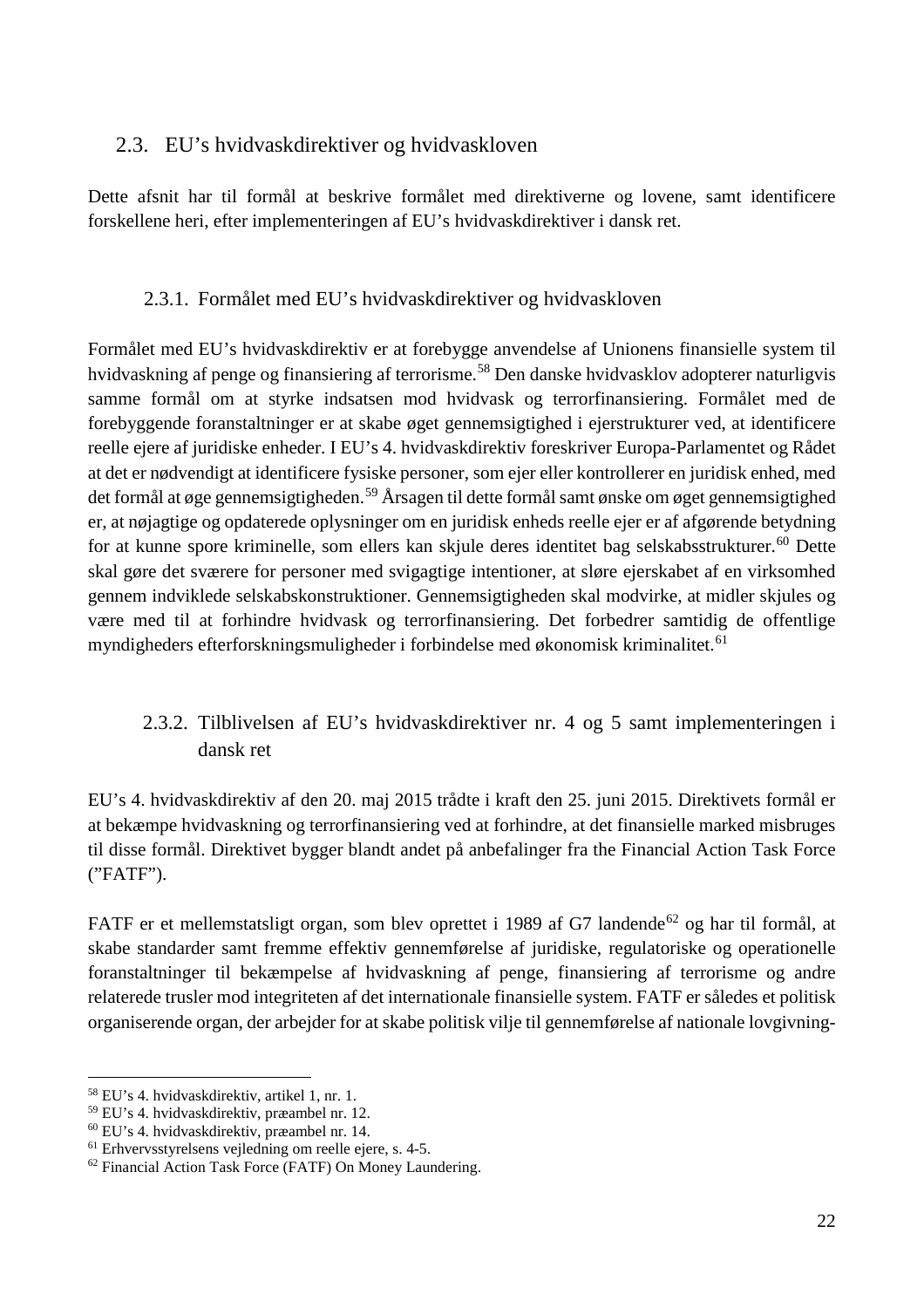og reguleringsreformer på de ovennævnte områder.[63](#page-23-0) På nuværende tidspunkt er der 37 medlemslande under FATF herunder Danmark.<sup>[64](#page-23-1)</sup>

Med tilblivelsen af EU's 4. hvidvaskdirektiv overgik man fra en mere regelbaseret tilgang til en mere risikobaseret tilgang. Her skal virksomheder og personer omfattet af direktivet gennemfører en række foranstaltninger mod hvidvask og terrorfinansiering. Dette indebærer blandt andet risikovurdering af virksomhedens forretningsmodel, så den indsats der gøres imod hvidvask og terrorfinansiering bliver rettet mod områder med øget risiko for hvidvask samtidig med, at der ikke spildes ressourcer på områder med lav risiko. Virksomheder og personer omfattet af direktivet skal identificere alle risikofaktorer i forbindelse med udøvelse af deres forretningsmodel, hvilket forudsætter en grundig analyse af virksomhedens forretningsmodel og risiciene forbundet med virksomhedens kunder, produkter, leveringkanaler og forretningsaktiviteter i geografiske områder.<sup>[65](#page-23-2)</sup>

Derudover skal forpligtede enheder, dog ikke som noget nyt i forhold til tidligere hvidvaskdirektiver, gennemføre kundekendskabsprocedurer, inden der etableres forretningsforbindelser med kunder. Som noget nyt derunder, indførte EU's 4. hvidvaskdirektiv registreringspligten af juridiske enheders reelle ejere, som del af formålet med den øgede gennemsigtighed i juridiske enheders ejerstrukturer. Forpligtede enheder skal herefter identificere og kontrollere identiteten af deres kunder og disses reelle ejere. EU's 4. hvidvaskdirektiv skulle implementeres i medlemsstaternes lovgivninger, herunder dansk ret, inden den 26. juni 2017. Direktivet blev således implementeret i dansk ret per 26. juni 2017.

På baggrund af en stribe terrorangreb i Europa i 2016 blev EU's 5 hvidvaskdirektiv, som ændrer EU's 4. hvidvaskdirektiv, vedtaget i 2018. Det 5. hvidvaskdirektiv trådte i kraft den 9. juli 2018 og skal implementeres i medlemsstaternes lovgivninger inden den 10. januar 2020.<sup>[66](#page-23-3)</sup>

EU's 5. hvidvaskdirektiv søger at stramme reglerne vedrørende forebyggelse af hvidvaskning og terrorfinansiering. Blandt andet øges adgangen til oplysninger om reelle ejere således, at gennemsigtigheden i ejerskabet af juridiske enheder øges. Yderligere styrkes EU's finansielle efterretningsenheders beføjelser. Direktivet implementeres i dansk ret ved Lov om ændring af hvidvaskloven og lov om finansiel virksomhed ("den nye hvidvasklov"), og træder i kraft den 10. januar 2020. Dog er der bestemmelser, som træder i kraft tidligere.<sup>[67](#page-23-4)</sup> Definitionen af reelle ejere ændres ikke ved vedtagelsen af EU's 5. hvidvaskdirektiv eller implementeringen af dette i dansk ret.

<span id="page-23-0"></span> <sup>63</sup> Who We Are, Financial Action Task Force.

<span id="page-23-1"></span><sup>64</sup> FATF, Financial Action Task Force.

<span id="page-23-2"></span><sup>65</sup> Kromann Reumert, Ny hvidvasklov er trådt i kraft, s. 1.

<span id="page-23-3"></span><sup>66</sup> Resume af EU's 4 hvidvaskdirektiv, s. 3.

<span id="page-23-4"></span><sup>67</sup> Lov om ændring af hvidvaskloven og lov om finansiel virksomhed.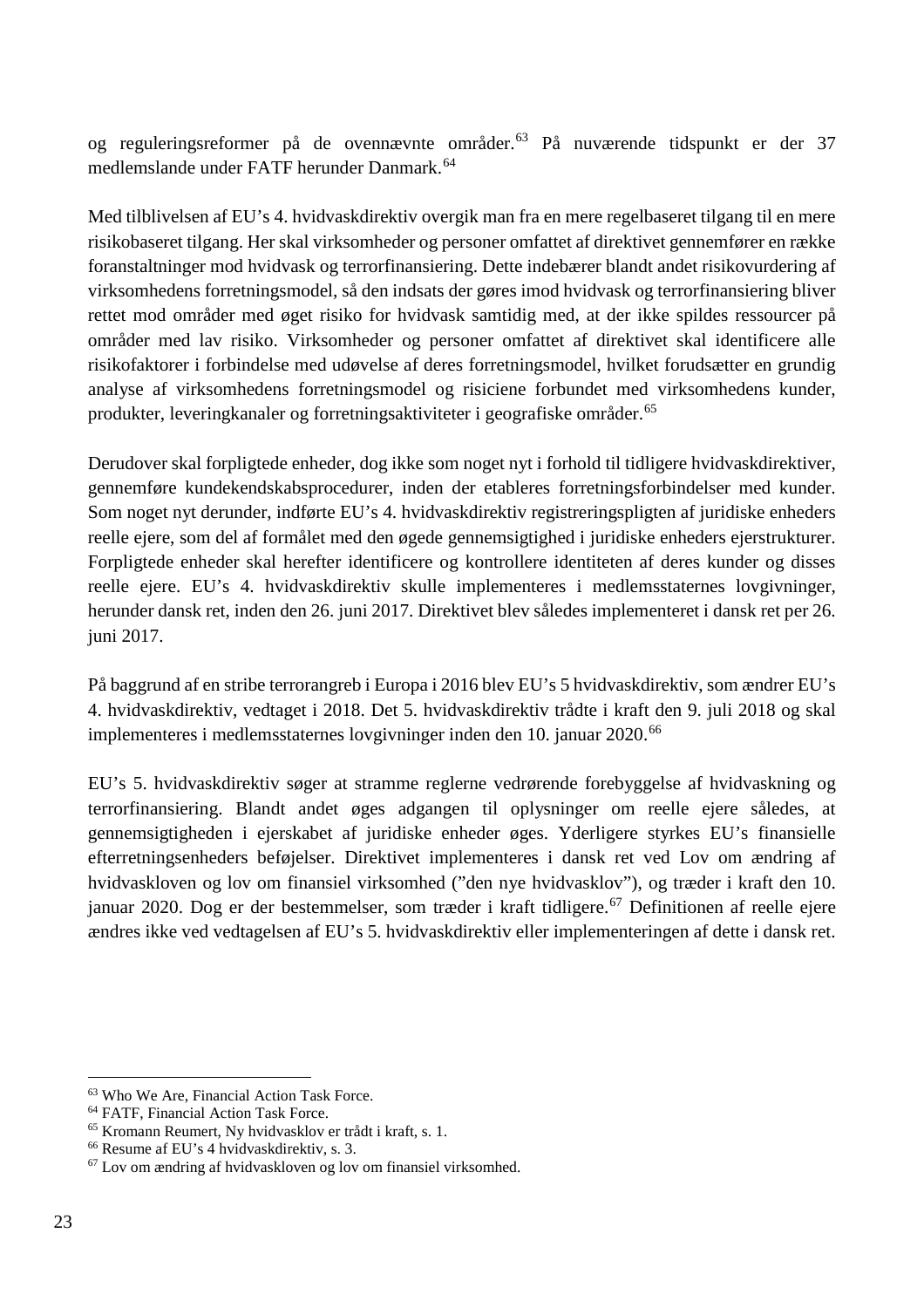2.3.2.1. Kontrol- og ejerstrukturer efter EU's hvidvaskdirektiver

<span id="page-24-0"></span>I EU's 4. hvidvaskdirektiv, som ikke ændres i det 5. hvidvaskdirektiv, foreskrives det i artikel 13, stk. 1, litra b at kundekendskabsprocedure omfatter

> "*identifikation af den reelle ejer og gennemførelse af rimelige foranstaltninger for at kontrollere dennes identitet, således at den forpligtede enhed med sikkerhed ved, hvem den reelle ejer er, herunder, for så̊ vidt angår juridiske personer, truster, selskaber, fonde og tilsvarende juridiske arrangementer, gennemførelse af rimelige foranstaltninger for at undersøge kundens ejer- og kontrolstruktur*"

Undersøgelsen af kundens ejer- og kontrolstruktur er naturligvis en vigtig klarlæggelse, da det er betydeligt lettere at skjule identiteten igennem komplekse ejerskabsstrukturer.

I EU's 5. hvidvaskdirektiv skriver de i præamblen om formålet med den skærpede fastlæggelse af kontrol- og ejerskabsstrukturen, at

> "*investorers og den brede offentligheds tillid til de finansielle markeder afhænger i vid udstrækning af, om der findes præcise regler for offentliggørelse, som skaber gennemsigtighed vedrørende selskabers reelle ejerskab og kontrolstrukturer*."[68](#page-24-1)

Tilliden der skabes ved at øge gennemsigtigheden i disse kontrol- og ejerskabsstrukturer skal forebygge muligheden for at

> "*store investorer med betydelige stemme- og pengestrømsrettigheder virker befordrende for langsigtet vækst og virksomhedens resultater samt at reelle ejere, der takket være store stemmeandele har bestemmende indflydelse, afleder virksomhedens aktiver og udnytter muligheder for personlig vinding på bekostning af mindre investorer*."[69](#page-24-2)

Formålet med dette er at øge gennemsigtigheder på de finansielle markeder og derigennem mindske miljøet for at anvende investeringer og rettigheder til hvidvask af penge eller finansiering af terrorisme. Følgevirkningen af denne øget gennemsigtighed forventes at være en øget tillid til de finansielle markeder.

Tilliden til de finansielle markeder, omtalt i ovenstående afsnit, vurderes at afhænge af om der findes præcise regler for offentliggørelse, der har til formål at skabe gennemsigtighed vedrørende virksomheders reelle kontrol- og ejerskabsstruktur. Som følge af denne vurdering, foreskriver Europa-Parlamentet og Rådet for Den Europæiske Union, at

<span id="page-24-1"></span> <sup>68</sup> EU's 5. hvidvaskdirektiv, præambel nr. 31.

<span id="page-24-2"></span><sup>69</sup> EU's 5. hvidvaskdirektiv, præambel nr. 31.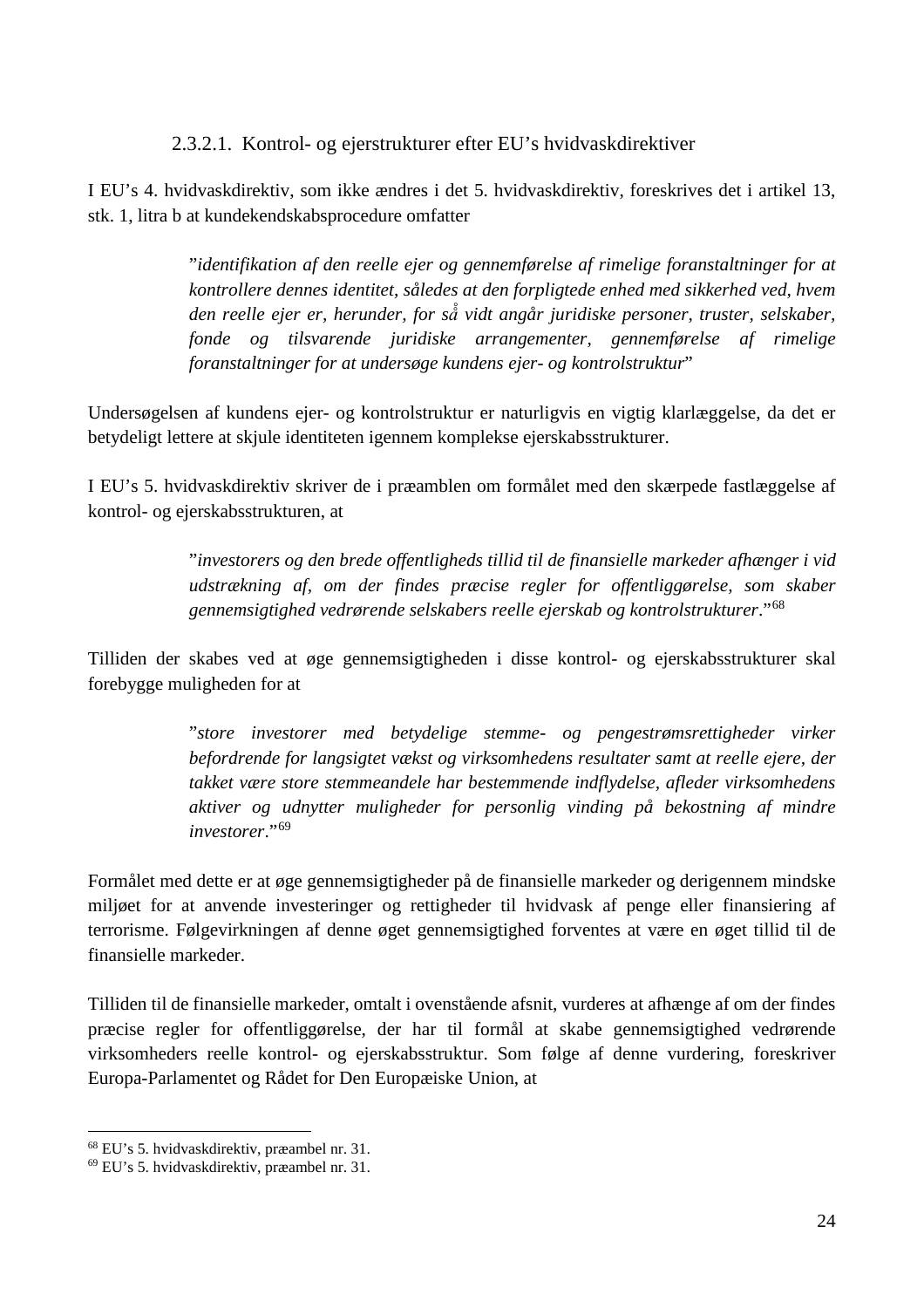"*Medlemsstaterne bør give adgang til oplysninger om reelt ejerskab på en tilstrækkelig sammenhængende og koordineret måde gennem fastlæggelse af klare regler for offentlig adgang, således at tredjeparter får mulighed for over alt i Unionen at fastslå̊, hvem der er de reelle ejere af selskaber og andre juridiske enheder*."[70](#page-25-1)

Medlemsstaterne bør derfor sikre adgang for offentligheden til disse oplysninger om virksomheders og andre juridiske enheders reelle ejerskab i centrale registre. Dette skal sikre at tredjeparter overalt inden for EU kan fastslå, hvem der er de reelle ejere i de pågældende virksomheder og andre juridiske enheder.

Det er Europa-Parlamentet og Rådets vurdering, at en sådan offentlig adgang til oplysninger om reelle ejere i centrale offentlige registre giver civilsamfundet, herunder pressen eller organisationer som en slags fjerde instans, øget mulighed for at kontrollere oplysninger, og herigennem bidrage til at bevare tilliden til det finansielle system. Adgangen vurderes at kunne bidrage til at bekæmpe misbrug af virksomheder til hvidvask af penge eller finansiering af terrorisme, ved at være til hjælp for efterforskningen samt via indvirkningen på ry og omdømme, eftersom enhver der indgår i en transaktion, kan få oplyst de reelle ejere. Adgangen til centrale offentlige registre øger tilmed rettidig og effektiv tilgængelighed af disse oplysninger for andre involverede parter i bekæmpelsen af hvidvask af penge og finansiering af terrorisme.<sup>[71](#page-25-2)</sup>

## 2.3.3. Kontrol- og ejerstruktur efter den danske hvidvasklov

<span id="page-25-0"></span>I hvidvasklovens § 11, stk. 1, nr. 3, 2. pkt. er det bestemt, at virksomheden, hvis kunden er en juridisk person, skal klarlægge den juridiske persons ejerskabs- og kontrolstruktur.

Bestemmelsen i § 11, stk. 1, nr. 3, 2. pkt. implementerer artikel 13, stk. 1, litra b. fra EU's 4. hvidvaskdirektiv. Hverken EU's 5. hvidvaskdirektiv eller den nye hvidvasklov ændrer i ovenstående bestemmelsers betydning for virksomheder, som herefter blandt andet skal gennemføre rimelige foranstaltninger, for at klarlægge kunders ejer- og kontrolstruktur.

Ved klarlæggelse af en kundes ejer- og kontrolstruktur forstås blandt andet, at der skal indhentes oplysninger om navne på ledelsen og tegningsregler. For juridiske personer registreret i Danmark kan disse oplysninger findes i Det Centrale Virksomhedsregister ("CVR"). Ifølge den nye hvidvasklov, er der tale om en konkret risikovurdering fra sag til sag i forhold til, hvor dybdegående klarlæggelsen af kundens ejer- eller kontrolstruktur skal være. Ved kundeforhold med begrænset risiko kan klarlæggelsen være fyldestgørende med et organisationsdiagram, som viser fordelingen af ejerandele samt oplysninger indhentet via CVR. Ved andre kundeforhold med højere risiko, kan det være nødvendigt at indhente dokumentation for ejerandele i form af vedtægter eller lignende. Dette blandt andet for at fastslå, hvornår kunder har bestemmende indflydelse samt at klarlægge, hvorvidt kunden

<span id="page-25-1"></span> <sup>70</sup> EU's 5. hvidvaskdirektiv, præambel nr. 32.

<span id="page-25-2"></span><sup>71</sup> EU's 5. hvidvaskdirektiv, præambel nr. 30.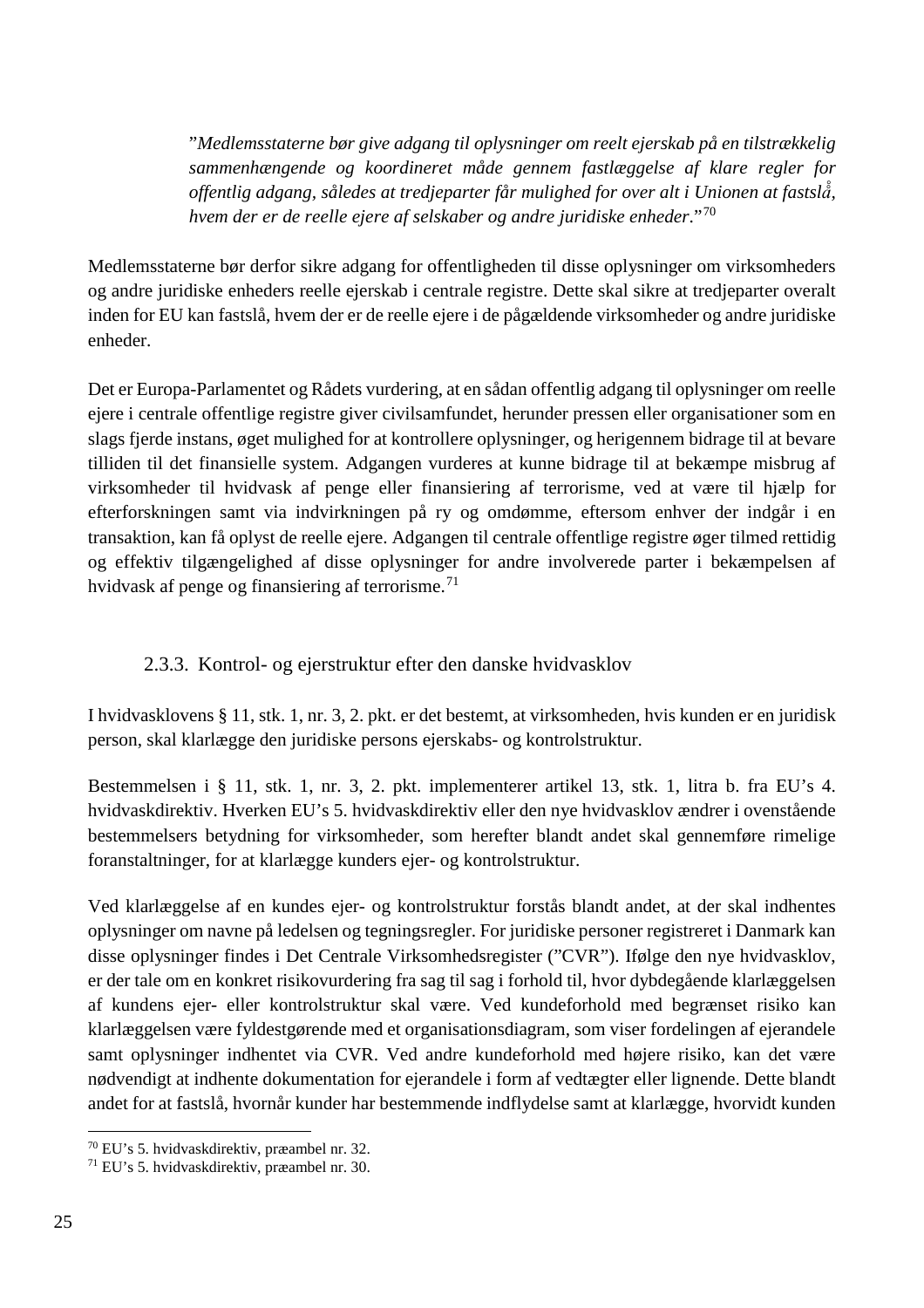ejer andele der indikere reelt ejerskab, her mere end 25 pct. af andelene, ved mindre andet fremgår af vedtægterne om bestemmende indflydelse eller lignende.[72](#page-26-2)

Som det fremgår af ovenstående, skal der ved alle kundeforhold udføres kundekendskabsprocedurer, der klarlægger en juridisk persons ejer- og kontrolstruktur. Dog kan omfanget af kundekendskabsproceduren variere fra kundeforhold til kundeforhold der beror på en konkret risikovurdering af det enkelte kundeforhold.

Ved at klarlægge de juridiske personers ejer- og kontrolstruktur vil virksomheder herefter kunne identificere de reelle ejere som nævnt i bestemmelsen i § 11, stk. 1, nr. 3, 1. pkt. Reelle ejere, som nævnt i 1. pkt., vil være en del af en juridisk persons ejer- og kontrolstruktur, og klarlæggelsen af den juridiske persons ejer- og kontrolstruktur bidrager derfor yderligere til at underbygge dette.

Ved implementeringen af EU's 5. hvidvaskdirektiv i dansk ret, udtaler henholdsvis Erhvervsminister Rasmus Jarlov samt ordfører Anders Johansson (KF) under 1. behandling af L 204 (2018-2019) at lovforslaget lægger op til øget gennemsigtighed i ejerstrukturen bag virksomheder, således at det bliver lettere at identificere reelle ejere.<sup>73</sup>

Som nævnt i afsnittet forud for dette, kan komplekse ejerstrukturer være et forsøg på at skjule den eller de reelle ejere af en juridisk person, hvorfor dette som udgangspunkt må være at anse som en øget risiko og helt naturligt må kundekendskabsproceduren derfor også øges, både i form af risikovurdering samt i arbejdet ved klarlæggelsen af ejer- og kontrolstrukturen. Risikovurderingen af en kunde med en kompleks og sløret ejer- og kontrolstruktur kan medføre at forretningsforbindelsen mellem kunden og virksomheden ikke kan etableres, eller at der ikke kan gennemføres enkelte transaktioner, før ejer- og kontrolstrukturen er klarlagt og den eller de reelle ejere er identificeret som følge heraf, jf. hvidvasklovens § 14, stk. 1. Den daglige ledelse vil i situationer som disse, hvor der er formodning om at der eksisterer reelle ejer, men hvor disse ikke kan identificeres, ikke være tilstrækkelig at betragte som værende reelle ejere.<sup>[74](#page-26-4)</sup>

## <span id="page-26-0"></span>2.4. Kundekendskabsprocedure

## 2.4.1. Kundekendskabsprocedure og formålet med denne

<span id="page-26-1"></span>Kundekendskabsprocedure er en central del i hvidvaskloven, da de forpligtede enheder skal kende deres kunder. Reglerne for kundekendskabsprocedurer er reguleret i hvidvasklovens kapitel 3, §§ 10- 21. I den nyeste hvidvasklov, er der dog tilføjet uddybelser til flere af bestemmelserne samt indsættes en ny § 15a samt § 20a, som henholdsvis foreskriver følgende:

<span id="page-26-2"></span> <sup>72</sup> Forslag til lov om ændring af hvidvaskloven, s. 42.

<span id="page-26-3"></span><sup>73</sup> Forslag til lov om ændring af hvidvaskloven, debat vedrørende lovforslaget.

<span id="page-26-4"></span><sup>74</sup> Hvidvaskloven, § 14, stk. 1.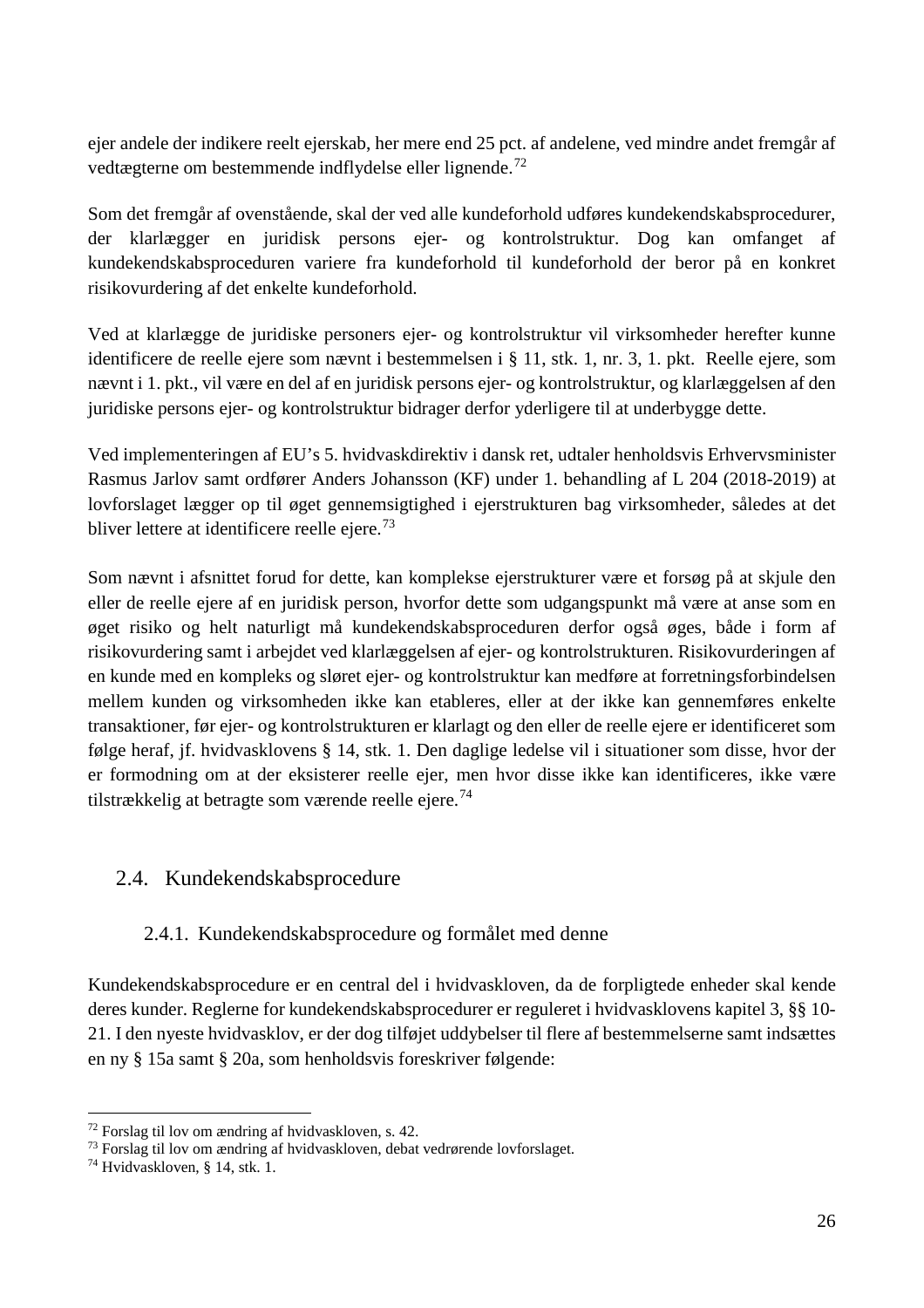*"Bliver en virksomhed eller en person bekendt med, at de oplysninger om kundens reelle ejere, som er indhentet (…), ikke stemmer overens med de oplysninger om kundens reelle ejere, der er registreret i Erhvervsstyrelsens it-system, skal uoverensstemmelsen og dokumentation herfor indberettes til Erhvervsstyrelsen hurtigst muligt."[75](#page-27-0)*

samt

*"Finanstilsynet kan fastsætte regler om, at det ved forretningsforbindelser eller transaktioner, der involverer lande, der er opført på Europa-Kommissionens liste over højrisikotredjelande, hvor der vurderes at være en øget risiko for hvidvask eller finansiering af terrorisme, kan kræves, at første betaling foretages gennem en konto i kundens navn i et pengeinstitut, der er underlagt krav om kundekendskabsprocedurer, der mindst svarer til de kundekendskabsprocedurer, der er fastsat i denne lov."[76](#page-27-1)*

Således skærpes kundekendskabsproceduren for de forpligtede enheder efter vedtagelse af den nye hvidvasklov.[77](#page-27-2)

Kundekendeskabsproceduren er en forpligtigelse, som løber i hele kundeforholdet. Det vil sige, at kundekendskabsproceduren omfatter krav ved oprettelsen af en forretningsforbindelse, herunder krav om kontrol af identitetsoplysninger for fysiske personer, reelle ejere, klarlæggelse af en juridisk persons ejer- og kontrolstruktur samt oplysninger om forretningsforbindelsens formål med forbindelsen og den tilsigtede beskaffenhed heraf. Disse oplysninger skal opdateres med passende intervaller. Ved passende intervaller forstås, ifølge Finanstilsynets vejledning om hvidvaskloven, at kundekendskabsprocedurer skal foretages på et risikobaseret grundlag, hvor hyppigheden afhænger af, hvad virksomheden anser, på baggrund af en risikovurdering af kundeforholdet, som nødvendigt. Virksomheden skal herefter fastsætte intervallet af proceduren, ud fra risikoen, hvor en øget risiko medfører hyppigere opdateringer af kundeforholdet. Virksomheden kan dog ikke beslutte, at kundekendskabsprocedurerne ikke gennemføres som følge af en lav risikovurdering.[78](#page-27-3)

Formålet med kundekendskabsproceduren er, at de omfattede virksomheder ved, hvem deres kunder er, og hvad der er kundens formål med forretningsforbindelsen. Denne viden skal danne baggrund for at forebygge hvidvask og terrorfinansiering.

<span id="page-27-0"></span> <sup>75</sup> Lov om ændring af hvidvaskloven og lov om finansiel virksomhed, § 15a, stk. 1.

<span id="page-27-1"></span><sup>76</sup> Lov om ændring af hvidvaskloven og lov om finansiel virksomhed, § 20a.

<span id="page-27-2"></span><sup>77</sup> Reglerne fremsat i lov om ændring af hvidvaskloven og lov om finansiel virksomhed, som implementerer dele af EU's 5. hvidvaskdirektiv. Loven implementerer nogle regler før resten af hvidvasklovens regler træder i kraft. 78 Finanstilsynets vejledning om hvidvaskloven, s. 47.

<span id="page-27-3"></span>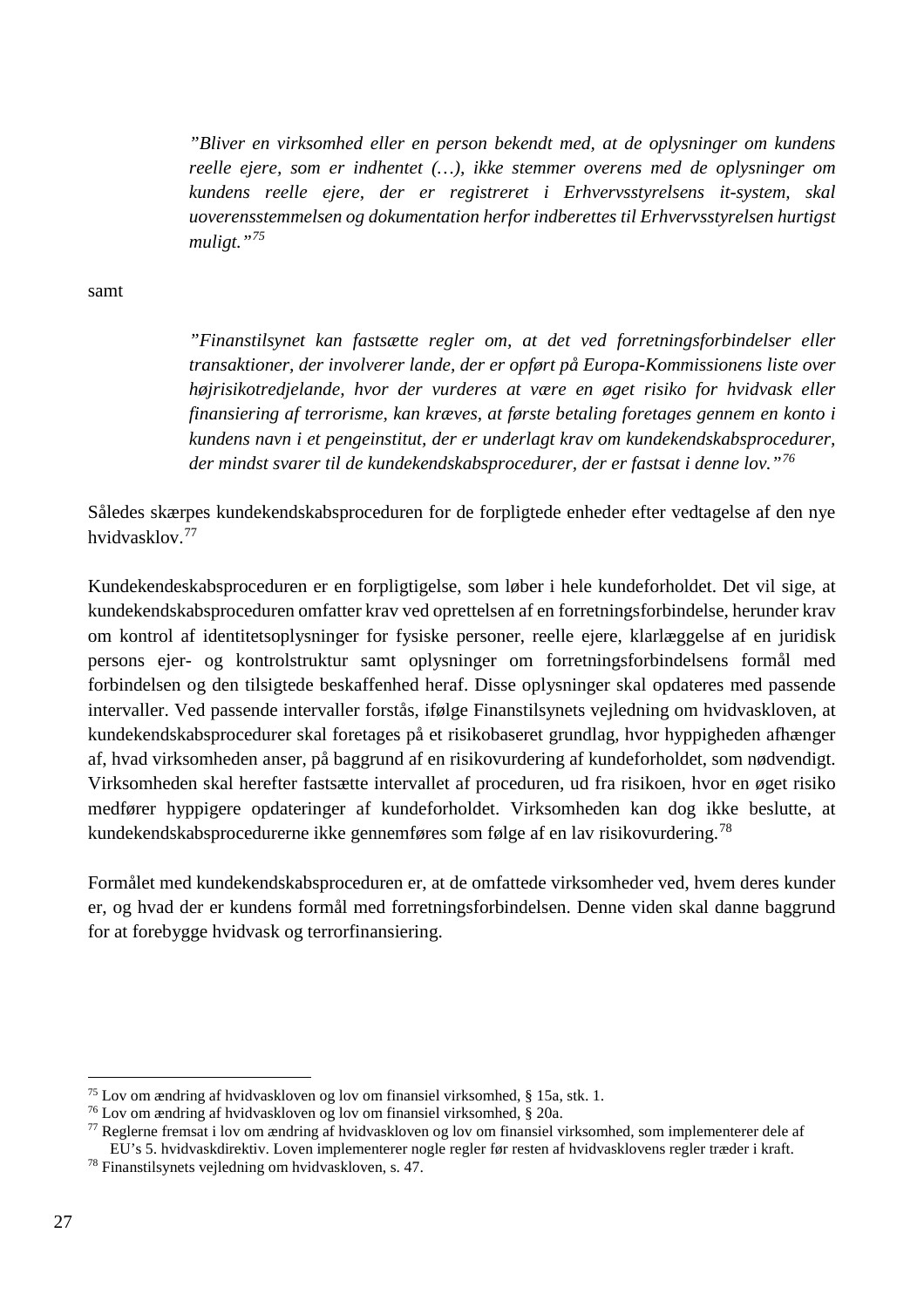#### 2.4.2. Hvad er en kunde?

<span id="page-28-0"></span>En kunde kan her både være fysiske og juridiske personer, herunder selskaber, foreninger etc. Selve kundeforholdet opstår, når virksomheden etablerer en forretningsforbindelse med en kunde eller foretager en enkeltstående transaktion for en kunde. Dette kan f.eks. bestå i, at virksomheden indgår aftale med en fysisk eller juridisk person om åbning af en konto, et depot, en pengeoverførsel etc. Kunden er den fysiske eller juridiske person, som virksomheden indgår et aftaleforhold med. [79](#page-28-2)

## 2.4.3. Indberetning af uoverensstemmelser i oplysninger om reelle ejere

<span id="page-28-1"></span>Indtil indførelsen af den nye hvidvasklov, har der ikke eksisteret en pligt for virksomheder omfattet af den tidligere hvidvasklov til at oplyse om uoverensstemmelser i de registrerede informationer om et kundeforhold og dette forholds juridiske personers reelle ejere. Enheder forpligtet af hvidvaskloven som implementerede EU's 4. hvidvaskdirektiv, har hidtil været forpligtet til at udføre kundekendskabsprocedurer, der omfatter identificering af enhedernes kunders reelle ejere og disses identitetsoplysninger, jf. hvidvasklovens kapitel 3 vedrørende kundekendskabsprocedure. Ved udførelsen af kundekendskabsproceduren fremgår det af bemærkningerne til L 41 (2016-2017) at Erhvervsstyrelsens register over reelle ejere ikke kan lægges til grund for udførelsen af identificeringen af kunders reelle ejere. Virksomheder omfattet af hvidvaskloven skal udføre deres egen identificering af, hvem der er kundens reelle ejere.<sup>[80](#page-28-3)</sup>

Efter indførelsen af den nye hvidvasklov har virksomheder omfattet af loven, pligt til at oplyse om uoverensstemmelser. Oplysningerne har indtil videre skulle opdateres med passende intervaller.

Ud over pligten i hvidvaskloven til at indhente oplysninger om og registrere reelle ejere, er der i dag regler om indhentning og registrering af reelle ejere i de særlove, der er omfavnet af bekendtgørelse om registrering og offentliggørelse af oplysninger om ejere i Erhvervsstyrelsen.

Reglerne om reelle ejere er indført for en bred kreds af virksomheder, og udvides yderligere med indførelse af den nye hvidvasklov. Virksomhederne skal indhente, opbevare og registrere oplysninger om deres egne reelle ejere og dermed udføre "kend-dig-selv-procedurer". Dette skal hjælpe til at Erhvervsstyrelsens centrale register over oplysninger om reelle ejere er så dækkende som muligt. Reglerne implementerede artikel 30 i EU's 4. hvidvaskdirektiv, der omfatter selskaber og andre juridiske enheder, som pålagdes at

> *"indhente og opbevare passende, nøjagtige og aktuelle oplysninger om deres reelle ejerskab, herunder oplysninger om den reelle ejers rettigheder.*"[81](#page-28-4)

<span id="page-28-2"></span> <sup>79</sup> Finanstilsynets vejledning om hvidvaskloven, s. 47-48.

<span id="page-28-3"></span><sup>80</sup> Bemærkningerne til hvidvasklovens § 11, jf. Folketingstidende 2016-17, A, L 41 som fremsat s. 101.

<span id="page-28-4"></span><sup>81</sup> EU's 4. hvidvaskdirektiv, artikel 30, stk. 1, 1. pkt.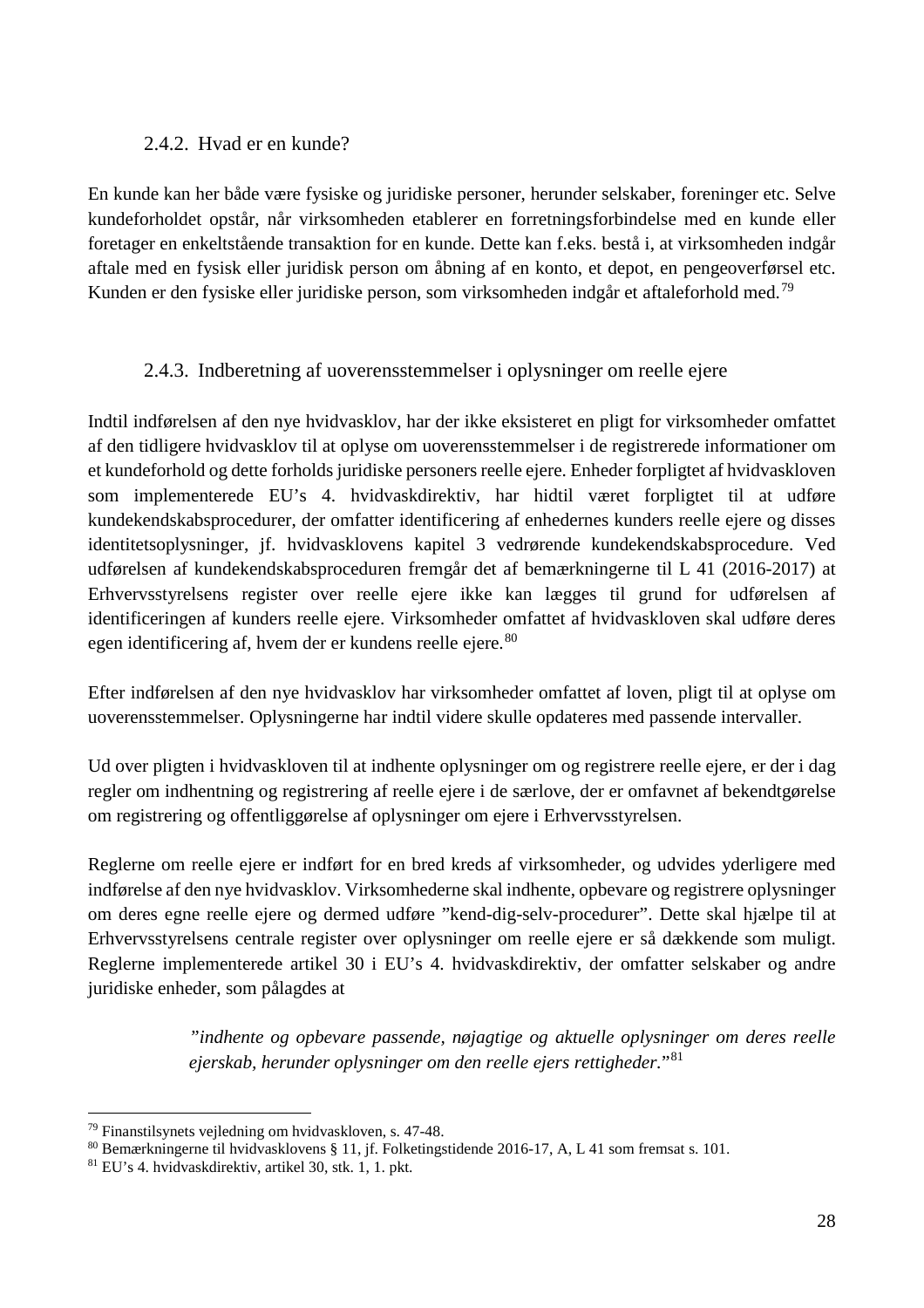#### 2.4.3.1. Øget pligt til indberetning ved indførelse af den nye hvidvasklov

<span id="page-29-0"></span>I EU´s 5. hvidvaskdirektiv er der fastsat et krav jf. artikel 1, nr. 16, litra f om, at virksomheder der skal udføre kundekendskabsprocedure og kompetente myndigheder, skal sikre, at oplysninger der opbevares i det centrale register, er passende, nøjagtige og aktuelle. Samtidig skal den kompetente myndighed indberette uoverensstemmelser mellem oplysninger om reelle ejere i det centrale register og de oplysninger om reelle ejere, som er tilgængelig for dem. Såfremt der identificeres uoverensstemmelser, skal medlemsstaterne sikre at der træffes de nødvendige foranstaltninger, til at løse uoverensstemmelserne i tide i oplysningerne om reelle ejere, som de bliver bekendt med.<sup>[82](#page-29-1)</sup>

I L 204 vurderer Erhvervsminister Rasmus Jarlov, hvordan indberetningen af uoverensstemmelser i oplysningerne om reelle ejere mest hensigtsmæssigt implementeres i hvidvaskloven og lov om finansiel virksomhed, og hvordan indberetningen mest hensigtsmæssigt kan ske.

Der har i overvejelserne blandt andet indgået muligheden for at indberette uoverensstemmelser til rette ressortmyndighed, det vil sige det område, en given offentlig myndighed administrerer og dermed har ansvaret for. Dog omfatter reglerne om reelle ejere en bred kreds af virksomheder, fonde og foreninger, hvorfor der i denne model vil være mange indgange til indberetningen. Vurderingen er herefter at der kun bør være én indgang til indberetningen, som man efterfølgende vurderer bør placeres hos Erhvervsstyrelsen, der administrerer det centrale register med oplysninger om reelle ejere. Man vurderer at der ved modellen med flere indgange vil opstå dobbeltarbejde, når der indberettes om uoverensstemmelser.[83](#page-29-2)

Det foreslås herefter med henvisning til lovforslagets § 1, nr. 21, samt bemærkningerne dertil, at

"*der indføres krav om, at personer og virksomheder, der er omfattet af pligten til at udføre kundekendskabsprocedurer, og kompetente myndigheder skal indberette uoverensstemmelser i oplysninger om reelle ejere af selskaber og andre juridiske personer, som de bliver bekendte med. Virksomheder og personer kan blandt andet blive bekendt med uoverensstemmelser i oplysningerne i forbindelse med gennemførelse af kundekendskabsprocedurer, hvor virksomheden eller personen foretager en selvstændig vurdering af, hvem der er kundens reelle ejere. Vurderingen kan sammenholdes med et registreringsbevis eller et ekstrakt af oplysningerne, som er indhentet fra registeret over reelle ejere.* 

*Herudover foreslås det, at indberetningen af uoverensstemmelser i oplysningerne skal ske hurtigst muligt, eftersom oplysningerne om reelle ejere til enhver tid skal være aktuelle, hvorfor selskaber og andre juridiske enheder, der skal registrere oplysninger* 

<span id="page-29-1"></span> <sup>82</sup> EU's 5. hvidvaskdirektiv, artikel 1, nr. 16, litra f.

<span id="page-29-2"></span><sup>83</sup> Forslag til lov om ændring af hvidvaskloven, s. 15.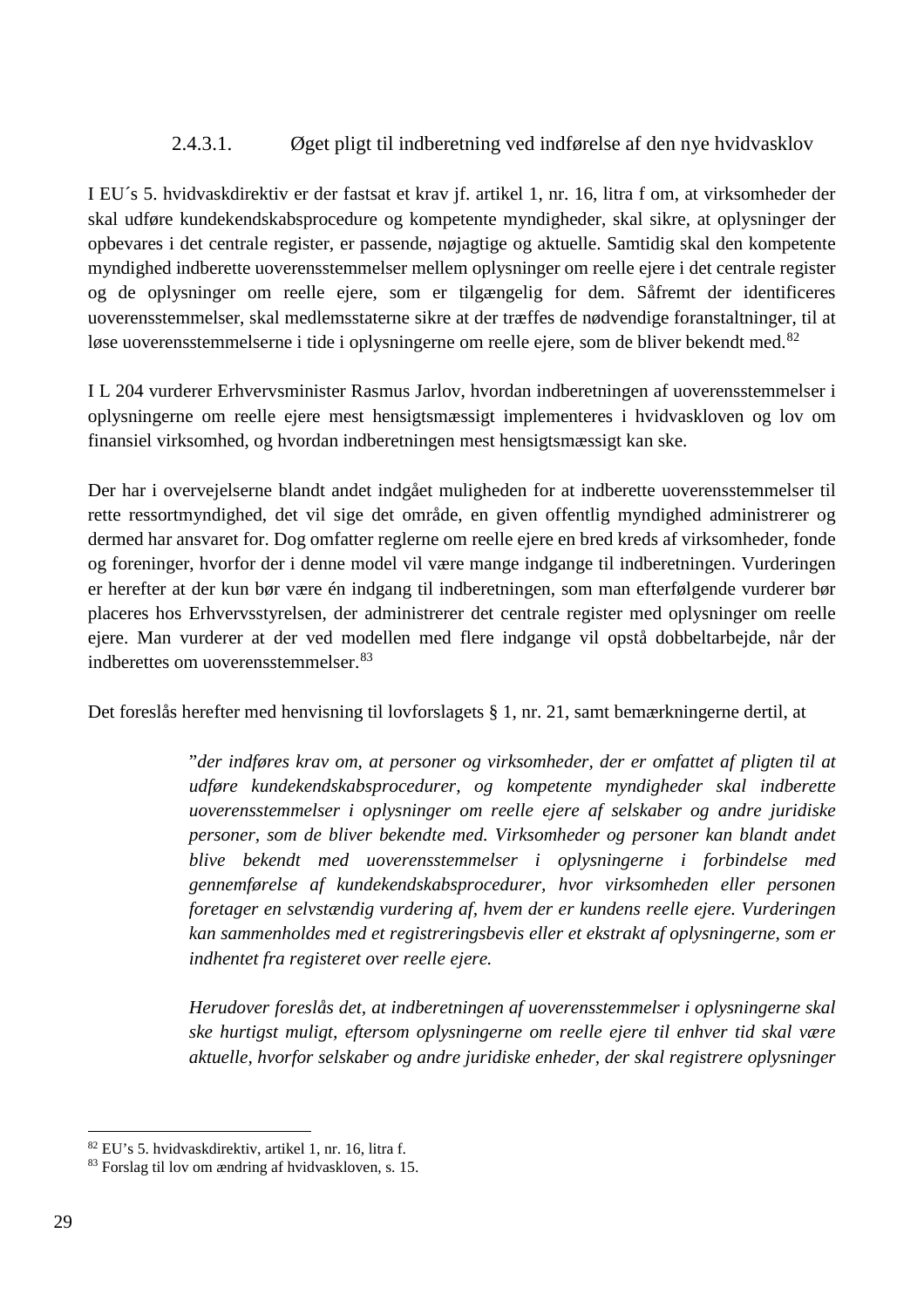*om deres reelle ejere, allerede i dag er forpligtet til at registrere ændringer i reel ejeroplysningerne hurtigst muligt.*

*Det foreslås desuden, at indberetningen skal ske til Erhvervsstyrelsen. Erhvervsstyrelsen sørger for, at de indkomne indberetninger fordeles til videre foranstaltning til de myndigheder, der har tilsyns- og kontrolkompetencen over for den pågældende virksomhed, fond eller forening.*"[84](#page-30-1)

Således vil der ved vedtagelsen af dette lovforslag indføres pligt til, for virksomheder omfattet af hvidvaskloven, at indberette om uoverensstemmelser i de registrerede informationer om et kundeforhold og dette forholds juridiske personers reelle ejere. En pligt, der som nævnt ovenfor, ikke har eksisteret indtil indførelsen af dette lovforslag.

## <span id="page-30-0"></span>2.5. Risikobaseret tilgang

Hvidvaskloven er baseret på en risikobaseret tilgang. Med den tidligere hvidvasklov, som implementerede EU's 4. hvidvaskdirektiv samt den nye hvidvasklov som implementerer EU's 5. hvidvaskdirektiv, overgik man fra en mere regelbaseret tilgang til en risikobaseret tilgang. Med en risikobaseret tilgang forstås det, at virksomheder omfattet af loven, skal gennemføre foranstaltninger mod hvidvask og terrorfinansiering på baggrund af en risikovurdering af virksomhedens kunder. Dette skal medvirke til at indsatsen mod hvidvask og terrorfinansiering rettes mod de områder, hvor der er øget risiko for hvidvask. Herved bliver ressourcerne i højere grad brugt på områder med høj risiko frem for områder med lav risiko.

Dette betyder at selskaberne omfattet af loven ved udførelse af kundekendskabsprocedurer, selv skal bruge ressourcer på at overholde hvidvaskloven, herunder at identificere reelle ejere og lignende. Selskaberne kan her inddele deres kunder i risikoklasser ud fra graden af risikoen for at selskaberne bliver benyttet til at hvidvaske penge eller terrorfinansiere. Formålet hermed er, at indsatsen mod hvidvask og terrorfinansiering bliver mere effektiv og målrettet som følge af risikokategoriseringen.

Selskabernes risikovurdering skal omfatte identificering og vurdering af den potentielle risiko for, at selskabet kan blive misbrugt til hvidvask og terrorfinansiering, herunder risikofaktorer ved selskabets forretningsmodel, kunder, produkter, leveringskanaler og forretningsaktiviteter i geografiske områder.

Der er krav til, at selskaberne inddrager nedenstående risikovurderinger ved afdækkelse af selskabets egen risikovurdering:[85](#page-30-2)

<span id="page-30-1"></span> <sup>84</sup> Forslag til lov om ændring af hvidvaskloven, s. 15-16.

<span id="page-30-2"></span><sup>85</sup> Kromann Reumert, Ny hvidvasklov er trådt i kraft, s. 1-2.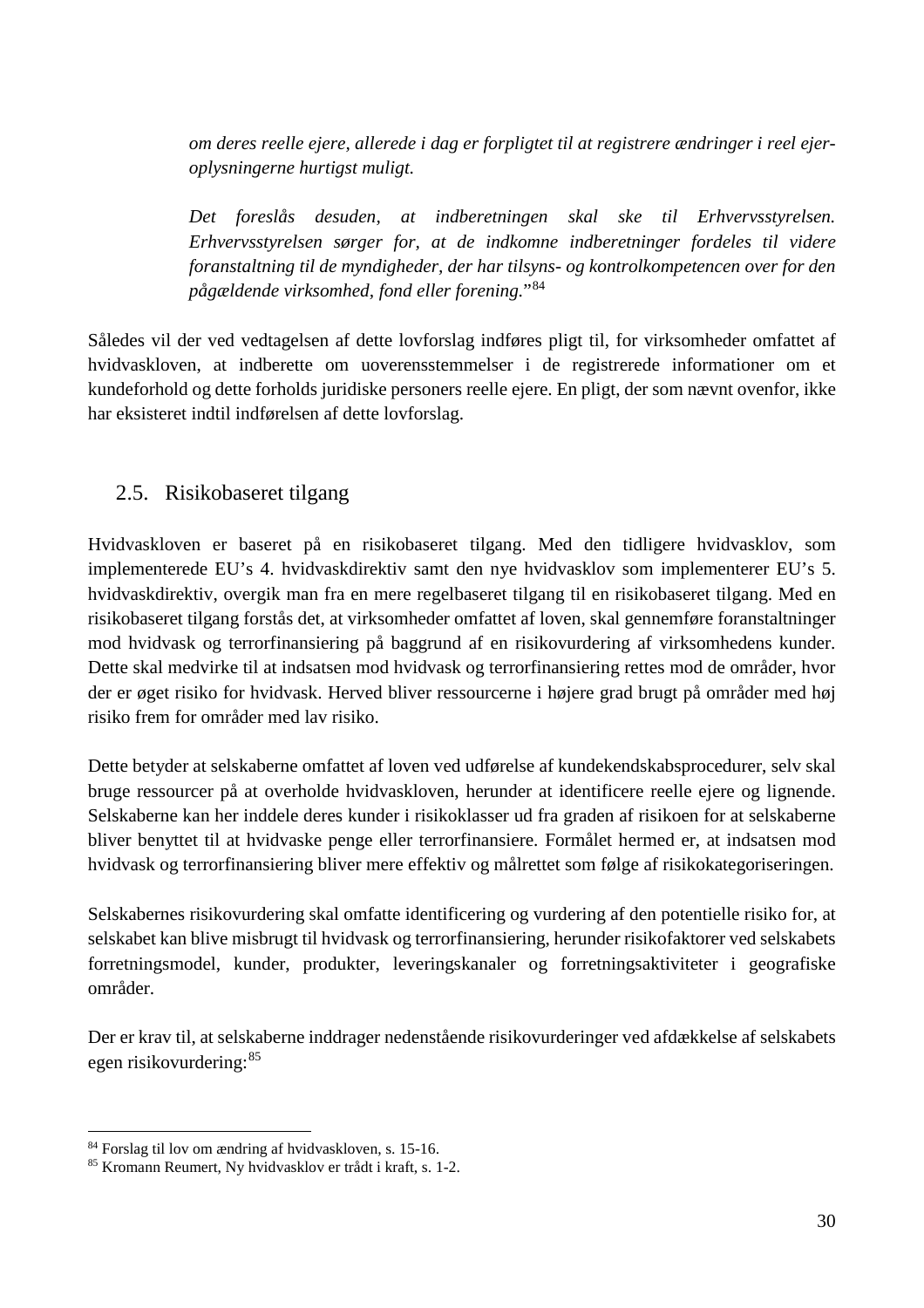- Europa-Kommissionens supranationale risikovurdering, jf. artikel 6 i fjerde hvidvaskdirektiv, hvor Europa-Kommissionen har identificeret i alt 40 typer af finansielle produkter og tjenesteydelser, som ifølge Europa-Kommissionen er særligt udsatte for at blive udnyttet til hvidvask eller finansiering og terrorisme.
- Den nationale risikovurdering for hvidvask i Danmark, jf. artikel 7 i fjerde hvidvaskdirektiv, der udarbejdes af Statsadvokaten for Økonomisk og International Kriminalitet (SØIK).
- Finanstilsynet samt eventuel yderligere information fra FATF og virksomhedens egne erfaringer.

Ovenstående kilder og risikovurderinger er afbilledet i figur 1 nedenfor.





*Kilde: Bech-Bruun - "Den nye hvidvasklov", s. 8*

Ved at tilgå loven med en mere risikobaseret tilgang, øger man dermed selskabernes ansvar og forpligtelser for at overholde loven herunder identificering og håndtering af eksisterende risici, men også fleksibiliteten for selskaberne. Selskaberne kan i højere grad tilgå og rette deres fokus mod de områder, der er mere eksponeret for hvidvask. Dermed får selskaberne i højere grad mulighed for at øge deres fokus og ressourceforbrug på områder med høj risiko og lempe selv samme på områder med lav risiko. Selskaber skal dog udføre risikovurdering og kundekendskabsprocedure på samtlige

<span id="page-31-0"></span> <sup>86</sup> Bech-Bruun - "Den nye hvidvasklov", s. 8.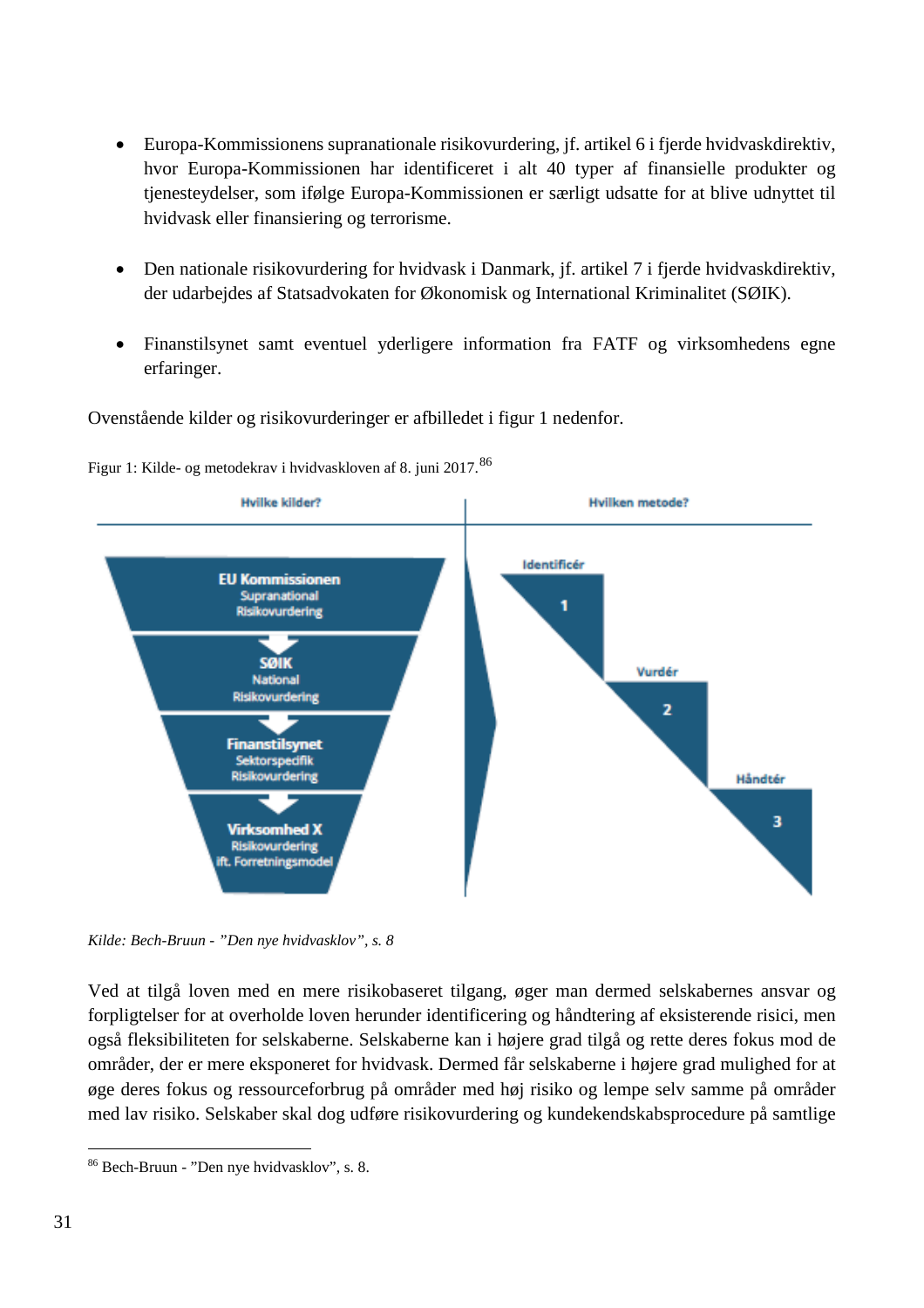kunder uden undtagelse. Jo højere risiko der er for udnyttelse af hvidvask, desto mere omfattende skal kundekendskabsproceduren være samt hyppigere udføres.

## <span id="page-32-0"></span>2.6. Hvad er gældende ret?

Formålet med dette afsnit er at identificere gældende ret på området for identificering af reelle ejere. Der kan være tvivlsspørgsmål når forpligtede enheder skal identificere kunders reelle ejere, i forhold til, hvornår kundens reelle ejere kvalificerer sig som sådan.

Hidtil i nærværende afhandling, er der forsøgt givet en indflyvning til årsagen til, hvorfor det har været nødvendigt i EU's hvidvaskdirektiver at stramme reglerne for kundekendskabsprocedurer og risikovurderinger, med særligt fokus på at øge gennemsigtigheden i ejerskabsstrukturer samt identificering af kunders reelle ejere. Det er herefter formålet med afsnittet og afhandlingen at klarlægge gældende ret på området for, hvornår en reel ejer kvalificerer sig som sådan. Her vil "indikatoren" på 25 pct. ejerskab samt begrebet *en tilstrækkelig del* være fokuspunkterne i arbejdet for at klarlægge gældende ret. Disse tvivlsspørgsmål udgår blandt andet fra forskellene i definitionerne af en reel ejer i henholdsvis EU's hvidvaskdirektiv og den danske hvidvasklov, hvorfor disse forskelle også vil danne grundlag for klarlæggelsen.

## 2.6.1. Forskelle i definitionerne ved identificering af reelle ejere

<span id="page-32-1"></span>Som tidligere beskrevet i nærværende afhandling er der forskelle i de to definitioner på en reel ejer i henholdsvis EU's hvidvaskdirektiv og den danske hvidvasklov.

I EU's 4. hvidvaskdirektiv blev en reel ejer for selskaber defineret som

*"den eller de fysiske personer, der i sidste ende ejer eller kontrollerer kunden, eller den eller de fysiske personer, på hvis vegne en transaktion eller en aktivitet gennemføres, og omfatter mindst:* 

> *i) den eller de fysiske personer, der i sidste ende ejer eller kontrollerer en juridisk enhed ved direkte eller indirekte ejerskab over en tilstrækkelig procentdel af aktierne eller stemmerettighederne eller ejerandelen i denne enhed, bl.a. ved hjælp af beholdninger af ihændehaveraktier eller kontrol ved hjælp af andre midler (…).*

*En aktiebesiddelse på 25 % plus én aktie eller ejerandel på over 25 % i kunden, som indehaves af en fysisk person, er tegn på direkte ejerskab. En aktiebesiddelse på 25 % plus én aktie eller ejerandel på over 25 % i kunden, som indehaves af et selskab, der kontrolleres af en eller flere fysiske personer, eller af flere selskaber, der kontrolleres af den eller de samme fysiske personer, er tegn på indirekte*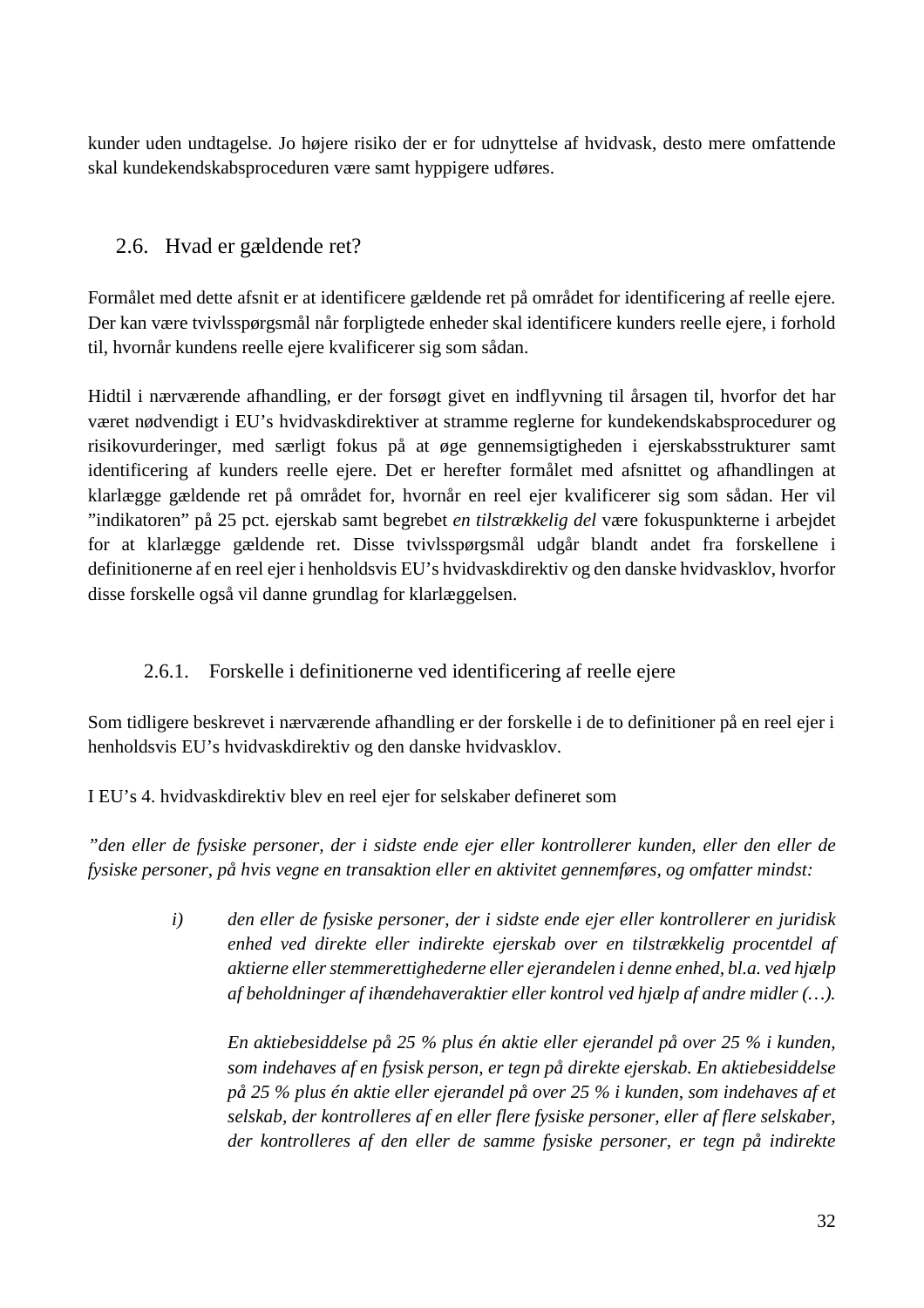*ejerskab. Dette berører ikke medlemsstaternes ret til at beslutte, at en lavere procentdel kan være et tegn på ejerskab eller kontrol." [87](#page-33-0)*

Såfremt alle muligheder er udtømte, og en reel ejer ikke er identificeret, vil den eller de fysiske personer, der udgør den øverste ledelse i virksomheden identificeres som den eller de reelle ejere.<sup>[88](#page-33-1)</sup>

EU's 4. hvidvaskdirektiv, artikel 3, stk. 6, litra a, (i), starter med at foreskrive at en reel ejer kan kvalificeres som sådan ved, at den eller de fysiske personer, der i sidste ende ejer eller kontrollerer en juridisk enhed ved direkte eller indirekte ejerskab over en *tilstrækkelig procentdel* af aktierne (…). En *tilstrækkelig procentdel* bliver i afsnittet efter, fuldt op af en klar grænse for, hvornår en fysisk person bør anses som værende reel ejer af en juridisk enhed, ved at angive den specifikke grænse for aktiebesiddelse på 25 pct. plus én aktie. Grænsen på 25 pct. plus én aktie er meget specifik, men direktivet må anses som have fastholdt den risikobaserede tilgang i definitionen ved at have indskrevet *en tilstrækkelig del*, samt *tegn på indirekte ejerskab*.

Således kan der ud fra en konkret vurdering være tale om reelt ejerskab ved ejerandele både over og under 25 pct., da direktivet tilføjer sætningen "… *er tegn på… ".*

Definitionen på en reel ejer i den danske hvidvasklov lyder som tidligere beskrevet som

*"Den eller de fysiske personer, der i sidste ende ejer eller kontrollerer kunden, eller den eller de fysiske personer, på hvis vegne en transaktion eller aktivitet gennemføres, herunder:*

*Den eller de fysiske personer i et selskab, virksomhed, forening m.v., der i sidste ende direkte eller indirekte ejer eller kontrollerer en tilstrækkelig del af ejerandelene eller stemmerettighederne, eller som udøver kontrol ved hjælp af andre midler (…)."[89](#page-33-2)*

Definitionen efter hvidvaskloven ovenfor, er i de to første afsnit, indholdsmæssigt identisk med definitionen i EU's 4. hvidvaskdirektiv.

Definitionen af en reel ejer i dansk ret og EU-ret, ligner således hinanden. Dog udelader den danske hvidvasklov en afgørende indikator på reelt ejerskab i definitionen, nemlig den skrevne grænse på 25 pct. plus én aktie, som de forpligtede enheder kan forholde sig til. I hvidvaskloven er der således kun angivet, at en reel ejer kvalificeres ved direkte eller indirekte at eje eller kontrollere en *tilstrækkelig del* af ejerandelene. I modsætning til en specifik grænse i forhold til aktiebesiddelse på 25 pct. plus én aktie i EU's hvidvaskdirektiv, må det siges at være en meget bred definition i den danske hvidvasklov, blot at angive *en tilstrækkelig del.*

<span id="page-33-0"></span> <sup>87</sup> EU's 4. hvidvaskdirektiv, artikel 3, stk. 6, litra a, (i).

<span id="page-33-1"></span><sup>88</sup> EU's 4. hvidvaskdirektiv, artikel 3, stk. 6, litra a, (ii).

<span id="page-33-2"></span><sup>89</sup> Hvidvaskloven, § 2, nr. 9.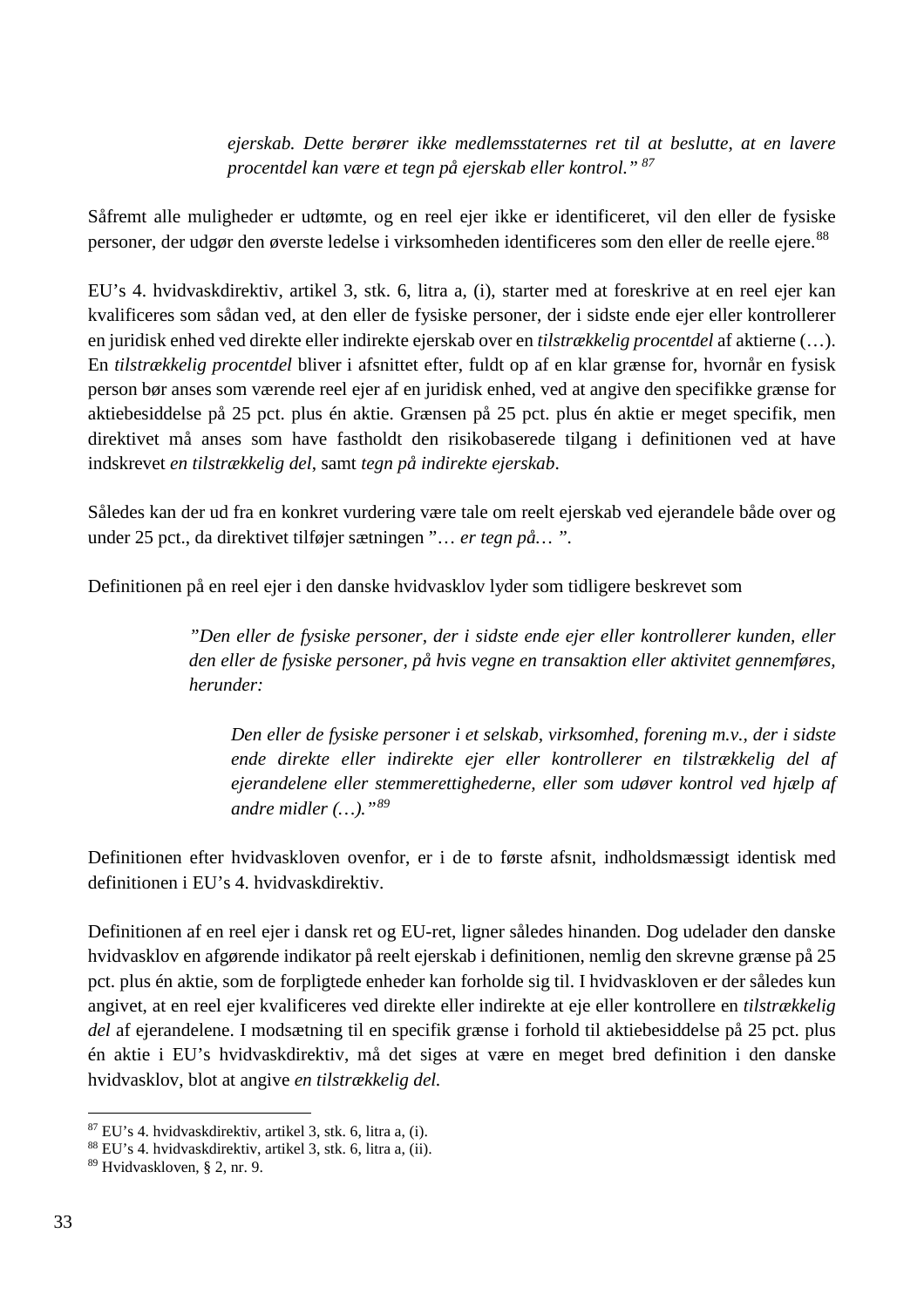Tanken bag denne udformning af definitionen fra den danske lovgivers side, må findes i blandt andre to årsager. Først og fremmest må man gå ud fra, at retten til at indføre skærpede krav i national ret i forhold til EU-direktivet er udnyttet fra den danske lovgivers side. Det må ligges til grund, at den bredere definition i den danske lovgivning i medfør heraf, gør det sværere for de forpligtede enheder at udføre kravene der følger med, hvorfor den bredere definition må kvalificere sig som skærpede krav.

Dernæst må overgangen fra den regelbaserede tilgang til den risikobaserede tilgang være ønsket i højere grad fra dansk lovgivers side. Således sætter det øget krav til processerne og arbejdet i henhold til kundekendskabsprocedure, når den reelle ejer "blot" skal eje en *tilstrækkelig del*. Selvom en *tilstrækkelig del* både kan være en større eller mindre del end den i EU-direktivet angivne grænse på 25 pct. plus én aktie, så må det antages at de forpligtede enheder, vil opleve dette som en usikkerhed og som følge af dette, sikre sig under den grænse der hedder ejerandele på 25 pct.

Såfremt dette er tilfældet, må formålet med overgangen til den risikobaserede tilgang, med den bredere definition af en reel ejer, være lykkedes for den danske lovgiver.

Forskellen på de to definitioner ligger således i specificeringen af, hvornår man kvalificerer sig som reel ejer. Det vurderes i nærværende afhandling, at definitionen i dansk ret implementerer den risikobaserede tilgang i højere grad, end definitionen i EU-direktivet qua sin mere åbne udformning.

## 2.6.2. Hvornår er man reel ejer efter dansk ret?

<span id="page-34-0"></span>I foregående afsnit blev forskellen på definitionerne på en reel ejer i EU-retten og dansk ret klarlagt. Dette viste, at en rettesnor i forhold til en grænseværdi for reelt ejerskab manglede i den danske lovgivnings definition. Netop den manglende rettesnor i form af en grænseværdi for, hvad der reelt kvalificerer en fysisk person som reel ejer, har skabt polemik blandt forpligtede enheder, grundet den frustration der opstår ved den efterfølgende identificering. For hvornår har man som forpligtet enhed ifølge dansk ret, udført sin pligt og identificeret sine kunders reelle ejere?

Berørte virksomheder og brancheorganisationer har under høringer til lovforslagene, der berører dette område, givet sine frustrationer til kende i forhold til ovennævnte. Således skriver blandt andet Danmarks Rederiforening ("DR") i deres høringssvar, at "*DR læser den foreslåede definition som en overimplementering"* samt at "*Relationen mellem hovedkriteriet om "ejerskab eller kontrol" og indikatoren vedrørende "25 %"-grænsen bør uddybes."[90](#page-34-1)*

På baggrund heraf, vil dette afsnit forsøge at give et kvalificeret svar på, hvad gældende ret for identificering af reelle ejere er ifølge dansk lovgivning.

<span id="page-34-1"></span> <sup>90</sup> Danmarks Rederiforening, Høringssvar til lovforslag om Indførelse af register over reelle ejere, s. 1-2.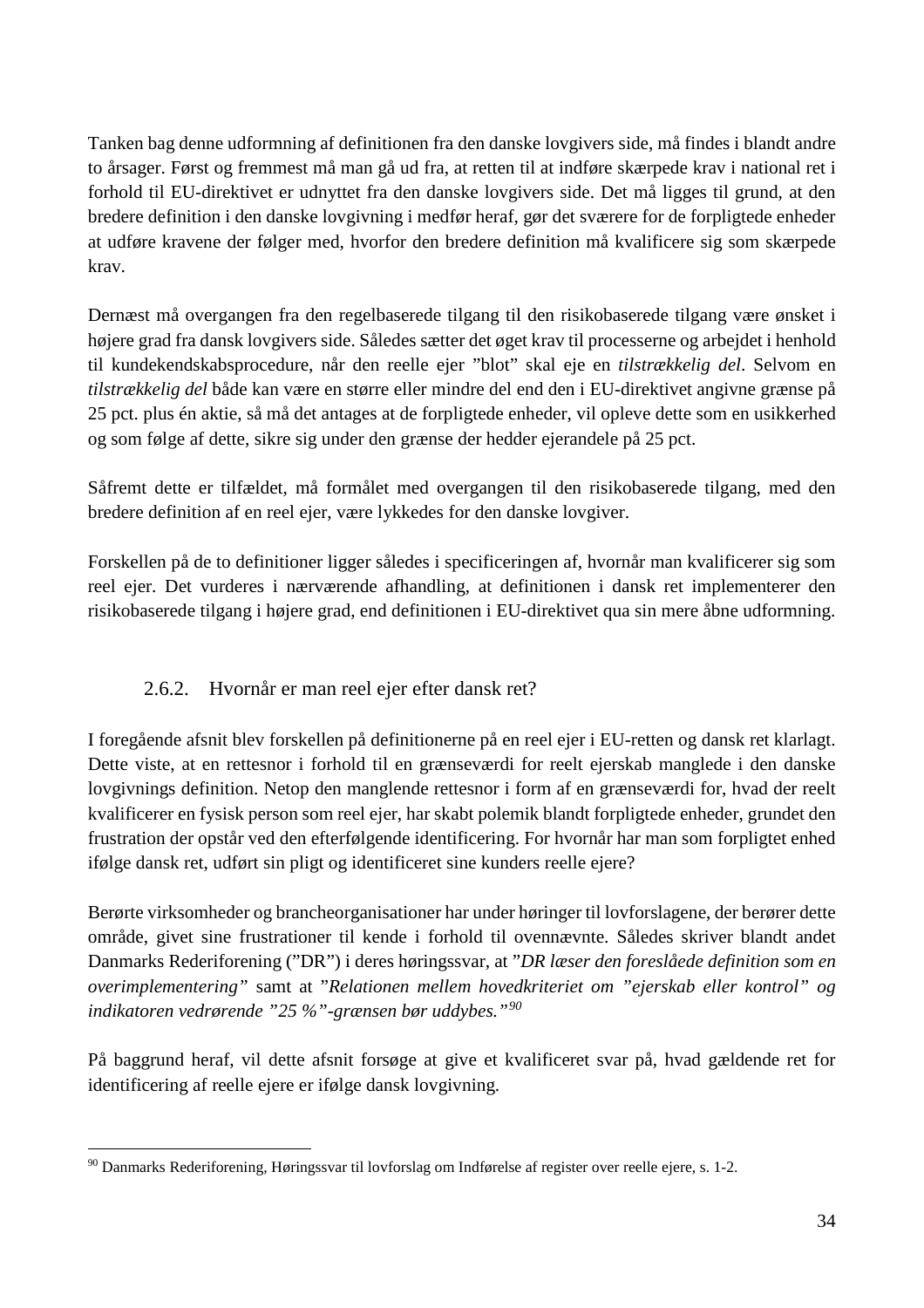#### 2.6.2.1. 25 pct.-grænsen i dansk ret

<span id="page-35-0"></span>Grundet efterspørgslen fra de forpligtede enheder på en klart defineret grænse for, hvornår deres kunders reelle ejer kvalificerer sig som sådanne, er netop denne grænse også blevet diskuteret flere steder.

Først og fremmest er grænsen på de 25 pct. nævnt i Finanstilsynets vejledning til hvidvaskloven. <sup>[91](#page-35-1)</sup> Finanstilsynet skriver i denne vejledning, at ejerandele på 25 pct. som udgangspunkt vil indikere reelt ejerskab. De skriver samtidig at det er vigtigt at fremhæve, at denne procentgrænse kun er en indikator for reelt ejerskab.<sup>[92](#page-35-2)</sup> Finanstilsynets vejledning lægger sig hermed op ad definitionen i EU's hvidvaskdirektiv, som foreskriver at en aktiebesiddelse på 25 pct. plus én aktie er tegn på reelt ejerskab. Finanstilsynets vejledning giver dermed også indtryk af, at en persons ejerskab af 24,9 pct. af andelene, også kan være grundlag for, at forpligtede enheder skal registrere deres kunders reelle ejere.

Som led i gennemførelsen af EU's 4. hvidvaskdirektiv, indførtes lov nr. 262 (2016) vedrørende indførelse af register over reelle ejere. I forarbejderne til denne lov, fremgår det under *Gældende ret* til *Indførelse af regler om registrering af reelle ejere i selskaber m.v.*, at

> *"Det reelle ejerskab opstår når en fysisk person direkte eller indirekte ejer eller kontrollerer mere end 25 pct. af ejerandelene eller stemmerettighederne i et selskab."[93](#page-35-3)*

Ifølge ovenstående, synes det ikke at være et tvivlsspørgsmål, hvorvidt der er en specifik grænse for ejerskab der leder til reelt ejerskab. Her fremgår det ordret, at en fysisk person, der direkte eller indirekte ejer mere end 25 pct. af ejerandelene i et selskab, er reel ejer af dette. Dermed synes der at være fastsat en fast grænse for reelt ejerskab.

Yderligere skriver Troels Lund Poulsen, i et svar på et spørgsmål i forbindelse med lovforslag L 94 (2016-2017) til lov om ændring af selskabsloven og forskellige andre love, at der skal være tale om ejerskab eller råderet over *en tilstrækkelig del* af kapitalen eller stemmerne, hvilket som udgangspunkt er foreslået at være mere end 25 pct.<sup>[94](#page-35-4)</sup>

Årsagen til at lovgiver skulle fastsætte en hård grænse frem for en indikator er, at dette vil tilfredsstille de forpligtede enheder i højere grad, i arbejdet med at identificere og registrere kunders reelle ejere i det centrale register hertil. Fuld gennemsigtighed i forhold til den korrekte udførelse af kravene til de forpligtede enheder, vil muligvis gøre registreringen og identificeringen af kunders reelle ejere lettere for de forpligtede enheder. Dette er dog ikke ensbetydende med, at tiltaget vil blive mere effektivt.

<span id="page-35-1"></span><sup>&</sup>lt;sup>91</sup> Finanstilsynets vejledning om lov om forebyggende foranstaltninger mod hvidvask og finansiering af terrorisme (hvidvaskloven), Udgivet: oktober 2018.

<span id="page-35-2"></span><sup>92</sup> Finanstilsynets vejledning om hvidvaskloven, s. 62.

<span id="page-35-3"></span><sup>93</sup> Forslag til lov om ændring af selskabsloven L 94 (2015-2016), s. 11.

<span id="page-35-4"></span><sup>94</sup> Besvarelse af spørgsmål 1 til lovforslag L 94 (2016-2017), stillet af Lisbeth Bech Poulsen (SF).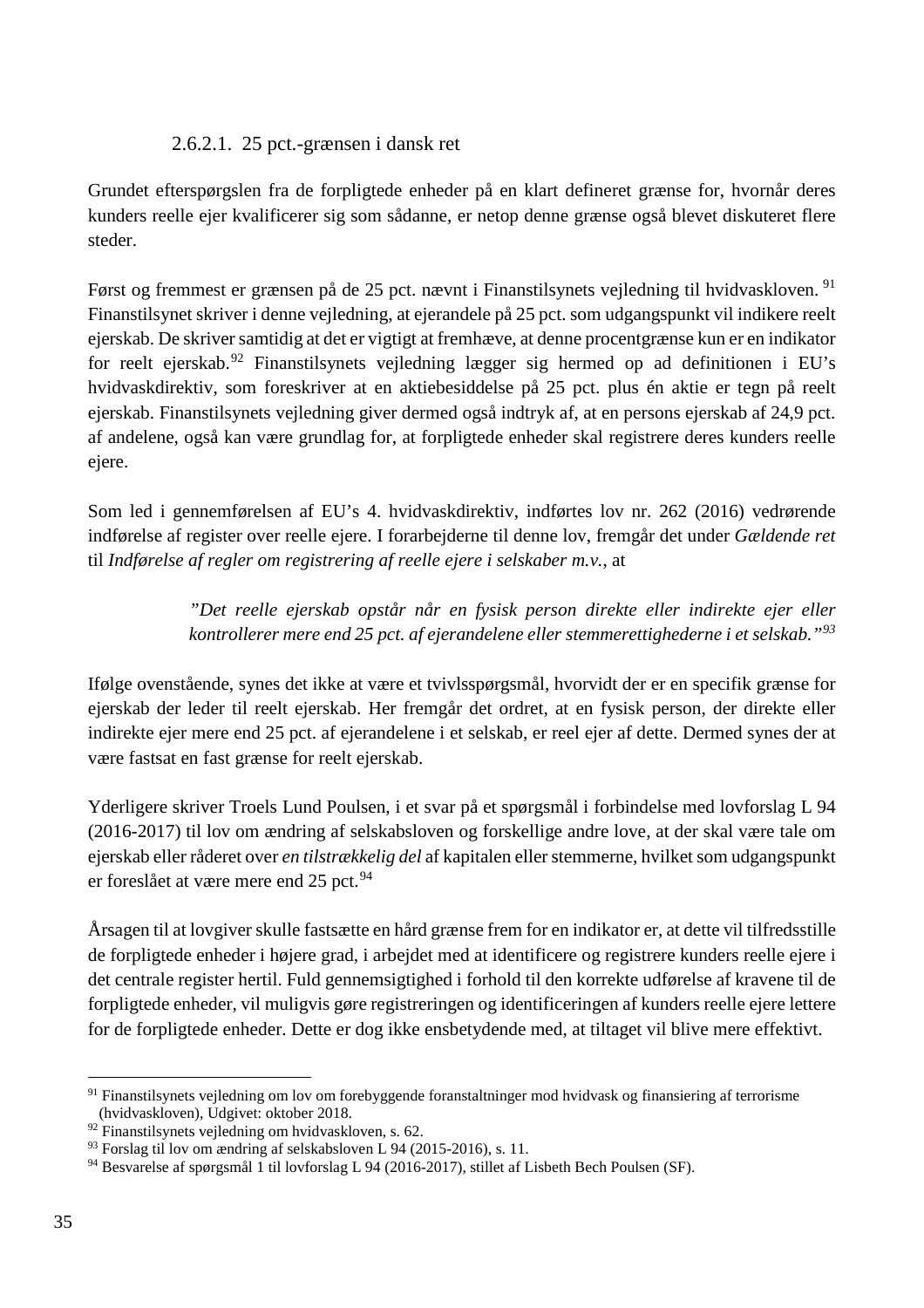Problemet er dog, at en sådan fast grænse vil være i strid med EU-direktivet, da det højst sandsynligt vil afvige i højere grad fra den risikobaserede tilgang, og kravene til de forpligtede enheder vil i definitionen mindskes, hvorfor dansk ret herefter ikke vil indføre minimumskravene som EUdirektivet foreskriver, er pligtigt.

Det må derfor konkluderes, at de 25 pct. blot er en foreslået indikator på reelt ejerskab i dansk ret, trods overvejelser om en fast grænse samt udmeldingerne i forarbejderne og kommentarerne til definitionen af reelle ejere. Ud fra en konkret vurdering vurderes det, at en fast grænse vil være en lempelse af kravene som fremsat i EU-direktivet. En fast grænse vil således være i strid med minimumsimplementeringen af EU-direktivet i national ret, hvorfor de flere steder omtalte 25 pct. blot, må anses som værende en indikator. Dette vil herefter betyde, at den danske lovgivning på området følger EU-direktivet.

I selve definitionen af en reel ejer i dansk lovgivning, er der som fremsat tidligere i afhandlingen ikke indskrevet de 25 pct. Dog er der i forarbejder, vejledninger etc. skrevet og kommenteret fra lovgivers side i forhold til, hvorvidt de 25 pct. er en fast grænse eller blot en indikator. Det må på baggrund af disse forarbejder og kommentarer også vurderes, at der i medfør af netop lovgivers umiddelbare overvejelser, foreligger et vævende svar på hvorvidt der er tale om en fast grænse eller ej, hvilket kan medføre, at der i praksis ikke ses under 25 pct. ejerandele ved identificering af reelle ejere. Det vurderes hermed at de 25 pct. ejerandele således ikke er en gældende fast grænse i den danske lovgivning, men der sættes samtidig spørgsmålstegn ved selv samme grænse i praksis.

## 2.6.2.2. Hvad er relationen mellem "En tilstrækkelig del" og 25 pct. ejerskab og hvordan er relationen herefter til den risikobaseret tilgang?

I forudgående afsnit, forsøgtes det at klarlægge, hvorvidt de 25 pct. ejerandele er en gældende grænse for reelt ejerskab. I den danske lovgivning, der implementerer EU's hvidvaskdirektiver, har man udeladt at nævne de 25 pct. i definitionen af en reel ejer, og i stedet hold sig til formuleringen *en tilstrækkelig del*. De 25 pct. er herefter blevet diskuteret "bagom" lovens definition, hvorfor det er relevant, og formålet med dette afsnit, at analysere relationen mellem *en tilstrækkelig del* og 25 pct. ejerandele. Når denne relation er forsøgt klarlagt, vil formålet med dette afsnit være, igen at analysere relationen til den risikobaserede tilgang.

For virksomheder er en reel ejer den eller de fysiske personer, der i sidste ende ejer eller kontrollerer *en tilstrækkelig del* af ejerandelene eller stemmerettighederne i virksomheden, eller som udøver kontrol ved hjælp af andre midler, f.eks. en vedtægtsbestemt udpegningsret. På side 15 i forslag til ændring af hvidvaskloven, som indfører EU's 5. hvidvaskdirektiv, findes en tydelig fortolkning af begrebet *en tilstrækkelig del*. Således forstås ved *en tilstrækkelig del*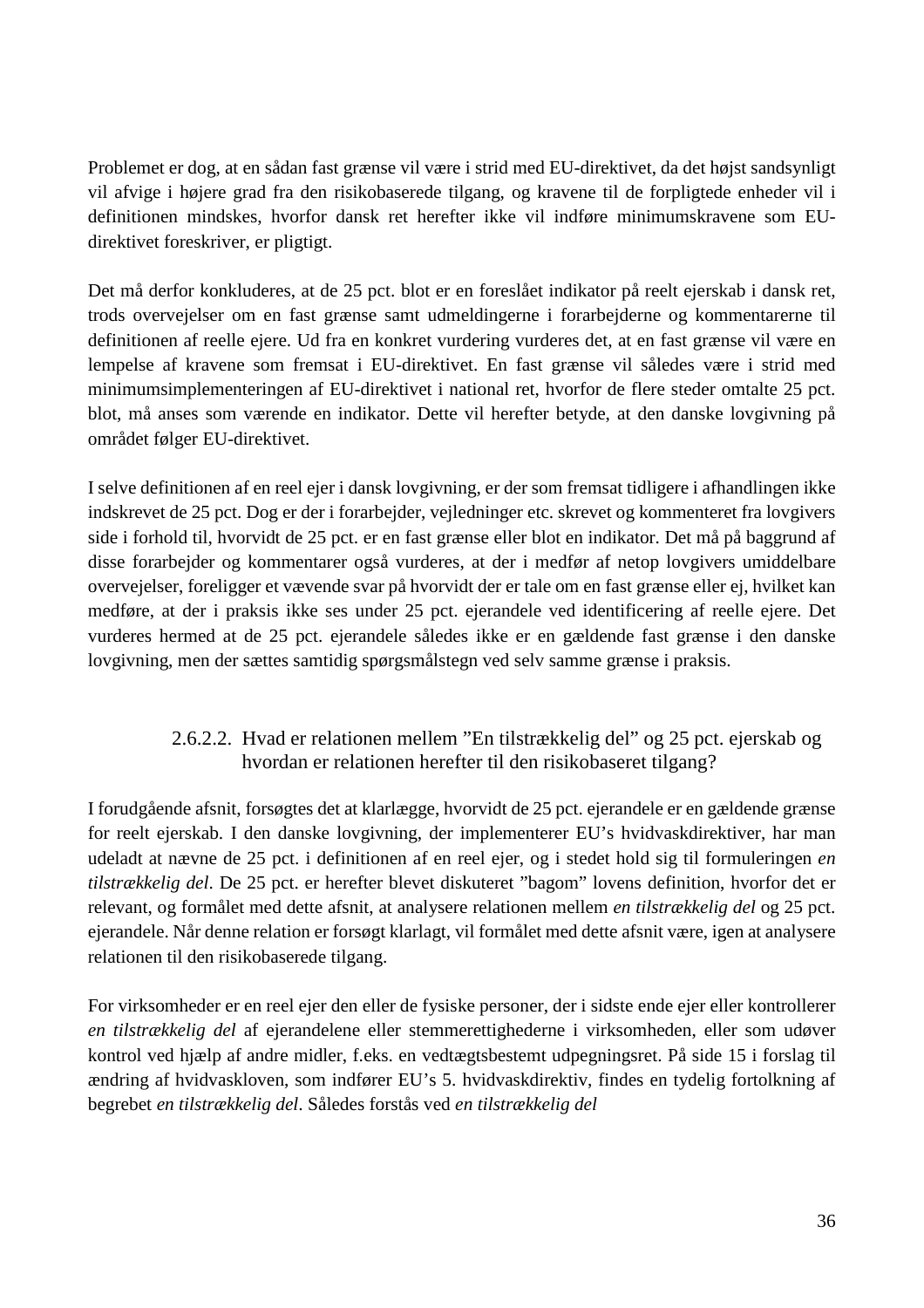#### *"mere end 25 pct. af ejerandelene eller stemmerettighederne."*[95](#page-37-0)

Der er dog stadig kun tale om en indikation på reelt ejerskab, og det fremgår at en person "faktuelt kan være reel ejer ved en mindre besiddelse". <sup>[96](#page-37-1)</sup> Dette følger den forudgående diskussion vedrørende den overvejede faste 25 pct.-grænse. Det må herefter fortolkes således, at formuleringen *en tilstrækkelig del* i den danske definition af en reel ejer, således indeholder fortolkningen "mere end 25 pct. af ejerandelene" ligesom det direkte fremgår i EU-direktivets angivelse ved "25 pct. plus én aktie" i dettes definition af en reel ejer.

Når *en tilstrækkelig del* herefter fortolkes som havde der stået *en ejerandel på mere end 25 pct.*, dog med øje for, at dette blot er en indikator for reelt ejerskab er spørgsmålet så, hvad relationen mellem denne formulering og den risikobaserede tilgang er. For er ejerandele på mere end 25 pct. herefter altid reelt ejerskab, og al identificering af reelt ejerskab under denne grænse er ud fra en risikobaseret tilgang, altså en situation, hvor der er en fast minimumsgrænse så at sige på mere end 25 pct. ejerandele og alt herunder er op til en konkret vurderingssag for de forpligtede enheder?

Med i analysen af denne relation bør det fremgå, at der i relevante lovgivninger, forarbejder eller vejledninger hertil ikke nævnes niveauet under 25 pct. ejerandele. Det fremgår ikke af vejledninger eller lignede, at 24,9 pct. ejerandele også kan være indikator på reelt ejerskab. Det er klart at ethvert niveau ikke positivt skal nævnes, og det stemmer overens med den aktivt valgte usikkerhed der ligger i måden reelle ejere er defineret på. Det er midlertidigt dog interessant at undersøge, hvorvidt der kan være en nedre grænse for identificering af reelle ejere. For hvorfor har man fra lovgivers side ikke valgt at vælge en lavere grænse end indikatoren på 25 pct. ejerandele, hvis formålet er at øge gennemsigtigheden i ejerstrukturer?

Hertil havde daværende Erhvervs- og Vækstminister, Troels Lund Poulsen et svar. Svaret lød således, at

> *"Baggrunden for, at der er foreslået en procentgrænse på 25 pct., er, at dette vurderes at være mest hensigtsmæssigt i forhold til ikke at gøre byrderne med forslaget større end højst nødvendige. Hvis vi går længere end hvidvaskdirektivet på dette punkt og f.eks. anvender en procentgrænse på 10 pct., vil det medføre, af flere vil skulle betragtes som reelle ejere og dermed registreres.[97](#page-37-2)*

Som følge af dette svar må det lægges til grund, at der fra lovgivers side er en grænse for, hvornår forpligtede enheder behøver at identificere og registrere kunders reelle ejere. Hermed er der således en grænse for, hvor langt den risikobaserede tilgang går. Afvisningen af 10 pct.-grænsen med begrundelsen, at dette vil være for byrdefuldt for forpligtede enheder, kan give en indikator på at der foreligger en grænse fra lovgivers side i forhold til reelt ejerskab, som i sammenhold med den

<span id="page-37-0"></span> <sup>95</sup> Forslag til lov om ændring af hvidvaskloven, s. 15.

<span id="page-37-1"></span><sup>96</sup> Forslag til lov om ændring af hvidvaskloven, s. 15.

<span id="page-37-2"></span><sup>97</sup> Besvarelse af spørgsmål 1 til lovforslag L 94 (2016-2017), stillet af Lisbeth Bech Poulsen (SF).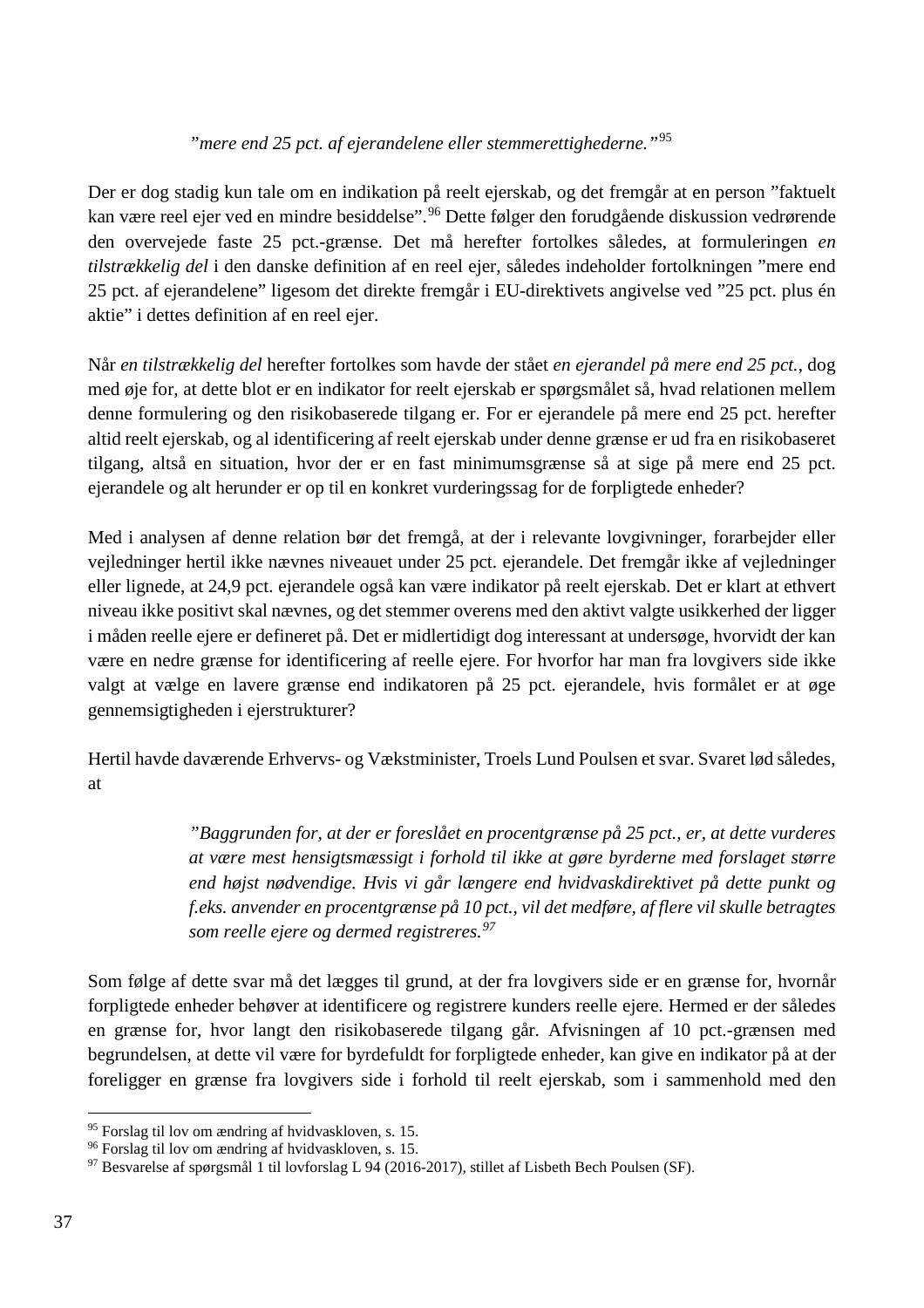forudgående fortolkning og analyse af definitionen af en reel ejer, godt kunne indikere at ligge på 25 pct.

Tidligere i nærværende afhandling, blev begrebet *en tilstrækkelig del* anset som en naturlig definition i forlængelse af overgangen til den risikobaserede tilgang. Relationen mellem den risikobaserede tilgang og begrebet *en tilstrækkelig del* må dermed netop være den risikobaserede tilgang. Den medtænkte uvidenhed der ligger i den risikobaserede tilgang findes i overensstemmelse hermed ligeledes i formuleringen *en tilstrækkelig del*. Dog med en bagvedliggende omtalt grænse på mere end 25 pct. ejerandele.

Vurderingen i nærværende afhandling er herefter, at der i alle tilfælde er tale om reelt ejerskab ved ejerandele på mere end 25 pct. Alt under denne grænse, er hensat til en konkret vurdering fra de forpligtede enheder i forhold til at identificere deres kunders reelle ejere.

# 2.7. Delkonklusion

Først og fremmest har Lov om forebyggende foranstaltninger mod hvidvask og finansiering af terrorisme til formål, som det ligger i titlen at dæmme op for hvidvask af illegale udbytter og finansiering af terrorisme.

Med hvidvaskloven overgår man til en mere risikobaseret tilgang i forhold til den tidligere mere regelbaserede tilgang. Formålet med dette er at øge ansvaret blandt de forpligtede enheder i loven i forhold til, at udføre kundekendskabsprocedurer. Dette har til formål at klarlægge de forpligtede enheders kunders identitet og rettigheder, herunder de forpligtede enheders kunders reelle ejere såfremt de er juridiske enheder, og i sidste ende vurdere risikoen, for at denne kunde har til formål at hvidvaske illegalt udbytte.

Med den risikobaserede tilgang følger der en fleksibilitet og usikkerhed omkring loven, som har til formål at skabe en præventiv virkning, samt øge incitamentet for at de forpligtede enheder udfører deres kundekendskabsprocedurer, da manglende dokumentation herpå, kan føre til sanktionering.

I nærværende afhandling er det centrale fokus, definitionen på og identificering af reelle ejere.

Definitionen af en reel ejer i dansk ret og EU-ret, ligner således hinanden, som naturlig følge af implementeringen af EU-ret i dansk ret. Dog udelader den danske hvidvasklov en afgørende indikator på reelt ejerskab i definitionen, nemlig den skrevne grænse på 25 pct. plus én aktie, som de forpligtede enheder kan forholde sig til. I hvidvaskloven er der således kun angivet, at en reel ejer kvalificeres ved direkte eller indirekte at eje eller kontrollere en *tilstrækkelig del* af ejerandelene. I modsætning til en specifik grænse i forhold til aktiebesiddelse på 25 pct. plus én aktie i EU's hvidvaskdirektiv, må definitionen i dansk ret anses som værende noget bredere med formuleringen *en tilstrækkelig del.*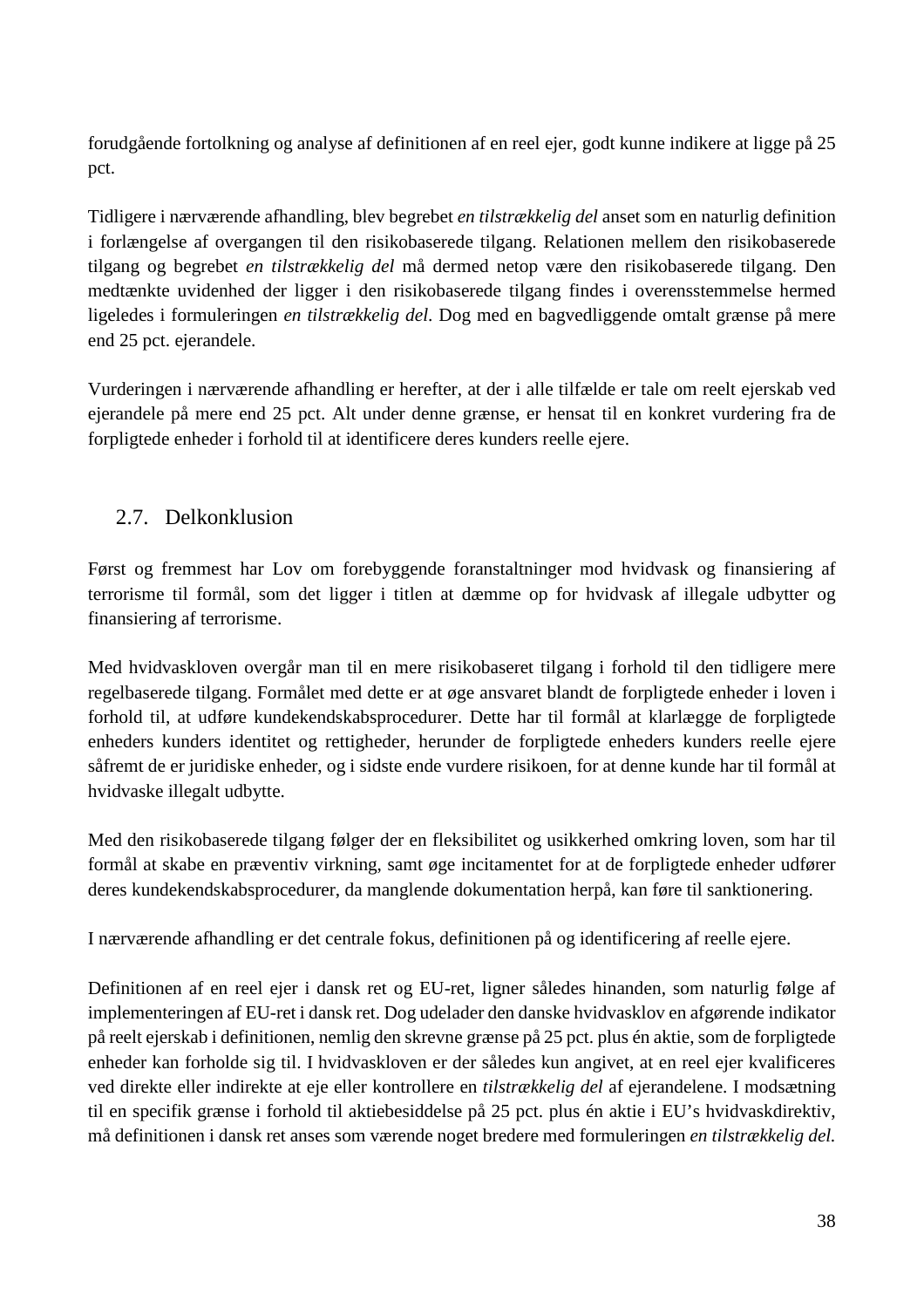Man må gå ud fra, at retten til at indføre skærpede krav i national ret i forhold til EU-direktivet er udnyttet fra den danske lovgivers side. Det må ligges til grund, at den bredere definition i den danske lovgivning i medfør heraf, gør det sværere for de forpligtede enheder at udføre kravene der følger med, hvorfor den bredere definition må kvalificere sig som skærpede krav. Såfremt dette er tilfældet, må formålet med overgangen til den risikobaserede tilgang, med den bredere definition af en reel ejer, være lykkedes for den danske lovgiver.

Den, i dansk ret, bagvedliggende og omdiskuterede 25 pct.-grænse må konkluderes, blot at være en foreslået indikator på reelt ejerskab i dansk ret, trods overvejelser om en fast grænse samt udmeldingerne i forarbejderne og kommentarerne til definitionen af reelle ejere. Ud fra en konkret vurdering vil det i nærværende afhandling konkluderes, at en fast grænse vil være en lempelse af kravene som fremsat i EU-direktivet. En fast grænse vil således være i strid med minimumsimplementeringen af EU-direktivet i national ret, hvorfor de flere steder omtalte 25 pct. blot, må anses som værende en indikator. Dette vil herefter betyde, at den danske lovgivning på området følger EU-direktivet.

Det vurderes dog på baggrund af kommentarer og overvejelser fra lovgivers side i forarbejderne, at der netop i medfør af disse umiddelbare overvejelser, foreligger et vævende svar på, hvorvidt der er tale om en fast grænse eller ej. Herefter kan der spekuleres i, hvorvidt der i praksis ikke ses under 25 pct. ejerandele ved identificering af reelle ejere. Det vurderes hermed at de 25 pct. ejerandele således ikke er en gældende fast grænse i den danske lovgivning, men der sættes i nærværende afhandling samtidig spørgsmålstegn ved selv samme grænse i praksis.

Herefter søges relationen mellem *en tilstrækkelig del* og 25 pct. ejerandele klarlagt. Afhandlingen her finder, at formuleringen *en tilstrækkelig del* i den danske definition af en reel ejer, således er selv samme indikator på reelt ejerskab, der omtales som "mere end 25 pct. ejerandele".

Definitionen af en reel ejer og den risikobaserede tilgang anses, på bagrund af den tidligere analyse, herefter som en naturlig relation. Den risikobaserede tilgang og begrebet *en tilstrækkelig del* må netop være den risikobaserede tilgang. Den medtænkte uvidenhed der ligger i den risikobaserede tilgang findes, i overensstemmelse hermed, ligeledes i formuleringen *en tilstrækkelig del*. Dog med en bagvedliggende, i loven ikke omtalt, grænse på mere end 25 pct. ejerandele. Men afvisningen af 10 pct.-grænsen og den efterfølgende begrundelse, lægger denne afhandling til grund, at der fra lovgivers side er en grænse for, hvornår forpligtede enheder ikke længere behøver at identificere og registrere kunders reelle ejere, som godt kunne indikere at ligge på 25 pct. Hermed er der således også en grænse for, hvor langt den risikobaserede tilgang går.

Der kan i nærværende afhandling midlertidigt ikke statueres et facit på gældende ret, men vurderingen er herefter, at gældende ret i forhold til identificering af reelle ejere er, at der i alle tilfælde er tale om reelt ejerskab ved ejerandele på mere end 25 pct. Alt under denne grænse, er hensat til en konkret vurdering fra de forpligtede enheder i forhold til at identificere deres kunders reelle ejere. Dette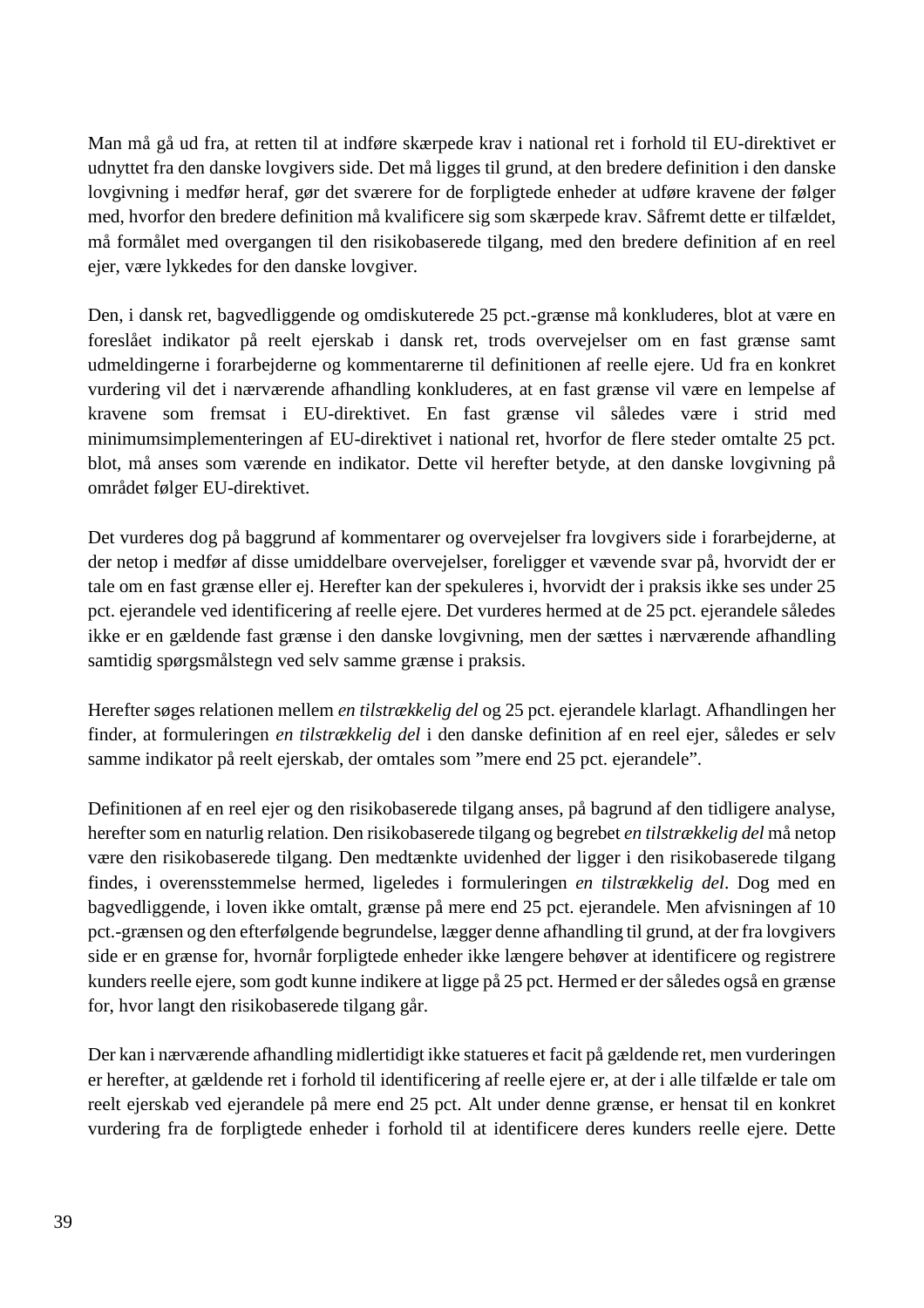bygger blandt andet på den EU-konforme fortolkning af EU's hvidvaskdirektiv, hvor dansk ret har pligt til minimumsimplementering af dette.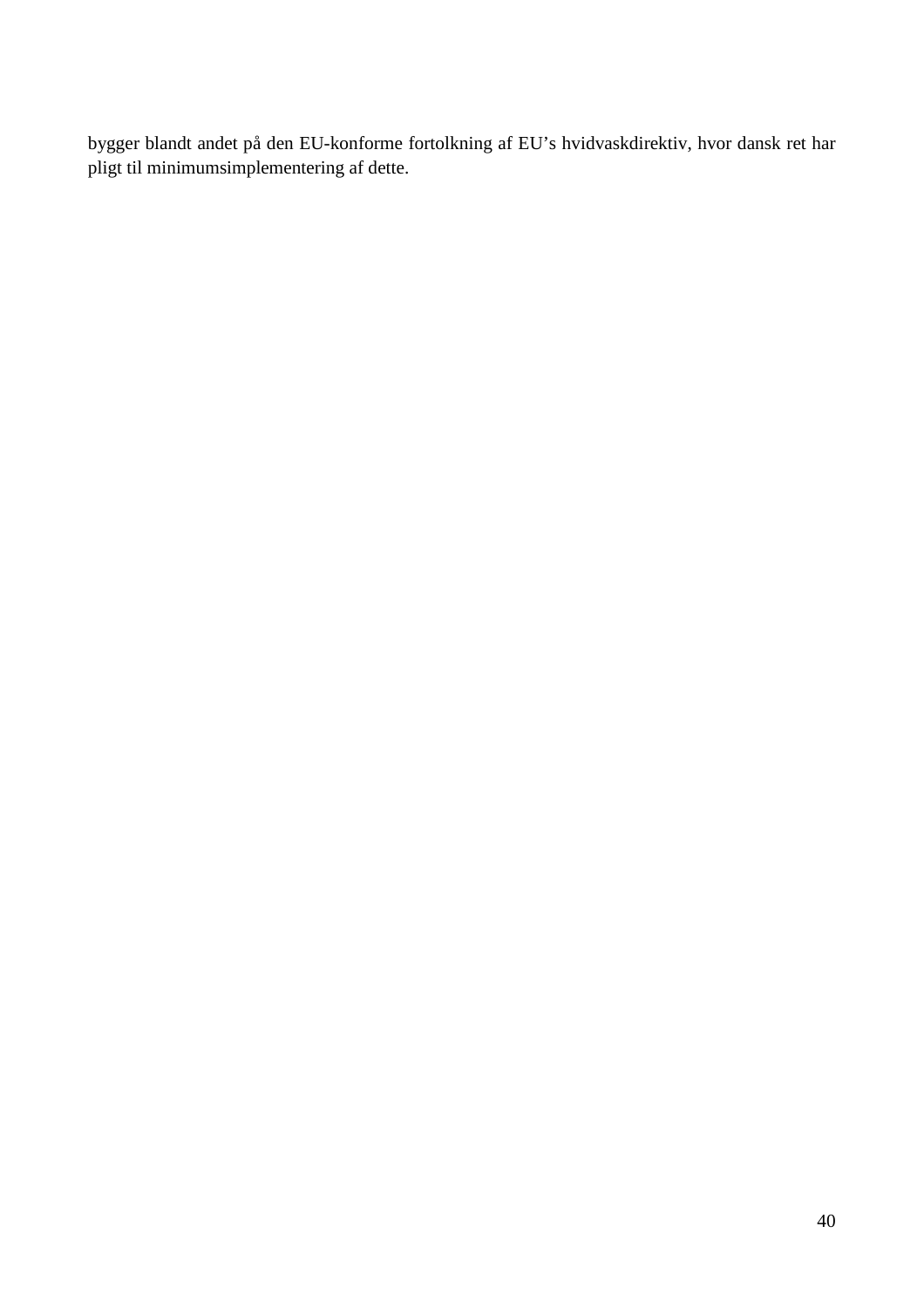# 3. Økonomisk afsnit

# 3.1. Formål

Hvidvask i Danmark er et stort problem på samfundsniveau. Den præcise opgørelse af omfanget af hvidvask er midlertidig svært at opgøre, men tilbage i 2015 blev det samlede årlige hvidvaskpotentiale, af Statsadvokaten for Særlig Økonomisk Kriminalitet ("SØIK"), anslået til at være 20,6 milliarder. [98](#page-41-0)

Det vurderes at én af de mest attraktive områder at anvende til hvidvask er legale virksomhedskonstruktioner. [99](#page-41-1) Legale virksomhedskonstruktioner benyttes i mange kriminelle kredse og i alle faser af hvidvaskprocessen. Metoden benyttes blandt andet, hvor kriminelle enten selv opretter eller overtager allerede aktive selskaber, som benyttes til hvidvask. Det ses her, at stråmænd indsættes som ejere eller direktører for at skjule den reelle ejer- og beslutningskreds, og derved bevarer den kriminelle aktør sin anonymitet. Området kategoriseres som et høj-risiko-område, da det vurderes som værende meget attraktivt at benytte til hvidvask og opdagelsesrisikoen er lav.<sup>[100](#page-41-2)</sup>

Pointen i det følgende økonomiske afsnit er således at finde den efficiente tilstand for, hvornår man skal dele information. Normal økonomisk teori vil sige, at agenter skal have så meget information som muligt, men i denne situation vedrørende hvidvask, har vi med kriminelle at gøre, som kan misbruge denne information. Derfor skal den perfekte ligevægt af asymmetrisk information søges vurderet. Årsagen hertil er, at når der forekommer asymmetrisk information om ejerstrukturer, kan denne asymmetriske information udnyttes til hvidvask, uden at virksomhederne ved dette, hvorefter de kan blive udnyttet til hvidvask. Derfor ønskes der i princippet fuldkommen information, som vi kan dele mellem de forskellige instanser, men problemet er at de kriminelle ikke skal vide hvad vi har.

Såfremt der var fuldkommen information, og alle aktører dermed vidste alt i denne sammenhæng, da ville alle ejerstrukturer være fuldt gennemsigtige og dermed de kriminelle på forhånd være opdaget. Dog kan man i ejerstrukturerne ikke adskille kriminelle fra ikke-kriminelle, hvorfor der forekommer asymmetrisk information og dermed får man ikke den optimale bekæmpelse af hvidvask. Derfor er det relevant at analysere, om der er nogle informationer, som de kriminelle kan misbruge.

Det er sikkert at hvidvask vil kunne formindskes, hvis dem der bekæmpede hvidvask, vidste alt og havde komplet information om alle forhold på forhånd. Da dette ikke er tilfældet, vil P/A-teorien blive anvendt til at undersøge og analysere den bedste overvågningsstruktur i forbindelse med bekæmpelse af hvidvask og opnåelse af gennemsigtige ejerstrukturer.

<span id="page-41-0"></span> <sup>98</sup> Hvidvask i Danmark (2015), SØIK, s. 1.

<span id="page-41-1"></span><sup>99</sup> Hvidvask i Danmark (2018), SØIK, s. 4.

<span id="page-41-2"></span> $100$  Hvidvask i Danmark (2018), SØIK, s. 5.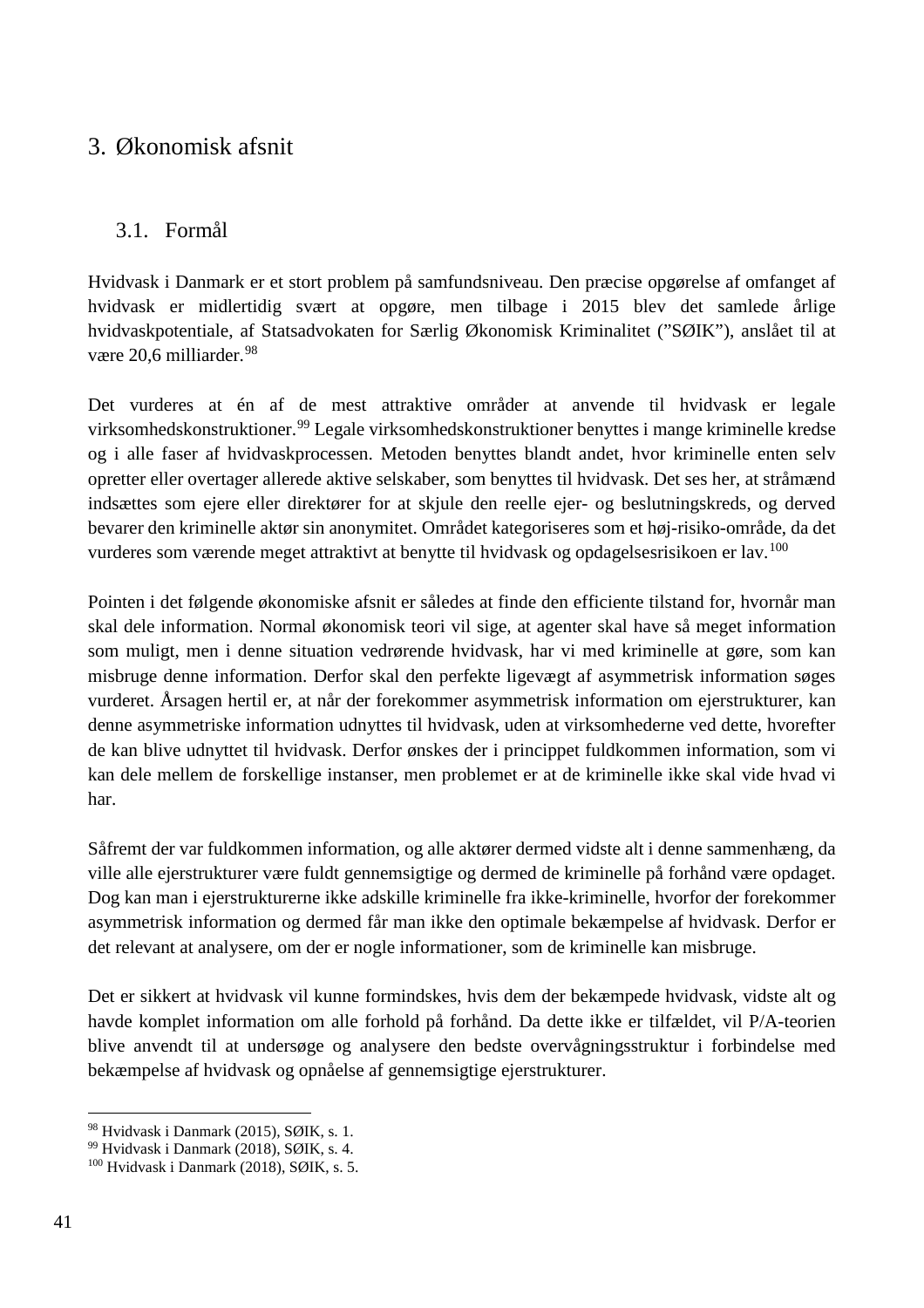Det vil således søges vurderet i dette afsnit, i hvilken grad asymmetrisk information skal mindskes jævnfør P/A-teorien for, at indsatsen mod hvidvask er efficient i forhold til ejerstrukturer.

# 3.2. Regler kontra standarder

Lovgivningens udformning spiller en stor rolle i spørgsmålet om asymmetrisk information mellem principalen og agenten i et kontraktforhold, hvor lovgivningen er kontrakten. Med det in mente, vil informationsniveauet i de forskellige former for udformning af en lov klarlægges i det følgende afsnit. Dette afsnit har således til formål at klarlægge og analysere de muligheder, som den lovgivende magt har, når denne skal udforme lovgivning ud fra et økonomisk perspektiv. Specifikt vil følgende afsnit beskæftige sig med de to metoder og forskellene på disse, som er love udformet med regler eller standarder.

Når den lovgivende magt indfører en lov, er det oftest for at regulere en skadevoldende aktivitet. Når denne lov skal indføres, skal lovgiveren beslutte, hvorvidt denne skal udformes med regler eller standarder. Når en lov udformes med regler, er karakteristika for disse, at graden af specificitet er høj. Således vil det fremgå tydeligt, hvornår en lov er overskredet, f.eks. ved færdselsloven, hvor fartgrænser tydeligt er specificeret. En anden karakteristika for regler er, at den efterfølgende efterlevelse af love udformet med regler er klare og lige til for domstolene at beslutte ud fra, hvorvidt loven er overtrådt eller ej.<sup>101</sup>

Standarder derimod er udformet mere fleksible, uden et specifikt svar på, hvornår overtrædelse af disse fører til overtrædelse af loven. Standarder overlader dermed i høj grad beslutningerne og fortolkningen af den pågældende lov til domstolene, som afgør sagerne fra gang til gang.[102](#page-42-1)

# 3.2.1. Karakteristika ved regler og standarder der influerer lovens informationsniveau

Set fra et økonomisk perspektiv er der stor forskel på, om der er tale om en regel eller en standard. Hvor regler er meget præcise, er standarder modsat mere flydende i forhold til specificiteten af disse. Dette influerer også gennemsigtigheden i lovgivningen. Standarder bruges i juraen af dommerne til at dømme handlinger under særlige omstændigheder. Dommen vil her bero på den konkrete handling og dennes omstændighed, hvilket gør en standard til en mere åben lovbestemmelse, der giver dommeren mulighed for at dømme sagen ud fra en specifik vurdering af handlingen.<sup>[103](#page-42-2)</sup>

<span id="page-42-0"></span><sup>&</sup>lt;sup>101</sup> Kaplow, s. 568.<br><sup>102</sup> Kaplow, s. 568.

<span id="page-42-1"></span>

<span id="page-42-2"></span><sup>103</sup> Parisi & Fon, s. 10.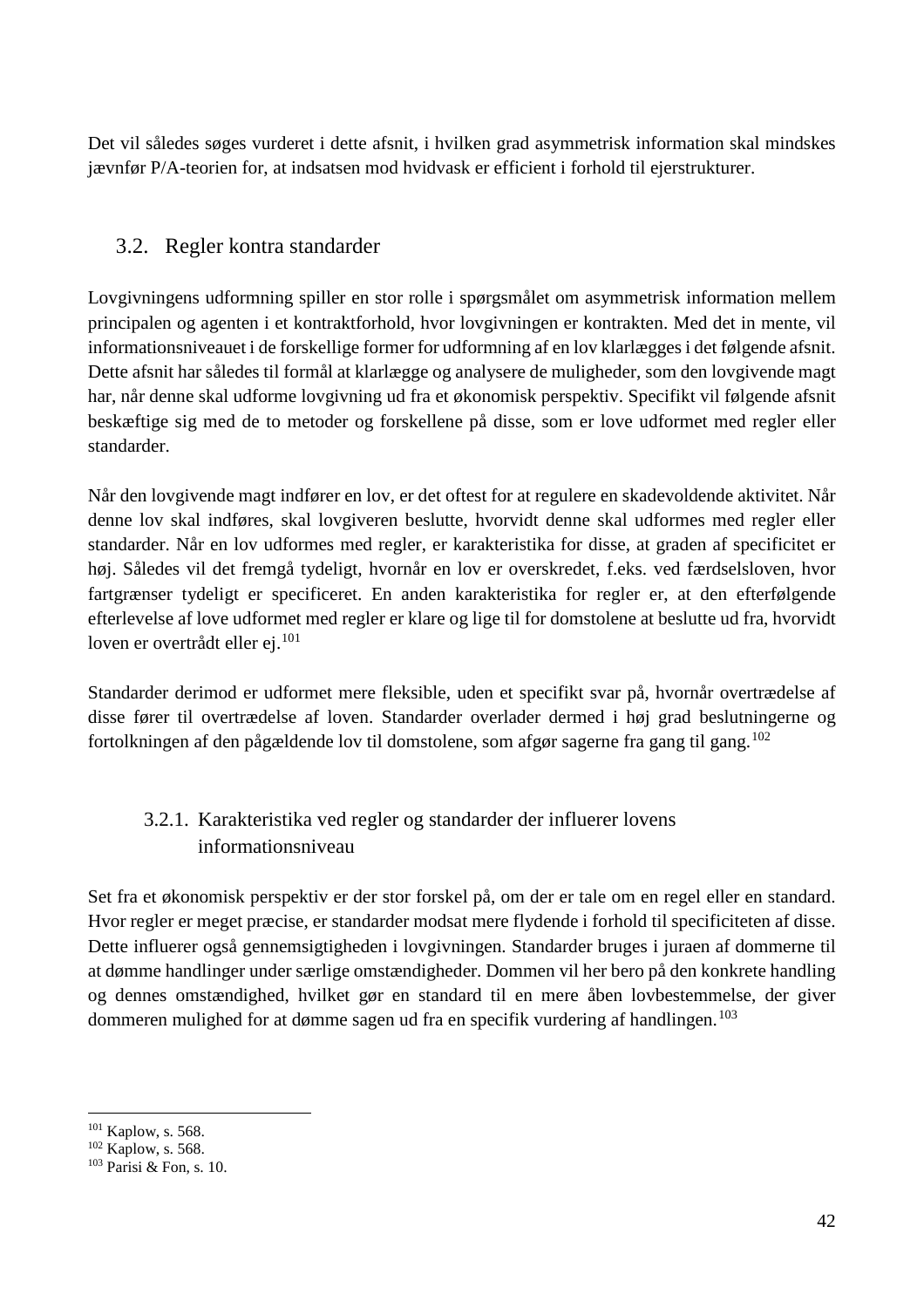Reglerne er mere specifikke end standarder, hvilket gør grænsen for, hvornår en lov er ovetrådt mere tydelig for den, der er omfattet af loven. Men den øgede specificitet medfører også en mindsket fleksibilitet i loven, hvilket resulterer i en ufuldkommen tilpasning mellem den specifikke ordlyd i loven og mønstrene af den regulerede adfærd.<sup>[104](#page-43-0)</sup> Dette kommer til udtryk i den situation, hvor en lov er skabt med det formål at standse kriminel adfærd. Her vil den kriminelle, som det rationelle menneske denne person er, ændre sin adfærd i forhold til reglens ordlyd i loven, for at omgå en kriminel adfærd, eller gør det svære for myndighederne at opdage den kriminelle adfærd.

Når lovgivere ved udformning af love vælger mellem regler og standarder, skal de overveje, hvornår det er mest hensigtsmæssigt at reglerne eller standarderne anvendes i specifikke situationer. For eksempel kræver regler forudbestemmelse af lovens indhold på grund af den høje grad af specificitet der kendetegner reglers formulering. Lovgiverne skal udføre en del forskning på forhånd, for at skabe den mest hensigtsmæssige regel. Derfor er reglerne dyrere for lovgivere at udforme i forhold til standarder, som kræver mindre specificitet ved udformningen. Lovgivninger, der er mindre specifikke, er dog forbundet med større omkostninger ved anvendelsen af disse. Standarder er dyrere for juridiske rådgivere at forudsige samt for dommere at anvende, fordi de kræver bestemmelser om lovens indhold med mindre vejledning, end tilfældet er ved regler. Anvendelsen af en standard er mere knyttet til fakta for den enkelte hændelse og som en naturlig følge heraf, er standarden mindre konsekvent på den lange bane. Tidligere domspraksis vil dog danne en præcedens som følges i efterfølgende lignende sager. Regler derimod danner en bedre vejledning ex ante til lovens indhold. Standarder vil endvidere være lettere at tilpasse til forskellige omstændigheder i en given sag grundet dens fleksibilitet. [105](#page-43-1)

Det er klart, at standarder som følge heraf, giver et større ansvar til dommerne ved afgørelser i sager, hvor regler efterlader et mindre skøn til dommerne grundet det højere detaljeringsniveau i en regel. Set fra et efficiensperspektiv tillader standarder ad hoc-tilpasning af loven til omstændighederne i sagen, hvilket reducerer problemerne i forhold til over- og underinddragelse af indhold i lovgivningen. Disse problemer er større, når der er større heterogenitet i reguleret adfærd og en hurtigere ændringshastighed i det regulerede miljø.<sup>[106](#page-43-2)</sup>

Regler fremmer sikkerhed, konsistens og forudsigelighed samt fremmer den retslige økonomi ved at minimere behovet for en detaljeret behandling af fakta og omstændigheder, hver gang en lov anvendes.[107](#page-43-3) Aktører omfattet af loven har ofte brug for professionel juridisk rådgivning for at afgøre, om en bestemt adfærd er i strid med loven.

Ved den større tilgængelig samt forudsigelighed der forekommer ved detaljerede regler, vil flere personer sandsynligvis blive informeret i situationer, hvor love er domineret af regler end i situationer, hvor love er domineret af standarder. Dette er en værdi af lovens specificitet. Ved regler

<span id="page-43-0"></span> <sup>104</sup> Parisi & Fon, s. 10-11.

<span id="page-43-1"></span><sup>105</sup> Parisi & Fon, s. 11.

<span id="page-43-2"></span><sup>106</sup> Parisi & Fon, s. 11.

<span id="page-43-3"></span><sup>107</sup> Parisi & Fon, s. 11.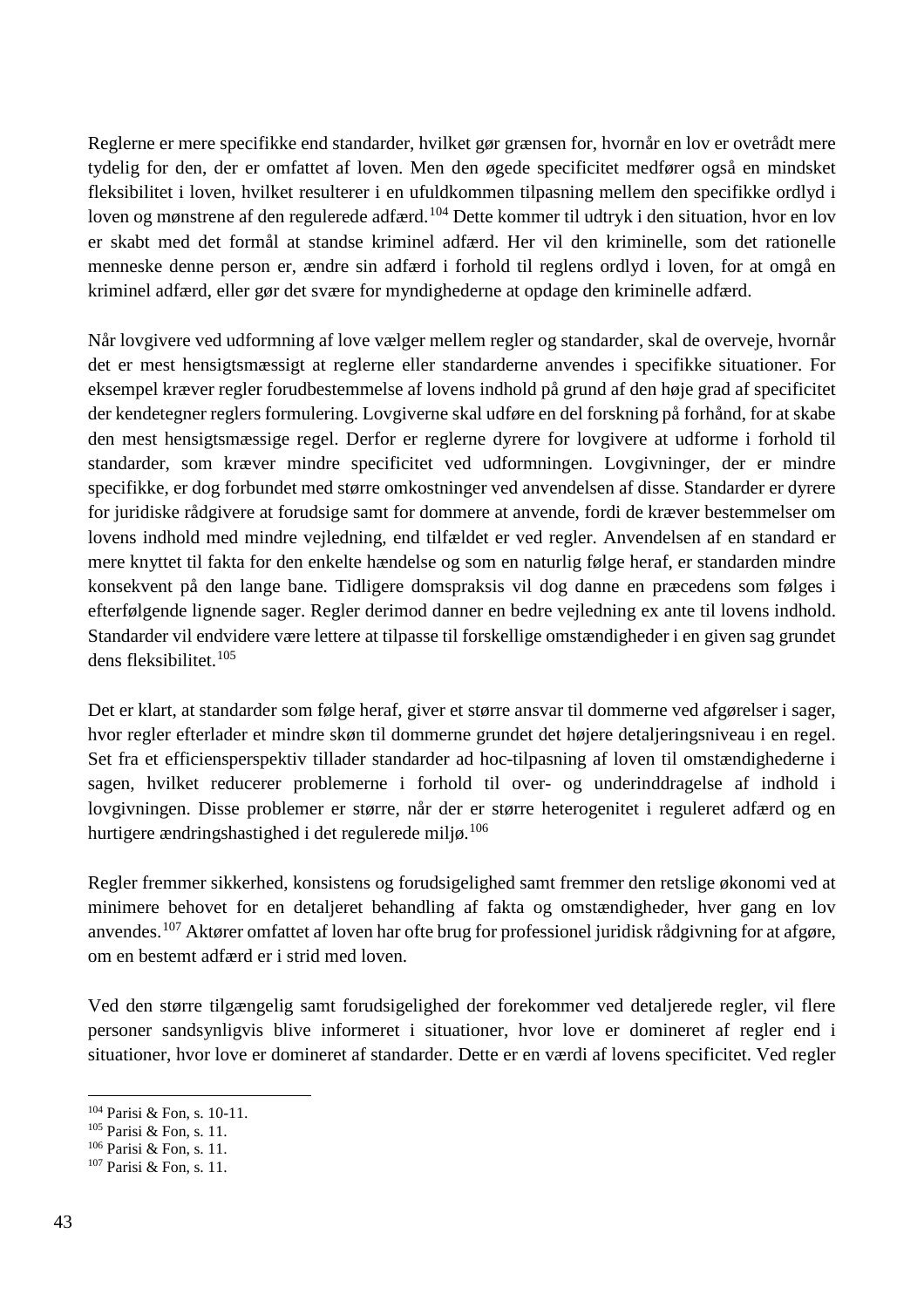er personer mere tilbøjelige til at tilpasse deres adfærd til lovens forskrifter. Ved en standard kan omstændighederne variere mere. Som et resultat heraf, er standarder normalt mere kostbare for aktørerne at fortolke, når de beslutter, hvordan de skal handle, fordi standarders indhold er fleksibelt. Efterlevelsen af loven er således mere effektiv, når love formuleres som præcise regler. Dette er midlertidigt ikke ensbetydende med at regler er mere effektive, når det kommer til opfyldelse af lovens formål. $108$ 

### 3.2.2. Lovens udformning og indhold ex ante kontra ex post

Når lovgiver skal udforme love, skal denne træffe valg om, hvorvidt loven gives indhold under udformningen (ex ante), som er tilfældet ved regler eller efterfølgende ved domstolsafgørelsen og domspraksis (ex post), som er tilfældet ved standarder.<sup>[109](#page-44-1)</sup>

Formålet med regler er at disse ved udformningen og offentliggørelsen er fuldt defineret og specificeret, således at der ikke er tvivlspørgsmål om, hvordan den skal fortolkes eller hvordan man holder sig inden for loven. Standarder derimod udformes til at være mere fleksible ved offentliggørelsen, hvorefter standarden gives indhold løbende efter offentliggørelsen ved domstolsafgørelser etc.[110](#page-44-2) Sondringen mellem regler og standarder skelner derfor også mellem, hvorvidt loven gives indhold før (regler) eller efter (standarder) lovens udformning.

En regel vil som udgangspunkt indebære en specifikt defineret bestemmelse af, hvilken adfærd der er tilladt idet der ikke gives plads til fortolkning. Således kan et vejskilt, der tilsiger at man højest må køre 110 km/t ikke diskuteres. Her efterlades den efterfølgende bedømmelse af en given adfærd, kun til faktiske forhold og ikke nogen fortolkning.<sup>[111](#page-44-3)</sup>

En standard kan både indebære specifikationer af, hvilken adfærd som er tilladt og faktiske forhold for bedømmelsen.[112](#page-44-4) Sondringen mellem regler og standarder skelner dermed også mellem, hvorvidt lovens indhold gives før eller efter aktørens handling.

Lovgivers valg mellem om lovens indhold skal udformes som regler eller standarder, kan også bestå i at vurdere i hvilket omfang indholdet af loven, ved en tvist, løses mest optimalt "på forhånd" i form af regler, eller efterfølgende ved en domstolsafgørelse, når en aktørs handling har været på kant med lovgivningen, som tilfældet er med standarder. $^{113}$  $^{113}$  $^{113}$ 

<span id="page-44-0"></span> <sup>108</sup> Parisi & Fon, s. 12.

<span id="page-44-1"></span><sup>109</sup> Kaplow, s. 568.

<span id="page-44-2"></span><sup>&</sup>lt;sup>110</sup> Kaplow, s. 568.

<span id="page-44-3"></span><sup>&</sup>lt;sup>111</sup> Kaplow, s. 560.

<span id="page-44-4"></span><sup>112</sup> Kaplow, s. 560.

<span id="page-44-5"></span><sup>&</sup>lt;sup>113</sup> Kaplow, s. 562.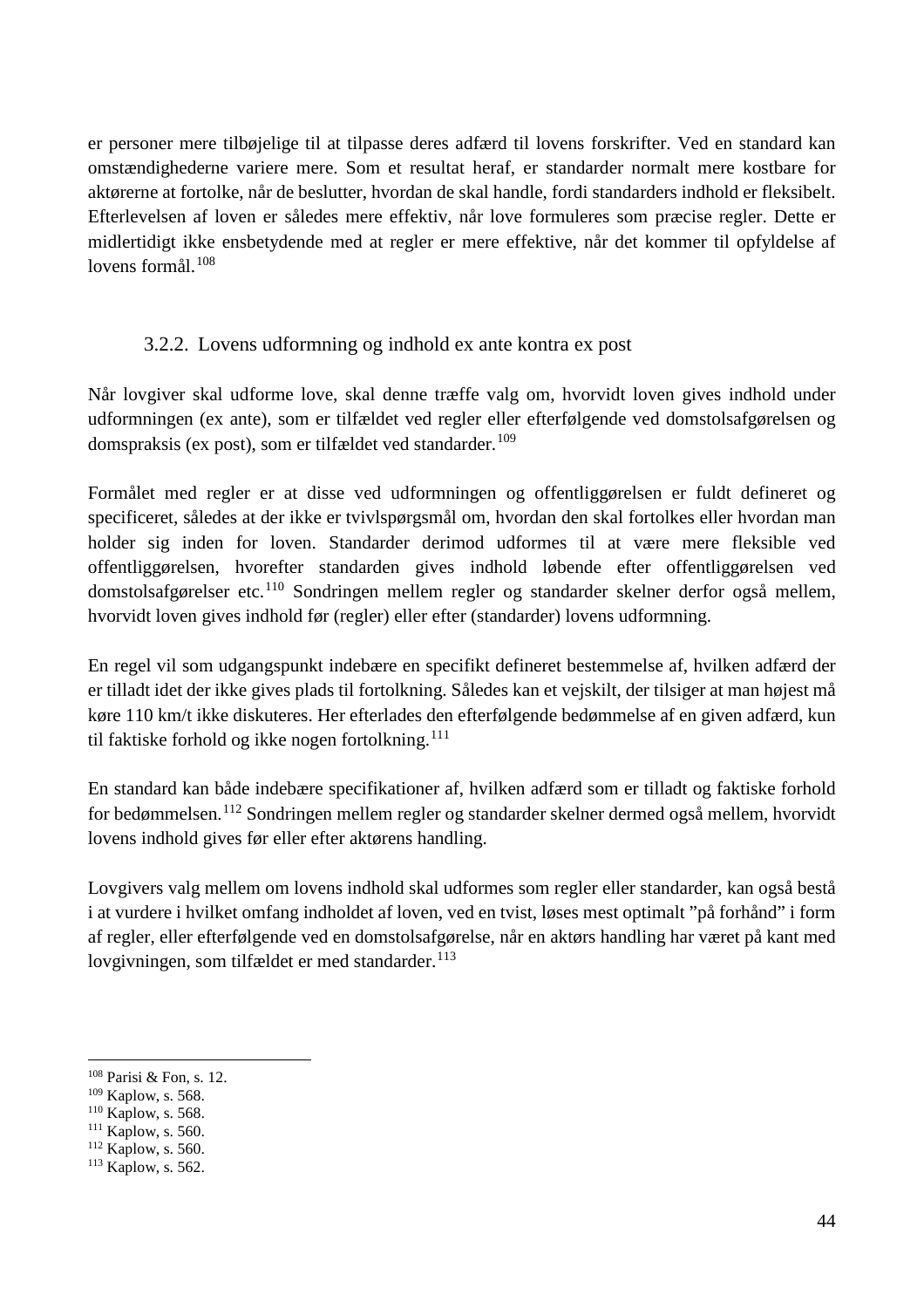I tilfælde, hvor en lov er udfærdiget med en præcis angivelse af lovens retningslinjer, vil denne anses som værende en regel. Derimod, vil en lov, hvor retningslinjerne er angivet som en indikator eller en fleksibel bestemmelse, anses som værende en standard.

# 3.2.3. Fordele og ulemper ved regler og standarder

Der er som beskrevet fordele og ulemper ved at udforme en lov med regler eller standarder. Nogle af de mest betydelige vil blive fremført nedenfor.

Når det kommer til fordele ved regler i lovgivningen, er én af disse det høje informationsniveau i lovgivningen for de der er omfattet. Ved en lov udformet med regler, vil indholdet være tydeligt specificeret, hvorfor gennemsigtigheden for den omfattede part vil være højest mulig. Det høje informationsniveau og deraf gennemsigtigheden, vil gøre det lettere for den af loven omfattede part at forstå og dermed agere i overensstemmelse med denne. Dette vil også betyde at aktører lettere vil kunne styres af en regel, da lovens indhold er lettere forståeligt og lettere kan fastslås for aktøren end tilfældet er med en standard.

Derimod vil udformning af en lov med standarder mindske informationsniveauet for den af loven omfattede part. Love udformet med standarder er som tidligere beskrevet mere fleksible, hvorfor der i sagens natur må være flere gråzoner og fortolkningsspørgsmål forbundet med sådanne love. Dette vil mindske informationsniveauet, hvilket kan føre til en mindsket overensstemmende adfærd i forhold til lovgivningen. Det kan dog også have en præventiv virkning i og med at den af loven omfattede part ikke kan gennemskue lovens indhold, og derfor øger forsigtigheden ved omgåelse af loven.

Set fra et strategisk perspektiv, vil fleksibiliteten af en standard øge usikkerheden hos en kriminel, når denne skal forsøge at omgå loven, hvilket igen vil have en præventiv effekt og dermed sænke incitamentet til at forsøge at omgå loven.

I forhold til ovenstående, er der to aspekter, der bør tages i betragtning når der skelnes mellem fordele og ulemper ved henholdsvis regler og standarder.

For det første er hyppigheden af aktørers handlinger på kant med loven, samt hyppigheden af sager der skal for domstolen af afgørende betydning. Det skal her bemærkes, at en lov der bygger på regler, i højere grad kan styre aktørernes adfærd i forhold til standarder. Denne styring er selvfølgelig en klar fordel ved regler. Som følge af dette vil antallet af sager, der kommer for en domstol, også være lavere enten fordi handlingerne ikke giver anledning til retssager, eller fordi sagerne er afgjort på forhånd.<sup>[114](#page-45-0)</sup>

<span id="page-45-0"></span><sup>&</sup>lt;sup>114</sup> Kaplow, s. 569.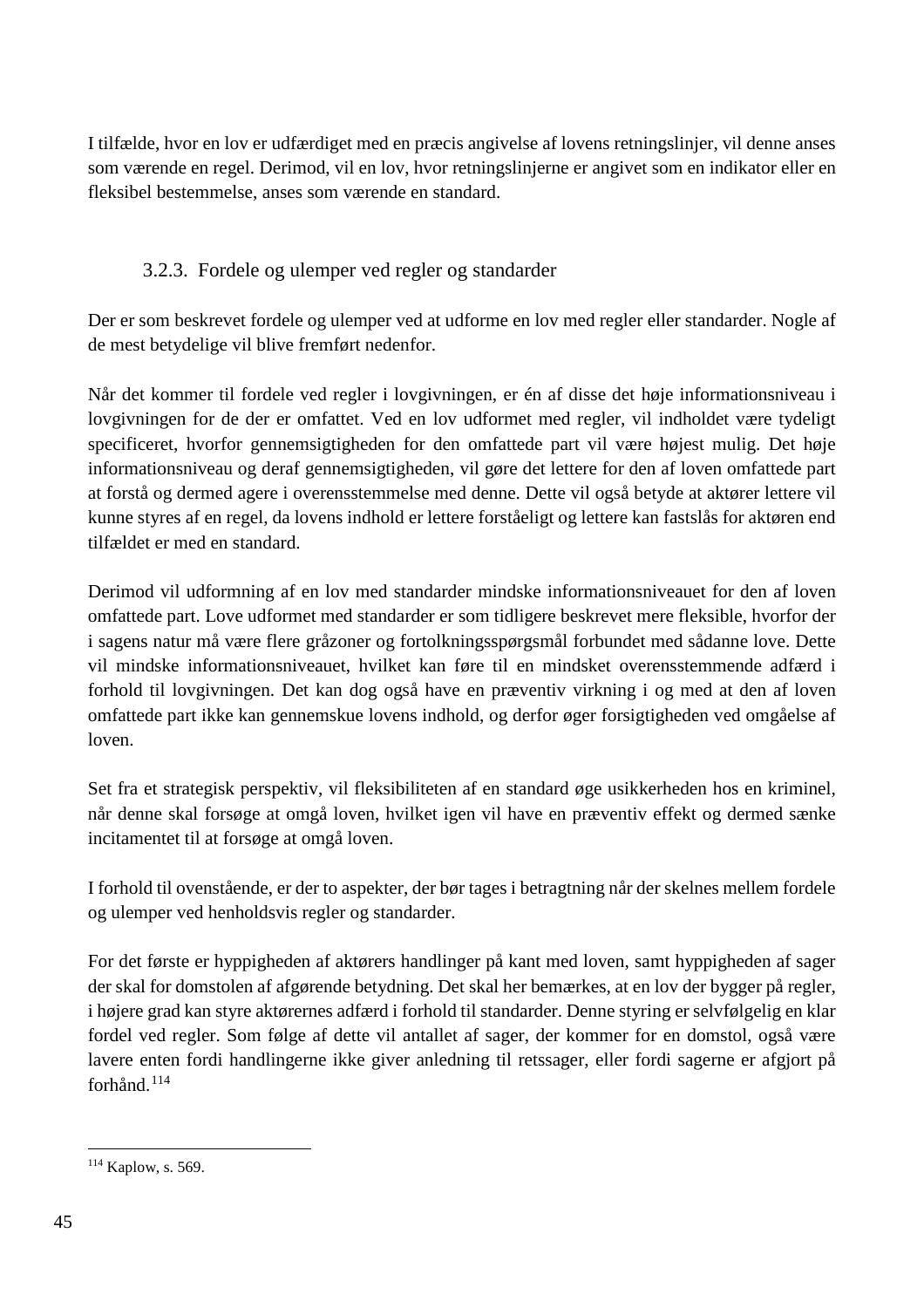For det andet afhænger fordelene ved regler, der involverer aktørers adfærd af, om aktørerne vælger at erhverve juridisk rådgivning, før de handler. Hvis fordelene for aktørerne ved at lære lovens indhold er betydelige, og omkostningerne, hvad enten det er at ansætte juridiske eksperter eller opnå viden på egen hånd, ikke er for store, vil aktørernes adfærd under både regler og standarder i højere grad være tilbøjelige til at overholde den pågældende lov. Fordelen ved regler i denne situation vil være, at omkostningerne ved at lære loven er lavere. Hvis omkostningerne ved at forudsige standarder til gengæld er høje, vil aktører ikke vælge eller forsøge at opnå viden om, hvordan standarder vil gælde for deres adfærd. Fordelen ved regler i denne sag ville være en forøget overholdelse af juraen. [115](#page-46-0)

Selvom domstolen ved hjælp af domstolsafgørelser med tiden skulle give det samme indhold, eller måske endda forøget og mere specifikt indhold til en standard i forhold til en regel kan reglen alligevel fremkalde adfærd, der er mere i overensstemmelse med denne.<sup>[116](#page-46-1)</sup>

### 3.2.4. Kan standarder omdannes til regler med tiden?

Et andet spørgsmål der kan rejses i forhold til det økonomiske aspekt i, at lovgiver skal vælge mellem at udforme en lov med regler eller standarder, kan være hvorvidt en regel med tiden kan omdannes til en standard.

Det er tidligere beskrevet, at en regel er mere omkostningsfuld at udforme end en standard, men en standard er mere omkostningsfuld at efterleve både for aktører og domstole, hvorfor det i teorien muligvis kunne være en økonomisk gevinst, hvis sådan en omdannelse kunne finde sted.

En standard kan omdannes til en regel gennem dannelse af præcedens. Når sager, der udspringer fra en lov bygget på standarder, kommer for en domstol vil afgørelsen danne præcedens for fremtidige tvister, der omhandler samme problemstilling. Dermed vil en standard herefter kunne ses som en regel, da denne ikke længere i samme grad kan fortolkes, men derimod har en klar og specificeret grænse, som man kender det fra en regel.

#### 3.2.4.1. Præcedens

Når en domstol træffer afgørelse i en sag, hvor loven er udformet som en standard, kan det siges at de faktiske omstændigheder i sagen, der er reguleret af standarden, omdanner denne situation, der er behandlet af domstolen, til en regel. Det vil sige at når den samme handling i fremtiden opstår som en sag der skal for domstolen, vil domstolen blot anvende den præcedens der er opstået for den præcise handling i stedet for at indlede en ny undersøgelse og fortolkning af reglen.<sup>[117](#page-46-2)</sup>

<span id="page-46-0"></span> <sup>115</sup> Kaplow, s. 570.

<span id="page-46-1"></span><sup>116</sup> Kaplow, s. 570.

<span id="page-46-2"></span><sup>&</sup>lt;sup>117</sup> Kaplow, s. 577.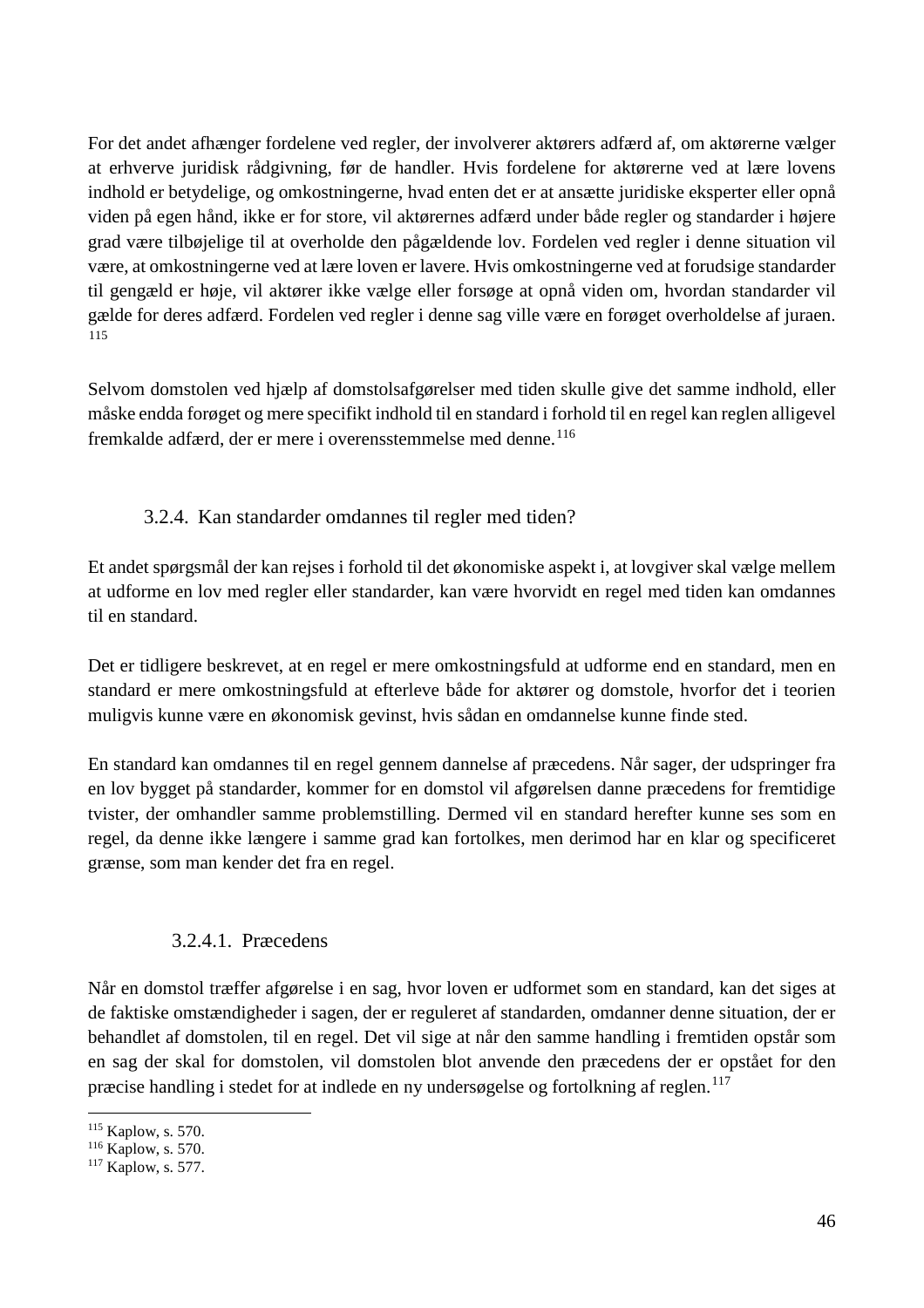Grundet en standards fleksibilitet kan der naturligvis være modifikationer og nuancer af to eller flere handlinger der er tæt relateret, hvorefter domstolen alligevel skal tage stilling. Dog er det klart, at der ofte kan bygges på tidligere fortolkninger og afgørelser.

Når en domstolsafgørelse skaber præcedens efter første afgørelse, er det kun nødvendigt efterfølgende at iagttage selve efterlevelsen af loven, samt aktørens handling der gik forud for afgørelsen for den konkrete sag, når de efterfølgende sager er identiske. Dette gælder både for regler og standarder.<sup>[118](#page-47-0)</sup>

Ud fra ovenstående kan det konkluderes, at såfremt den første domstolsafgørelse baseret på en standard skaber præcedens for fremtidige domme og derved omdanner standarden til en regel, mindskes forskellene mellem lovgivningen som regel og som standard.

# 3.3. Principal-Agent Teori

I dette afsnit vil det analyseres, hvordan informationsasymmetri mellem parterne eventuelt kan optimeres. I denne konkrete case er der tre parter; den lovgivende magt, de forpligtede enheder samt de forpligtede enheders kunder. Der vil i analysen således være tale om et trepartsforhold.

P/A-teorien benyttes som regel til at mindske asymmetrisk information. Således er ønsket i P/Ateorien komplet information. Dette udfordres dog i analysen af trepartsforholdet. Målet med analysen er at identificere den optimale mængde af asymmetrisk information i de to relationer, som vist i Figur 3, når det er målet at mindske mængden af hvidvask. En forudsætning i denne analyse er dog, at der ikke må være deling af information mellem nogle af parterne. Informationen offentliggøres af den lovgivende magt, og er ens tilgængelig for de forpligtede enheder og kunder heraf. Information kan således ikke hemmeligholdes mellem nogle parter i de to relationer.

I denne teori udgør "kontrakten" mellem parterne lovgivningen, hvor analyseenheden er mængden af offentliggjort information. Det der i sidste ende skal reguleres, er mængden af hvidvask. Der vil, som beskrevet, blive analyseret på et trepartsforhold, der ser ud som følger:

<span id="page-47-0"></span> <sup>118</sup> Kaplow, s. 578.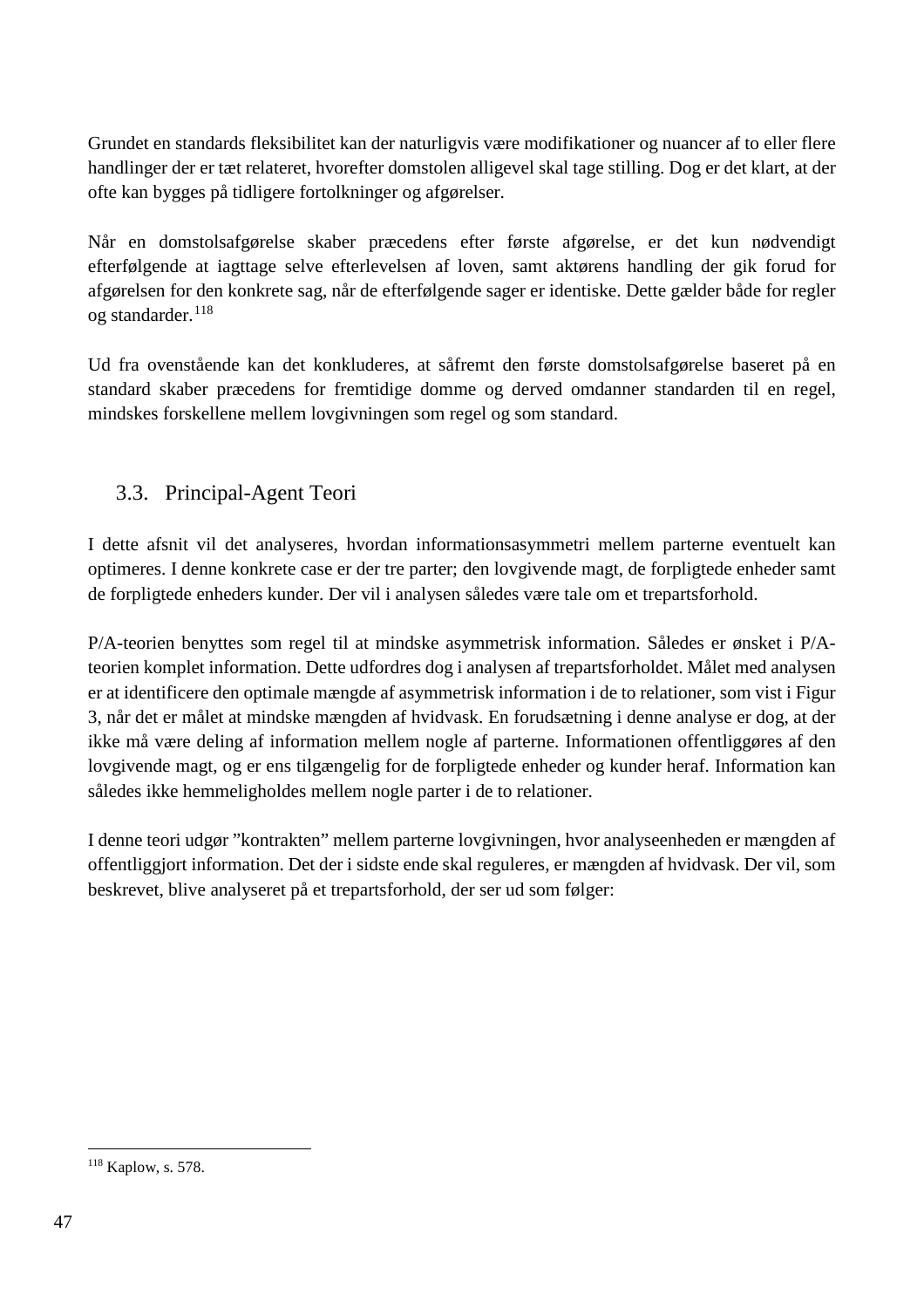

Figur 2: Illustration af trepartsforholdet. Pilenes retning indikerer, hvem der er principal og hvem der er agent. Således er den lovgivende magt principal overfor de forpligtede enheder, som igen er principal overfor kunderne.

I dette trepartsforhold vil der specifikt blive analyseret på to relationer. Relation 1 ("R1") vil være relationen mellem den lovgivende magt og de forpligtede enheder. Relation 2 ("R2") vil være relationen mellem de forpligtede enheder og kunder. Relationerne er illustreret i figur 3 nedenfor.



Figur 3: Principal-agent relationer.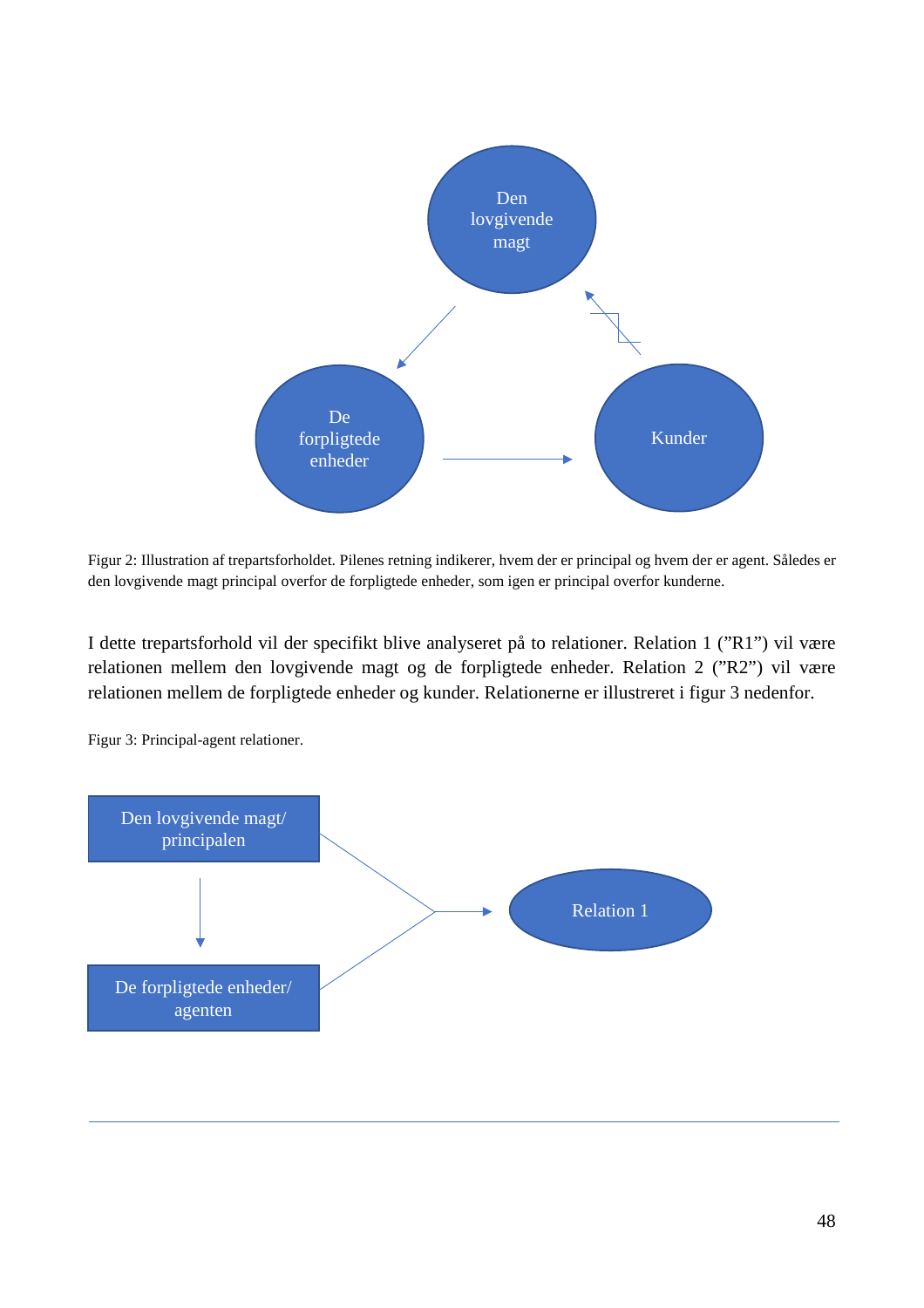

Der gælder følgende antagelser for disse principal-agent relationer:

- 1. Kontrakten mellem disse relationer er lovgivning.
- 2. Agenterne er nyttemaksimerende.<sup>[119](#page-49-0)</sup>

Grundlaget for denne case er, at den lovegivende magt ønsker at vide, hvem de forpligtede enheders kunder er, herunder kende kundens ejerstruktur. Det er vigtigt at slå fast, at såfremt der herskede komplet information om kunders ejerstrukturer, da ville denne faktor ikke være et problem i forbindelse med hvidvask. Alle ejerstrukturer ville være identificeret og kriminelle ville være opdaget på forhånd. Denne komplette information findes dog ikke. Derfor anvendes P/A-teorien til at analysere, hvorvidt asymmetrisk information i selve lovgivningen, altså mere eller mindre specifikke krav fremsat af den lovgivende magt, influerer indsatsen mod hvidvask i forbindelse med at identificere kunders ejerstrukturer.

Ønsket er at kunderne identificerer sig selv. Når kunderne identificerer sig selv, så er chancen for og rationalet i at begå kriminalitet lavere, når man på forhånd er "opdaget" eftersom man er identificeret. Den lovgivende magt ønsker denne information, af den naturlige oversag, at kriminalitet begået af en allerede identificeret fysisk person, i sagens natur er opklaret. Problemet herefter består i opgavens omfang at identificere samtlige kunder og dermed skabe komplet information. Derfor undersøges de to ovennævnte relationer i forhold til, hvilken grad af informationsasymmetri i de pågældende relationer der er mest efficiente for indsatsen mod hvidvask.

Problematikken ligger således i, hvordan principalen får agenten i R1 til at gøre som denne ønsker ved at informere agenten, når hverken principalen i R1 eller principalen i R2 ønsker at agenten i R2 opnår samme information, da agenten i denne relation vil kunne udnytte informationen til at begå hvidvask. Den samlede kæde mellem de to relationer fremgår af nedenstående figur 4.

<span id="page-49-0"></span> <sup>119</sup> Knudsen, Bind 2, s. 171-172.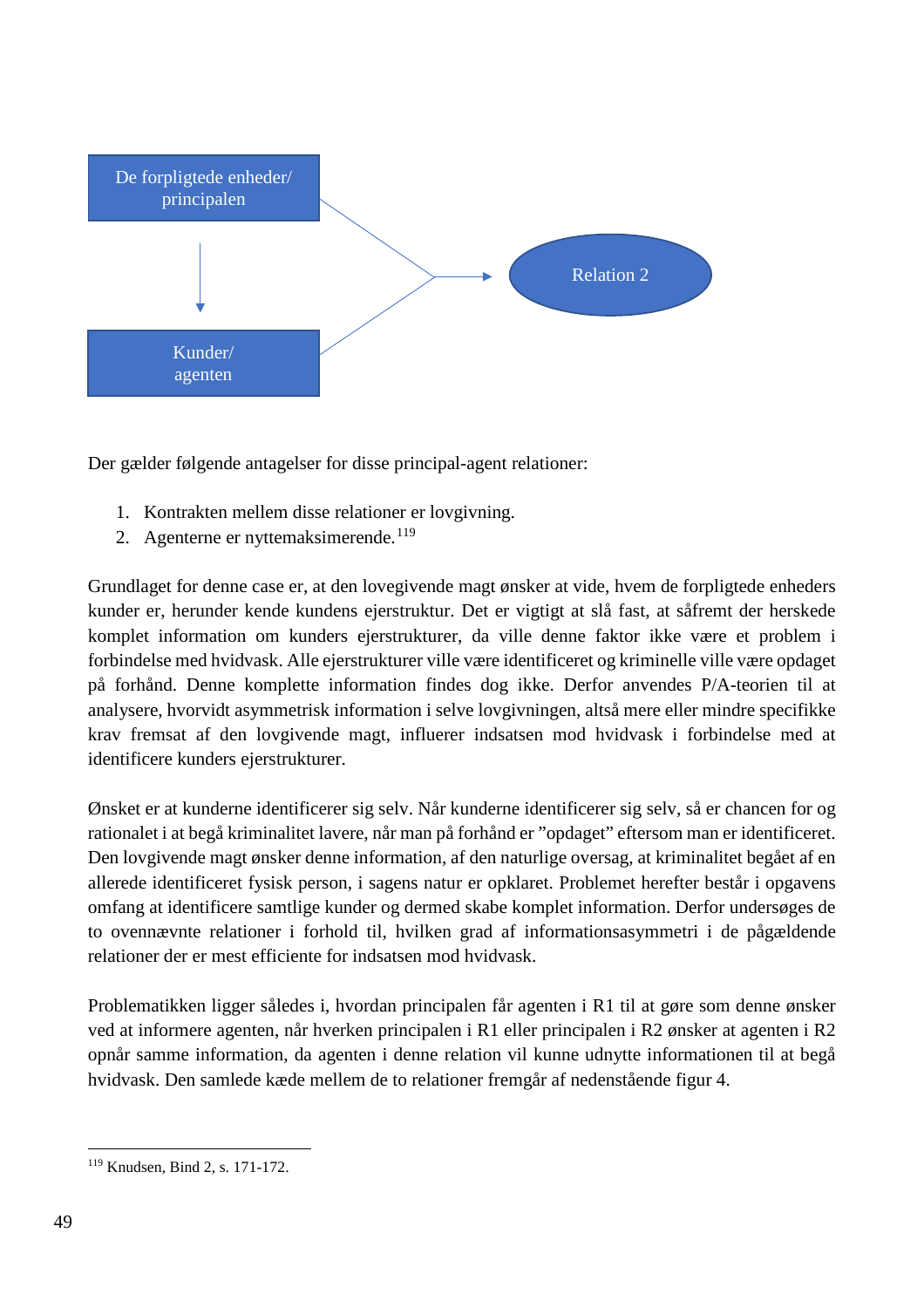Figur 4: Den samlede relationskæde.



Spørgsmålet er, hvorvidt det er ønskeligt for den lovgivende magt, at de forpligtede enheder kender lovgivningens krav, uden at kunderne ved hvad der kræves, da disse i sidste ende kan misbruge denne viden, eller den lovgivende magt heller ikke ønsker, at de forpligtede enheder har komplet information om kravene i lovgivningen?

Som beskrevet i afsnit 3.2, kan lovgivningen udformes med regler eller standarder. Hvis lovgivningen udformes med regler, øges informationsniveauet i begge relationer, da den lovgivende magt således offentliggører de specifikke krav<sup>[120](#page-50-0)</sup> både til de forpligtede enheder samt til kunden herunder de eventuelt kriminelle. De eventuelt kriminelle vil herefter være i besiddelse af specifik information, der kan udnyttes til hvidvask.

Hvis loven udformes som en standard, tilbageholdes der i princippet information, da loven således vil være mindre specifik og dermed mere fleksibel og op til fortolkning. Herved opnår kunden ikke viden om specifikke informationer der kan udnyttes til hvidvask. Problemet herefter er dog, af de forpligtede enheder heller ikke er i besiddelse af informationen, de skal bruge til at identificere kundernes ejerstrukturer.

<span id="page-50-0"></span> $120$  Jf. afsnit 3.2.1 vedr. karakteristika for regler. Når en lov udformes med regler, tydeliggøres grænsen for, hvornår en lov er ovetrådt for den der er omfattet af loven.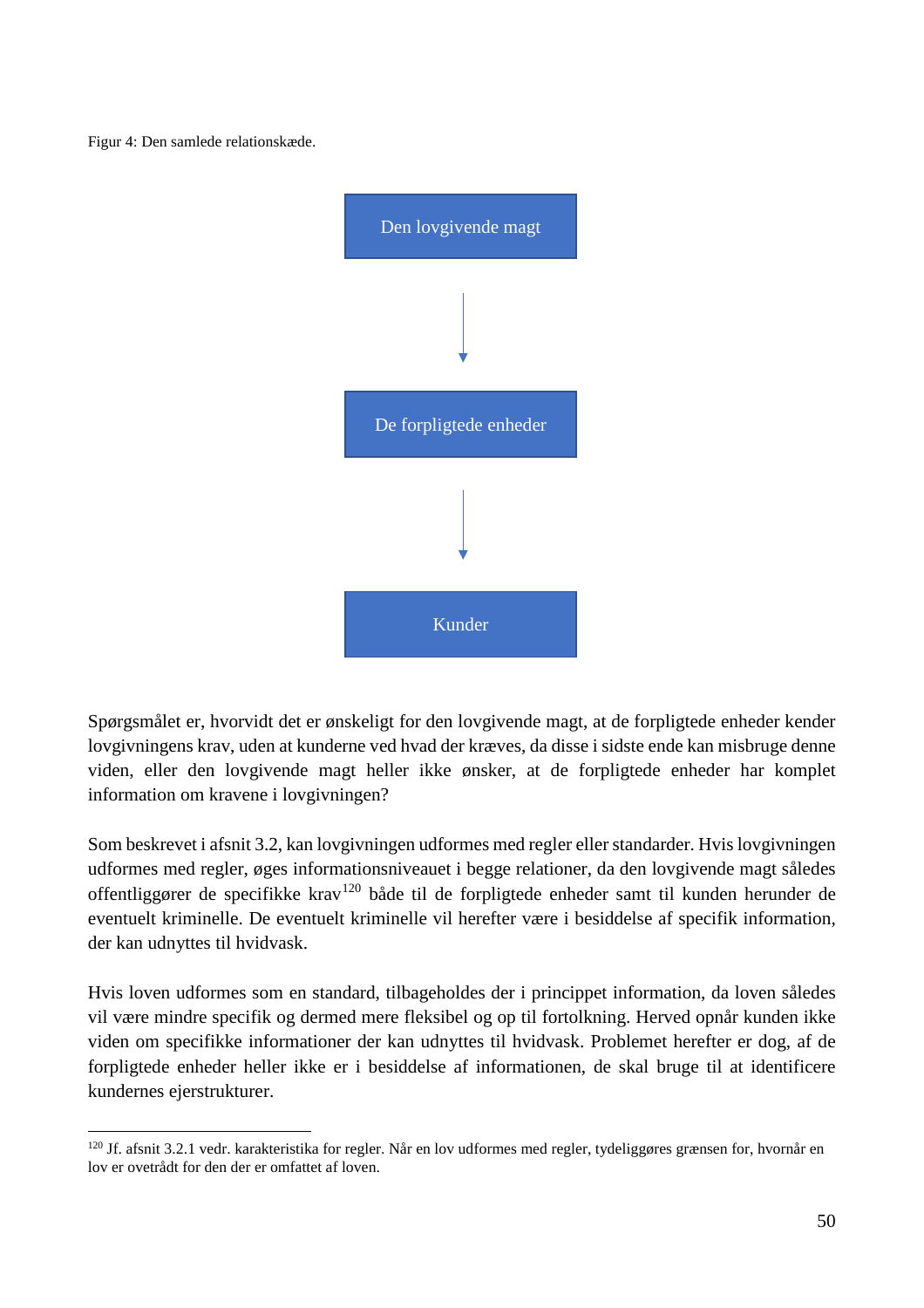P/A-teorien vil nedenfor anvendes til at analysere betydningen af mere eller mindre specifikke krav i lovgivningen, når denne specificitet antages at være offentliggjort information mellem parterne.

### 3.3.1. Principal-agent teorien i trepartsforholdet

I dette afsnit overføres P/A-teorien<sup>121</sup>, på den aktuelle case i trepartsforholdet mellem den lovgivende magt, de forpligtede enheder og kunder heraf, hvor "kontrakten" er lovgivningen.

Analyseenheden er således lovgivningen, som er kontrakten mellem parterne, og informationsasymmetrien i denne. P/A-teorien anvendes her til at analysere, hvorvidt asymmetrisk information mellem parterne øger efficiensen af lovgivningens formål.

I trepartsforholdet engageres de forpligtede enheder og kunderne (agenterne) af den lovgivende magt (principalen), ved at den lovgivende magt udsteder en lovgivning, som her anses som værende kontrakten mellem parterne. Her analyseres det, hvorvidt der ved at udforme en lov med asymmetrisk information mellem principal og agent, sker et fald i mængden af hvidvask. I denne case antages det, at det er principalen der har mere information om kontrakten, da det er principalen der har udformet loven. Således hersker der asymmetrisk information mellem parterne, hvorfor P/A-teorien er interessant at analysere forholdet ved hjælp af.

Normalt er komplet information mellem parterne ønskeligt i  $P/A$ -teorien<sup>122</sup>, men i denne case er der en tvist. Principalen har mindre information end agenterne i forhold til deres adfærd og ageren. Dog har principalen mere information om lovgivningen end agenterne. Af denne grund analyseres det, hvorvidt det er muligt for principalen at styre agenternes adfærd ved hjælp af asymmetrisk information mellem parterne vedrørende loven, således at lovgivningen udformes som en incitamentsforenelig kontrakt mellem parterne, hvorefter agenternes adfærd i højere grad er overensstemmende med principalens ønske.

Casen vil anskue den type af informationsasymmetri som kaldes moral hazard. Moral hazard er den adfærd som er karakteriseret ved skjulte handlinger. Moral hazard kan forekomme i denne case, som agentens skjulte handlinger efter information er offentliggjort i lovgivningen. Tesen er, at kunderne vil kunne anvende offentliggjort information i lovgivningen til at udnytte denne information til at begå hvidvaskning. Af den årsag er asymmetrisk information ønskelig i principalens favør. Ifølge moral hazard har agenter der opnår information tendens til at ændre adfærd, grundet egeninteresse, på en måde der er ufordelagtig for principalen, og som kan føre til tab for denne.[123](#page-51-2) Dét om agenten

<span id="page-51-0"></span> <sup>121</sup> P/A-teorien som beskrevet i afsnit 1.5.2.

<span id="page-51-1"></span><sup>&</sup>lt;sup>122</sup> Knudsen, Bind 2, s. 165. P/A-teorien anskuer det normalt som et problem at der er asymmetrisk information mellem parterne, derfor er ønsket ifølge teorien at der er komplet information mellem parterne, i hvilket scenarie der således ikke ville være et problem. 123 Knudsen, Bind 2, s. 167.

<span id="page-51-2"></span>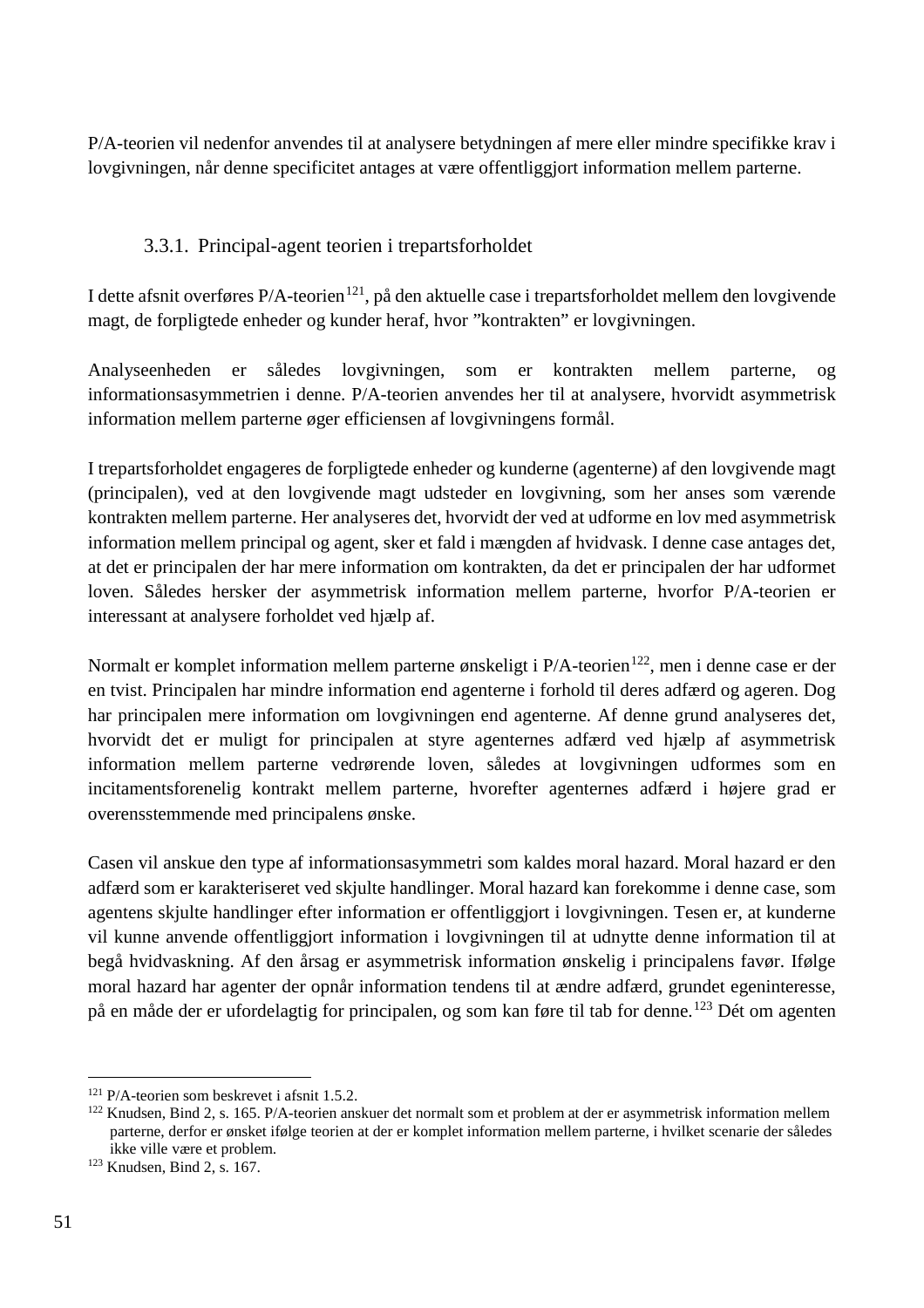har informationen eller ej, ændrer agentens adfærd på en måde der er individuelt rationel, men ikke ønskelig ud fra et samfundsmæssigt synspunkt. [124](#page-52-0)

Casen går herefter ud på, hvorledes man i situationer med asymmetrisk information og med nyttemaksimerende aktører kan indrette eller designe optimale eller incitamentsforenelige kontrakter. Problemet her tilhører den lovgivende magt.<sup>[125](#page-52-1)</sup> I denne case er spørgsmålet, hvordan den lovgivende magt udformer lovgivningen i forhold til informationsniveauet i denne, når de omfattede af loven, er nyttemaksimerende. Formålet med den incitamentsforenelige kontrakt er at opnå overensstemmelsen mellem principalens og agentens målsætninger, hvor egoistisk adfærd fra agentens side svarer til den adfærd principalen ønsker.[126](#page-52-2)

## 3.3.2. Principal-agent analyse af Relation 1

I analysen af relationen mellem den lovgivende magt som principal og de forpligtede enheder som agent, er formålet at finde ud af, hvilket informationsniveau i lovgivningen der er optimal, når det målbare i denne "kontrakt" er graden af information der offentligøres fra principalens side. Ønsket for principalen er at opnår en adfærd hos agenten der er i overensstemmelse med principalens ønske. Dette indebærer, at agenten skal yde en så stor indsats som mulig i forhold til at overholde opfylde kravene i loven.

Der kan anskues to måder at udforme lovgivningen på og dermed "kontrakten" mellem den lovgivende magt og de forpligtede enheder.

Den første type lovgivninger er den udformning, hvor den lovgivende magt offentliggører al information i loven vedrørende, hvornår kravene i loven er opfyldt. Agenten ved at denne bliver sanktioneret, hvis ikke kravene i loven er opfyldt. I en sådan lovgivning, vil de forpligtede enheder ikke have incitament til at yde en ekstra indsats ud over det de ved er nok til at overholde loven. I P/A-teorien antages det, at agenten ønsker flest mulige penge, og at en arbejdsindsats giver negativ nytte. Derfor vil den forpligtede enhed som agent, under en lov med komplet information, yde en indsats lig med 0, svarende til minimumskravet for overholdelse af loven.<sup>[127](#page-52-3)</sup>

Den anden type lovgivning er den, hvor informationsniveauet holdes nede på et minimum og der således foreligger informationsasymmetri i forhold til, hvornår kravene i loven er overholdt. Agenten ved at denne bliver sanktioneret, hvis ikke kravene er overholdt. Grundet informationsasymmetrien og truslen om sanktion, vil agenten have langt større incitament til at yde en indsats der rækker ud over de umiddelbare krav i loven, for at være sikker på denne ikke bliver sanktioneret. Den forpligtede enhed ønsker at nyttemaksimere. Derfor vil denne som agent, under en lov med

<span id="page-52-0"></span> <sup>124</sup> Knudsen, Bind 2, s. 168.

<span id="page-52-1"></span><sup>125</sup> Knudsen, Bind 2, s. 168.

<span id="page-52-2"></span><sup>126</sup> Knudsen, Bind 2, s. 168.

<span id="page-52-3"></span><sup>127</sup> Knudsen, Bind 2, s. 170.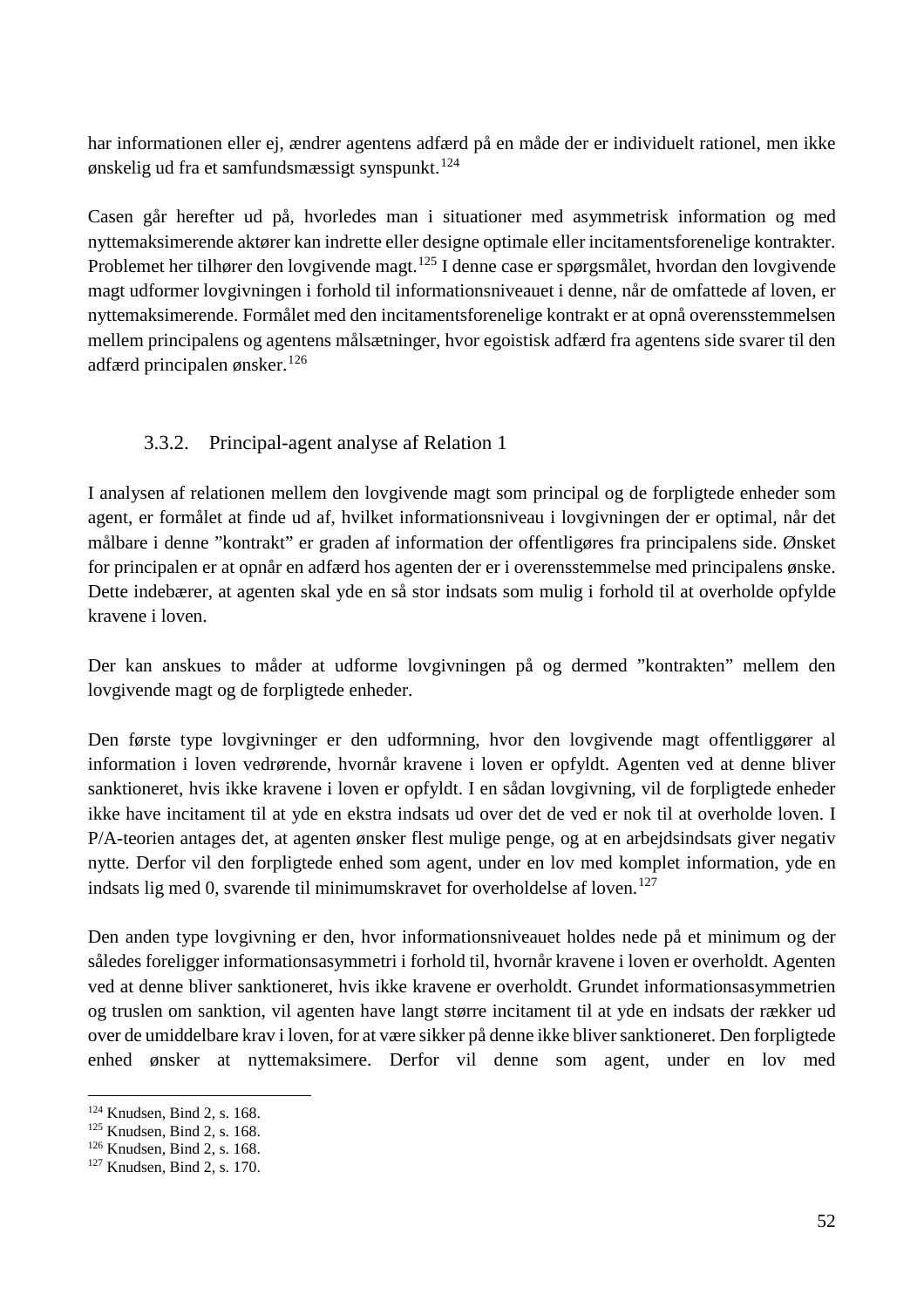informationsasymmetri, yde en indsats der er større end 0 grundet truslen om sanktioner og uvisheden om, hvornår kravene i loven er opfyldt.<sup>[128](#page-53-0)</sup>

Foruden incitamentet for agenten til at yde en øget indsat i loven med informationsasymmetri, adskiller denne lovgivningsform sig også fra den med komplet information ved, at den lovgivende magt, principalen, flytter ansvaret for fremtidig informationsudvikling og overholdelse af loven over på de forpligtede enheder, agenten. Ved informationsudvikling kan der forstås opnåelse af fremtidig viden og krav til opfyldelse af loven, uddannelse samt indsats. Dette ansvar ville i det første eksempel med komplet information ligge hos den lovgivende magt, da alle krav til opfyldelse af loven ville være offentliggjort, hvorfor agenten ikke skulle yde en yderligere eller fremtidig indsats i forbindelse med at opnå information og yde en indsats på egen hånd. Risikoen for overholdelse af loven ligger således fuldt hos agenten.<sup>[129](#page-53-1)</sup>

Det antages at begge parter er risikoneutrale i denne relation. Når agenten er risikoneutral, vil denne have størst incitament til at yde en indsat for at overholde loven i udformningstypen med informationsasymmetri. Derudover overflyttes risikoen ved overholdelse af loven i større grad til agenten ved informationsasymmetri, men når det antages at agenten er risikoneutral, kompenserer denne ikke for at påtage sig et større ansvar.<sup>[130](#page-53-2)</sup>

Således kan det opsummeres, at såfremt den lovgivende magt giver de forpligtede enheder komplet information, da vil der ifølge P/A-teorien ikke være noget incitament for de forpligtede enheder i at yde en ekstra indsats, da de kender de specifikke krav til at overholde lovgivningen. Modsat, hvis den lovgivende magt skaber informationsasymmetri i forholdet mellem dem og de forpligtede enheder, vil denne informationsasymmetri øge incitamentet hos de forpligtede enheder til at yde en ekstra indsats for at være sikre på at overholde lovgivningen. Informationsasymmetrien skabes ved at specifikke krav til overholdelse af lovgivningen, og dermed information, udelades. På baggrund af ovenstående vurderes det, at udformning af en lov med informationsasymmetri i denne relation er den mest optimale i forhold til opfyldelse af denne.

## 3.3.3. Analyse af Relation 2

I analysen af relationen mellem de forpligtede enheder som principal og kunderne som agent, er formålet at finde ud af, hvilket informationsniveau i lovgivningen der er optimal, når målet er identificere kunders ejerstrukturer. Relationen er mellem de forpligtede enheder og kunderne, men bygger videre på konsekvenserne af de to scenarier i afsnit 3.3.2. hvor der mellem principalen og agenten var henholdsvis komplet information og asymmetrisk information.

<span id="page-53-0"></span> <sup>128</sup> Knudsen, Bind 2, s. 170.

<span id="page-53-1"></span><sup>129</sup> Knudsen, Bind 2, s. 170.

<span id="page-53-2"></span><sup>130</sup> Knudsen, Bind 2, s. 170.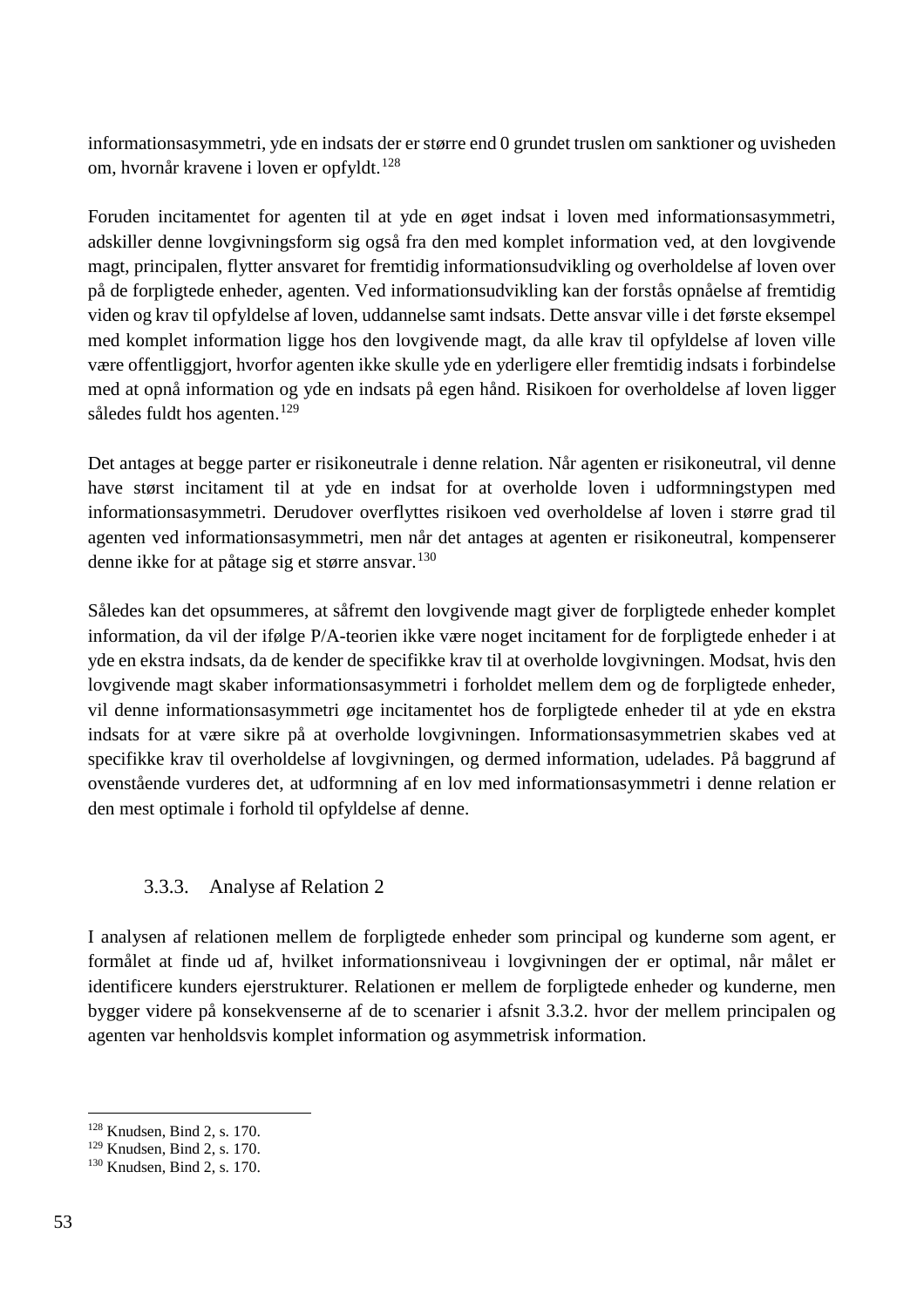Ønsket for principalen er i denne relation ligeledes, at opnår en adfærd hos agenten der er i overensstemmelse med principalens ønske. Da principalen er nyttemaksimerende, ønsker denne at yde så lille en indsats som muligt, når opgaven er at identificerer kunders ejerstrukturer. Derfor er den ønskede adfærd hos agenten, at denne identificerer sig selv i videst muligt omfang og dermed hjælper til med at opfylde kravene i lovgivningen.

Analysen vil som beskrevet bygge videre på scenarierne i analysen af R1.

Det første scenarie mellem de forpligtede enheder og kunderne er det, hvor informationen er offentlig tilgængelig, altså komplet information. Når agenten er nyttemaksimerende, vil indsatsen for at identificerer sig selv ved komplet information være mindre, da kravene til, hvornår kunden bør identificere sig selv, er offentlig kendte. Dette vil ifølge teorien gøre at agenten har større incitament til at yde en indsats i forbindelse med at identificere sig selv, da nytten er relativt mindre negativ end scenariet, hvor det krævede en større indsats at identificere sig selv.<sup>[131](#page-54-0)</sup>

Når agenten er nyttemaksimerende, er der også en anden faktor i scenariet med komplet information. Ved komplet information om kravene i lovgivningen, er graden af indsatsen, som agenten skal yde for at designe sin ejerstruktur således, at denne ikke skal identificeres, også mindre en ved scenariet med informationsasymmetri. Dette vil medføre et øget incitament hos agenten til, at udnytte den givne information til at omdesigne agentens ejerstruktur og herigennem hemmeligholde hvidvask, da nytten ved at hemmeligholde hvidvask vil stige.

Det andet scenarie er det, hvor informationsniveauet holdes nede på et minimum og der således foreligger informationsasymmetri i forhold til, hvornår kravene i loven er overholdt. Hverken principalen eller agenten kender kravene til lovgivningen specifikt. Det antages dog at de forpligtede enheder gennem kurser, uddannelse og anden læring har opnået en marginal større viden om kravene end agenten. Begge ved at der er en trussel for bøder eller sanktionering ved overtrædelse af kravene. Grundet manglende information og truslen om sanktioner, vil agenten ifølge teorien have mindre incitament til at skjule ejerstrukturer til brug for hvidvaskning, da dette vil kræve en større indsats omkring arbejdet i at sløre ejerstrukturerne, hvorfor nytten vil falde som følge af den øgede indsats.<sup>[132](#page-54-1)</sup>

Det antages at begge parter er risikoneutrale i denne relation. Når agenten er risikoneutral, vil denne have størst incitament til at yde en indsats omkring arbejdet i at sløre sine ejerstrukturer, når denne kender kravene for identificering. Således er nytten størst for agenten. På baggrund heraf vurderes det, at agenten ifølge P/A-teorien, har størst incitament til at hvidvaske når denne har komplet information om kravene i lovgivningen, hvorfor udformning af en lov med informationsasymmetri af denne årsag, er den mest optimale i denne relation.

<span id="page-54-0"></span> <sup>131</sup> Knudsen, Bind 2, s. 170.

<span id="page-54-1"></span><sup>132</sup> Knudsen, Bind 2, s. 170.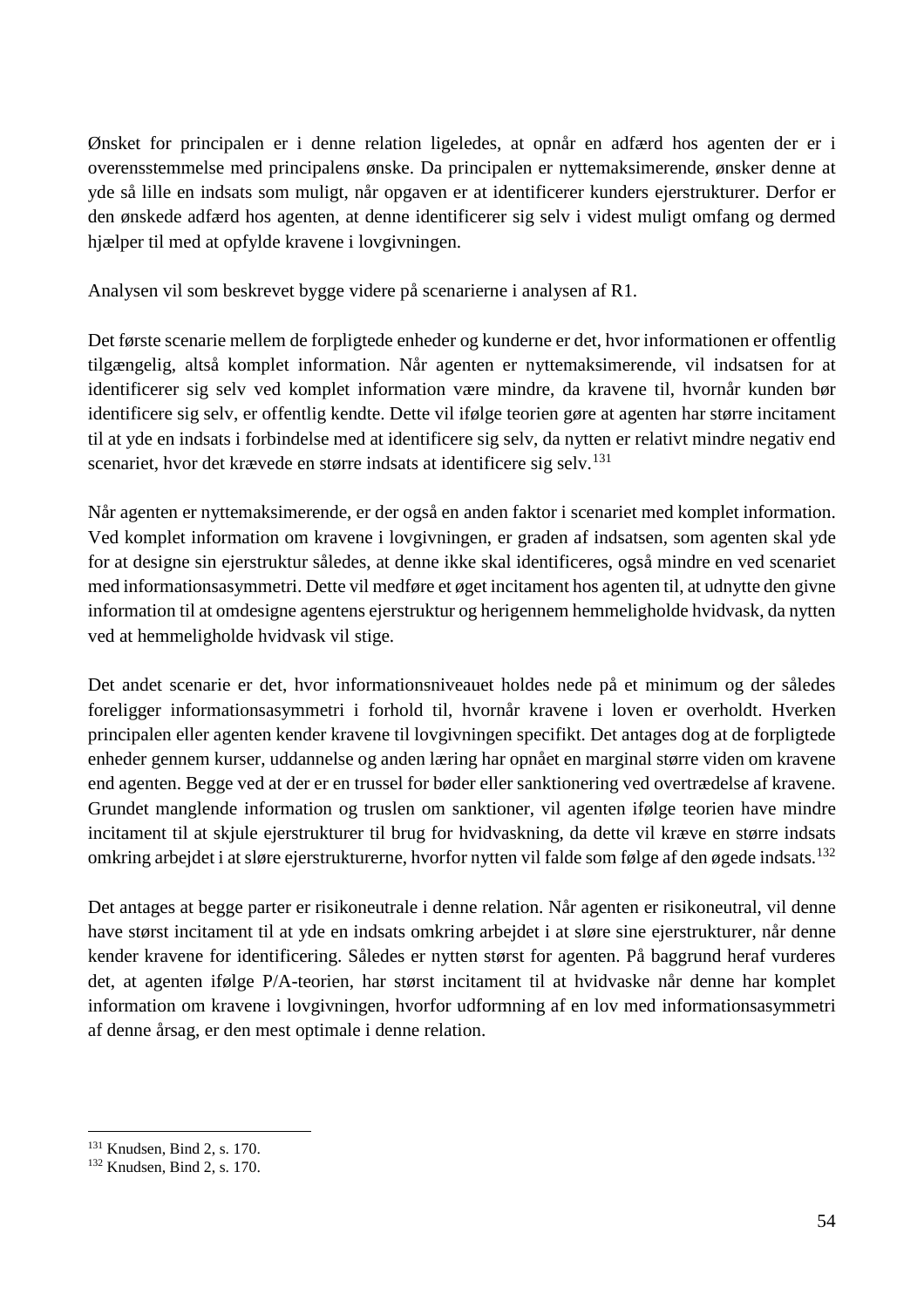#### 3.3.4. Analyse af trepartsforholdet

På baggrund af de separate analyser af de to relationer ovenfor, vil dette afsnit sammenfatte og analysere den samlede relationskæde illustreret i figur 4.

Det er i de to forrige analyser af R1 og R2 vurderet, at incitamentet, ifølge P/A-teorien, til at øge indsatsen for at overholde kravene i lovgivning samt incitamentet til at begå hvidvask, ønskeligt henholdsvis øges og mindskes ved at skabe informationsasymmetri ved udformningen af loven. Det må derfor konkluderes, at informationsasymmetri er ønskeligt for den samlede relationskæde, når det kommer til at skabe en optimal incitamentsforenelig lov.

Da agenterne antages at være nyttemaksimerende, er der to faktorer der skaber incitamenter for disse, nemlig belønning og sanktioner. Belønningen består i den profit eller nytte der skabes, ved at minimerer mængden af indsats der investeres i det pågældende arbejde, samt det udbytte der opnås ved at omgå kravene. Sanktionen består i de bøder der pålægges agenterne, når disse ikke overholder kravene i loven.

Den optimale udformning af en lov, er således den, hvor det sidste led i kæden, kunden, ikke opnår information om kravene til opfyldelse af loven, da kunden vil have mulighed for, at udnytte denne information til at begå hvidvaskning. Det kan diskuteres, hvorvidt det er nødvendigt at skabe informationsasymmetri i R1, men i forhold til de incitamenter der følger heraf, synes loven at blive mere optimal qua den øgede indsats. Da belønningen i denne "kontrakt" er svær at øge, i og med at belønningen består i en kriminel handling samt en mindsket indsats, er sanktioner det som principalen, den lovgivende magt, kan ændre på, for at ændre adfærden hos agenterne ned igennem relationskæden.

En del af årsagen til at loven der skaber informationsasymmetri, er optimal i denne case, skal findes i begrebet moral hazard. Som beskrevet tidligere, har agenter som følge af moral hazard, tendens til at ændre adfærd i retning af deres egen interesse, når de opnår information. Ved at mindske denne information qua informationsasymmetri, mindskes muligheden for moral hazard ligeså. Dermed mindskes adfærden der er ufordelagtig for principalen og dermed uoverensstemmende med loven.

## 3.4. Delkonklusion

Det økonomiske afsnit indeholder en klarlæggelse af de udformningstyper der kan anvendes ved udformning af en lov. Ud fra de to udformningstyper er det forsøgt klarlagt og vurderet, hvad der er karakteristisk for henholdsvis love udformet med regler og standarder. Herefter er der ved anvendelse af P/A-teorien set på, hvad informationsniveauet der følger af de to udformningstyper samt asymmetrisk information, gør ved incitamenterne i et principal-agent forhold.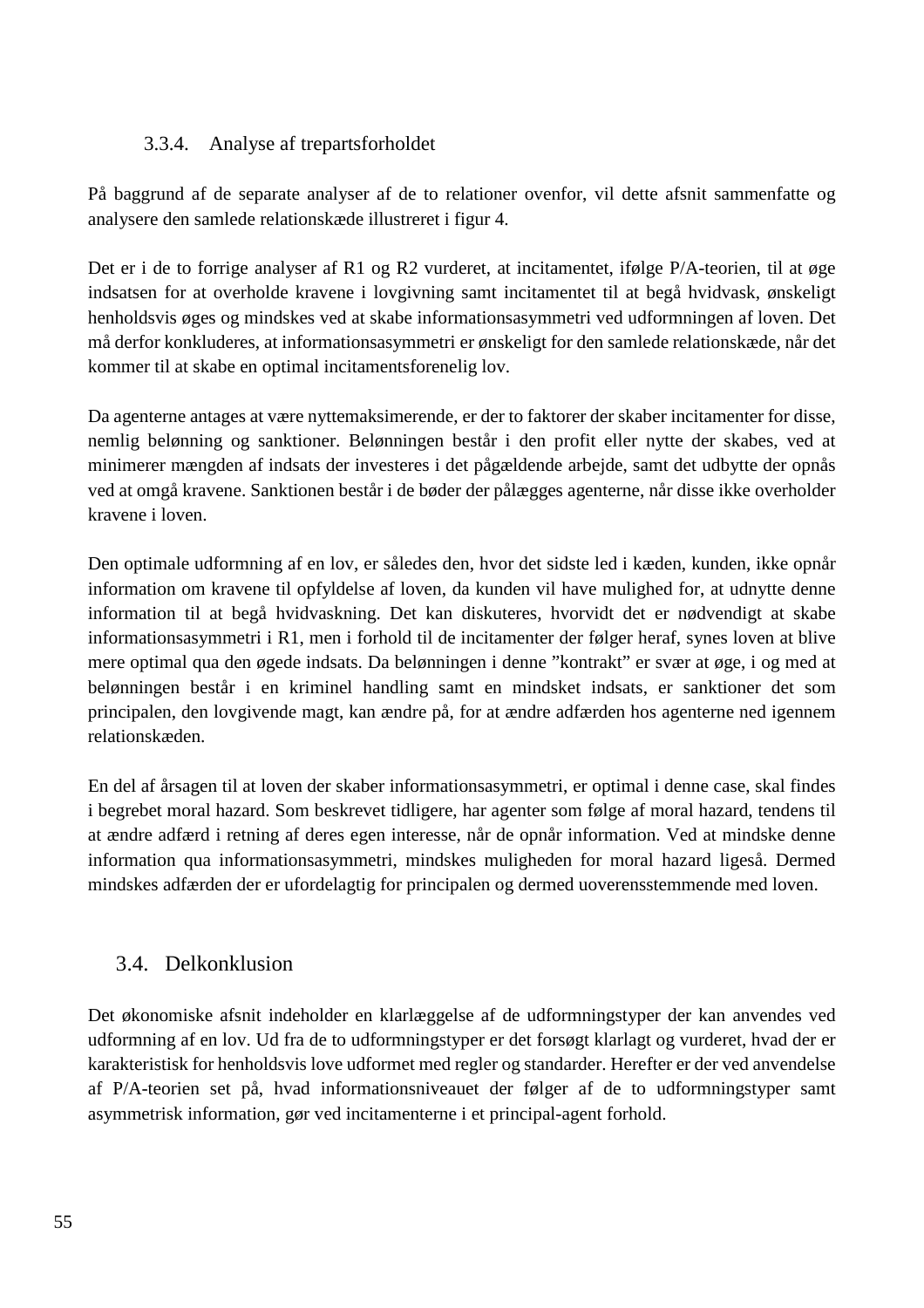Afsnittet om regler kontra standarder analyserer brugen af disse to udformningstyper med fokus på, i hvilket omfang loven skal gives indhold, før aktører handler (regler), eller efter handlingen har fundet sted (standarder). Problemet ved dette valg er, at det at finde det optimale indhold af loven er forbundet med flere bagvedliggende faktorer, herunder den forventede adfærd blandt de der er omfattet af loven. Ved udformning af love forsøges det nemlig også fra lovgivers side at regulere de der er omfattet af lovens adfærd forud for deres handlinger.

Den helt overordnede forskel på regler og standarder er karakteristikken vedrørende indholdets specificitet i det to udformningstyper. Netop specificiteten i loven, eller offentliggjort information fra lovgiver side som det oversættes til senere i afsnittet, er særligt relevant for dette afsnit, da de to typer, regler og standarder repræsenterer hver deres informationsniveau. Således er regler karakteriseret ved at være meget specifikke og dermed ikke overlade meget, om noget, til senere fortolkning. Derimod er standarder karakteriseret ved at være udformet som mere fleksible love, der ikke er så specifikke og dermed kan siges at tilbageholde information. Hermed efterlader standarder en større del til senere fortolkning. Standarder kan således, i overført betydning, siges at tilbageholde information for de der er omfattet af loven, hvorimod regler kan siges tilnærmelsesvis at give komplet information vedrørende lovens indhold. Dette er særligt vigtig for analysen i P/A-teorien, hvor det analyseres hvorvidt asymmetrisk information mellem parterne kan øge effektiviteten i lovgivningen.

Afsnittet er også relevant for de processer, hvormed lovgivningen gives indhold, herunder gennem præcedens. Når en lov regulerer et stort område herunder meget forskellig adfærd, er der fordele ved at udforme loven som en standard og dermed give loven indhold løbende. Når lovgivere efterlader plads til, at domstolene kan fortolke og vurdere lovens indhold, kan aktører have svært ved at forudse lovens påvirkning på deres adfærd og ved præcedens, hvor domstolsafgørelser med tiden vil give indhold til loven, vil adfærd og sager med særlige omstændigheder tiden skabe en fast ramme for lovens grænser.

Denne usikkerhed i loven, kan have indflydelse på den kriminelles adfærd. Ved en lov udformet med detaljerede regler, kan denne have en præventiv effekt på den kriminelle. Dog tilbyder en detaljeret lovgivning med specifikke bestemmelser også, at en kriminel der gerne vil omgå loven, i højere grad kan designe sig ud af dette, grundet den information, der er offentliggjort til den kriminelle gennem detaljeringsgraden. Standarder derimod vil øge sværhedsgraden i, for kriminelle at designe deres foretagende således at de ikke omgår loven, eller deres kriminelle foretagende hvert fald skjules. Årsagen til dette er, at den kriminelle aktør ikke ved præcis, hvad denne skal designe sig udenom.

Såfremt den lovgivende magt giver de forpligtede enheder komplet information, da vil der ifølge P/Ateorien være et mindsket incitament for de forpligtede enheder i at yde en ekstra indsats, da de kender de specifikke krav til at overholde lovgivningen. Modsat, hvis den lovgivende magt skaber informationsasymmetri i forholdet mellem dem og de forpligtede enheder, i den lovgivende magts favør, vil denne informationsasymmetri øge incitamentet hos de forpligtede enheder til at yde en ekstra indsats for at være sikre på, at overholde lovgivningen. Informationsasymmetrien skabes ved at specifikke krav til overholdelse af lovgivningen, og dermed information, udelades. På baggrund af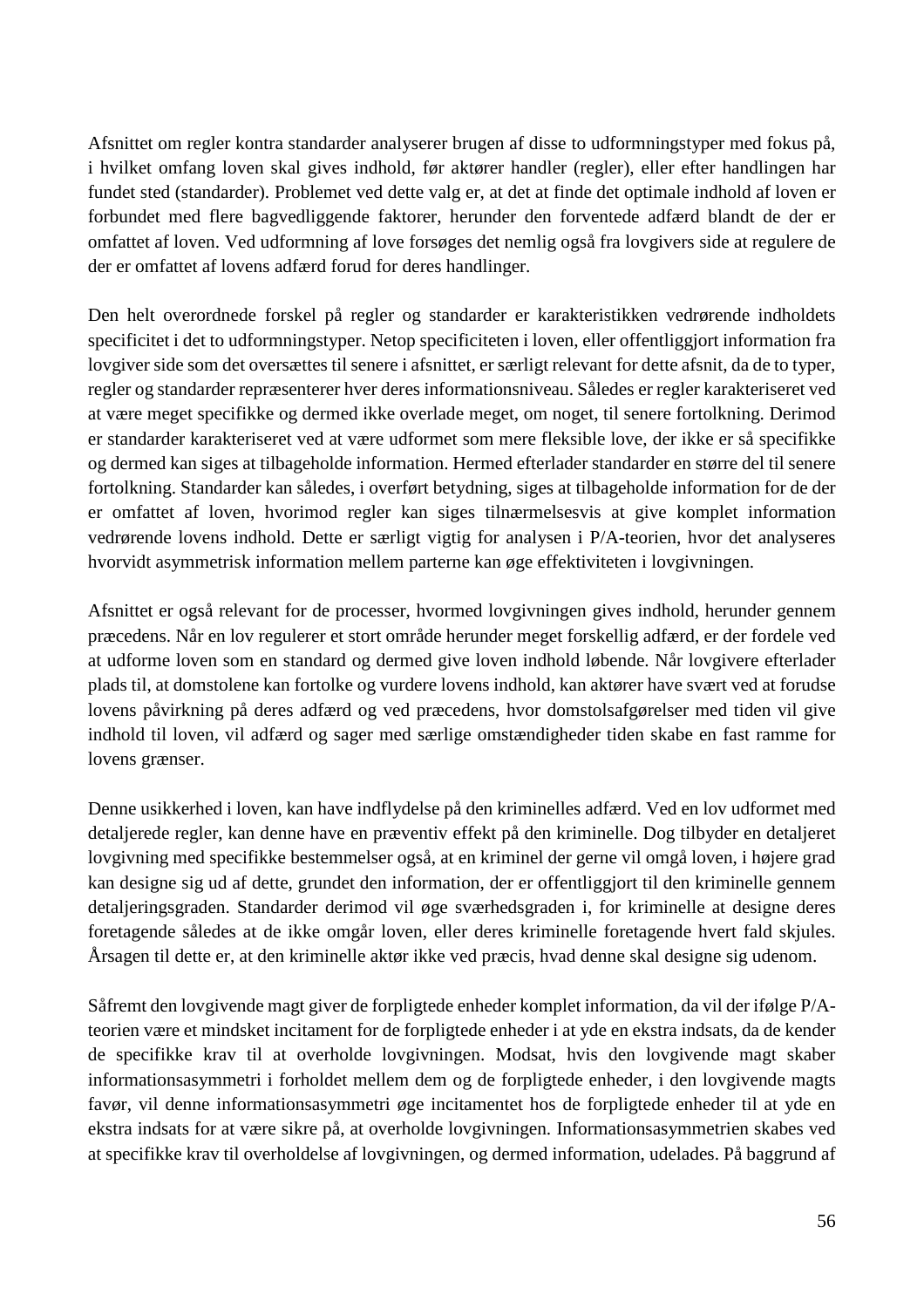ovenstående vurderes det, at udformning af en lov med informationsasymmetri i denne relation er den mest optimale i forhold til opfyldelse af denne.

I forholdet mellem de forpligtede enheder og deres kunder, vil kunderne have størst incitament til at yde en indsats omkring arbejdet i at sløre sine ejerstrukturer, når denne kender kravene for at dennes ejerstruktur bliver identificeret. Således er nytten størst for agenten i det scenarie. På baggrund heraf vurderes det, at agenten ifølge P/A-teorien, har størst incitament til at hvidvaske når denne har komplet information om kravene i lovgivningen, hvorfor udformning af en lov med informationsasymmetri af denne årsag, er den mest optimale i denne relation.

Den optimale udformning af en lov, er således den, hvor det sidste led i kæden, kunden, ikke opnår information om kravene til opfyldelse af loven, da kunden vil have mulighed for at udnytte denne information til, at begå hvidvaskning. Det vurderes mindre vigtig at skabe informationsasymmetri i relationen mellem den lovgivende magt og de forpligtede enheder, men på baggrund af de incitamenter der følger heraf, synes loven at blive mere optimal qua den øgede indsats ved informationsasymmetri mellem parterne. Da belønningen i denne "kontrakt" er svær at øge, i og med at belønningen består i en kriminel handling samt en mindsket indsats, er sanktioner det som principalen, den lovgivende magt, kan ændre på, for at ændre adfærden hos agenterne ned igennem relationskæden.

En del af årsagen til at loven der skaber informationsasymmetri, er optimal i trepartsforholdet, skal findes i begrebet moral hazard. Agenter har som følge af moral hazard, tendens til at ændre adfærd i retning af deres egen interesse, når de opnår information. Ved at mindske denne information qua informationsasymmetri og udformning af fleksible lovgivninger, mindskes muligheden for moral hazard ligeså. Dermed mindskes adfærden der er ufordelagtig for principalen og dermed uoverensstemmende med loven.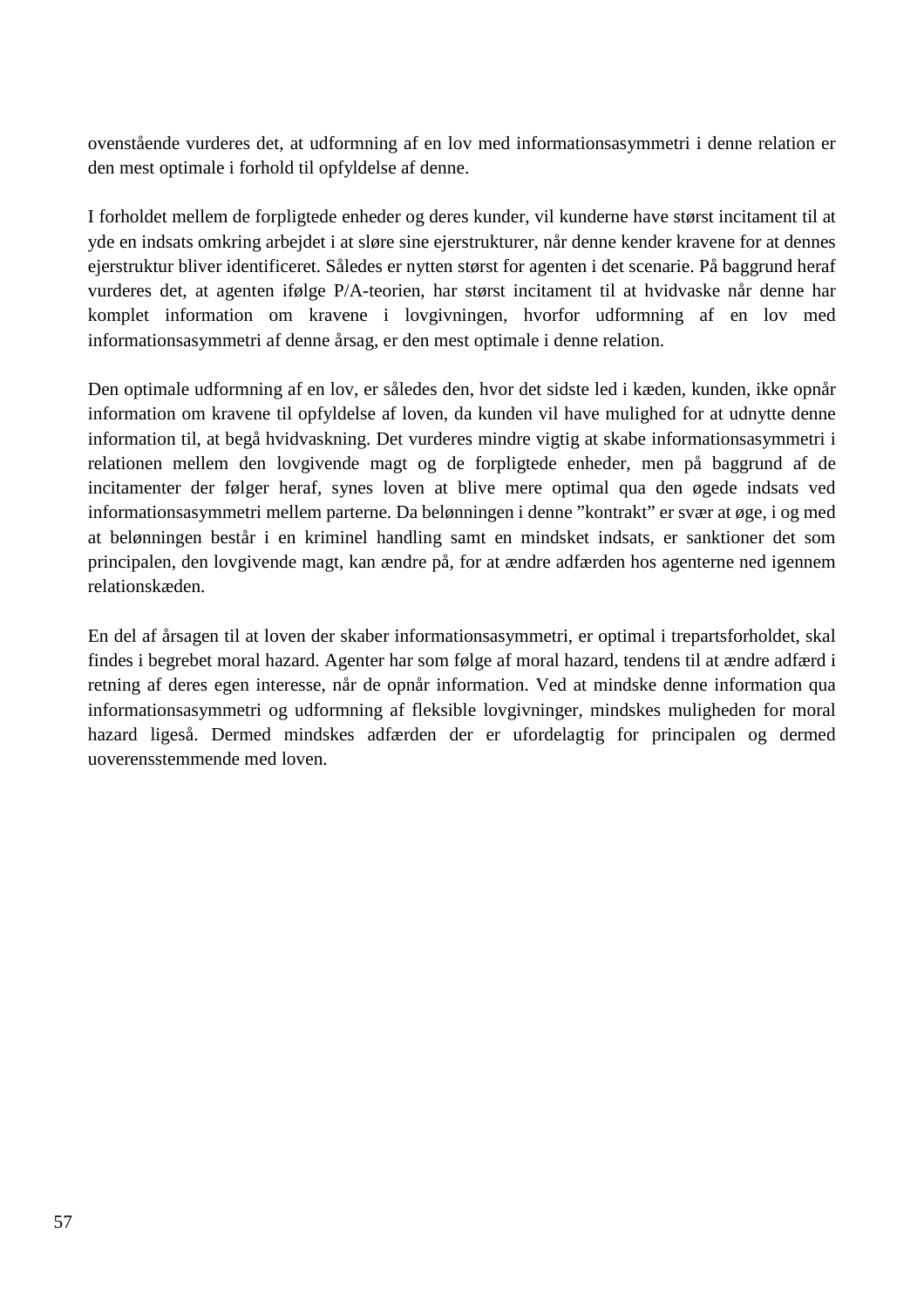# 4. Integreret afsnit

På baggrund af det juridiske og økonomiske afsnit og analyserne heri, vil dette afsnit integrere de to forudgående afsnit. Formålet er at analysere, i hvilken grad informationsniveauet i tilstrækkelighedskriteriet i definitionen af reelle ejere i hvidvaskloven er efficient i forhold til bekæmpelse af hvidvask.

Det juridiske afsnit har redegjort for og vurderet, hvornår tilstrækkelighedskriteriet er opfyldt ved gældende ret vedrørende reelle ejere i hvidvaskloven. Herunder er relationen mellem tilstrækkelighedskriteriet og 25 pct.-grænsen analyseret.

Det økonomiske afsnit har analyseret det økonomiske perspektiv ved udformningen af love, herunder fordele og ulemper ved henholdsvis regler kontra standarder samt i hvilken grad asymmetrisk information ifølge P/A-teorien er effektiv i indsatsen mod hvidvask og identificering af ejerstrukturer.

Netop relationen mellem tilstrækkelighedskriteriet og indikatoren på 25 pct. ejerskab, udgør en central rolle omkring reelle ejer-problematikken i hvidvaskloven.

Ved love og bestemmelser udformet med standarder, er kravene til overholdelse af loven således ikke udtømmende i en sådan udformning. Dette betyder, at på trods af at der er nævnt eventuelle krav i standarden, kan de forpligtede enheder ikke være sikre på, at man ved opfyldelse af disse lever op til lovgivningen. Derfor skal de forpligtede enheder foretage en konkret vurdering af hvert kundeforhold, hvorefter den identificeret risici for at kunden kan begå hvidvask afgør, hvilke foranstaltninger der herefter skal foretages for at sikre at hvidvask ikke sker. Dette anses for at være en risikobaseret tilgang, og det er således her, standarder og den risikobaserede tilgang har et samspil uden at være to identiske værktøjer. Ud fra karakteristika for henholdsvis regler og standarder vurderes hvidvasklovens definition af en reel ejer<sup>[133](#page-58-0)</sup> at være udformet som en standard, hovedsagligt grundet dennes fleksible udformning. Disse to begreber vil i dette integreret afsnit blive brugt samlet med ensrettede effekter.

Med den risikobaserede tilgang der er optaget i EU's hvidvaskdirektiver og implementeret i den danske hvidvasklov, er en større del af ansvaret for at forebygge hvidvask og terrorfinansiering, overført til de forpligtede enheder. Udover at overføre mere ansvar til de af loven forpligtede enheder, har den risikobaserede tilgang til loven og lovens udformning i form af standarder også en anden påtænkt effekt. Effekten rammer de kriminelle der forsøger at omgå loven ved at hvidvaske penge. Med love udformet som standarder medfølger en større usikkerhed omkring lovens indhold og fortolkning af denne i forhold til love udformet med regler. Usikkerheden bringer en præventiv virkning, da de kriminelle vil have svære ved at gennemskue, hvordan de skal omgå loven fremadrettet.

<span id="page-58-0"></span> <sup>133</sup> Hvidvaskloven § 2, nr. 9.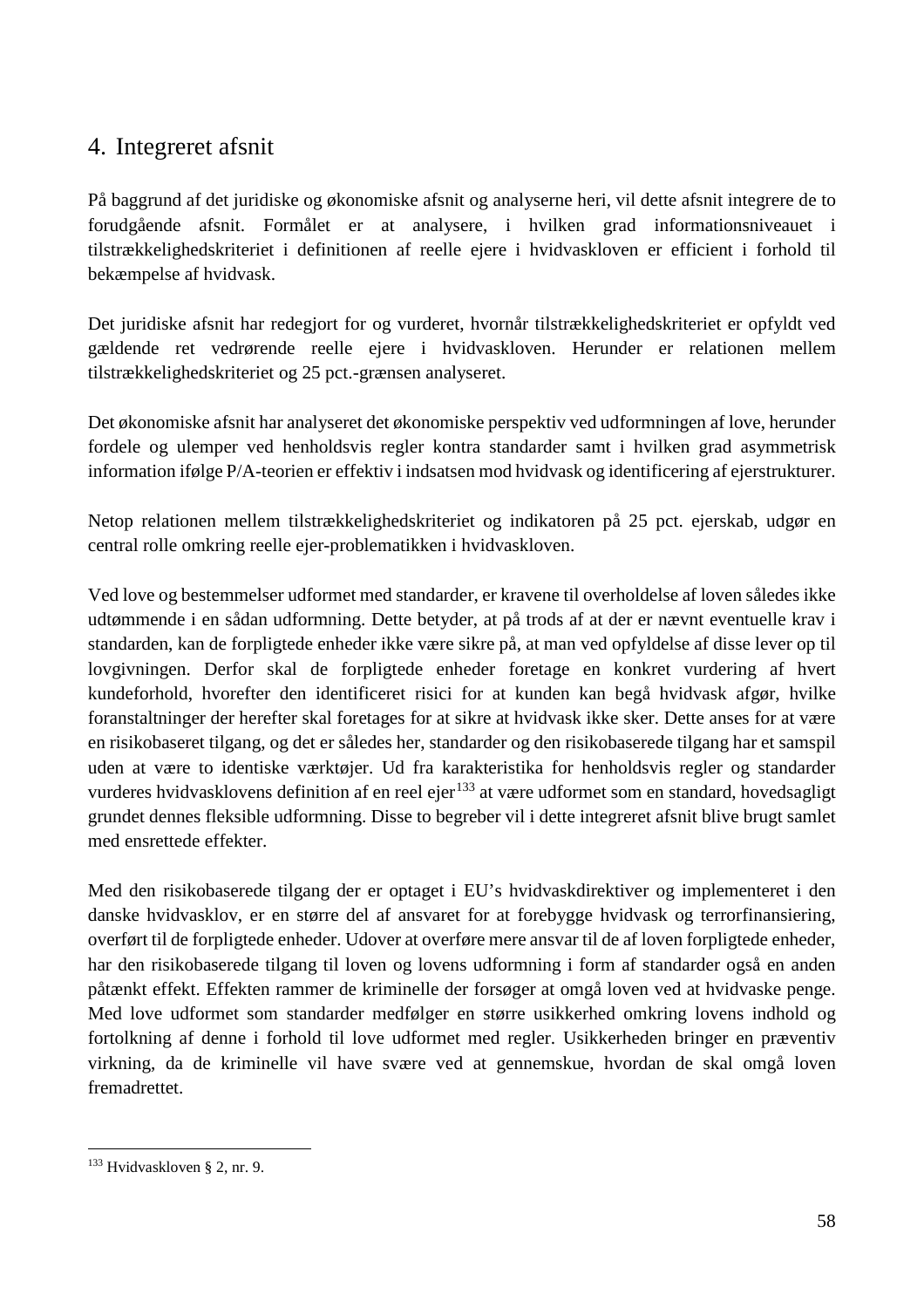# 4.1. Lovudformningens effekter på forpligtede enheder

Hvidvaskloven er udformet med en mere risikobaseret tilgang i forhold til tidligere, hvor denne var mere regelbaseret. Når lovgiver vælger at overgå til en mere risikobaseret tilgang i hvidvaskloven, overfører lovgiver hermed også et større ansvar til de forpligtede enheder. Med den risikobaserede tilgang, udstyres de forpligtede enheder således med en slags procesgang for, hvordan disse skal risikovurdere deres kunder for at kunne overholde loven. I samspil med at definitionen for en reel ejer er udformet som en standard, hvilket definitionen af en reel ejer i hvidvaskloven anses som værende, hvor de brede rammer for at identificere en reel ejer er givet, er det herefter op til de forpligtede enheder at gøre arbejdet færdig i forhold til at identificere de juridiske kunders ejerstrukturer.

Hele formålet med at udforme loven med en risikobaseret tilgang, er at øge incitamentet for de forpligtede enheder til at yde en øget indsats for at overholde lovgivningen. Det er vigtige at fastslå, at en risikobaseret tilgang ikke er lig med at udforme en lov med standard, men de to begreber har dog et samspil og nogle fælles egenskaber. Én af de fælles egenskaber, der synes at være imellem henholdsvis den risikobaserede tilgang og standarder i loven er fleksibiliteten. Således er standarder karakteriseret som mere fleksible lovgivninger. [134](#page-59-0) Samtidig er målet for den lovgivende magt, at der skabes et mere fleksibelt system ved overgangen til den risikobaserede tilgang, hvor de forpligtede enheder kan målrette deres indsats mod høj-risiko-områder.[135](#page-59-1) En mulig vigtigere ting, der synes generelt at være påtænkt i udformningen af hvidvaskloven og definitionen af reel ejer specifikt er et mindsket informationsniveau. Det følger af karakteristikken af en standard, at specificiteten i loven er mindsket i forhold til regler.<sup>[136](#page-59-2)</sup>

Der kan videre argumenteres for, at den lovgivende magt mindsker informationerne til de forpligtede enheder ved at overgå til en risikobaseret tilgang, hvor ansvaret herefter pålægges de forpligtede enheder, og det at identificere en risiko hos deres kunder, alene påhviler de forpligtede enheder selv. Der gives ved den risikobaserede tilgang, ikke nogen konkrete håndhævelsesmekanismer som typisk ved den regelbaserede tilgang for de forpligtede enheder, men forekommer mere kompleks.[137](#page-59-3) Generelt vurderes det, at den lovgivende magt mindsker "hjælpen" til de forpligtede enheder af loven og dermed mindsker informationsniveauet til disse ved at udforme loven som en standard og overgå til den risikobaserede tilgang. Dette virker dog til at være ganske gennemtænkt.

Ud fra et økonomisk perspektiv har dette mindskede informationsniveau nemlig en ønsket virkning på de forpligtede enheders incitamenter, til at yde en øget indsats. Når den lovgivende magt i Danmark implementerer EU's definition af en reel ejer for selskaber<sup>[138](#page-59-4)</sup> i den danske hvidvasklov er informationsniveauet vedrørende, hvornår en reel ejer kvalificerer sig som en sådan, minimalt. De

<span id="page-59-0"></span> <sup>134</sup> Kaplow, s. 568.

<span id="page-59-1"></span><sup>135</sup> Bech-Bruun, s. 8.

<span id="page-59-2"></span><sup>136</sup> Parisi & Fon, s. 10.

<span id="page-59-3"></span><sup>&</sup>lt;sup>137</sup> Utrecht School of Economics, RULE – BASED VS. RISK – BASED APPROACHES TO CONTROL., s. 2.

<span id="page-59-4"></span><sup>138</sup> Jævnfør afsnit 2.3.3 "Definition af reelle ejere".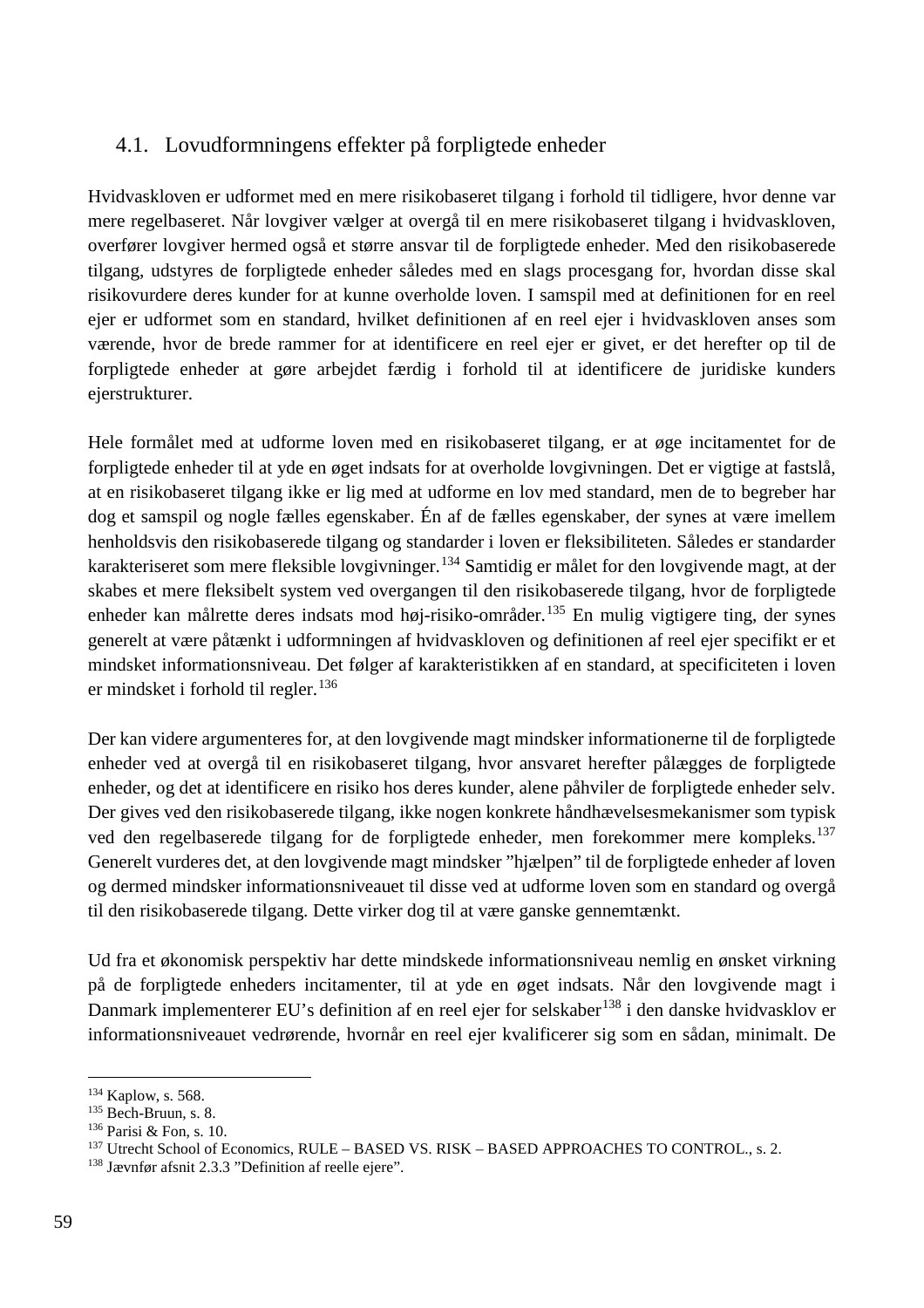forpligtede enheder får således oplyst, at en reel ejer kvalificerer sig som en sådan, ved at "*eje eller kontrollere en tilstrækkelig del af ejerandelene*"[139,](#page-60-0) hvilket stiller et stort krav til de forpligtede enheder ved identificering af deres kunders reelle ejere.

Herved skabes et asymmetrisk informationsforhold mellem den lovgivende magt og de forpligtede enheder. Det antages at den lovgivende magt har en klar overbevisning om, hvornår en juridisk person gennem ejerskab eller kontrol af ejerandele bør identificeres som reel ejer. Denne informationsasymmetri vil sammen med truslen om sanktionering, såfremt de forpligtede enheder ikke identificerer kunder der ejer eller kontrollerer *en tilstrækkelig del* af ejerandelene, ifølge P/Ateorien give de forpligtede enheder et øget incitament til at styrke indsatsen for at identificere erhvervskundernes reelle ejere og disses ejerkonstruktioner. Således har de forpligtede enheder risikoen for at blive sanktioneret hængende over sig, og det eneste de kan gøre for at mindske risikoen for en sådan sanktion er, at gå ekstra langt for at identificere erhvervskundernes reelle ejere og ejerkonstruktioner. Spørgsmålet er så, hvor langt de skal gå, for er der en grænse?

Svaret er umiddelbart nej. I EU's 4 hvidvaskdirektiv fremgår definitionen af en reel ejer også med formuleringen *"en tilstrækkelig procentdel"[140](#page-60-1)*, men herudover fremgår følgende sætning også *"En aktiebesiddelse på 25 % plus én aktie eller ejerandel på over 25 % i kunden, som indehaves af en fysisk person, er tegn på direkte ejerskab."[141](#page-60-2)* Denne sætning er ikke implementeret direkte i den danske hvidvasklov, men fremgår i Finanstilsynets vejledning om hvidvaskloven<sup>[142](#page-60-3)</sup> og jævnfør EU konform fortolkning samt at EU's hvidvaskdirektiver er minimumsdirektiver, vil det også være i strid hermed ikke som minimum, at have denne indikator i dansk ret.<sup>[143](#page-60-4)</sup>

Det synes dog at være tilfældet, at de forpligtede enheder møder forvirring efter denne indikator er nævnt i vejledninger og forarbejder. Så sent som ved indførelsen af EU's 5. hvidvaskdirektiv i dansk ret, har der været efterspurgt klarhed i forhold til hvorvidt 25 pct.-grænsen var en indikator eller en fast grænse. Således fremgår det af Finans Danmarks høringssvar af 18. januar 2019 til forslag om ændring af hvidvaskloven (gennemførelse af 5. hvidvaskdirektiv) at "*det bør som en generel bemærkning til definitionen af reelle ejere konsekvent fremgå af bemærkningerne til loven, at besiddelsen af ejerandele eller kontrol over mere end 25 pct. af kapitalen eller stemmerettighederne i en virksomhed er en indikation og ikke en hovedregel for direkte eller indirekte reelt ejerskab".[144](#page-60-5)* Det kunne i dette høringssvar samt i denne afhandling tidligere nævnte høringssvar tyde på, at der findes et reelt problem i at forpligtede enheder tror at grænsen for identificering stopper ved 25 pct.

Ovenstående opfordring fra nogle af de forpligtede enheders interesseorganisation, samt tidligere nævnte høringssvar fra Danske Advokater ved høringssvar til lovforslag om registrering af reelle

<span id="page-60-1"></span><span id="page-60-0"></span><sup>&</sup>lt;sup>139</sup> Hvidvaskloven, § 2, nr. 9.<br><sup>140</sup> EU's 4. hvidvaskdirektiv ktiv, artikel 3, stk. 6, litra a, (i), 1. punktum.<br><sup>141</sup> EU's 4. hvidvaskdirektiv, artikel 3, stk. 6, litra a, (i), 2. afsnit, 1. punktum.

<span id="page-60-2"></span>

<span id="page-60-3"></span><sup>&</sup>lt;sup>142</sup> "En indikator for, hvad der er en tilstrækkelig del, vil som udgangspunkt være, at personen har mere end 25 pct. af *ejerandele og/eller kontrollen."* – Finanstilsynets vejledning om hvidvaskloven, s. 62.

<span id="page-60-4"></span><sup>143</sup> Jf. afsnit 1.5.1.1.

<span id="page-60-5"></span><sup>144</sup> Finans Danmark, Høringssvar til forslag om ændring af hvidvaskloven (gennemførelse af 5. hvidvaskdirektiv), s. 4.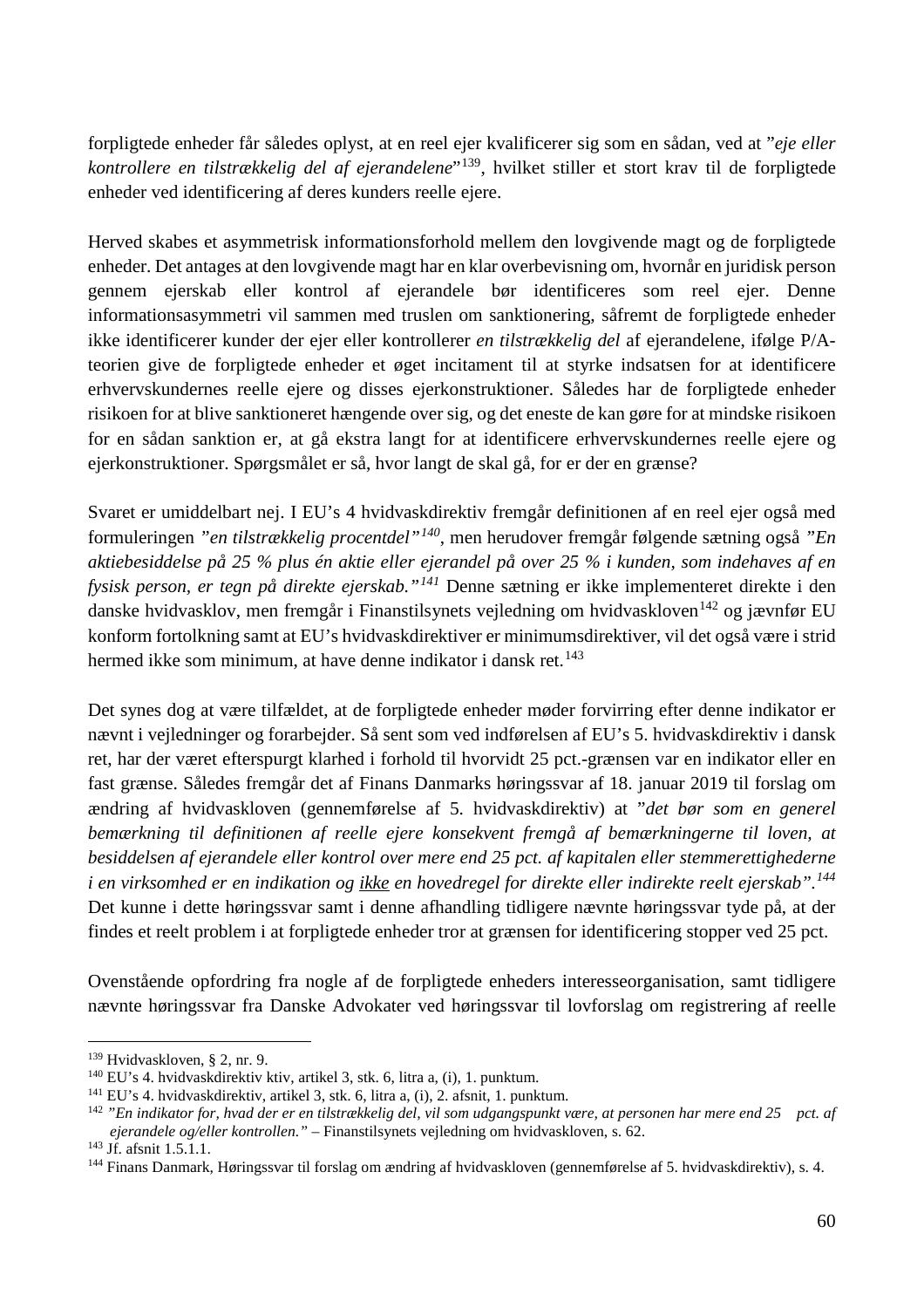ejere, hvor Danske Advokater foreslår at det tydeliggøres at direkte eller indirekte besiddelse af mere end 25 pct. er det helt overordnede udgangspunkt for reelt ejerskab<sup>145</sup>, er midlertidigt ikke blevet efterkommet af den lovgivende magt, hvilket der kan være en klar hensigt i. Således vil et sådan informationsniveau fra lovgivers side, ifølge P/A-teorien, mindske de forpligtede enheders indsats ved udførelsen af identificering af ejerstrukturer og reelle ejere.

Det kan dermed diskuteres, hvorvidt det er en god idé, at den lovgivende magt i forarbejderne samt Finanstilsynet i deres vejledning omtaler denne 25 pct.-grænse, da det kan forvirre de forpligtede enheder i forhold til, hvornår de har opfyldt kravene i lovgivningen. Ubevidst eller bevidst kan fremførelsen af denne 25 pct.-grænse ifølge P/A-teorien mindske incitamentet blandt de forpligtede enheder til at yde en ekstra indsats, hvilket i sidste ende vil være negativt for bekæmpelsen af hvidvask, hvorfor de i sidste ende må konstateres, at det øgede informationsniveau ikke vil være efficient for bekæmpelsen af hvidvask set fra et samfundsperspektiv.

Set ud fra P/A-teorien samt en samfundsefficient bekæmpelse af hvidvask taler disse for, at den optimale definition af en reel ejer, blot bør udformes med formuleringen *en tilstrækkelig del* og derefter ikke omtale 25 pct.-grænsen, eller lade denne fremgå som tilfældet er nu i forarbejder, kommentarer samt vejledninger. Der vil her ikke være tale om en underimplementering af EU's hvidvaskdirektiv, men derimod en skærpelse af krav, som medlemsstaterne ifølge EU's hvidvaskdirektiver har ret til at indføre.[146](#page-61-1) Dette vil ikke mindske frustrationerne blandt de forpligtede enheder, men frustrationerne kan ses som en positiv reaktion i denne henseende og i tråd med lovgivers formål med at overgå til den risikobaserede tilgang. En direkte afledt effekt heraf kan være, at ved at overlade skønnet om reelt ejerskab til de forpligtede enheder, vil disse kunne føle sig tvunget til, at stille større krav til deres kunder i forhold til kundekendskabsprocedure, end der som udgangspunkt er lagt op til i selve EU's hvidvaskdirektiv og den danske hvidvasklov.

Informationsniveauet er således afgørende for, hvor stort incitament de forpligtede enheder har til at øge indsatsen for identificering af reelle ejere, hvor et mindsket informationsniveau skaber øget incitament og dermed er positivt ud fra et samfundsmæssigt synspunkt om bekæmpelse af hvidvask. Ved at mindske informationsniveauet, kan den lovgivende magt herefter yderligere og for så vidt også i forvejen, øge incitamentet for at gå længere end de 25 pct. ejerandele ved, at skrue på sanktionernes størrelse.

## 4.2. Lovudformningens effekter på forpligtede enheders kunder

Hvad angår den effekt, som informationsniveauet i hvidvasklovens definition af en reel ejer har på de forpligtede enheders adfærd, er der her to vigtige punkter.

<span id="page-61-1"></span><span id="page-61-0"></span><sup>145</sup> Danske Advokater, Høringssvar til lovforslag om Indførelse af register over reelle ejere, s. 2. 146 EU's 4. hvidvaskdirektiv, præambel nr. 12.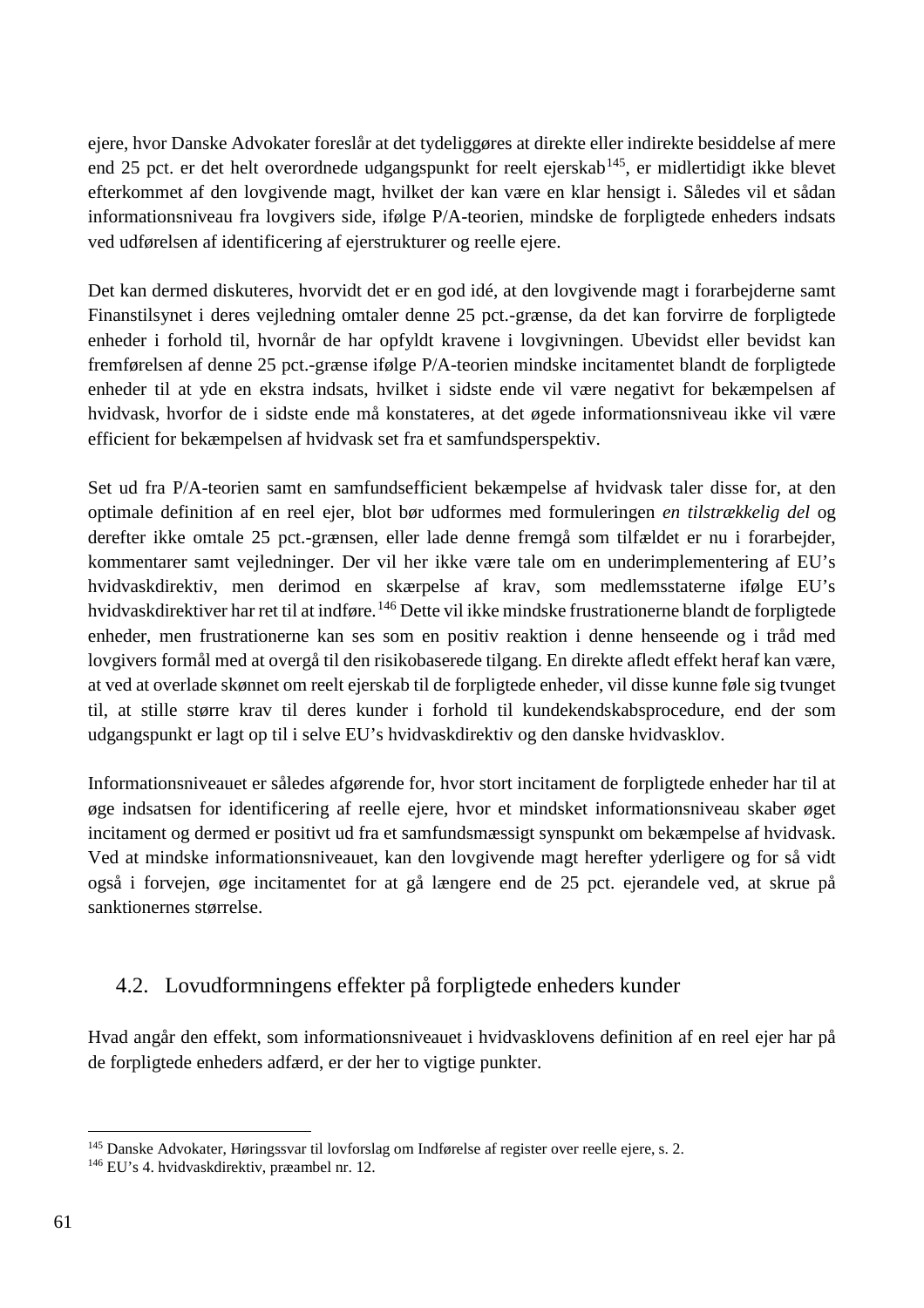Det er klart, at førnævnte effekt på de forpligtede enheder har en direkte afledt effekt på deres kunder. Som loven er udformet nu, med formuleringen *en tilstrækkelig del*, samt vejledninger der angiver en indikator på mere end 25 pct. kan de forpligtede enheder ikke i samme grad vide sig sikre på grænsen for ejerandele der kvalificerer til reelt ejerskab. Dette vil give de forpligtede enheder incitament til at yde en øget indsats for at identificere deres erhvervskunders reelle ejere ifølge P/A-teorien, hvilket derfor vil have en positiv effekt på identificeringen af erhvervskunders reelle ejere. Dette kommer selvfølgelig ikke den der ønsker at begå hvidvaskning til gode.

Netop informationsniveauet i lovgivningen har en effekt på kunderne. Den negative effekt af et øget informationsniveau i lovgivningen, som ved en eventuel offentliggørelse af 25 pct.-grænsen, vil medføre at kunder, der ønsker at udnytte information til at begå hvidvask, har større mulighed herfor. Ved konkret information om grænser for kvalificering af reelt ejerskab, har den mulige kriminelle den information og de betingelser denne skal bruge, for at kunne designe sig ud af identificering som reel ejer. I og med, at lovgiver har offentliggjort denne 25 pct. indikator, som grundet vejledninger og andre kommentarer til definitionen af en reel ejer har givet kunden en større grad af information, kan de kriminelle nu designe deres ejerskab således, at disse holder sig under 25 pct. og dermed undgår at blive identificeret som en højrisikokunde og reel ejer. Dog vil deres design af ejerskab stadig kunne give dem en høj grad af indflydelse, hvorefter udnyttelse af indflydelse kan ske til at begå hvidvask.

Således er der en negativ effekt ved et øget informationsniveau i lovgivningen, da opnåelse af information, som beskrevet tidligere, i følge begrebet moral hazard, kan medføre en tendens hos kunden til at ændre adfærd i retning af deres egen interesse. Ved at mindske denne information qua informationsasymmetri i principalens favør, mindskes muligheden for moral hazard hos kunden ligeså ifølge P/A-teorien. Dermed mindskes risikoen for adfærd der er uoverensstemmende med loven og dermed ufordelagtig for den forpligtede enhed samt den lovgivende magt, og i sidste ende samfundet i form af mindsket hvidvask.

Det positive i at offentliggøre information i lovgivningen, vil være i det scenarie, hvor de reelle ejere, som ikke havde udnyttelse af informationen for øje, identificerede sig selv, da de vidste, hvornår kravene til kvalificeret reelt ejerskab var opfyldt. Således ville de forpligtede enheder kunne allokere deres ressourcer på at identificere alle de kunder, som ikke identificerede sig selv, hvilket er overensstemmende med den risikobaserede tilgang, hvad angår ressourceallokering. Der er dog umiddelbart ikke noget i den anvendte teori der taler imod, at de kunder med gode intentioner ikke skulle være samarbejdsvillige i forhold til at identificere sig selv, da deres nytte ikke ville stige mere når gevinsten ved hvidvask ikke er til stede.

Effekten af et givent informationsniveau er således, ifølge P/A-teorien, at agenten har størst incitament til at begå hvidvask, når denne kender en fast grænse for, hvornår denne vil kvalificere sig som reel ejer, ergo et højt informationsniveau. Herefter vil denne kunne designe sig ud af reelt ejerskab, eller sløre et reelt ejerskab i komplicerede ejerstrukturer.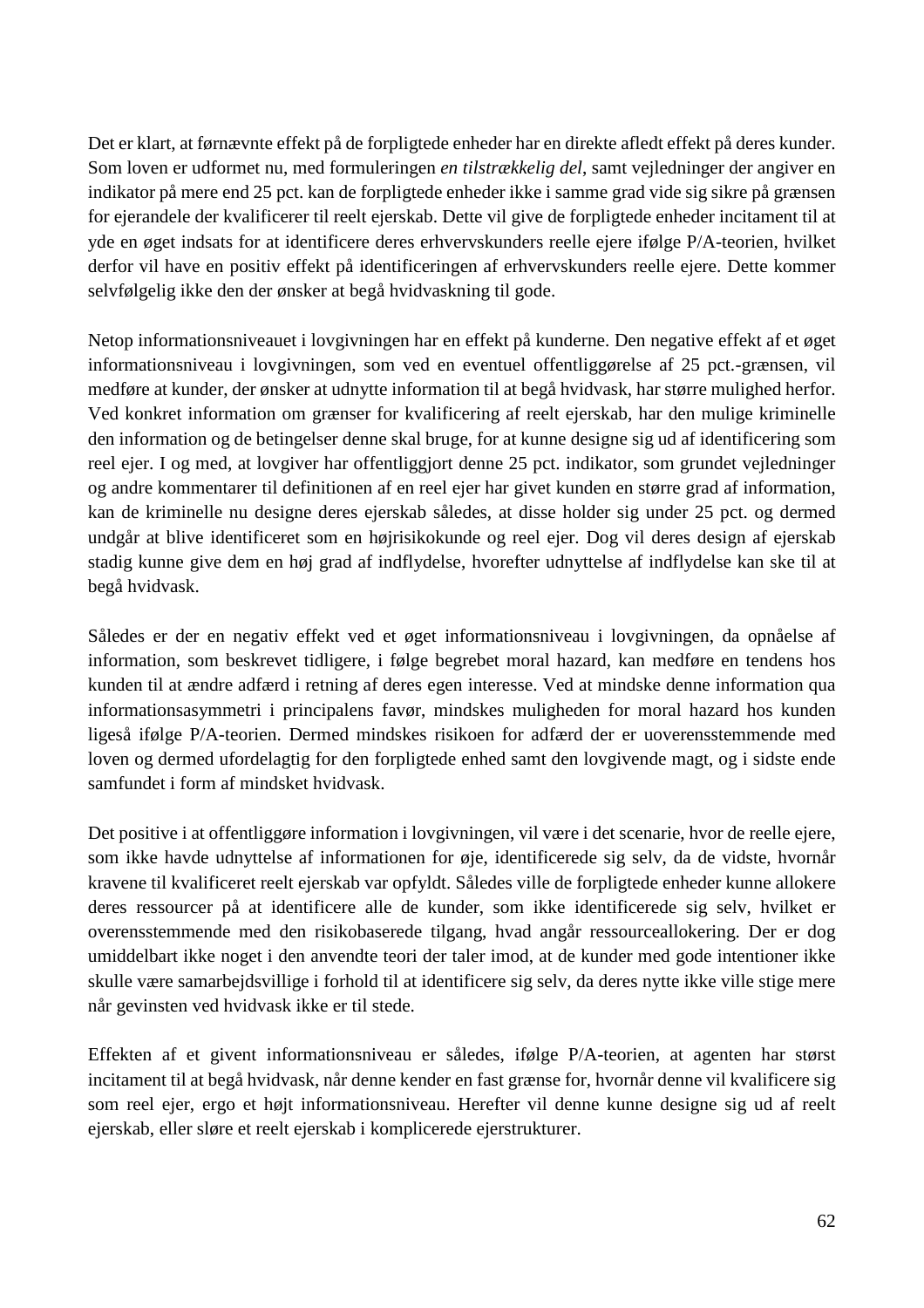Dermed vurderes det, at et lavt informationsniveau hos kunden svarende til formuleringen *en tilstrækkelig del* uden en konkret grænse at kunne forholde sig til, er efficient for mængden af hvidvask begået.

Formålet fra lovgivers side med at udforme en lov med en risikobaseret tilgang og lavt informationsniveau er, at skabe en usikkerhed for aktørerne omfattede af loven. Formålet med denne usikkerhed er både at skabe et øget incitament for de forpligtede enheder, til at gå længere i kundekendskabsproceduren, når reelle ejere skal identificeres og håndteres, samt har en præventiv virkning på de kunder med dårlige intentioner, i og med at de ikke kender grænserne for, hvor langt de kan gå med ejerandele og rettigheder, før disse kvalificeres som reelle ejere og bliver registreret af foreningerne i Erhvervsstyrelsens IT-system som reelle ejere.

## 4.3. Sanktioner som redskab

Det er i de tidligere afsnit beskrevet, at asymmetrisk information kan anvendes som incitament til at få de forpligtede enheder til at yde en øget indsats for at overholde kravene til identificering af erhvervskunders reelle ejere. Samtidig kan asymmetrisk information mindske incitamentet hos kunder med dårlige intentioner til at begå hvidvask grundet den manglende viden i forhold til at designe sig ud af identificeringen. Disse er beskrevet med en efterfølgende bemærkning om at kombinationen med truslen om en sanktion eller bøde yderligere kan mindske incitamentet til at gå mod loven og/eller øge indsatsen for at overholde loven.

I dette afsnit vil det blive undersøgt mere konkret, hvordan hjemlen til sanktioner kan anvendes af den lovgivende magt som incitamenter til de forpligtede enheder og deres kunder til at overholde loven. Helt grundlæggende kan man ifølge P/A-teorien skabe incitamenter for agenten ved hjælp af gevinster eller sanktioner. Spørgsmålet er, hvad en faktor vil gøre for at øge eller sænke den samlede gevinst for agenten, og her vil en sanktion eller bøde som faktor i sidste ende mindske gevinsten, hvilket dermed er et incitament for at undgå denne sanktion.

Således har den lovgivende magt et værktøj i sanktioner, til at ændre adfærden hos det forpligtede enheder og deres kunder. For den der udøver hvidvask, reguleres denne straf i straffelovens § 290 a og lyder som følger:

> *"For hvidvask straffes med bøde eller fængsel indtil 1 år og 6 måneder den, der konverterer eller overfører penge, som direkte eller indirekte er udbytte af en strafbar lovovertrædelse, for at skjule eller tilsløre den ulovlige oprindelse."*[147](#page-63-0)

> *"Straffen kan stige til fængsel i 8 år, når hvidvasken er af særligt grov beskaffenhed navnlig på grund af forbrydelsens erhvervsmæssige eller professionelle karakter eller*

<span id="page-63-0"></span> <sup>147</sup> Straffeloven, § 290 a, stk. 1.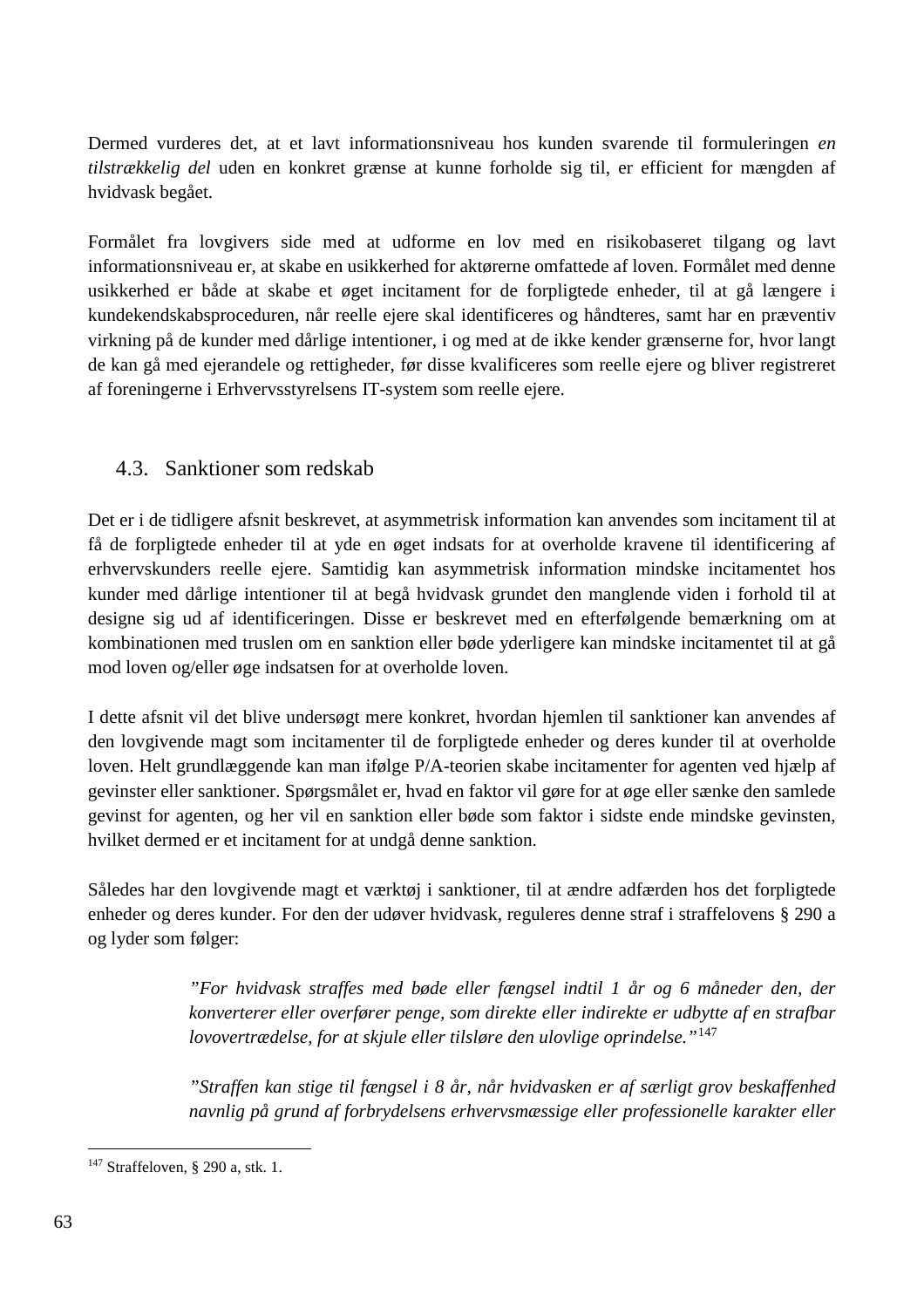#### *som følge af den opnåede eller tilsigtede vinding, eller når et større antal forbrydelser er begået."*[148](#page-64-0)

Denne sanktion gælder således for den fysiske person, der dømmes for hvidvask. Derudover har Erhvervsstyrelsen siden 1. juli 2018 haft mulighed for at anmode skifteretten om opløsning af et selskab, såfremt selskabet ikke havde registreret noget om sine reelle ejere. Denne sanktion blev strammet ved indførelsen af selskabsloven af den 23. juli 2019, hvorefter Erhvervsstyrelsen kan anmode skifteretten om opløsning af et selskab, såfremt denne ikke har registreret oplysninger om reelle ejere eller selskabet har foretaget mangelfuld registrering.<sup>[149](#page-64-1)</sup> Denne sanktion gælder således for de juridiske personer og kan kombineres med straffen for fysiske personer.

Analyserer man de forpligtede enheders og deres kunders incitamenter ud fra P/A-teorien i forhold til ovennævnte sanktioner, er der ingen tvivl om at disse sanktioner er incitamenter til henholdsvis at øge indsatsen for at identificere sine kunders reelle ejere, eller for kunderne at mindske eventuel hvidvaskning. Tvangsopløsning at et selskab må anses som værende den ultimative straf for et selskab, og især når straffen vurderes på baggrund af ikke-konkrete kriterier, jævnfør definitionen af en reel ejer. Derudover er op til 8 års fængsel eller bøde til direktionen i en virksomhed ligeledes en høj straf og Danmark er netop i november 2019 blevet anerkendt af FATF for at have gjort tilstrækkelige fremskridt i forhold til FATF's anbefalinger om sanktionering fra at være delvis compliant til at være meget compliant<sup>[150](#page-64-2)</sup>, hvorfor sanktioneringer muligvis ikke det næste man skruer på fra lovgivers side. Men hvordan kan det så være, at der stadig er sager om hvidvask og manglende registrering af reelle ejere? Man kan blive ved med at skrue bøder og fængselsstraffe i vejret, men effekten heraf flader også ud på et tidspunkt. Svaret må findes i, at der endnu ikke er nogen afgørelser om tvangsopløsninger af selskaber grundet manglende eller mangelfuld registrering af reelle ejere. I det tilfælde, hvor en større bank eller virksomhed blev erklæret tvangsopløst, ville en sådan afgørelse for det første skabe præcedens i form af domspraksis, og for det andet skabe et stort incitament for både store og små selskaber til, at yde en indsats for at registrere deres reelle ejere, som ville række langt ud over en eventuel grænse på de 25 pct. ejerandele.

# 4.4. Fordele ved højt informationsniveau og reelle ejeres pligt til at offentliggøre sig selv

Det gode ved at offentliggøre en fast 25 pct.-grænse, eller en hvilken som helst anden fast grænse, og kræve at alle over denne grænse identificerer sig selv er, at alle med gode intentioner ville følge kravet og identificere sig selv. Alle dem der identificerer sig selv, er lovlige, hvilket vil sige at dem skal de forpligtede enheder ikke tage sig af eller bruge ressourcer på at identificerer. Dette vil være en hjælp til, for de forpligtede enheder at allokere ressourcerne over på de kunder i deres portefølje, der ikke

<span id="page-64-0"></span> <sup>148</sup> Straffeloven, § 290 a, stk. 2.

<span id="page-64-1"></span><sup>149</sup> Lov om ændring af selskabsloven, § 225, nr. 4.

<span id="page-64-2"></span><sup>150</sup> Anti-Money laundering and counter-terrorist financing measures, Denmark, november 2019, s. 3.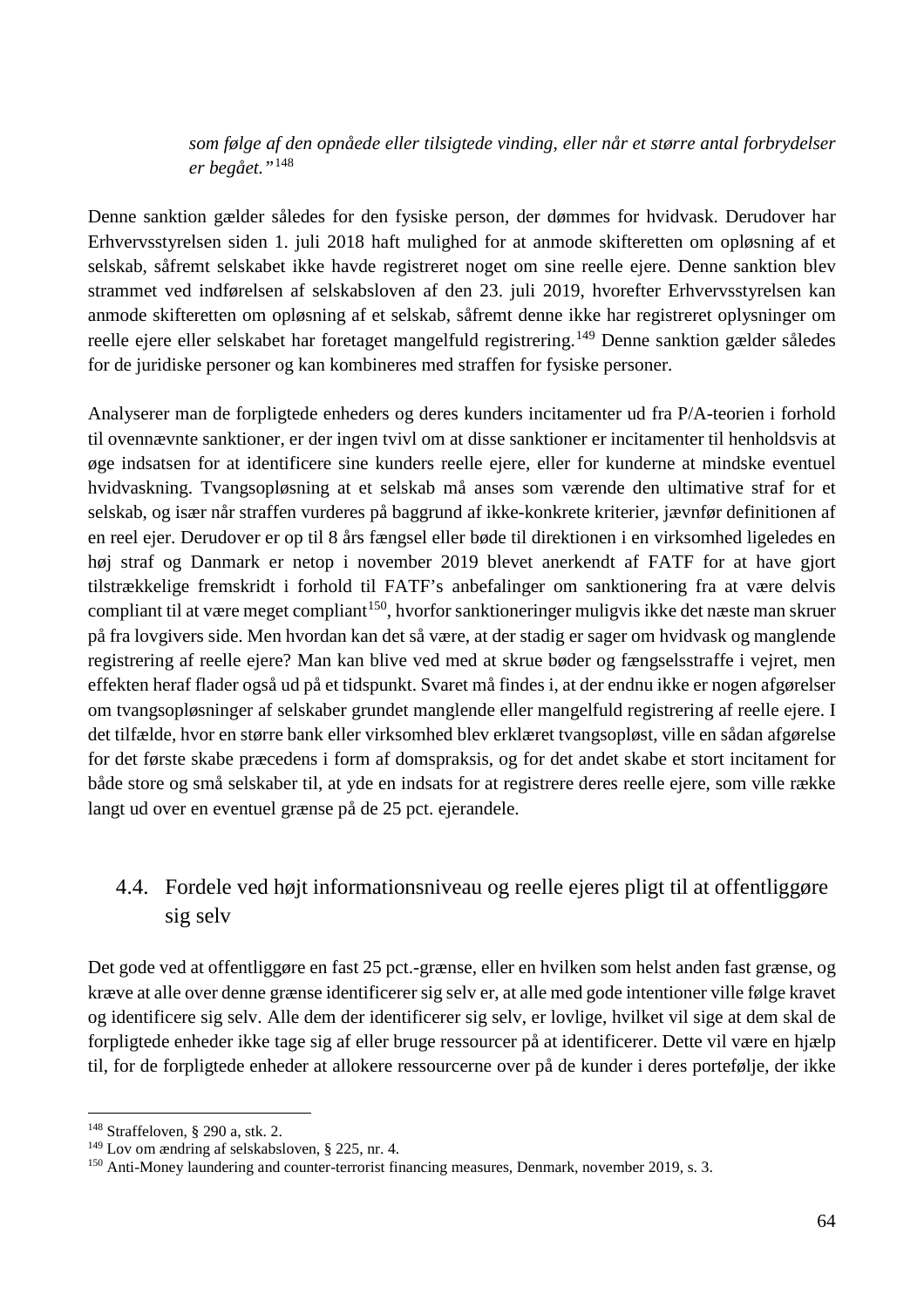identificerer sig selv, og dermed i tråd med den risikobaserede tilgang, der øger fleksibiliteten for de forpligtede enheder til at allokere ressourcer og indsatsen på de kunder med øget risiko eller dem der ikke identificerer sig selv. Det er klart, at der stadig vil være er behov for stikprøver af kunderne der identificerer sig selv, men en øget fokus kunne allokeres på den pulje af kunder der ikke identificerer sig selv. Dermed kan der også være en positiv effekt ved at offentliggøre specifikke krav i loven og dermed øge informationsniveauet, da de der "afslører" sig selv, er opdaget på forhånd og således må regnes for at have gode intention. Som sagt bør der stadig foretages stikprøver af disse, men ressourcerne til at identificere og afsløre de kriminelle.

Det kan synes som om, at de forpligtede enheder i høj grad beklager sig over denne kundekendskabsprocedure og kravene til at identificere reelle ejere. Kravene til at kende de kunder man indgår forretning med er dog ikke noget nyt, og ser man i årsregnskabsloven, er der her også fremsat krav til at denne skal indeholde en beskrivelse at virksomhedens væsentlige aktiviteter og de eventuelle risici der er forbundet med disse, hvilket også må indeholde eventuelle risici for korrupte ejere af kunden der drives forretning med.[151](#page-65-0) Årsagen til at der er opstået polemik om kravet til registrering af reelle ejere, må ligge i den usikkerhed der ligger for de forpligtede enheder i lovens krav, qua det lave informationsniveau. Den brede formulering af *en tilstrækkelig del* kan medføre en uforholdsmæssig stor arbejdsbyrde for de forpligtede enheder, såfremt der ikke foreligger en indikator for, hvornår en reel ejer kvalificerer sig som en sådan. Denne grænse kan dog, som tidligere beskrevet, også have en negativ effekt på de forpligtede enheders incitament for at yde en øget indsats ved identificeringen af reelle ejere.

Der eksister i dag ikke en lovbestemt forpligtelse for reelle ejere af virksomheder til at give oplysninger om deres ejerskab til den forpligtede enhed, som denne er reel ejer af[152](#page-65-1), og dermed ikke en pligt til at identificere sig selv. Dog er der et krav om, at den forpligtede enhed skal gennemføre kundekendskabsprocedure når denne etablerer en forretningsforbindelse med en kunde<sup>153</sup>, hvilket indebærer en nødvendighed for kunden og dennes reelle ejere at stille informationer til rådighed for den forpligtede enhed i forbindelse med dennes udførelse af kundekendskabsproceduren. Den juridiske person og dennes reelle ejere kan således uden den lovbestemte forpligtelse til at identificere sig selv, alligevel allerede se sig forpligtet til at identificere sig selv.

Man kunne dog forestille sig, at en bødestraf for manglende identificering af sig selv som reel ejer, ville øge incitamentet til at gøre dette, men omvendt ligger der allerede en sikring for dette problem ved at de forpligtede enheder ikke må indgå en forretningsforbindelse med en kunde, før denne har identificeret kundens reelle ejere. Som altid er der imidlertid en risiko for, at den reelle ejer omgår dette krav ved enten at sløre dennes ejerforhold i ejerstrukturer således at den forpligtede enhed ikke kan gennemskue ejerforholdet, ved at oprette falsk legitimation etc., hvorfor en fremtidig lovbestemt forpligtelse umiddelbart ikke synes at have nogen negativ virkning på identificeringen af reelle ejere

<span id="page-65-0"></span> <sup>151</sup> Årsregnskabsloven af den 8. august, 2019, § 99.

<span id="page-65-1"></span><sup>152</sup> Lovforslag L 205 (2018-2019), s. 19 (Fremsat d. 13, marts 2019).

<span id="page-65-2"></span><sup>153</sup> Hvidvaskloven, § 10, nr. 1.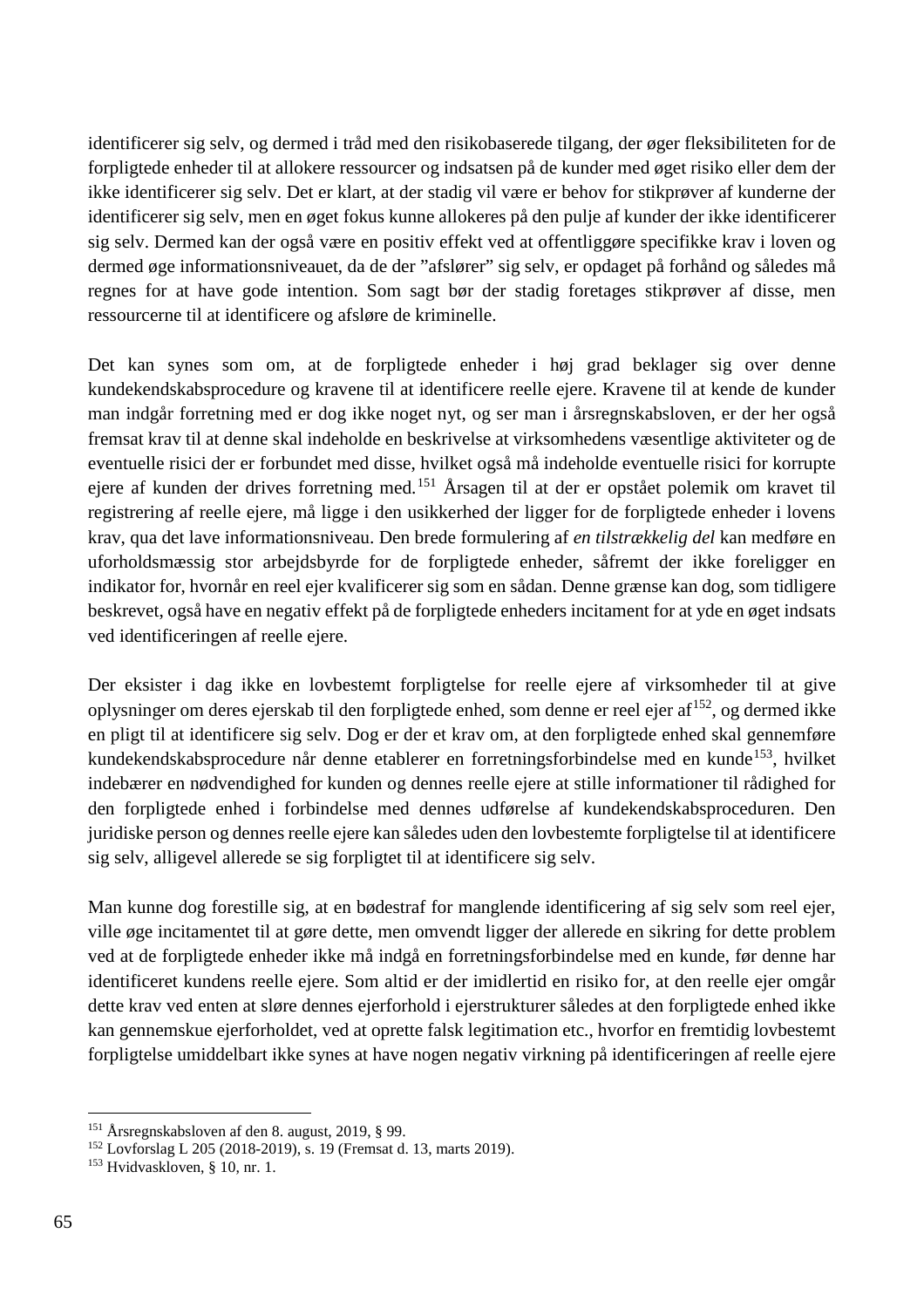og dermed i kampen mod hvidvask. Vil en pligt for reelle ejere til at offentliggøre dem selv, øge effektiviteten af hvidvaskloven? Det synes at være tilfældet.

# 4.5. Udfordringer ved at identificere reelle ejere

Når det kommer til at identificere reelle ejere i virksomheder, kan der være visse udfordringer forbundet hermed.

Med direktivernes og hvidvasklovens overgang fra den regelbaserede til den mere risikobaserede tilgang, fulgte en klar strategi hermed, netop at den usikkerhed der følger blandt de forpligtede enheder og deres kunder af det lavere informationsniveau, der opstår ved den risikobaserede tilgang og lovens udformning, har en præventiv virkning på disse aktørerne.

Først og fremmest er der i definitionen af en reel ejer i hvidvaskloven blot angivet et tilstrækkelighedskriterie, som er fulgt op med en indikator i vejledninger og diverse forarbejder på, hvornår man ved ejerandele kan kvalificeres som reel ejer på mere end 25 pct. ejerandele. Trods det, at der ifølge lovgiver, blot er tale om en indikator, er det dog en specifik indikator der er indsat og det, som de forpligtede enheder under loven muligvis vil forholde sig til. De forpligtede enheder higer efter en grænse at kunne forholde sig til<sup>[154](#page-66-0)</sup>, og ved angivelse af en sådan indikator kan, synes der at kunne opstå forvirring omkring, hvorvidt denne er fast og således *en tilstrækkelig del*. Og man kan til tider godt forstå forvirringen blandt de forpligtede enheder, der kan opstå på baggrund af de udmeldelser, der kommer fra den lovgivende magt i forhold til, hvad der er *en tilstrækkelig del*, om *en tilstrækkelig del er* 25 pct.-grænsen, eller om denne grænse er et fast udgangspunkt. Finansrådet havde i høringsnotatet til lovforslag om indførelse af registrer over reelle ejere, kommentarer og betænkeligheder ved definitionen af reelle ejere<sup>[155](#page-66-1)</sup>. Således fremførte Finansrådet i høringen, at

> *"… der i 4. hvidvaskdirektiv og den nuværende hvidvasklov er en formodning for, at ejerskab eller kontrol med over 25 pct. af selskabskapitalen er en klar indikation på reelt ejerskab. Finansrådet, IFB og Landbrug & Fødevarer foreslår, at det fremgår af lovteksten – og ikke kun af bemærkningerne – at besiddelse af eller kontrol over mere end 25 procent anses for at være tegn på reelt ejerskab.[156](#page-66-2)"*

Hertil svarede Erhvervs- og vækstministeriet i høringsnotatet at

*"… det for mange virksomheder formentlig vil blive oplevet som en lettelse at have et klart udgangspunkt at foretage vurderingen ud fra. Udgangspunktet er en grænse på 25 pct. for besiddelse af ejerandele eller stemmer."*

<span id="page-66-0"></span><sup>&</sup>lt;sup>154</sup> Se blandt flere f.eks. Danske Advokaters høringssvar til L 94 (2015-2016), s. 2, sammenholdt med Finans Danmarks høringssvar til forslag om ændring af hvidvaskloven (gennemførelse af 5. hvidvaskdirektiv), s. 4.

<span id="page-66-1"></span><sup>&</sup>lt;sup>155</sup> Høringsnotat vedrørende forslag til lov om indførelse af registrer over reelle ejere, s. 5.

<span id="page-66-2"></span><sup>156</sup> Høringsnotat vedrørende forslag til lov om indførelse af registrer over reelle ejere, s. 5.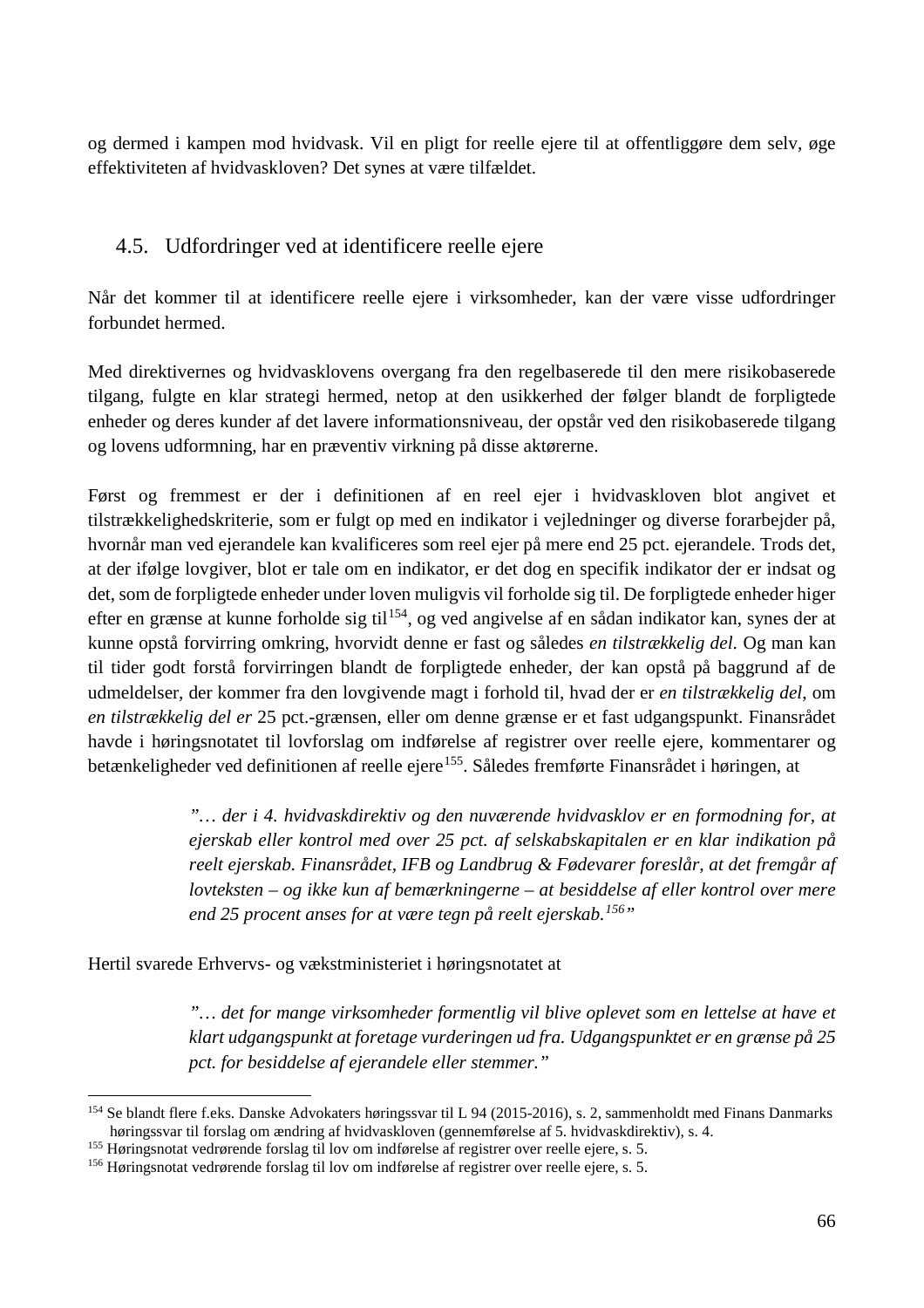*"Begrebet "en væsentlig del" anvendes for at have et praktisk anvendeligt kriterie, som virksomhederne kan anvende, når de skal vurdere, hvornår der er tale om reelt ejerskab. Begrebet indeholder kriteriet om 25 pct.- grænsen, der alene er en indikation på ejerskab, men ikke desto mindre giver et udgangspunkt for vurderingen. Da direktivteksten konkret omtaler det som "en tilstrækkelig del", foreslås lovteksten af klarhedshensyn ændret hertil."[157](#page-67-0)*

Under udformningen af hvidvaskloven og de efterfølgende ændringer heri, er denne kritiseret for, ikke at være konkret i definitionen af en reel ejer, og den lovgivende magt virker ikke til, at give sig i forhold til, at afgive et konkret svar vedrørende 25 pct.-grænsen. Yderligere tilkendegiver de, at det for mange virksomheder formentlig vil blive oplevet som en lettelse at have et klart udgangspunkt, og det er vel netop det, som EU's hvidvaskdirektiver og hvidvaskloven med den risikobaserede tilgang og direktivets og lovens udformning har haft i sinde, at fratage de forpligtede enheder denne "lettelse" for at incitamentet til at, yde en øget indsats skal være større.

Herefter er det fremgået af kommentarer og vejledninger<sup>[158](#page-67-1)</sup> til hvidvaskloven at mere end 25 pct. ejerskab indikerer reelt ejerskab, hvorfor man kan forestille sig at nogle forpligtede enheder herefter har antaget denne grænse som den tilstrækkelige del. Ved hjælp af ejerbogen, er det umiddelbart hurtigt, for den forpligtede enhed at se, om en investor ejer 25 pct. eller derover. Dog vil reelle ejere, som ikke ønsker at blive identificeret, kunne sløre deres ejerskab igennem komplicerede ejerstrukturer, som herefter vil skjule deres ejerskab. Sådanne sløringer vil kræve stor kapacitet og mange ressourcer hos de forpligtede enheder, først at gennemgå samt dernæst at gennemskue, og såfremt informationsniveauet havde været højt i form af en konkret grænse, der ville de forpligtede enheder ikke have incitament til at yde denne øgede indsats, grundet den negative nytte som indsatsen havde bragt de forpligtede enheder. Sammen med truslen om sanktioner og eventuel tvangsopløsning af selskabet, kan det lave informationsniveau diskuteres at have en positiv virkning for identificeringen af reelle ejere og klarlæggelsen af ejerstrukturer.

For eksempel, kan en fysisk person eje en mængde ejerandele i en virksomhed, der holder sig under de 25 pct., samtidig med at denne ejer andele i virksomheden gennem et andet selskab, som denne ejer og igen holde sig under 25 pct. Sammenlagt, hvis der for eksempel er tale om henholdsvis 15 pct. og 15 pct. ejerandele i de to førnævnte ejerkonstruktioner, vil den fysiske person nu sammenlagt, gennem direkte og indirekte ejerskab have 30 pct. ejerandele dermed være reel ejer. Dette er meget simplificeret, men kan gøres utroligt kompliceret af den, der ønsker at omgå loven.

Der er i figur 5 nedenfor givet et eksempel på sløring af reelt ejerskab gennem komplekse ejerstrukturer til visuel forståelse. Eksemplet kan også ses i større format i bilag 1.

<span id="page-67-0"></span> <sup>157</sup> Høringsnotat vedrørende forslag til lov om indførelse af registrer over reelle ejere, s. 5.

<span id="page-67-1"></span><sup>158</sup> Finanstilsynets vejledning om hvidvaskloven, s. 62.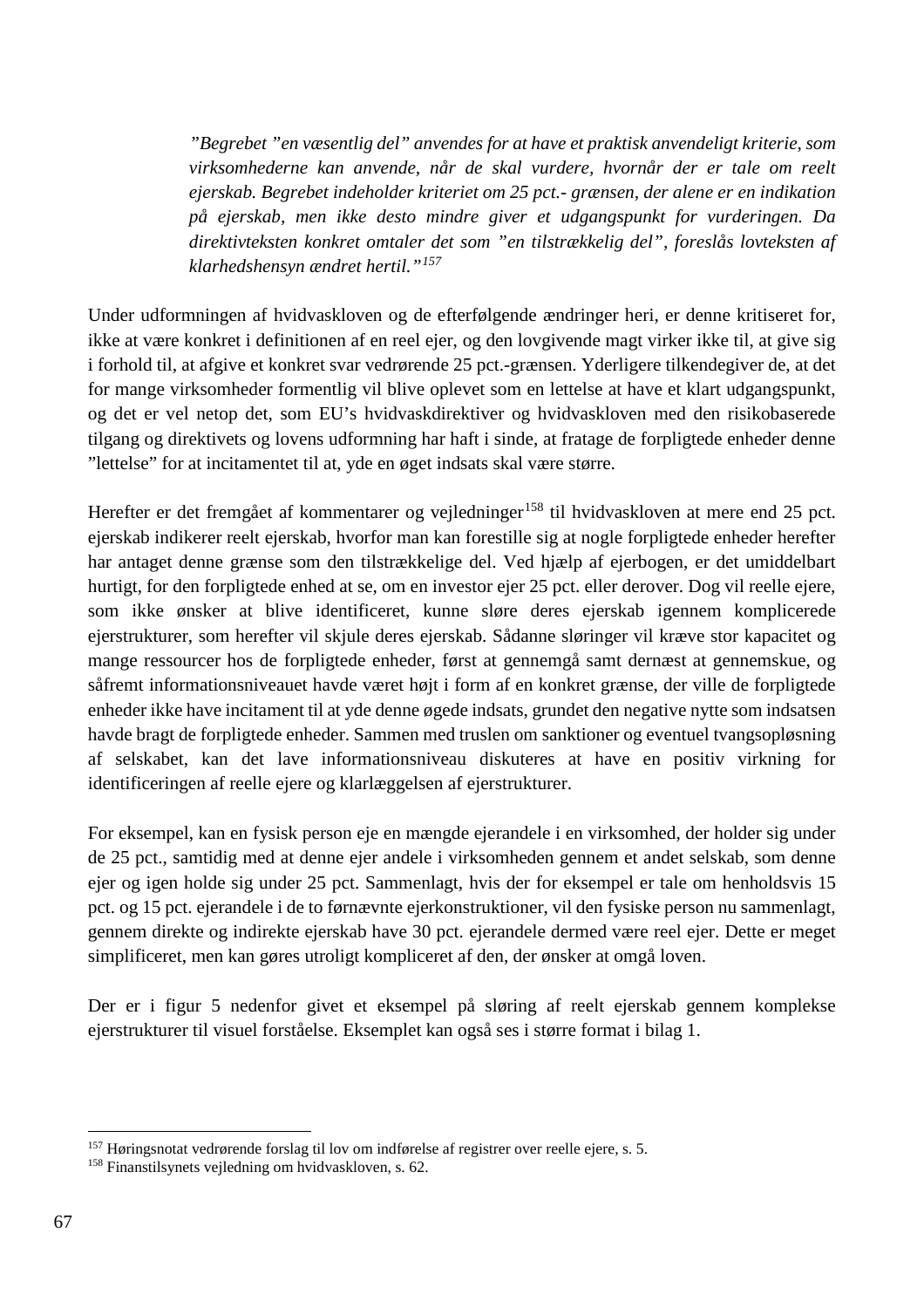Figur 5: Komplekst eksempel på ejerstruktur



Kilde: Egen tilblivelse. I bilag 2 til afhandlingen, kan udregning af ejerandelene ses. Her fremgår det at både Gorbatjov og Vladimir kvalificerer sig som reelle ejere.

Derudover kvalificeres ejere af virksomheder som reelle ejere igennem kontrol via stemmerettigheder. Da man ved den risikobaserede tilgang, har overladt risikovurdering og identificeringen til de forpligtede enheder, da har man også givet dem en stor byrde og et enormt arbejde, samtidig med at lovgiver har fremsat indikationer på, hvad der kan føre til reelt ejeskab. Netop disse indikationer, som forpligtede enheder har efterspurgt i frustration over ikke at vide præcist, hvad de skal kigge efter, kan både have en negativ og positiv effekt på selve identificeringen af reelle ejere. Det er tidligere beskrevet, at offentliggørelse af sådan en konkret information vil kunne have en negativ effekt på incitamentet til at yde en øget indsat fra de forpligtede enheder. Men en positiv ting, som kunne fremkomme ved at de forpligtede enheder kendte den konkrete grænse for, hvornår en reel ejer kvalificerer sig som en sådan, ville være i den situation, hvor en eller flere af de aktører der ejer mere end 25 pct. andele, jævnfør ovenstående eksempel i figur 5, identificerede sig selv, og måske endda i fremtiden havde en lovbestemt pligt til at identificere sig selv, hvorefter den forpligtede enhed kunne rette fokus og ressourcer på de aktører, som ikke havde identificeret sig selv, og dermed var den "mistænkte" gruppe af kunder indsnævret, som følge af at en anden gruppe kunder havde identificeret sig selv.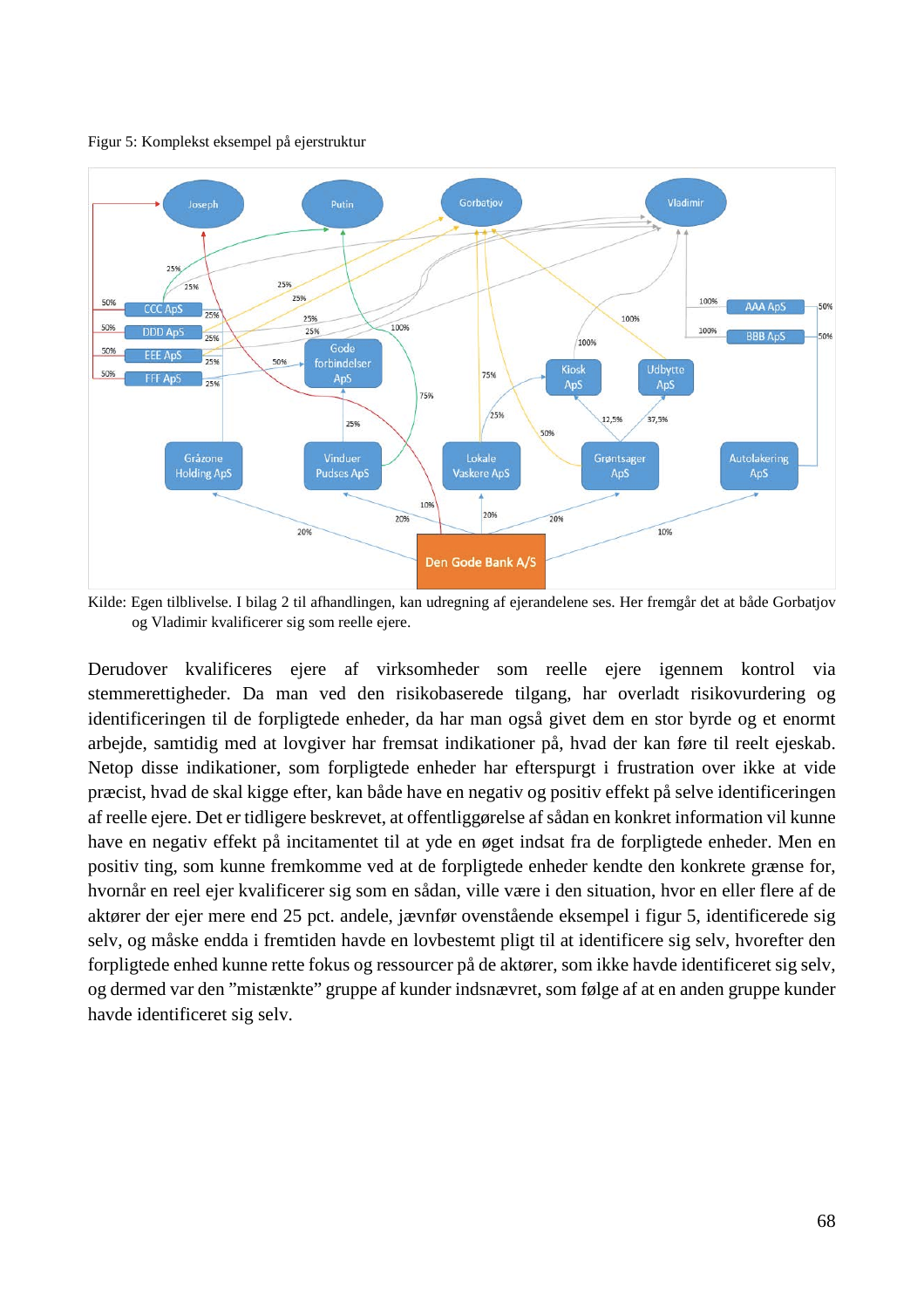# 5. Konklusion

Så i hvilken grad er informationsniveauet i tilstrækkelighedskriteriet for reelle ejere i hvidvaskloven efficient i forhold til bekæmpelse af hvidvask? Problematikken vedrørende identificering af reelle ejere er i nærværende afhandling, på baggrund af en juridisk og økonomisk analyse, forsøgt vurderet.

Formålet med indførelsen af EU's hvidvaskdirektiver og implementeringen af disse i dansk ret ved hvidvaskloven var, at forebygge hvidvaskning. Et øget fokuspunkt i denne lov var, at forpligtede enheder af loven, skulle registrere deres kunders reelle ejere. Dette som et led i den risikobaserede tilgang, der fulgte med lovens indførelse og det skærpede krav til kundekendskabsprocedure, før forpligtede enheder kan oprette en forretningsforbindelse med kunden.

Netop den risikobaserede tilgang er tydelig i lovens krav til de forpligtede enheder, men der skabes forvirring og polemik ved kommenteringen af en 25 pct.-grænse. For selvom hvidvaskloven i højere grad definerer reelle ejere med et fleksibelt sprog i selve loven og i overensstemmelse med den risikobaserede tilgang i forhold til, hvad tilfældet er i EU's 4. hvidvaskdirektiv, da angiver vejledninger og selve Erhvervsministeriets kommentarer til loven, den 25 pct.-grænse, som også er implementeret i EU's 4. hvidvaskdirektiv. Dette fører alt andet lige et øget informationsniveau med sig, og formuleringen *en tilstrækkelig del,* der er i tråd med den risikobaserede tilgang og et lavt informationsniveau, udfordres af de forpligtede enheders forvirring og forståelse omkring denne 25 pct.-grænse. De forpligtede enheder higer efter et øget informationsniveau omkring dette tilstrækkelighedskriterie, men den lovgivende magt lader sig til dels ikke friste af denne higen.

En sådan formulering med lavt informationsniveau og den usikkerhed dette medfører kombineret med truslen om sanktioner giver nemlig, ifølge en principal-agent analyse, de forpligtede enheder øget incitament til at gå længere end de 25 pct. ejerandele, når de identificerer deres reelle ejere. Dette vil have en positiv effekt, da øget information omkring erhvervskunders ejerstrukturer vil gøre, at en reel ejer er identificeret og dermed "opdaget" på forhånd såfremt disse skulle begå hvidvaskning. I sidste ende vurderes dette at have en positiv effekt på mængden af hvidvask og dermed det tab der opstår i samfundet på denne baggrund. Kunderne, der ønsker at udnytte informationen vedrørende krav til reelle ejer identificering, vil ligeledes have et mindsket incitament til at begå hvidvask som følge af den usikkerhed omkring, hvornår deres reelt ejerskab ikke længere skal identificeres. For at bekæmpelsen af hvidvask skal være effektiv, skal der skabes ugunstige forhold for de kriminelle. Et lavt informationsniveau og høje sanktioner er ugunstige forhold.

Den positive effekt ved at øge informationsniveauet i lovgivningen og offentliggøre en fast 25 pct. grænse for ejerandele der kvalificerer til reelt ejerskab, vil være i det scenarie, hvor de reelle ejere, som ikke havde udnyttelse af informationen for øje, identificerede sig selv, da de ville vide præcis, hvornår kravene til kvalificeret reelt ejerskab var opfyldt. Således ville de forpligtede enheder kunne allokere deres ressourcer på at identificere alle de kunder, som ikke identificerede sig selv, hvilket er overensstemmende med den risikobaserede tilgang, hvad angår ressourceallokering. Der er dog umiddelbart ikke noget i den anvendte principal-agent teori der taler imod, at de kunder med gode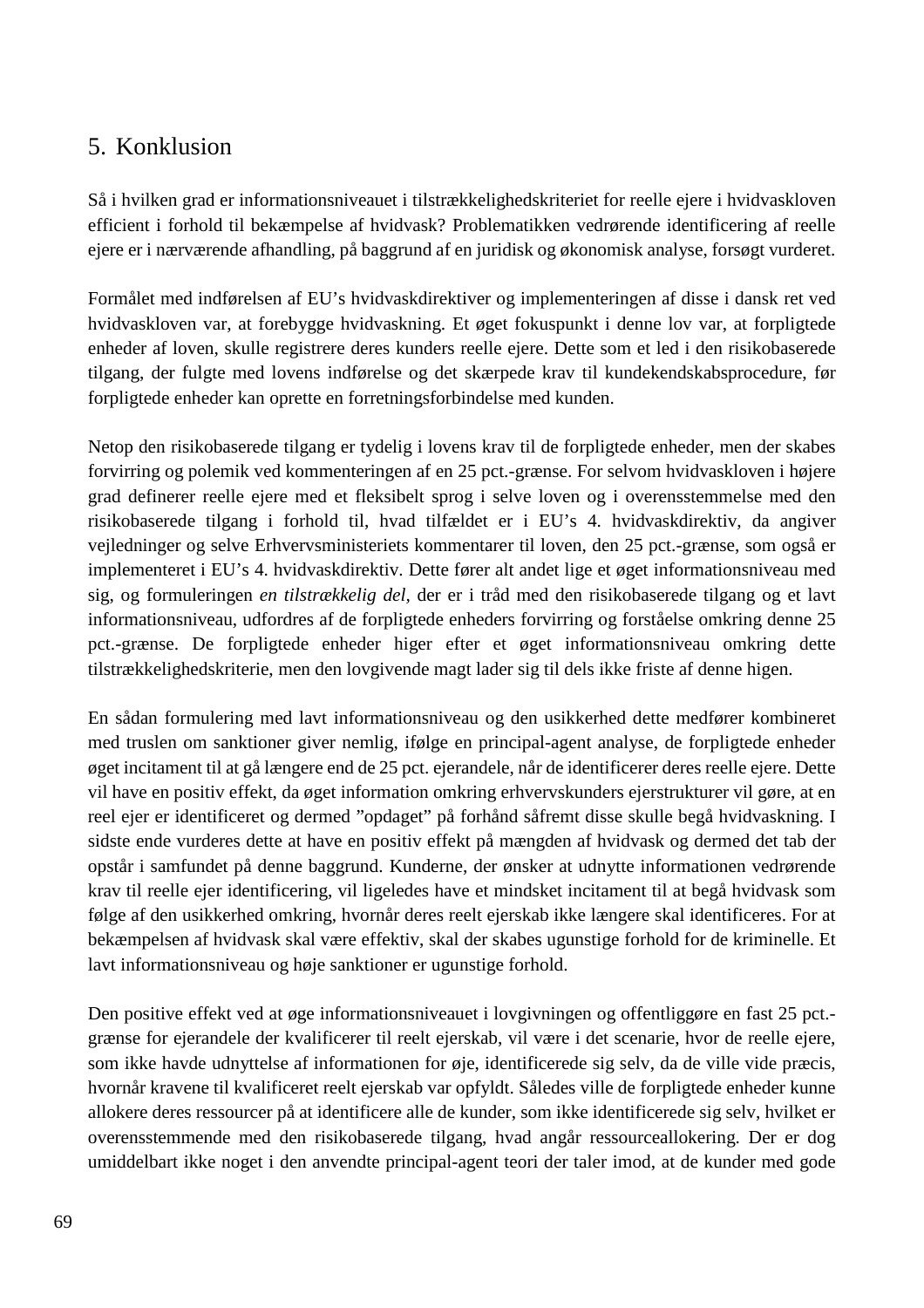intentioner, ikke skulle være samarbejdsvillige i forhold til at identificere sig selv, da deres nytte ikke ville stige mere når gevinsten ved hvidvask ikke er til stede. Incitamenterne for de forpligtede enheder synes dog stærkest i scenariet med lavt informationsniveau.

Sanktionering er en trussel der komplimenterer informationsniveauet hvad angår incitamenter til at yde en øget indsats. De forpligtede enheder risikerer at blive mødt med krav om tvangsopløsning og samtidig med, at Danmark netop i november 2019 er blevet anerkendt af FATF for at have gjort tilstrækkelig fremdrift i forhold til FATF's anbefalinger om sanktionering fra at være delvis compliant til at være meget compliant, er sanktioneringer muligvis ikke det næste man skruer på fra lovgivers side.

Til gengæld vurderes det, at den lovgivende magt kunne overveje at implementere en lovbestemt forpligtelse for de reelle ejere til at identificere sig selv. Udfordringen heri ville imidlertid være at de reelle ejere ligesom de forpligtede enheder også ville mangle en fast grænse at gå ud fra. Omvendt ville det muligvis mindske den administrative byrde for de forpligtede enheder, da disse ville modtage flere identificeringer fra deres kunder.

Ultimativt ville det være mere efficient, når målet er at mindske mængden af hvidvask, at udelade kommentarer om de mere end 25 pct. ejerandele i forarbejder og vejledninger. Foruden at dette tilsyneladende skaber forvirring for de forpligtede enheder, desuagtet at det naturligvis ville gøre deres arbejde lettere at have en fast grænse, får denne manglende information og usikkerheden deraf, de forpligtede enheder til at yde en øget indsats i teorien, da disse frygter eventuelle sanktioner. Kommenteringen af 25 pct.-grænsen enten nedsætter incitamentet til at yde en øget indsats, eller skaber en praksis om hertil og ikke længere for de forpligtede enheder, hvilket ikke er ønsket fra lovgivers side.

Det lave informationsniveau i tilstrækkelighedskriteriet skaber uomtvisteligt en usikkerhed, der opfylder lovens formål og tilgang i form af den risikobaserede tilgang. Diskussionerne omkring 25 pct.-grænsen skaber forvirring blandt de forpligtede enheder og frygtes også at skabe en praksis, men i og med den ikke er fast og ikke omtales som sådan, men blot som en indikator, er denne også omgærdet af den usikkerhed der er karakteristisk for EU's hvidvaskdirektiver og hvidvaskloven. Til den grad har loven bestået sin test, også efter denne analyse. Hvad angår informationsniveauet i tilstrækkelighedskriteriet som følge af fremsættelsen af indikatoren på mere end 25 pct. ejerandele, kan informationsniveauet stadig mindskes og gøres mere efficient ud fra et samfundsperspektiv og Kaldor-Hicks kriterie om at bekæmpe hvidvaskning og dermed skabe en større gevinst, ved udelukkende at holde sig til formuleringen *en tilstrækkelig del*.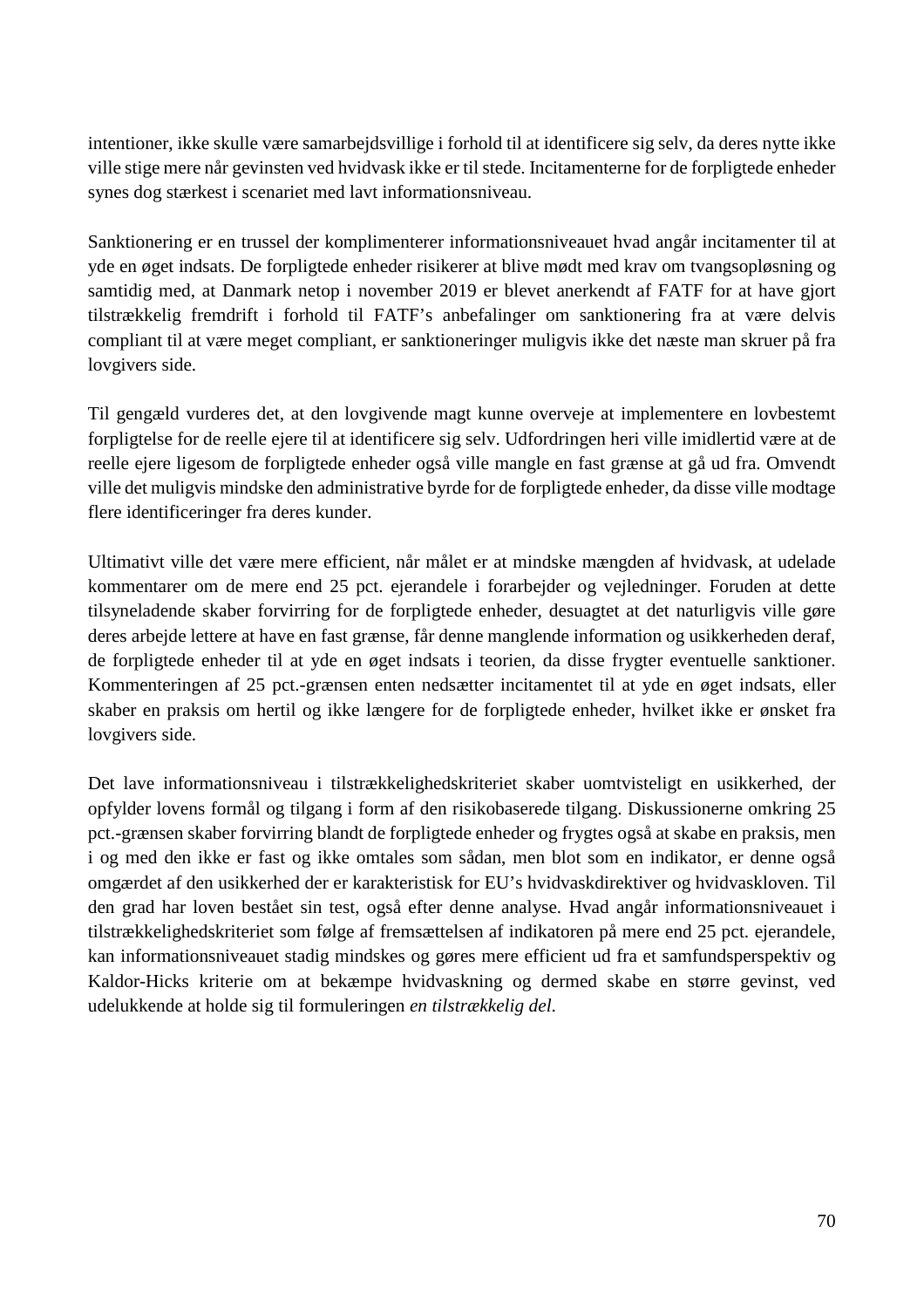# 6. Litteraturliste

## 6.1. Bøger

Optimal Specificity of Laws. Parisi, Francesco og Vincy Fon: *The Economics of Lawmaking*. 1. udg. Oxford University Press, 2009. side 9-29.

Tvarnø, Christina D. og Nielsen, Ruth: *Retskilder og retsteorier*. 5. udg. DJØF Forlag, 2017.

Andersen, Ib: *Den skinbarlige virkelighed – Vidensproduktion i samfundsvidenskaberne.* Side 15-18. 6. udg.

Knudsen, Christian: *Økonomisk metodologi bind 1 - Videnskabsteori & forklaringstyper*. 2. udg. DJØF Forlag, 1994.

Knudsen, Christian: *Økonomisk metodologi bind 2 – Virksomhedsteori og industriøkonomi*. 2. udg. DJØF Forlag, 1997.

Eide, Erling og Stavang, Endre: Rettsøkonomi. 2. Udg. Cappelen Akademisk Forlag, 2018.

## 6.2. Vejledninger og artikler

Parisi, Francesco og Jonathan Klick: Functional Law and Economics: The Search for Value-Neutral Principles of Lawmaking. I: *Penn Law: Legal Scholarship Repository*, 15.04.2014, s. 431-450. Internetadresse:

[https://scholarship.law.upenn.edu/cgi/viewcontent.cgi?article=2131&context=faculty\\_scholarship](https://scholarship.law.upenn.edu/cgi/viewcontent.cgi?article=2131&context=faculty_scholarship) - Besøgt d. 02.07.2019.

Kaplow, Louis: RULES VERSUS STANDARDS: AN ECONOMIC ANALYSIS. I: Duke Law Journal, 1992, s. 559-607.

Erhvervsstyrelsens vejledning om Reelle Ejere, version 2.0, Udgivet: 1. november 2017.

Finanstilsynets vejledning om lov om forebyggende foranstaltninger mod hvidvask og finansiering af terrorisme (hvidvaskloven), Udgivet: Oktober 2018.

Moalem, David: Den nye hvidvasklov. I: *Bech-Bruun*, 2017, s. 8-10.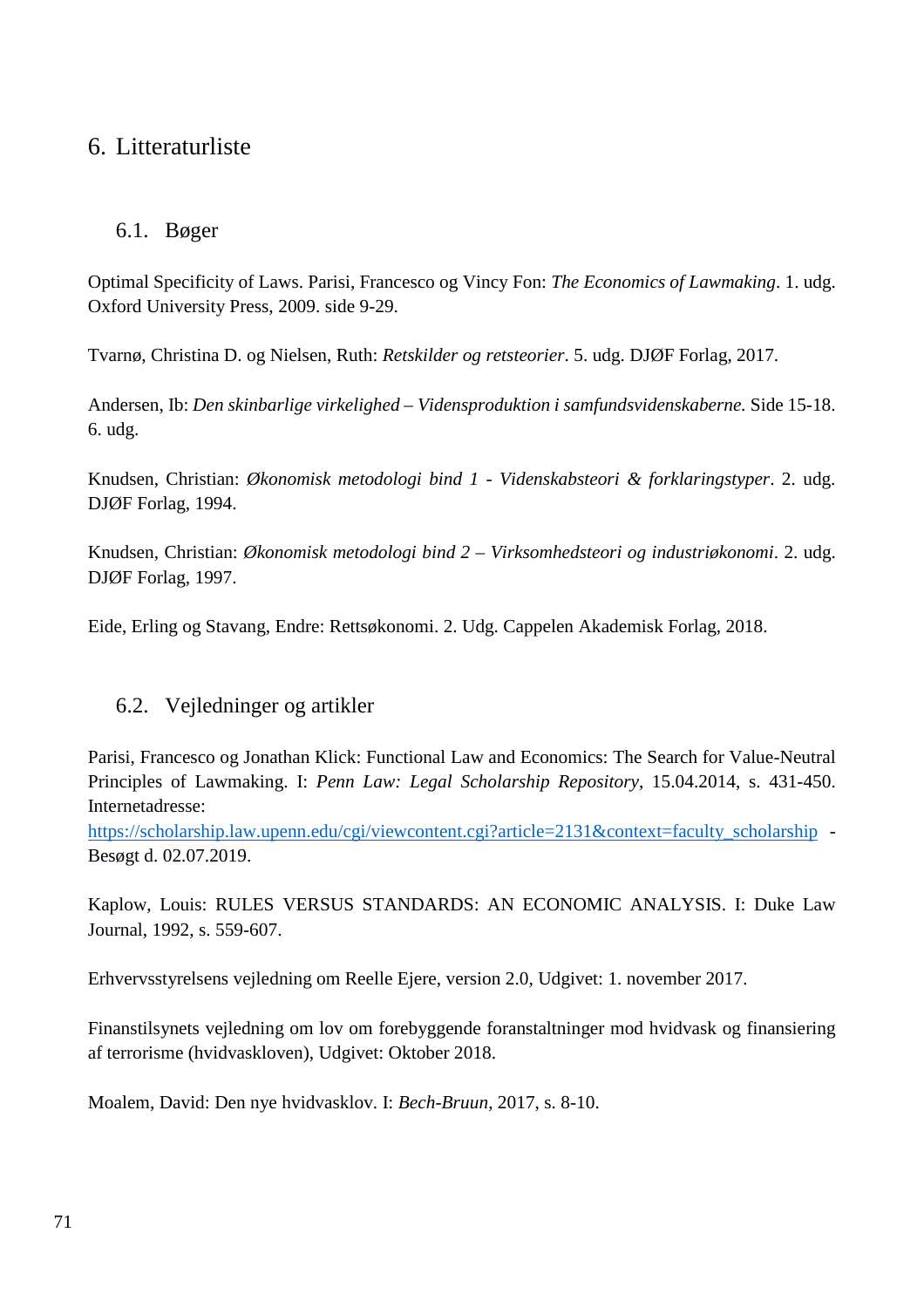Statsadvokaten for Særlig Økonomisk Kriminalitet: Hvidvask i Danmark, Den nationale risikovurdering 2015. – tilgået d. 7. november 2019.

Statsadvokaten for Særlig Økonomisk Kriminalitet: Hvidvask i Danmark, Den nationale risikovurdering 2018. – tilgået d. 7. november 2019.

## 6.3. Internet

Lovforslag: Skærpede bøder for at overtræde hvidvaskloven. Udgivet af Plesner. Sidst opdateret: 17.09.2018. Internetadresse:

[https://www.plesner.com/insights/artikler/2018/09/lovforslag-skaerpede-boeder-forat-overtraede](https://www.plesner.com/insights/artikler/2018/09/lovforslag-skaerpede-boeder-forat-overtraede-hvidvaskloven?sc_lang=da-DK)[hvidvaskloven?sc\\_lang=da-DK](https://www.plesner.com/insights/artikler/2018/09/lovforslag-skaerpede-boeder-forat-overtraede-hvidvaskloven?sc_lang=da-DK) - Besøgt d. 21.07.2019.

National strategi til bekæmpelse af hvidvask og terrorfinansiering 2018-2021. Udgivet af Justitministeriet. Sidst opdateret: 14.03.2018. Internetadresse: https://www.ft.dk/samling/20171/almdel/reu/bilag/258/1885338.pdf - Besøgt d. 05.07.2019.

NY HVIDVASKLOV ER TRÅDT I KRAFT. Udgivet af Kromann Reumert. Sidst opdateret: 26.06.2017. Internetadresse: https://www.kromannreumert.com/apiv2/news/?id=%7bDF28C42E-0EFD-4E59-90AD-

3D3893639E86%7d&type=pdf- Besøgt d. 20.07.2019.

NY HVIDVASKNINGSLOV TRÆDER I KRAFT DEN 26. JUNI 2017. Udgivet af Kammeradvokaten, Advokatfirmaet Poul Schmith. Sidst opdateret: 13.06.2017. Internetadresse: https://kammeradvokaten.dk/nyheder-viden/nyheder/2017/06/ny-hvidvaskningslov-traeder-i-kraftden-26-juni-2017 - Besøgt d. 20.07.2019.

Juridisk Metode. Udgivet af PubHub. Internetadresse: http://samples.pubhub.dk/9788793392021.pdf - Besøgt d. 13.07.2019.

Lovgivningsprocessen i Folketinget. Udgivet af Folketinget. Internetadresse: https://www.ft.dk/da/folkestyret/folketinget/lovgivningsprocessen-i-folketinget - Besøgt d. 01.06.2019.

Selskabsret. Udgivet af Andersen Partners Advokatfirma. Sidst opdateret: 01.06.2014. Internetadresse:

https://www.andersen-partners.dk/sites/default/files/documents/selskabsret\_juni\_2014.pdf - Besøgt d. 06.07.2019.

L 204 Forslag til lov om ændring af hvidvaskloven og lov om finansiel virksomhed. Udgivet af Folketinget. Internetadresse: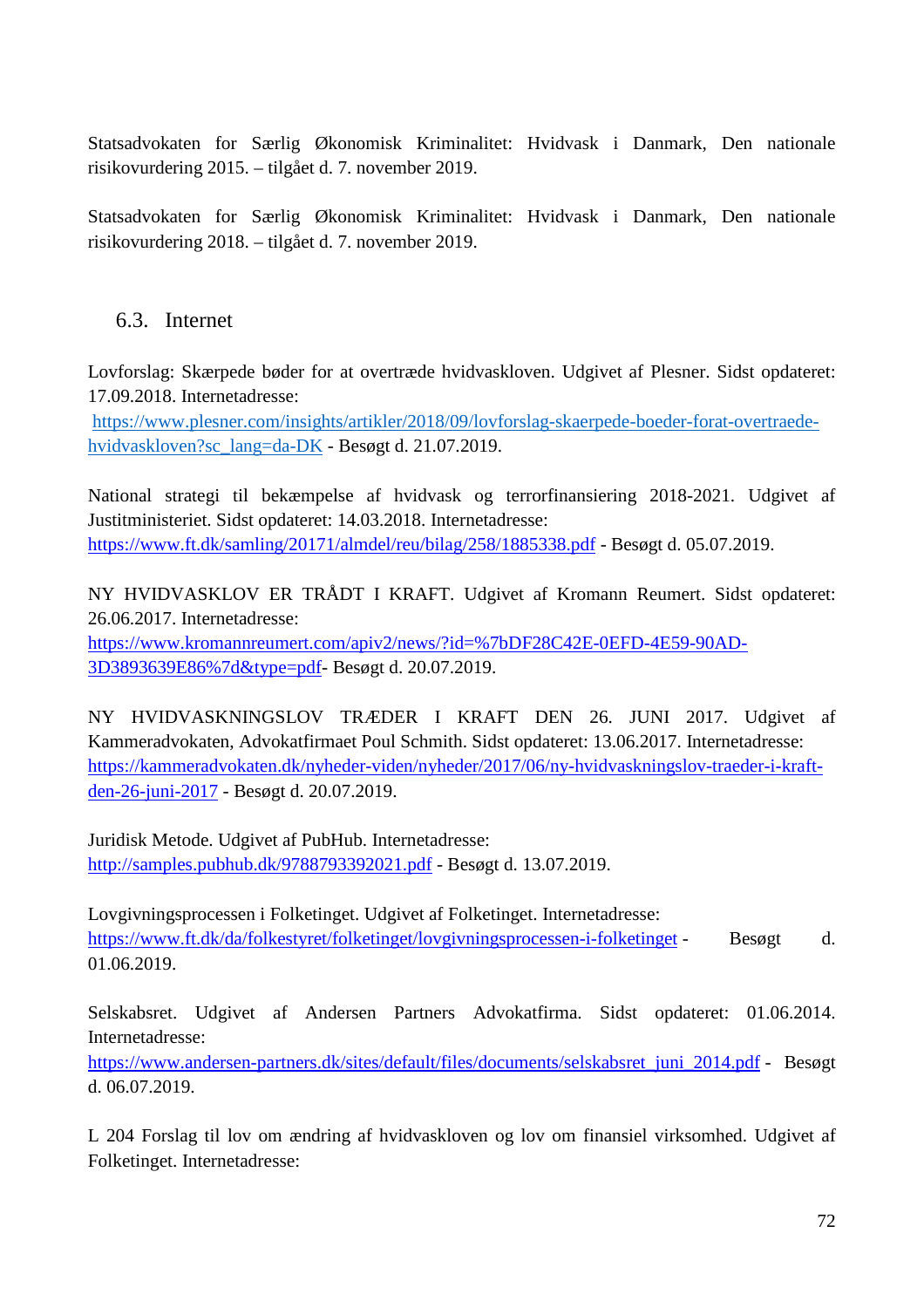https://www.ft.dk/samling/20181/lovforslag/L204/BEH1-73/forhandling.htm - Besøgt d. 13.06.2019.

Tackling Money Laundering Conference - RULE – BASED VS. RISK – BASED APPROACHES TO CONTROL. THE THIRD EU ANTI – MONEY LAUNDERING DIRECTIVE, Abstract; Paolo Costanzo, European Commission, Directorate General Internal Market and Services. - Utrecht School of Economics, 03.11.2007. Internetadresse:

<http://www2.econ.uu.nl/users/unger/papers/Costanzo.pdf> - Besøgt d. 12.11.2019.

Love, regler og pligter vedrørende hvidvask. Udgivet af Erhvervsstyrelsen. Sidst opdateret: 11.11. 2019. Internetadresse:

<https://erhvervsstyrelsen.dk/love-regler-pligter-hvidvaskloven> – Besøgt d. 12.11.2018.

FINANCIAL ACTION TASK FORCE ON MONEY LAUNDERING (FATF). Internetadresse: <http://www.apgml.org/fatf-and-fsrb/page.aspx?p=a8c3a23c-df6c-41c5-b8f9-b40cd8220df0> – Besøgt d. 13.11.2019.

Who We Are. Udgivet af Financial Action Task Force. Internetadresse: <https://www.fatf-gafi.org/about/whoweare/> - Besøgt d. 12.11.2019. FATF. Udgivet af Financial Action Task Force. Internetadresse: <https://www.fatf-gafi.org/countries/#FATF> – Besøgt d. 12.11.2019.

Forebyggelse af misbrug af det finansielle system med henblik på hvidvask af penge eller terrorisme. Udgivet af Rådet for Den Europæiske Union. Sidst opdateret 16.01.2019. Internetadresse:

[https://eur-lex.europa.eu/print-pdf.html?pageTitle=Europa-](https://eur-lex.europa.eu/print-pdf.html?pageTitle=Europa-Parlamentets+og+R%C3%A5dets+direktiv+%28EU%29+2015%2F849+af+20.+...¤tUrl=%2Flegal-content%2FDA%2FLSU%2F%3Furi%3DCELEX%3A32015L0849)[Parlamentets+og+Rådets+direktiv+%28EU%29+2015%2F849+af+20.+...&currentUrl=%2Flegal](https://eur-lex.europa.eu/print-pdf.html?pageTitle=Europa-Parlamentets+og+R%C3%A5dets+direktiv+%28EU%29+2015%2F849+af+20.+...¤tUrl=%2Flegal-content%2FDA%2FLSU%2F%3Furi%3DCELEX%3A32015L0849)[content%2FDA%2FLSU%2F%3Furi%3DCELEX%3A32015L0849](https://eur-lex.europa.eu/print-pdf.html?pageTitle=Europa-Parlamentets+og+R%C3%A5dets+direktiv+%28EU%29+2015%2F849+af+20.+...¤tUrl=%2Flegal-content%2FDA%2FLSU%2F%3Furi%3DCELEX%3A32015L0849) – Besøgt d. 09.09.2019

6.4. Direktiver, love, bekendtgørelser, lovforslag, forarbejder, høringsnotater m.m.

Europa-Parlamentets og Rådets direktiv (EU) 2015/849 af 20. maj 2015 om forebyggende foranstaltninger mod anvendelse af det finansielle system til hvidvask af penge eller finansiering af terrorisme.

Europa-Parlamentets og Rådets direktiv (EU) 2018/843 af 30. maj 2018 om ændring af direktiv (EU) 2015/849 om forebyggende foranstaltninger mod anvendelse af det finansielle system til hvidvask af penge eller finansiering af terrorisme.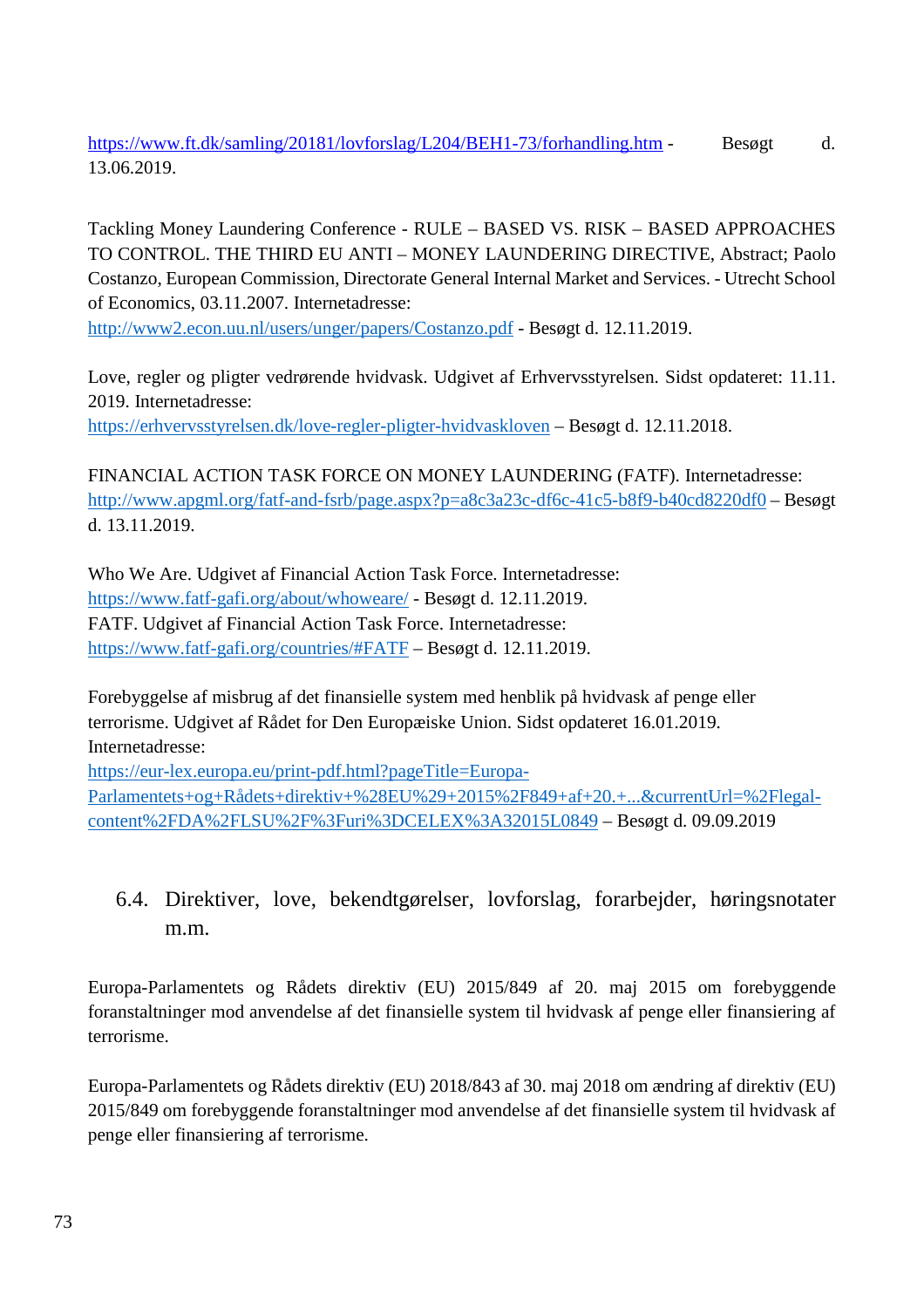Lov om ændring af selskabsloven, lov om visse erhvervsdrivende virksomheder, lov om erhvervsdrivende fonde og forskellige andre love, nr. 554 af 7. maj 2019.

Lov om ændring af hvidvaskloven og lov om finansiel virksomhed, nr. 553 af 7. maj 2019.

Lov om ændring af selskabsloven, lov om visse erhvervsdrivende virksomheder, lov om erhvervsdrivende fonde og forskellige andre love, nr. 262 af 16. marts 2016.

Bekendtgørelse af lov om forebyggende foranstaltninger mod hvidvask og finansiering af terrorisme (hvidvaskloven), nr. 930 af den 6. september 2019.

Bekendtgørelse af straffeloven, nr. 1156 af 20. september 2018.

Bekendtgørelse af årsregnskabsloven, nr. 8. august 2019.

Bekendtgørelse om registrering og offentliggørelse af oplysninger om ejere i Erhvervsstyrelsen, nr. 488 af 18. maj 2017.

Forslag til lov om forebyggende foranstaltninger mod hvidvask og finansiering af terrorisme. L 41 (2016-2017), fremsat den 13. oktober 2016 af erhvervs- og vækstministeriet (Troels Lund Poulsen).

Forslag til lov om ændring af lov om forebyggende foranstaltninger mod hvidvask og finansiering af terrorisme (hvidvaskloven) og lov om finansiel virksomhed. L 204 (2018-2019), fremsat den 13. marts 2019 af erhvervsminister (Rasmus Jarlov).

Forslag til lov om ændring af selskabsloven, lov om visse erhvervsdrivende virksomheder, lov om erhvervsdrivende fonde og forskellige andre love (Ændring af reglerne om reelle ejere som følge af 5. hvidvaskdirektiv). L 205 (2018-2018), Fremsat den 13. marts 2019 af erhvervsministeren (Rasmus Jarlov).

Forslag til lov om ændring af selskabsloven, lov om visse erhvervsdrivende virksomheder, lov om erhvervsdrivende fonde og forskellige andre love. L 94 (2015-2016), fremsat den 16. december 2015 af erhvervs- og vækstministeriet (Troels Lund Poulsen).

Høringsnotat vedrørende forslag til lov om ændring af selskabsloven, lov om visse erhvervsdrivende virksomheder, lov om erhvervsdrivende fonde og forskellige andre love (Indførelse af registrer over reelle ejere). Erhvervs-, Vækst- og Eksportudvalget (2015-16) L 94 Bilag 1.

Høringssvar med bemærkninger vedrørende forslag til lov om ændring af selskabsloven, lov om visse erhvervsdrivende virksomheder, lov om erhvervsdrivende fonde og forskellige andre love (Indførelse af registrer over reelle ejere). Erhvervs-, Vækst- og Eksportudvalget (2015-16) L 94 Bilag 1.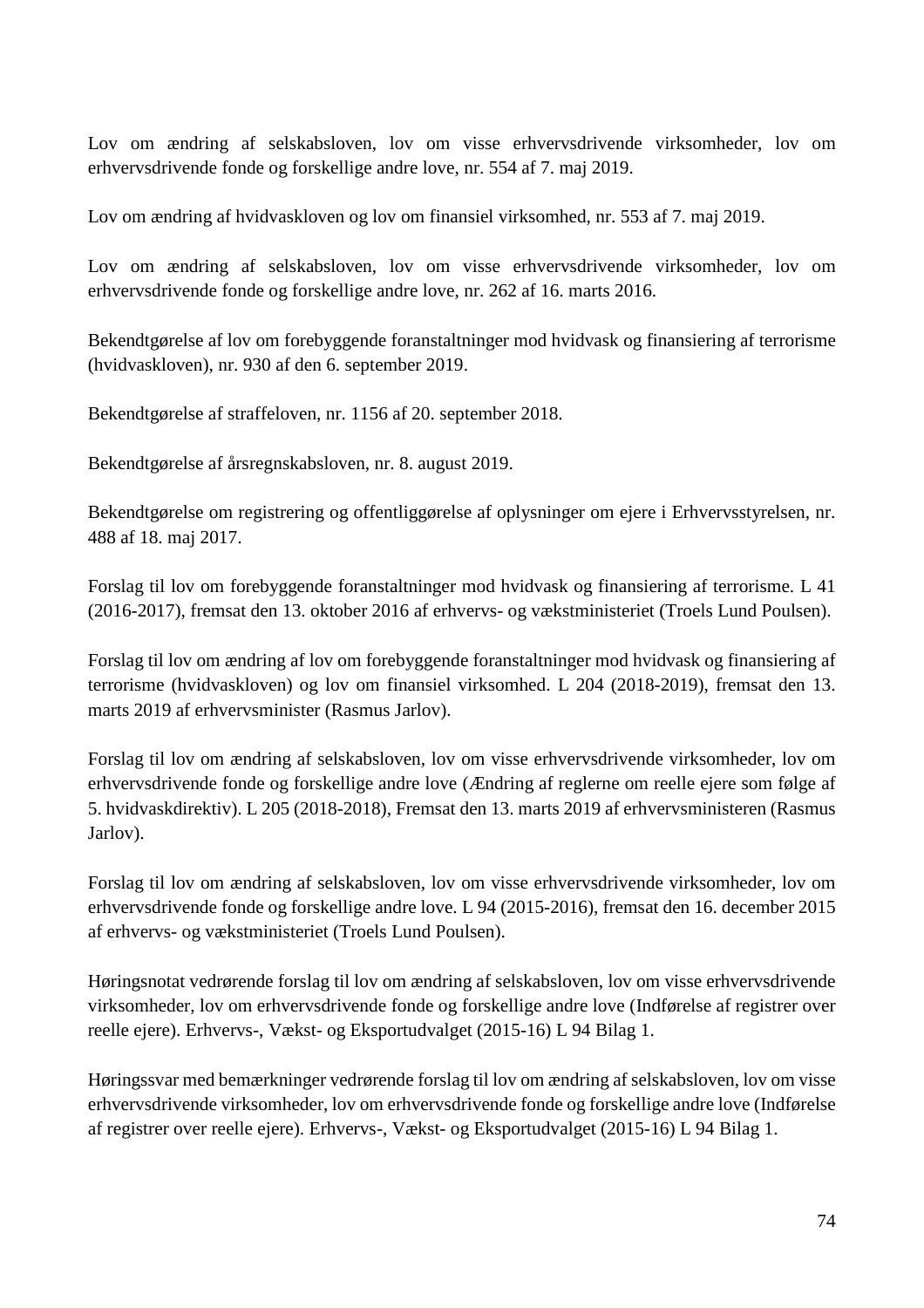Finans Danmarks høringssvar vedrørende lovforslag om ændring af hvidvaskloven (gennemførelse af 5. hvidvaskdirektiv), 18. januar 2018.

## 6.5. Billeder

[https://serop.dk/wp-content/uploads/reelle-ejere.jpg.](https://serop.dk/wp-content/uploads/reelle-ejere.jpg) - Besøgt d. 06.10.2019.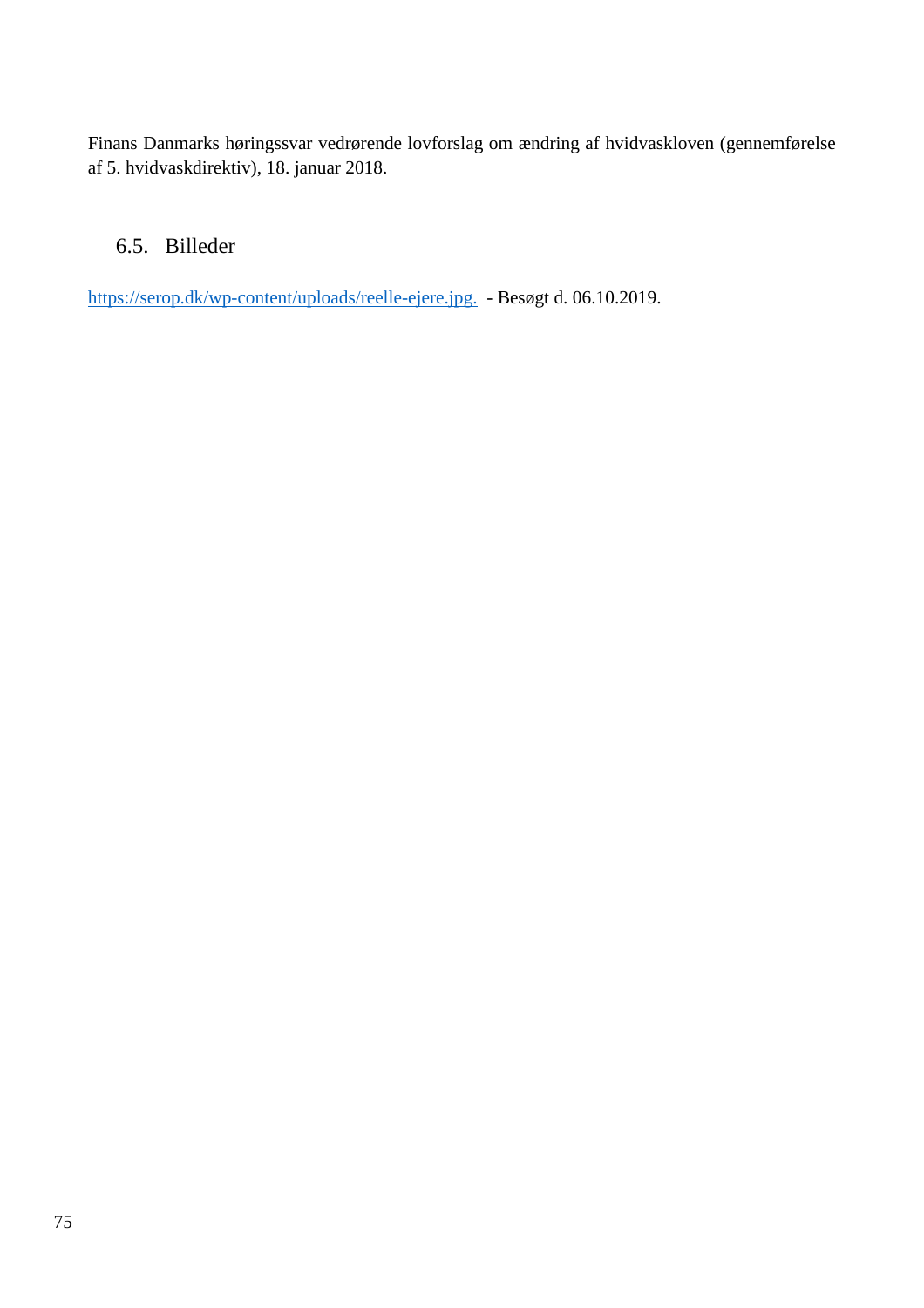## <u>Bilag 1 – Sløret ejerstruktur</u>